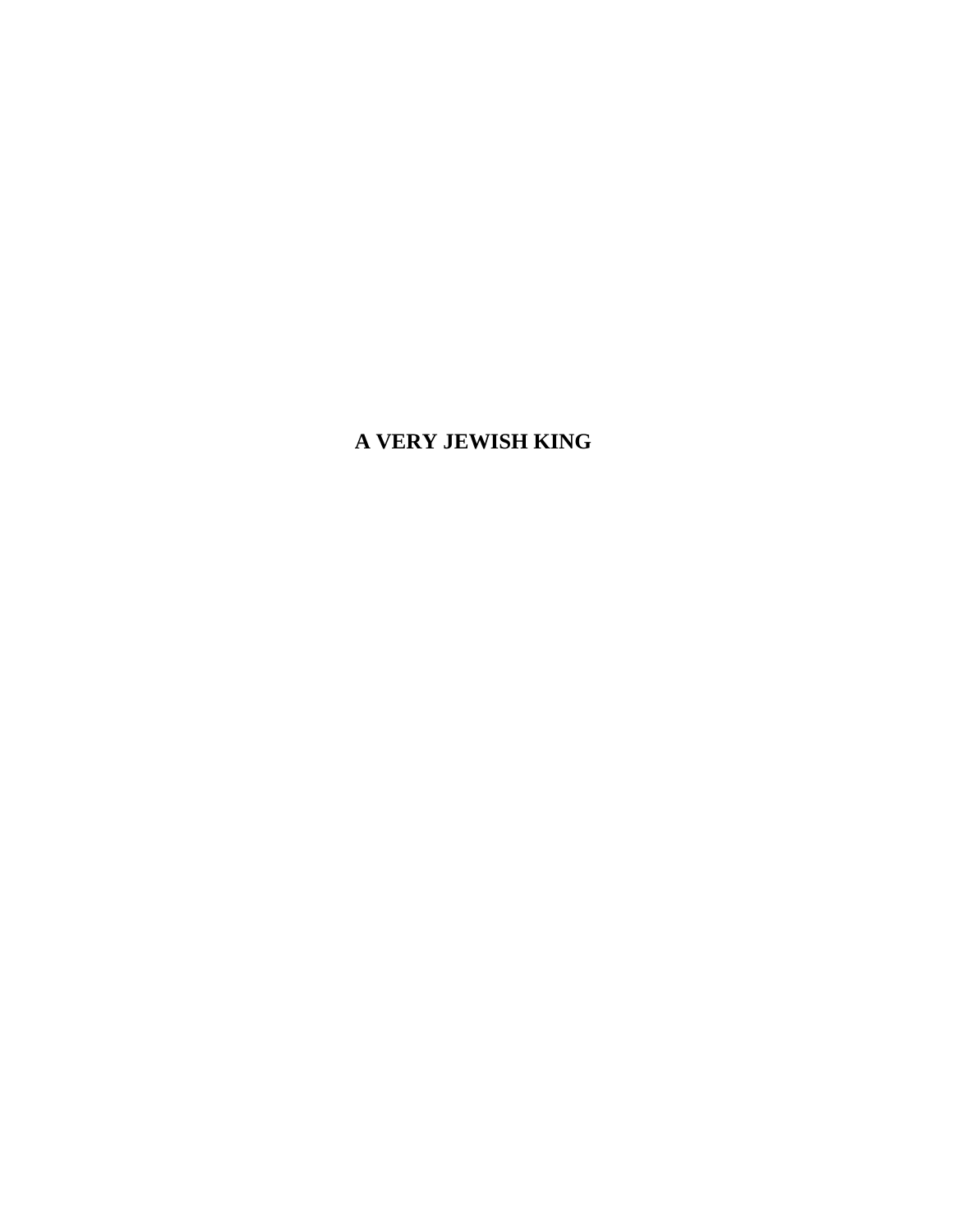# **CHARACTERS**

Jacob Stern . . . . . age 66, dominate, charming, patriarch, Yiddish/American actor.

**Regina Stern** . . . . age 63, matriarch, attractive former actress, quietly forceful, humane

**Heshie Stern** . . . . age 60s, Jacob's impish, irreverent brother, retired actor, cab driver

**Rose** . . . . . . . . . . . age 35, the Stern's oldest daughter and an actress

- Lily . . . . . . . . . . . . age 31, the middle daughter and an actress
- **Iris** . . . . . . . . . . . . . age 27, the youngest daughter and an actress

**Rabbi Weiss** . . . . . .age 65, neatly dressed, black hat worn indoors, outspoken

# **SETTING**

| $SCENE I & II -$    | A midtown Manhattan hotel suite in the theatre district, March 1937. |
|---------------------|----------------------------------------------------------------------|
| <b>SCENE III -</b>  | Same hotel suite, June 1937                                          |
| <b>SCENE IV</b>     | A cemetery, November 1937                                            |
| <b>SCENE V -</b>    | A decrepit Jewish nursing home, early winter 1939.                   |
| <b>SCENE VI -</b>   | A poor, old synagogue, late Sept. 1939                               |
| <b>SCENE VII -</b>  | An undisclosed location, late Oct. 1939                              |
| <b>SCENE VIII -</b> | The Staten Island Ferry, March 1940                                  |

# **SCENE ONE**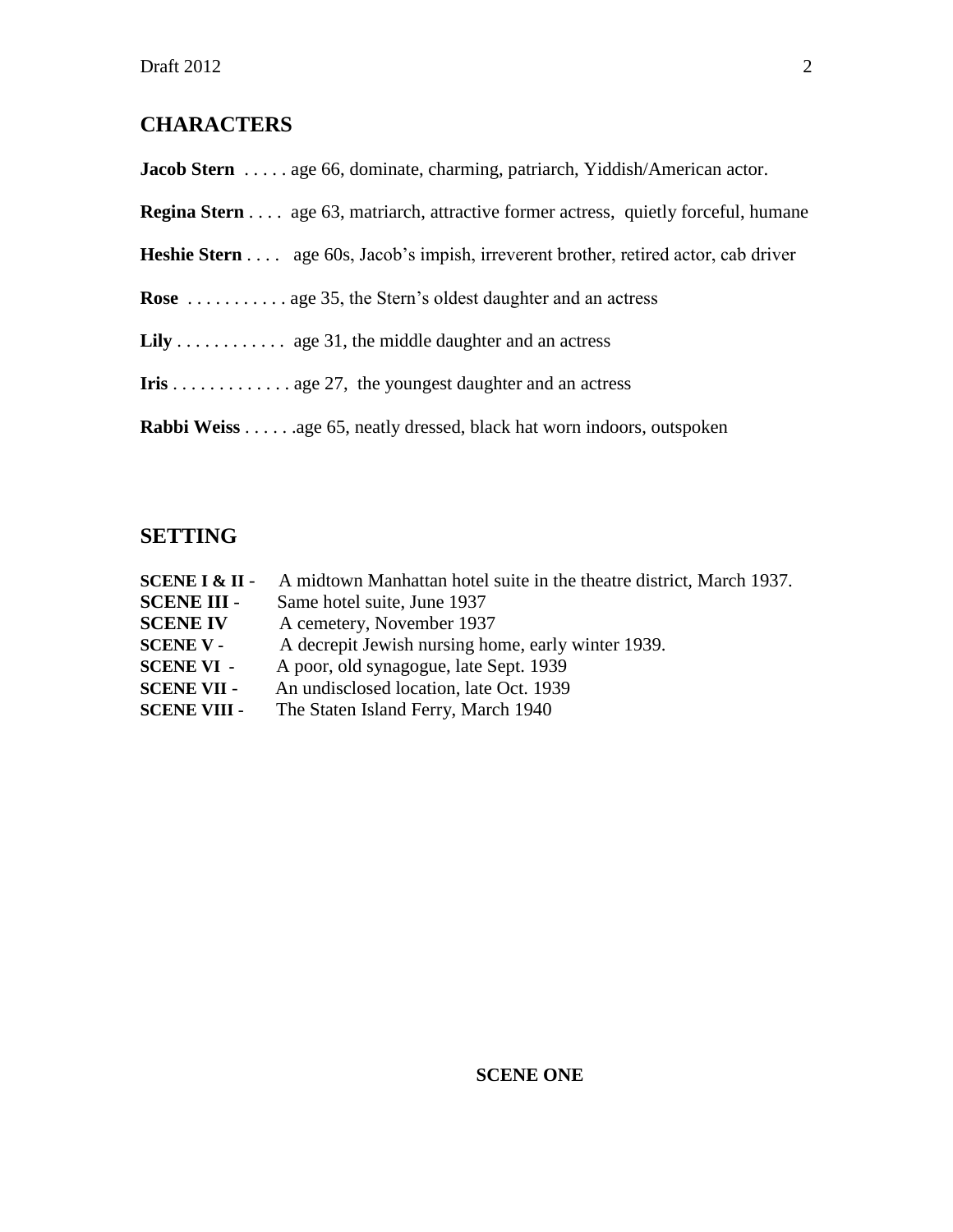# **(AN UPSCALE HOTEL SUITE WITH WIDE, TALL WINDOWS, ALCOVES AND A GREAT HISTORICAL FEEL)**

#### JACOB

Are you sure our daughters are coming today?

#### REGINA

Yes.

#### **JACOB**

I read my obituary and it was dated today, Regina. (REGINA SIGHS, BUT NOT FOR JACOB) The paper used to be a lovely thing to read. Darling?

# REGINA

REGINA

**JACOB** 

REGINA

Are you talking to me?

#### **JACOB**

No, I'm talking to this creature without a job.

Your brother is asleep.

He's not my brother.

Since when?

**JACOB** Since I found out that my father was not his father.

# REGINA

That's hearsay.

JACOB Exactly. What I hear is what I say. Wake him up. Please.

#### REGINA

Heshie doesn't like to be shaken.

**JACOB** I didn't ask you to shake the *boychek*. He's not a martini.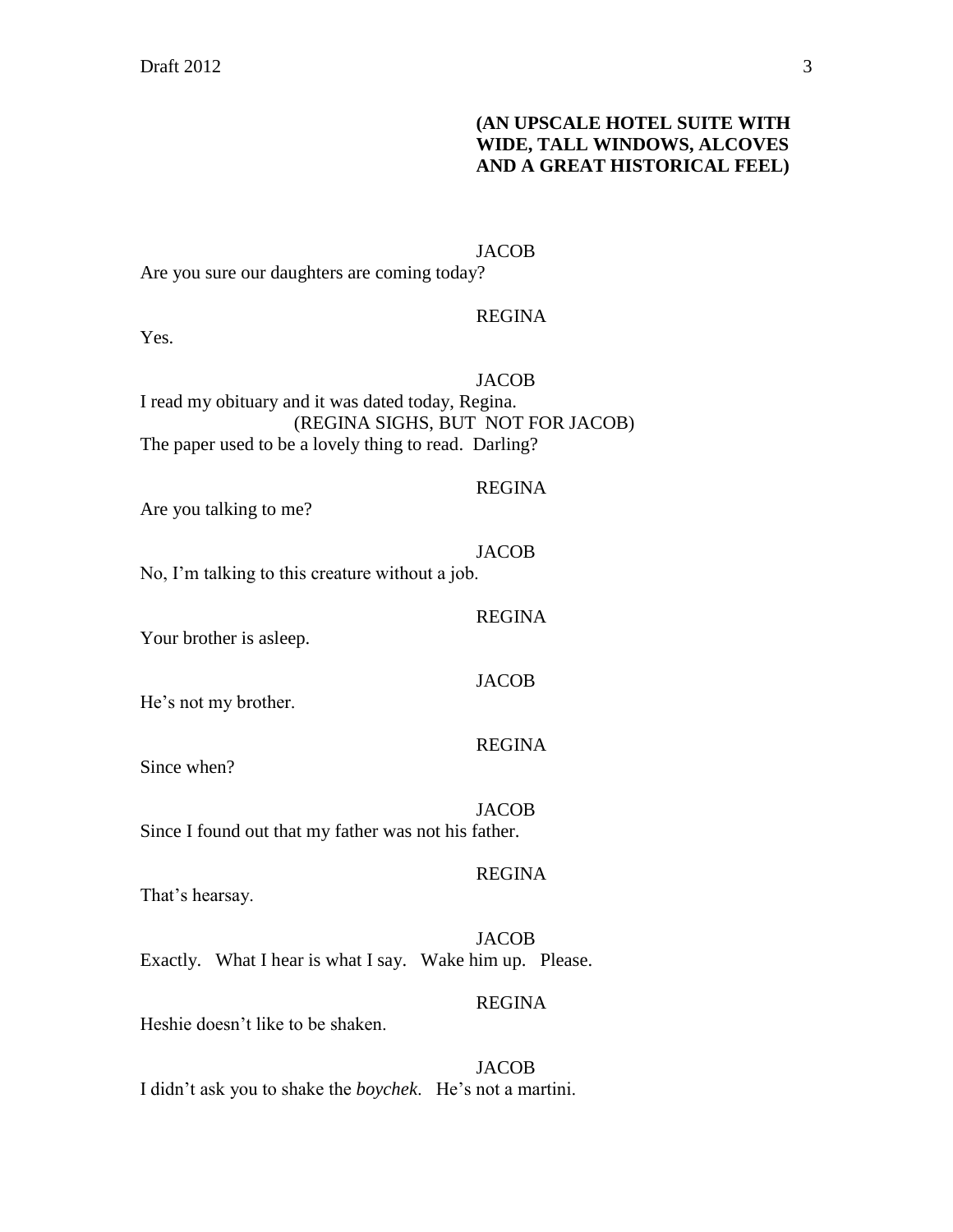#### REGINA

He doesn't drink.

**JACOB** 

Kick him. Slap him. Just wake up the old bastard.

#### REGINA

He has a weak heart, Jacob.

# **JACOB**

And I don't? Who carries this family?

# REGINA

And who will bury this family? (HANDING HIM SOME OPENED MAIL) You're getting reams of fan letters crying about your retirement.

#### JACOB

My agent leaked the news.

#### REGINA

I can't stand Sol. Always throwing touring jobs at your feet.

**JACOB** You know, I am not impressed with this "fancy" Manhattan suite.

#### REGINA

I did not pick it.

# **JACOB**

You did.

#### REGINA

Sol Glickman picked it and the Plaza Hotel, it's not.

#### JACOB

The Plaza doesn't admit Jews.

# REGINA

They only let in some Jews who masquerade. Like Sultzberger who owns the *goyisher* New York Times.

#### **JACOB**

I will never masquerade. I have the stripes of a tiger and . . .

J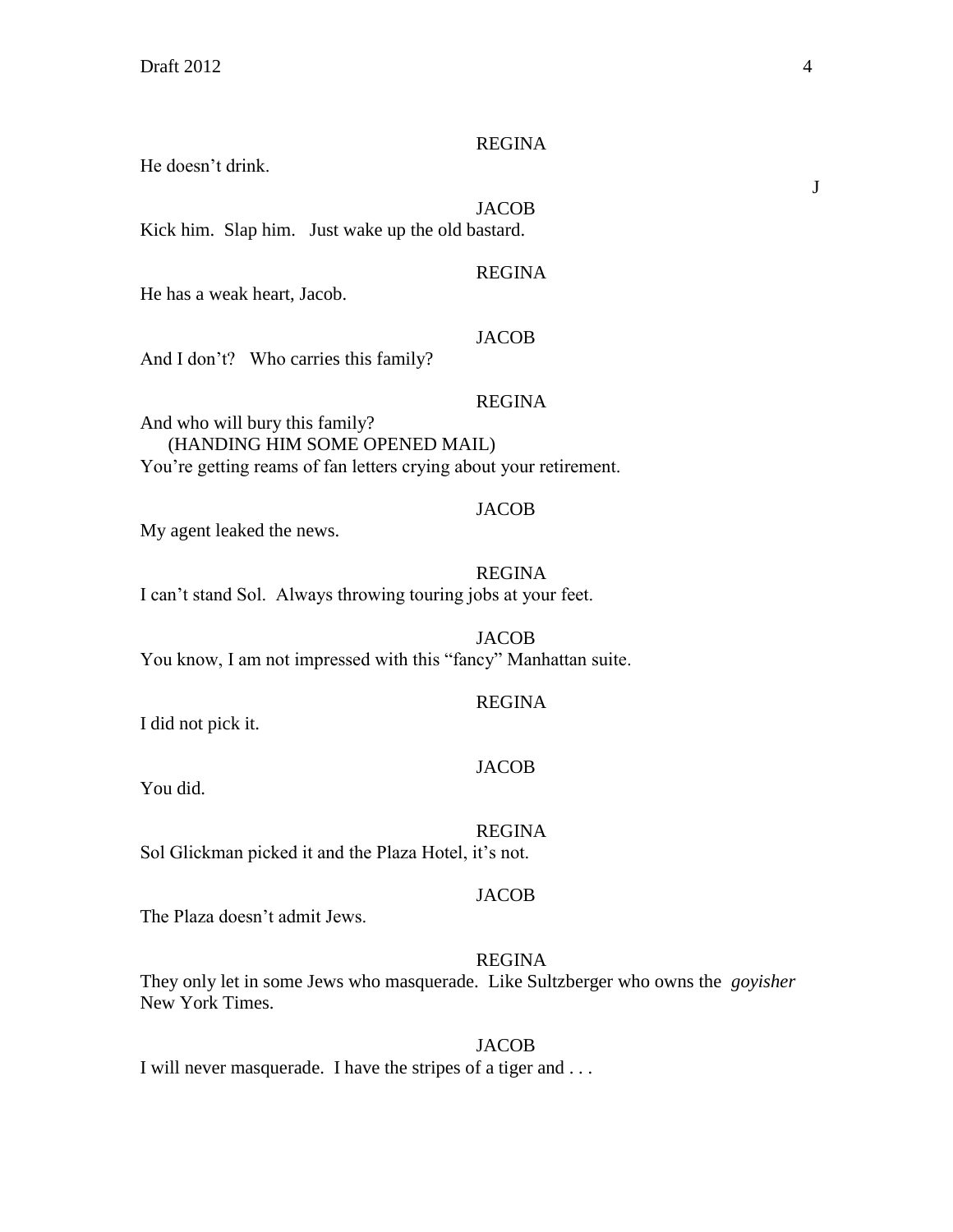#### REGINA

And the mane of a *hemisher* lion. But you won't wear your hat or a *yarmulke* in the lobby.

# **JACOB**

There's little kosher in this *farshtinkener* modern world. Am I right or am I wrong?

I don't know.

#### **JACOB**

REGINA

For Christsakes, it's Purim!

# REGINA

Don't mention Christ in my presence please.

**JACOB** Excuse me! You used to like all Jewish young men with beards.

#### REGINA

Only if they have feminine chins.

**JACOB** Christ was very feminine. I don't trust all of our daughters, Regina.

# REGINA

Oy, why don't you keep reading to me from the paper?

#### JACOB

The Times is not the Herald Tribune

# REGINA

I'm waiting.

# **JACOB**

It's very important to maintain the proper mood after I just broke wind. (CAREFULLY FOLDS THE NEWSPAPER) In Germany, some famous Jewish businesses have closed abruptly.

# REGINA

And this doesn't happen in New Jersey?

**JACOB** We're talking about the Schneiders and the Kleins and the Steinways.

# REGINA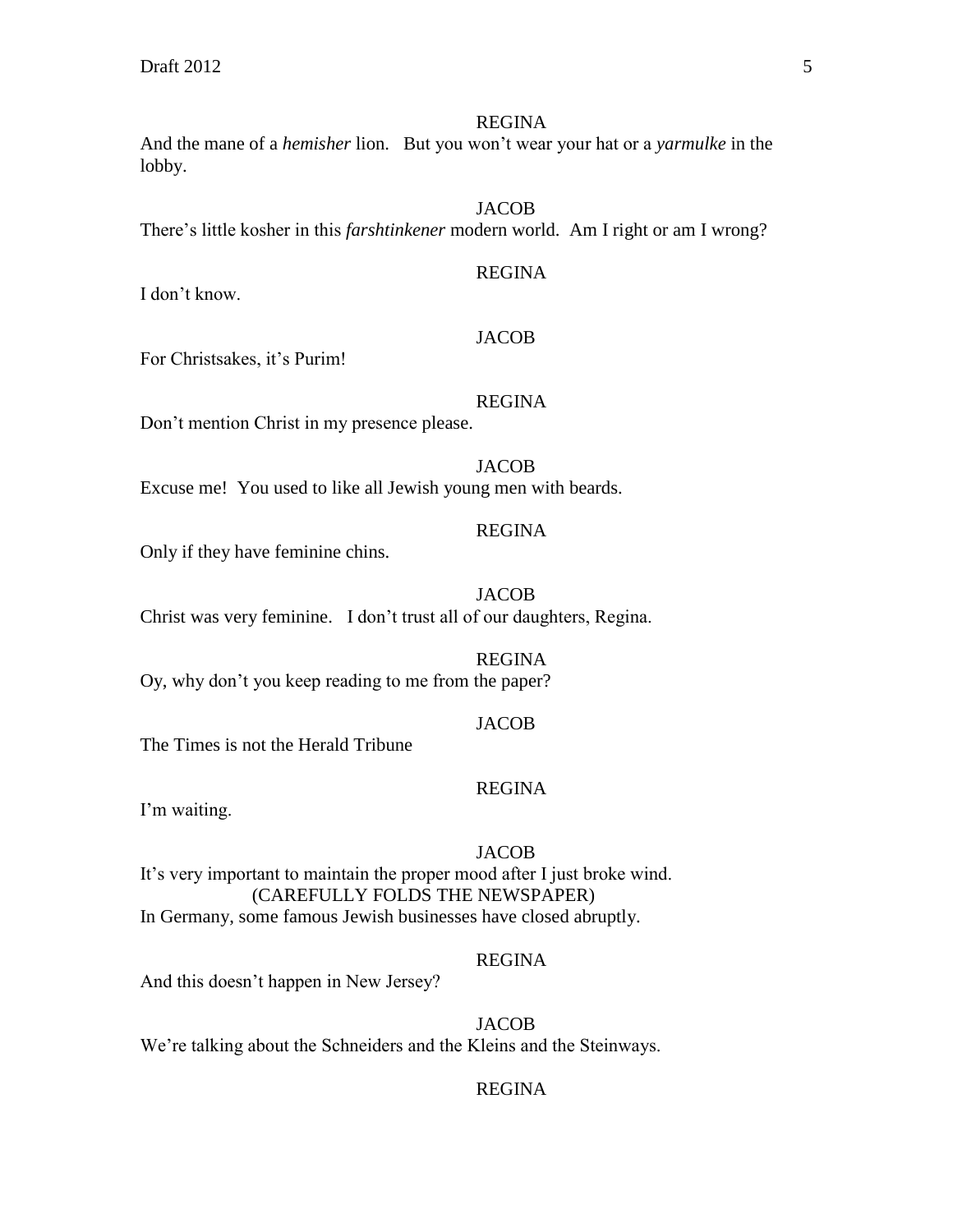Draft  $2012$  6

The Steinways make the classy pianos, yes?

**JACOB** *Grand pianos*, yes. Who the hell do you know in New Jersey? REGINA Why are you getting so irritable? JACOB What? REGINA You've three wonderful sons-in-law and you treat them like grocery boys. **JACOB** Not true. Grocery boys I tip. But *mishpucha?* I tease them. REGINA You torture them. **JACOB** So? REGINA *Moishe Kapoyr!* JACOB I'm not standing on my head. REGINA Yet it all comes out backwards. JACOB My head is not my ass. REGINA Your head is up your ass. And you're too strict to your children. **JACOB** *Moishe Kapoyr!* You married the wrong Jacob, Regina. This Jacob will never make you happy enough. REGINA And which Jacob would have, my darling?

#### **JACOB**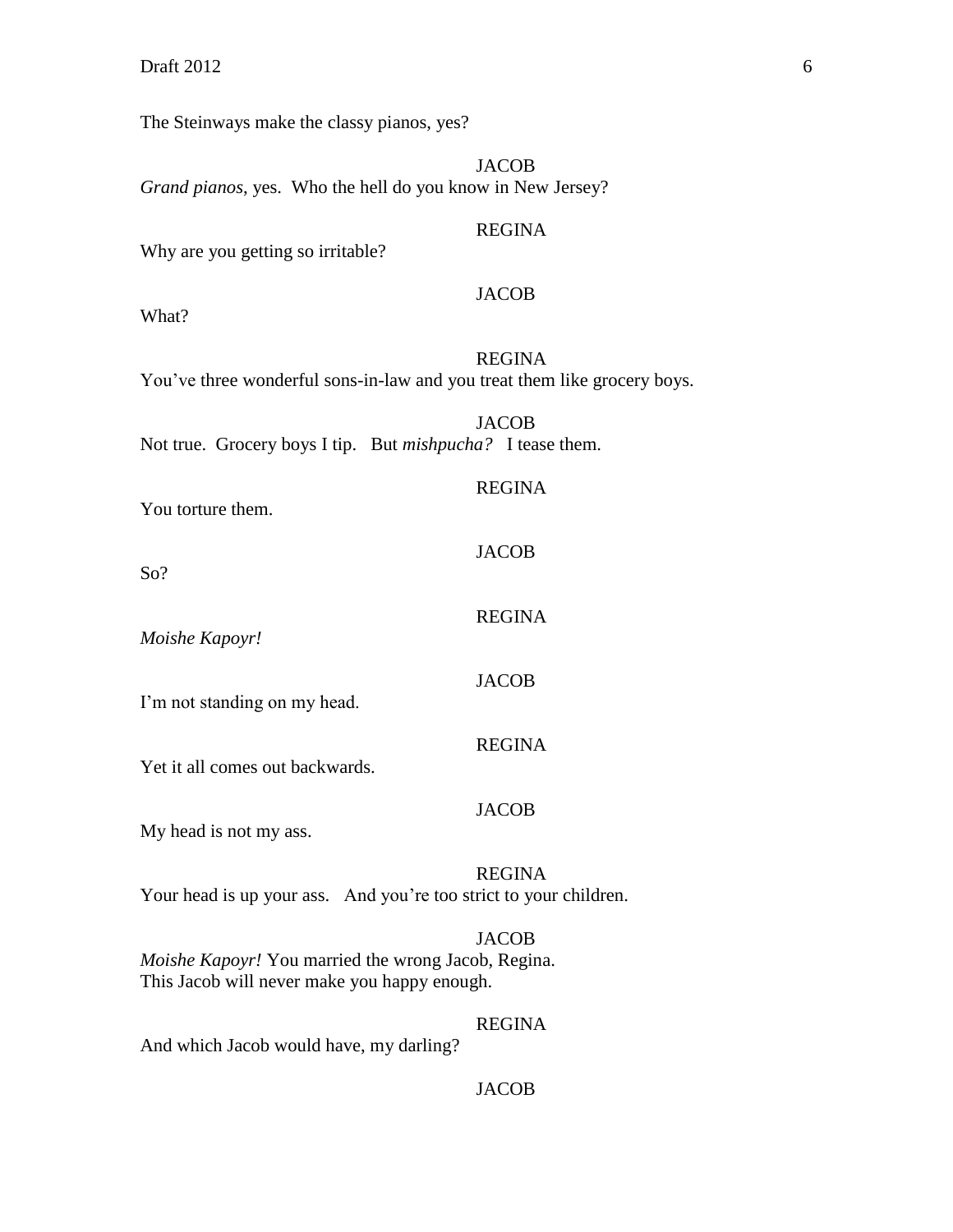Mr. Jacob Adler, the *first* King of Yiddish Theatre.

Jacob Adler's dead ten years . . .

Eleven. Yet his star outshines mine.

# REGINA

**JACOB** 

REGINA

There are big kings and little kings.

# JACOB

This *little* king brought you into the limelight.

#### REGINA

True. But such fame is not happiness.

#### **JACOB**

We are happy. Admit it. We laugh. We sing. We *used to dance*. Who doesn't compare us to the Adlers and the Lunts?

# REGINA

Which means *bubkes* to me.

#### **JACOB**

You have your vanity too. You dye your hair and still own five wigs, while I only have one decrepit toupee from Hong Kong. (GENTLY LAUGHING)

| Why did you marry me?                  | <b>JACOB</b>  |
|----------------------------------------|---------------|
| My father made me.                     | <b>REGINA</b> |
| Your father had issues with me.        | <b>JACOB</b>  |
| You think maybe I married you for sex? | <b>REGINA</b> |
| Of course!                             | <b>JACOB</b>  |
|                                        | <b>REGINA</b> |

We haven't had sex since the Hindenberg crashed.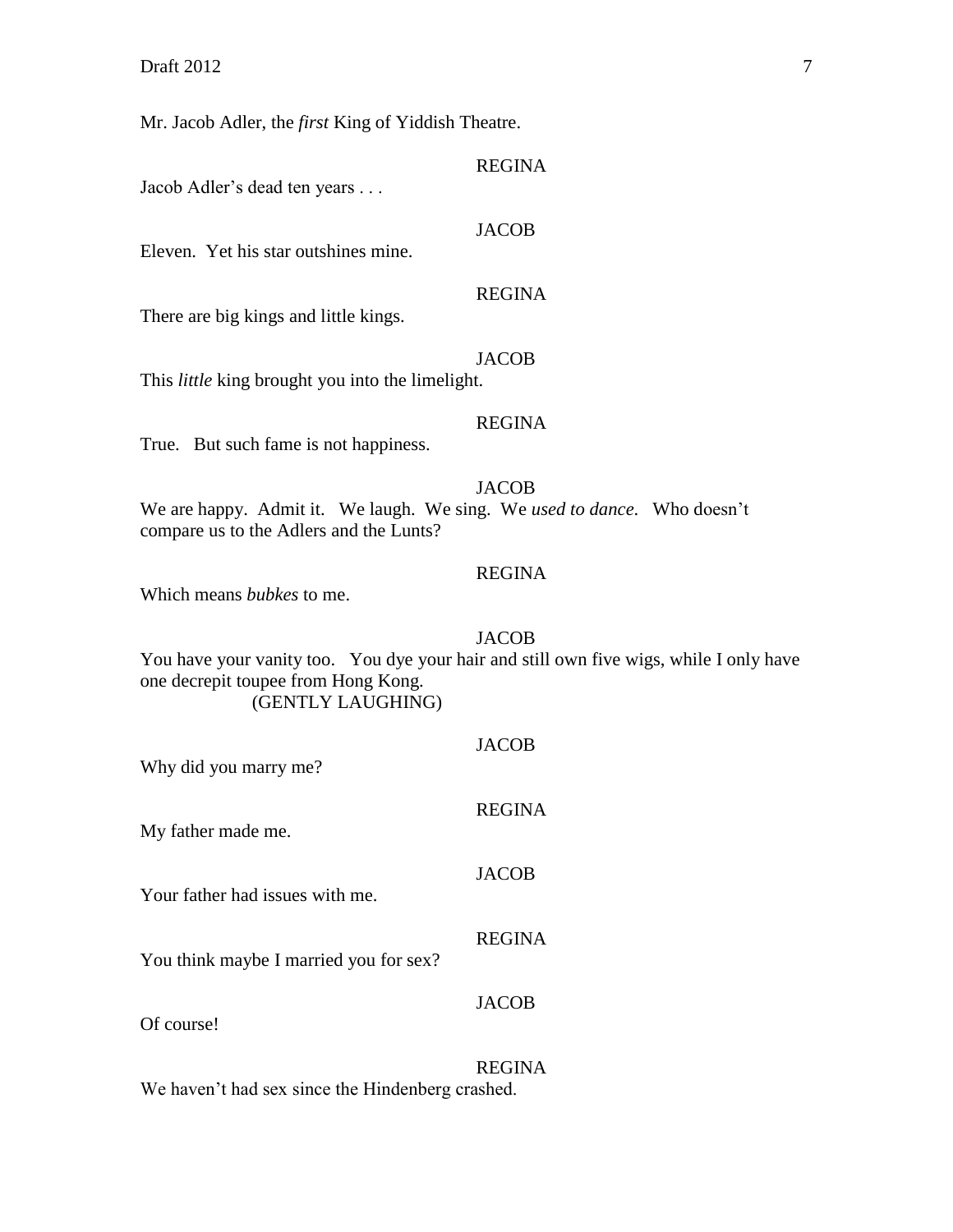| Not true.                                               | <b>JACOB</b>  |
|---------------------------------------------------------|---------------|
| Oh, it's very true.                                     | <b>REGINA</b> |
| Are you blaming the crash on me?                        | <b>JACOB</b>  |
|                                                         | <b>REGINA</b> |
| Naturally!                                              | <b>JACOB</b>  |
| That was last year.                                     |               |
| 1937.                                                   | <b>REGINA</b> |
| Are you saying perhaps I make love like a zeppelin?     | <b>JACOB</b>  |
| (SWEETLY)                                               | <b>REGINA</b> |
| No, but you pass gas like a dirigible.<br>(SMILING)     |               |
| Read from your precious newspaper before company comes. |               |

JACOB

(READING) Hitler is making rancid speeches.

#### REGINA

Gas is gas.

#### JACOB

Kaiser wrote a play called GAS.

REGINA

Should I care? It's a distasteful title. And I wish you wouldn't wear that old *schemata.*

JACOB (POINTING TO A SLEEPING HESHIE) He sleeps like a bear. And you sleep when I'm on stage.

# REGINA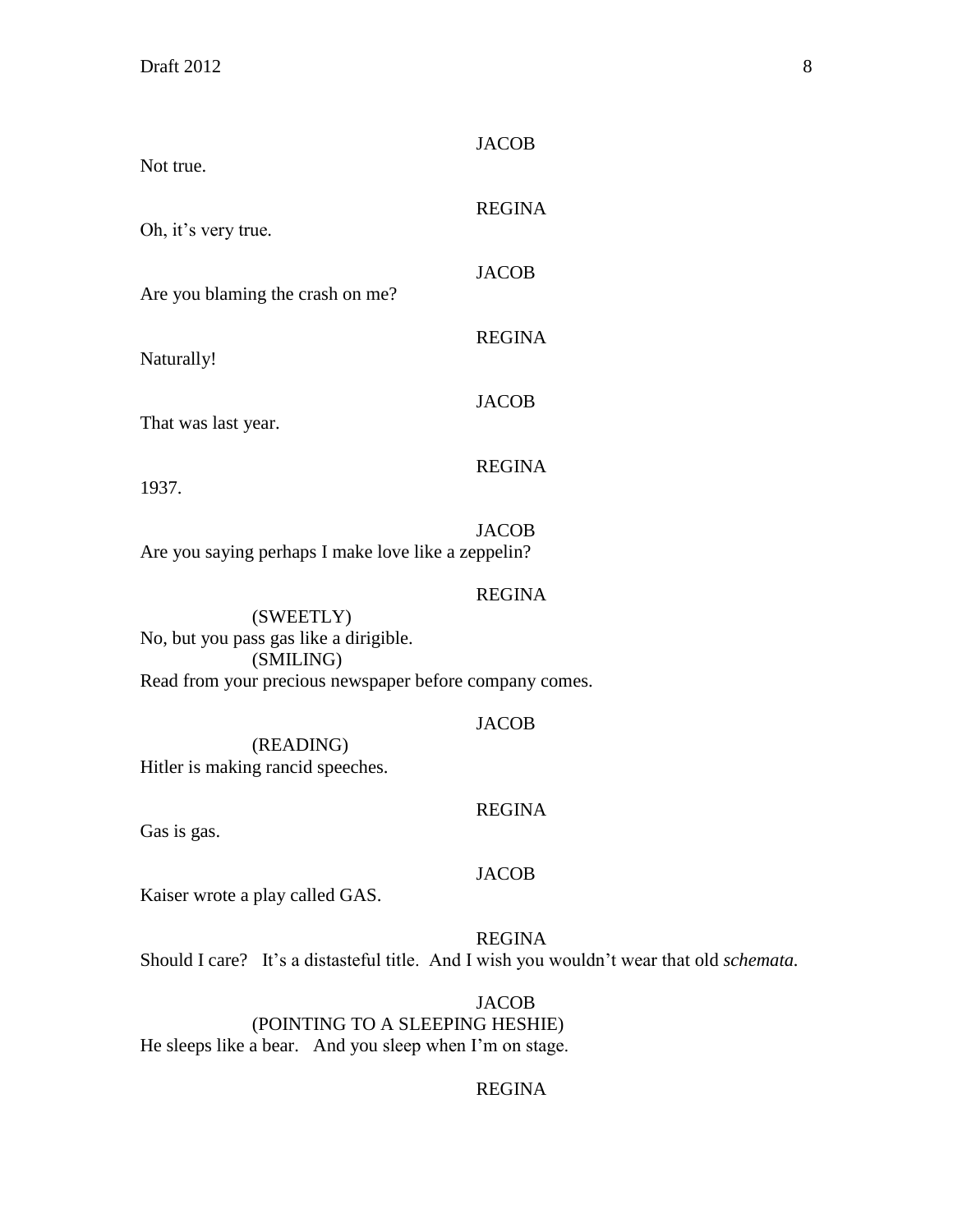$\text{Draft } 2012$  9

I count my blessings.

#### JACOB

*"O sleep! O gentle sleep! Nature's soft nurse, how have I frighted thee, That thou no more wilt weigh mine eyelids down And seep my senses in forgetfulness?"*

REGINA

Henry IV?

#### JACOB

Very good, Regina. An education this sharp can't be bought. (PAUSE) They're late! Are you sure our daughters are coming?

#### REGINA

# (SWEETLY)

Yes, or I'll break their little necks.

#### **JACOB**

#### (AFTER EACH STATEMENT, HESHIE SAYS '*OY*')

My bad dreams. The Yiddish neon marquis had crumpled. Ash and smoke everywhere. Our daughters in sinful Hollywood films. Skirts exposed their legs. To hell with Louis B. Mayer! Grandchildren forget our names. Our graves destroyed. Each dream makes me *svitz* like a Polock in the boiler room. Tonight I test God.

# HESHIE

(TOPPING ONE 'OY')

*Oy, Oy, Oy*.

| Does God know?                                                                                               | <b>REGINA</b> |
|--------------------------------------------------------------------------------------------------------------|---------------|
| He told me - sotto voce.                                                                                     | <b>JACOB</b>  |
| God is your stage manager?                                                                                   | <b>REGINA</b> |
| When an angel brings <i>ruggalah</i> to <i>nosh</i> .<br>(PAUSE)<br>God told me not to divide our treasures. | <b>JACOB</b>  |

# REGINA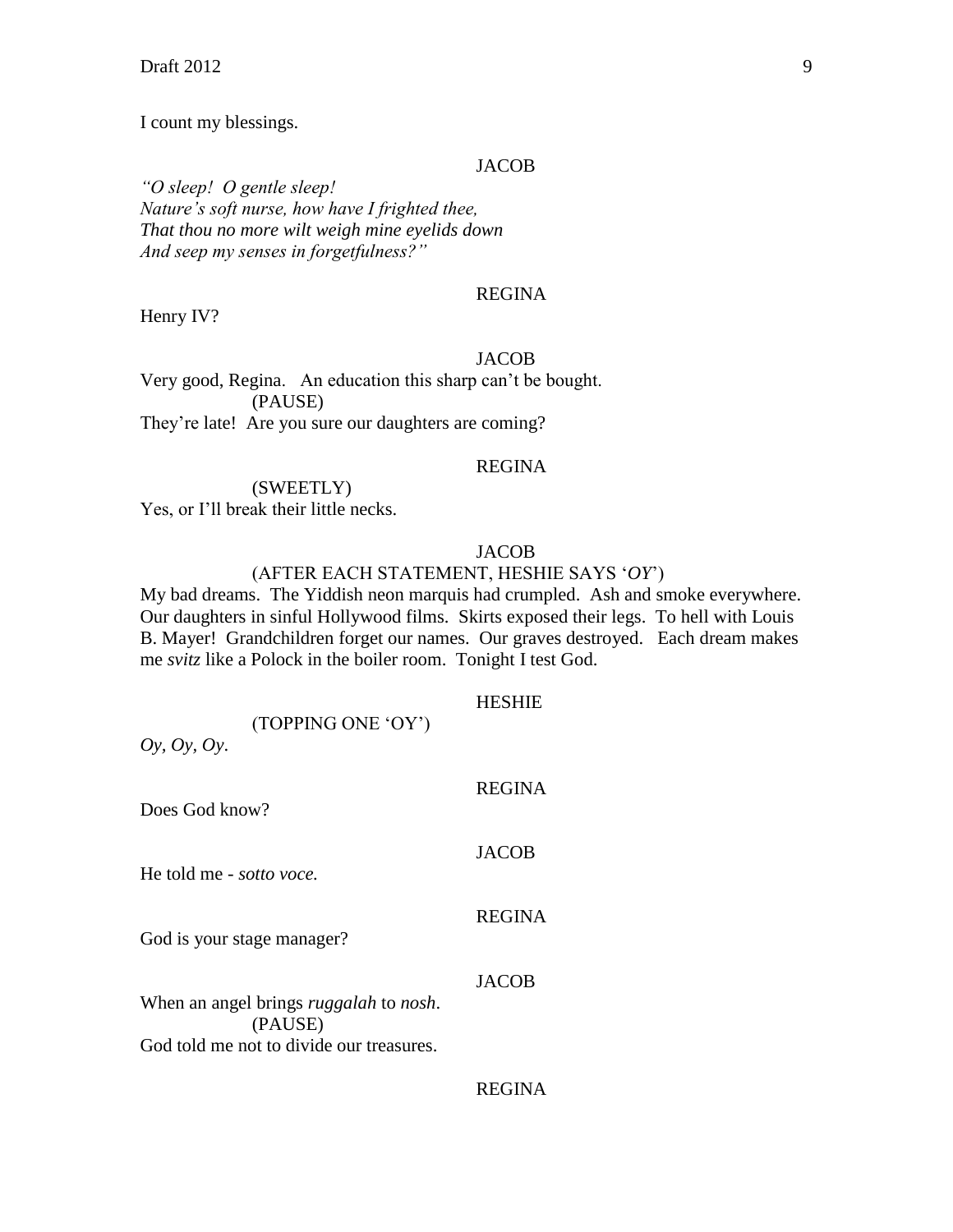*Nu?*

| I'm giving away the lands.                                                                                                               | <b>JACOB</b>  |
|------------------------------------------------------------------------------------------------------------------------------------------|---------------|
| What land?                                                                                                                               | <b>REGINA</b> |
| The land upstate.                                                                                                                        | <b>JACOB</b>  |
| $Oy$ , Jacob. Not today.                                                                                                                 | <b>REGINA</b> |
| And, the second part, our little plot.                                                                                                   | <b>JACOB</b>  |
| Our grave at B'nai Jeshurun?                                                                                                             | <b>REGINA</b> |
| No, dear. Our Brooklyn house.                                                                                                            | <b>JACOB</b>  |
| Our brownstone?                                                                                                                          | <b>REGINA</b> |
| Yes, our brownstone. And, the third part, the farm in Palestine.<br>(THE NEXT TWO LINES OVERLAP)<br>The farm is drier than Death Valley. | <b>JACOB</b>  |
| What farm in Palestine?                                                                                                                  | <b>REGINA</b> |
| Some say Palestine. Some say Eretz Yisrael.                                                                                              | <b>JACOB</b>  |
| Some say tomato. Some say potato.                                                                                                        | <b>HESHIE</b> |
|                                                                                                                                          | <b>JACOB</b>  |

(NEATLY FOLDS NEWSPAPER) Goats, olives, and a little citrus - four hours from Jerusalem.

# REGINA

We own goats in Palestine?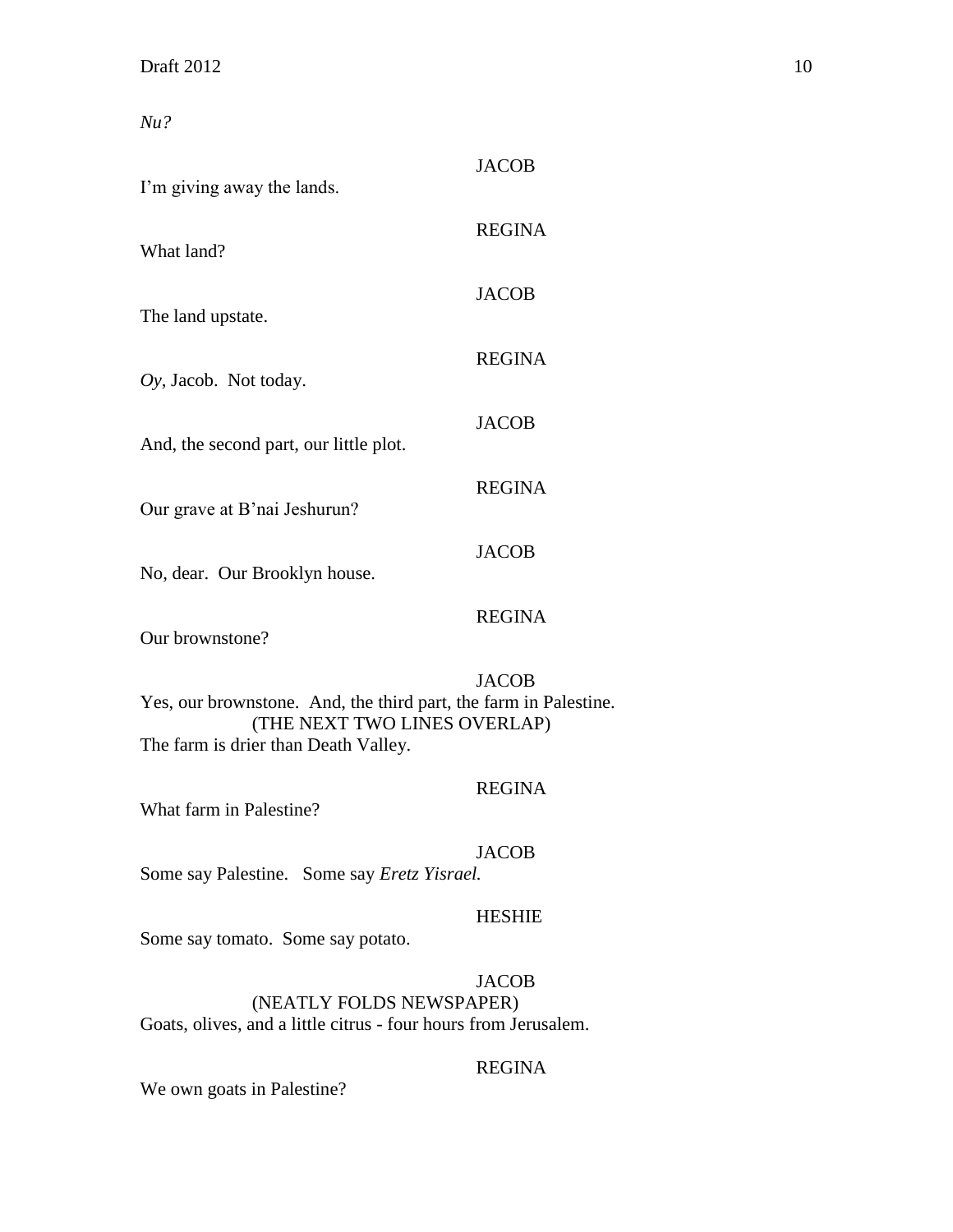#### JACOB

I won the land and the livestock in a poker game.

Livestock?

# REGINA

(HESHIE "MOOS" LIKE A COW) You're sending one of your daughters to Palestine?

JACOB Someone has to go from this family. Nothing permanent. Just for ten years.

# REGINA

You have rocks in your head, mister.

**JACOB** The Holy Land. We say this each Passover, Regina. "Next year in Jerusalem!"

#### REGINA

JACOB

Which girl do you have in mind?

We'll draw names from a hat.

# REGINA

Are you an actor or a madman, Jacob?

# HESHIE

Two for one, a bonus boy! (HESHIE STIRS AND OPENS HIS EYES. NOW HE IS FULLY INVOLVED IN THE SCENE)

# JACOB

I'm a perfect father and husband.

# REGINA

You're a world class fool.

# HESHIE

And a champion *putz.*

#### **JACOB**

(POINTING TOWARD HESHIE)

He's the fool in this family.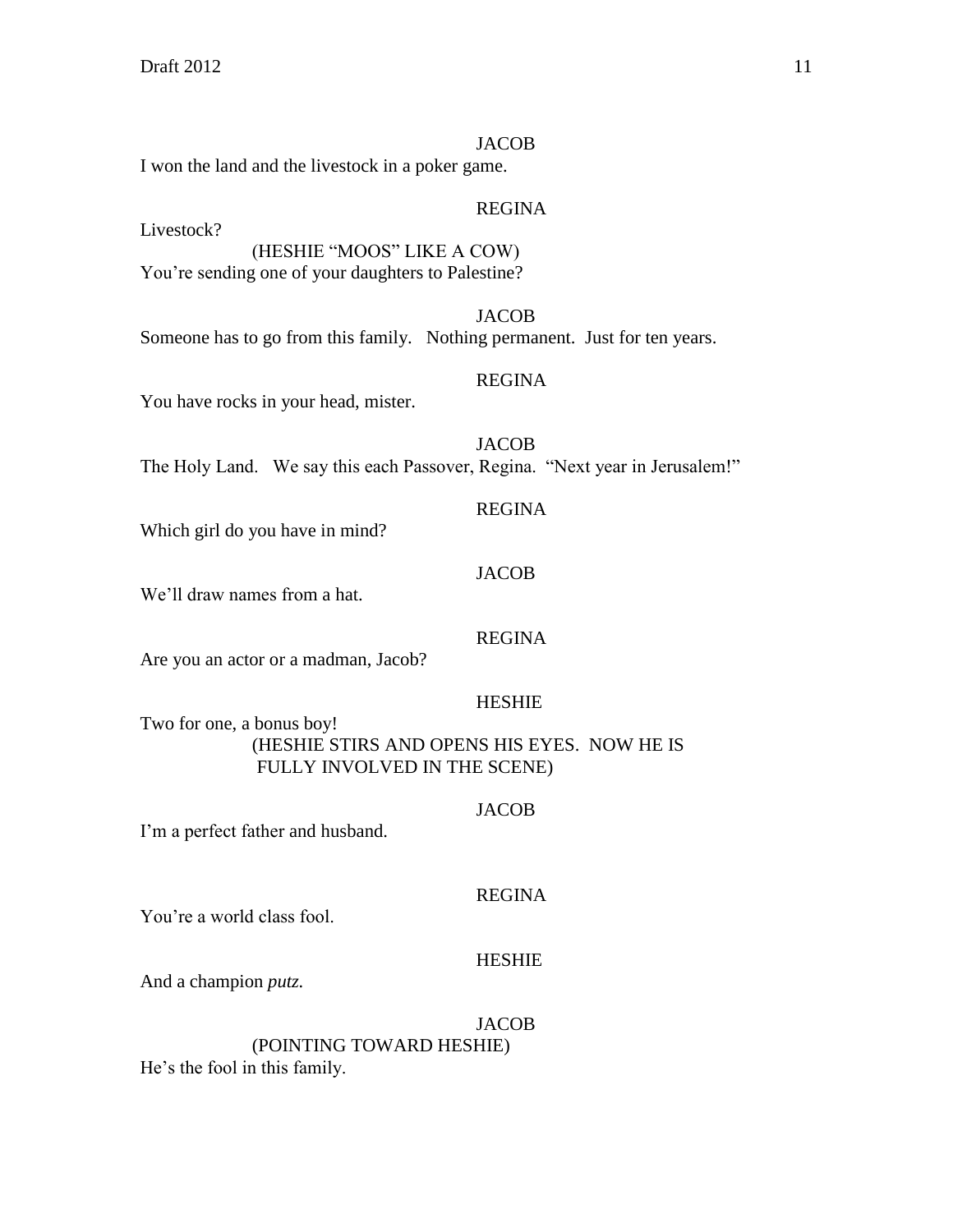# REGINA You're not sending any child of mine to Palestine. We'll never see her.

| Boats come and go like clockwork. Lily loves to travel.                                                                                                                                                                                                                                                                                                                                | <b>JACOB</b>  |
|----------------------------------------------------------------------------------------------------------------------------------------------------------------------------------------------------------------------------------------------------------------------------------------------------------------------------------------------------------------------------------------|---------------|
| Lily?                                                                                                                                                                                                                                                                                                                                                                                  | <b>REGINA</b> |
| Yes.                                                                                                                                                                                                                                                                                                                                                                                   | <b>JACOB</b>  |
|                                                                                                                                                                                                                                                                                                                                                                                        | <b>REGINA</b> |
| And where did you get land upstate?                                                                                                                                                                                                                                                                                                                                                    | <b>JACOB</b>  |
| I bought it.                                                                                                                                                                                                                                                                                                                                                                           | <b>REGINA</b> |
| When?                                                                                                                                                                                                                                                                                                                                                                                  |               |
| When you were back in Odessa.                                                                                                                                                                                                                                                                                                                                                          | <b>JACOB</b>  |
| $\mathbf{V}_{\text{max}} = \frac{1}{2}t + \frac{1}{2}t + \frac{1}{2}t + \frac{1}{2}t + \frac{1}{2}t + \frac{1}{2}t + \frac{1}{2}t + \frac{1}{2}t + \frac{1}{2}t + \frac{1}{2}t + \frac{1}{2}t + \frac{1}{2}t + \frac{1}{2}t + \frac{1}{2}t + \frac{1}{2}t + \frac{1}{2}t + \frac{1}{2}t + \frac{1}{2}t + \frac{1}{2}t + \frac{1}{2}t + \frac{1}{2}t + \frac{1}{2}t + \frac{1}{2}t + \$ | <b>REGINA</b> |

You waited until I left the country?

# HESHIE (GARBLED, LOUDER THAN HIS FIRST REMARK) A *sheynm dank in pupik* (a pretty thanks in the navel!).

# JACOB

Who asked you?

# HESHIE

You're a fox. That's what they say in Russia about you. Jacob Stern is a fox who plays out the longest death scenes.

#### JACOB

You're a Pollack, *mishigunah*. You were never in Russia

# HESHIE

They love me in Minsk.

#### REGINA

And you're giving away *our Brooklyn home?*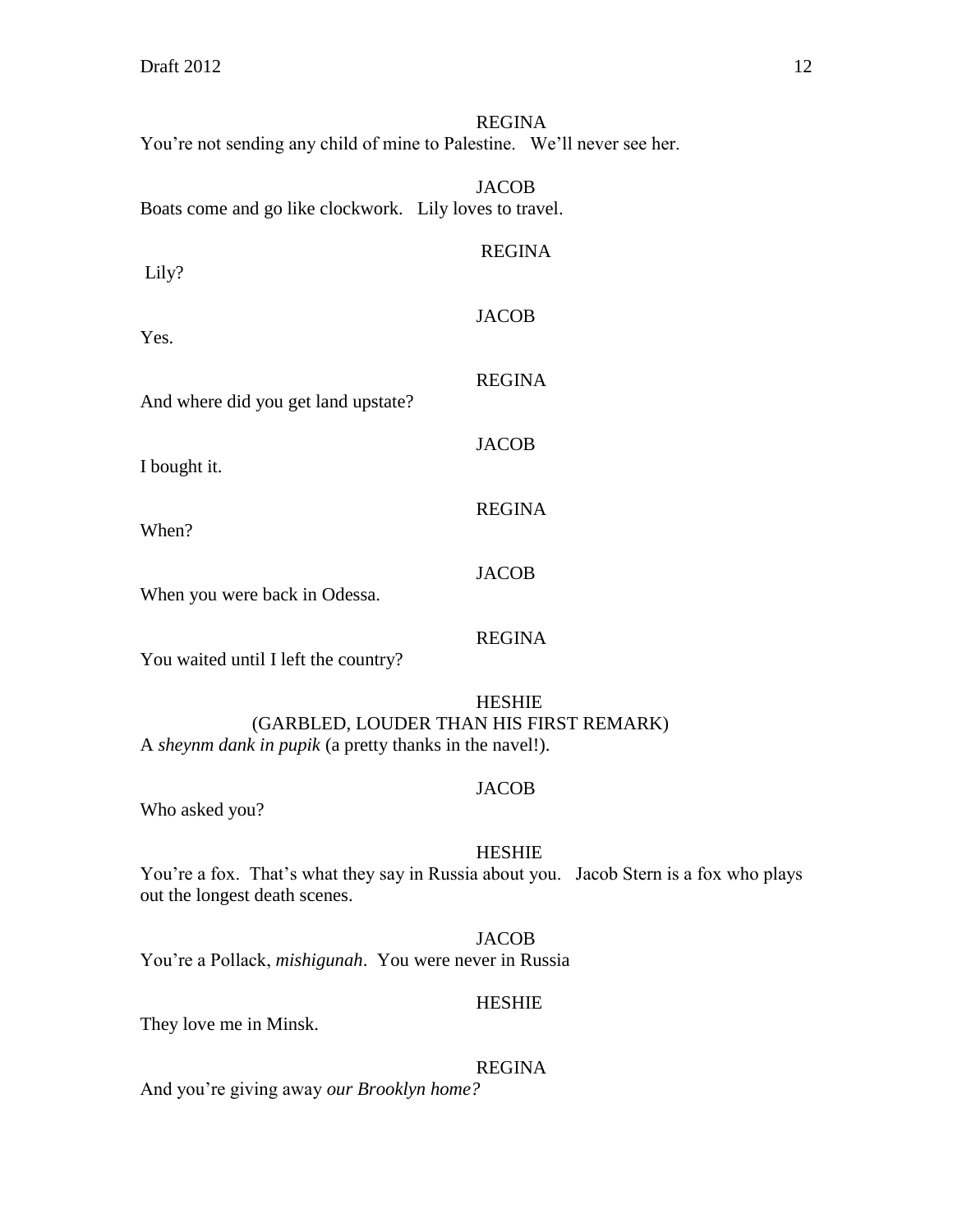# **JACOB**

Yes.

# REGINA

*Without consulting me***?**

# JACOB

**HESHIE** 

These house repairs are costing a fortune.

Why did you ever marry this man? He has coarse hair growing out of his ears.

# JACOB

(TO HESHIE) Don't you have a pressing doctor's visit today?

# HESHIE

Yes, but I hate doctors. They're all cruel capitalists.

# REGINA

You're not giving away our home, Jacob. I forbid you. Worse, *I'll kill you.*

# **JACOB**

I have made a lot of money in real estate, but you don't know these things. We'll go to Florida, Regina.

# REGINA

Florida?

# JACOB

Another New York winter will depress me. Living costs are next to nothing.

REGINA But our family is here, *meshuggunah.* The theatre is here!

# JACOB

It's time to renounce the theatre.

# HESHIE

A *shonda!* Has the theatre renounced you?

# JACOB

Not now, but it will. The best actors are going to Hollywood. Money talks! And theatre critics today can't put eight smart words together. This is not Jewish theatre any more. It's all bland *goyish* white bread. I can't hear sweet Yiddish on the street.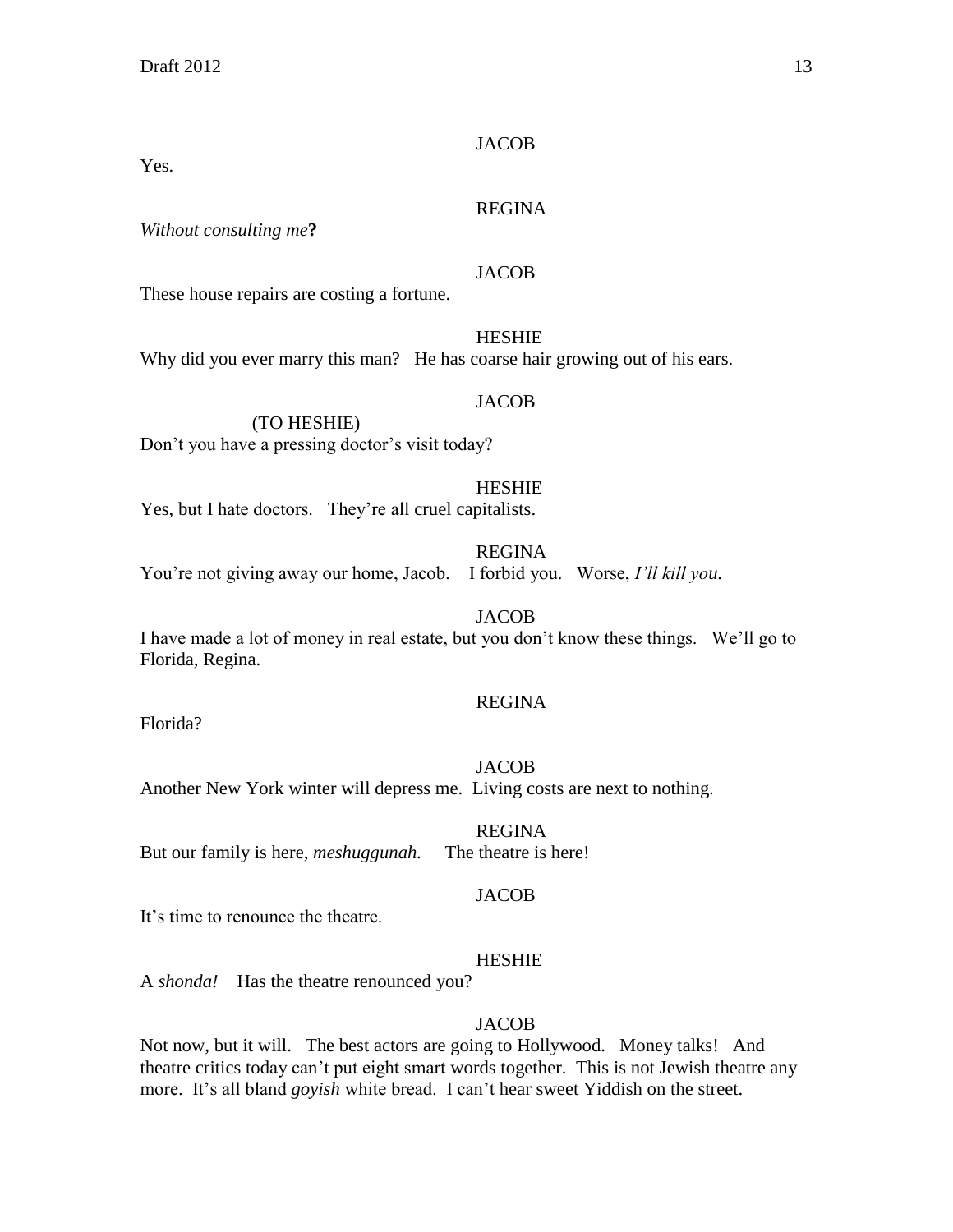Blame the diabolical new rabbis of New York!

# **JACOB**

These younger *rebbes* defend Roosevelt as if he were an honorary Jew.

#### HESHIE

# (PRONOUNCED JEWISH ACCENT)

"Roosevelt" sounds Jewish.

# JACOB

Everything is for *goyem* and *goniffs* today. Broadway is not Second Avenue. Ladies and gentlemen, Luther Adler is not Jacob Adler. Odets is not Gordin.

#### **HESHIE**

And a salty Jersey knish is not a garlic Brooklyn knish.

#### REGINA

(IRONIC) How can you retire at this young age?

#### JACOB

It's far better to exit in the height of my powers.

# HESHIE

Said the *alta kaker* flea to the junkyard dog.

#### JACOB

Our daughters are all married and provided for. Yes? They will have children of their own soon.

| God willing.                       | <b>REGINA</b> |
|------------------------------------|---------------|
| Why hover over them like vultures? | <b>JACOB</b>  |
| Exactly. So stop this crazy talk!  | <b>REGINA</b> |
| I have known great happiness.      | <b>JACOB</b>  |
| Happiness, we all had.             | <b>REGINA</b> |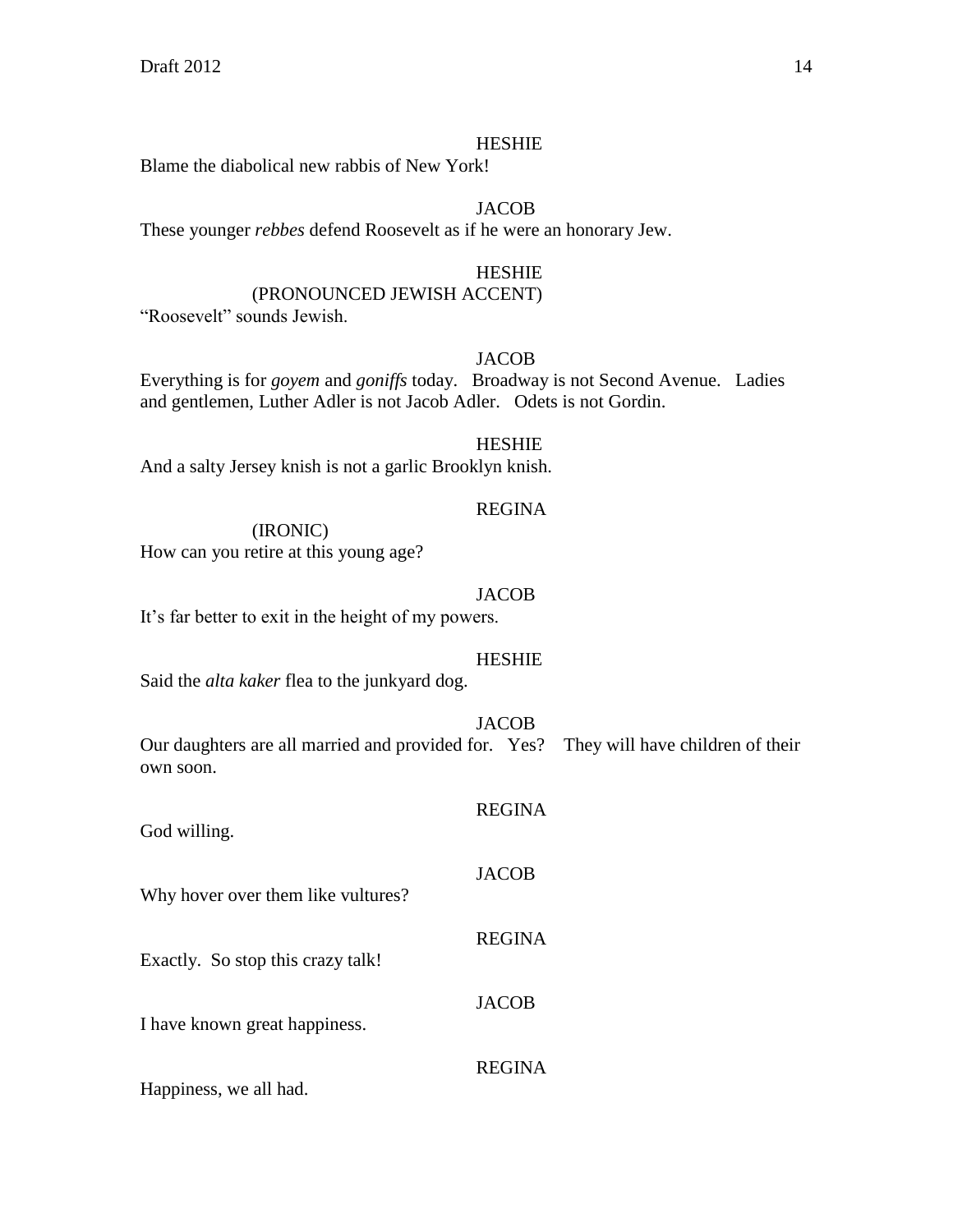| But lately I can't remember my best lines.                                                                                         | <b>JACOB</b>  |
|------------------------------------------------------------------------------------------------------------------------------------|---------------|
| That's why I left the stage.                                                                                                       | <b>HESHIE</b> |
| Except the soliloquy of Shylock.                                                                                                   | <b>JACOB</b>  |
| Oy, you miss your cue and the critics crucify you!                                                                                 | <b>HESHIE</b> |
| We all paraphrase.                                                                                                                 | <b>REGINA</b> |
| Even Jesus paraphrased:                                                                                                            | <b>HESHIE</b> |
| Ganug!                                                                                                                             | <b>REGINA</b> |
| "Blessed are the meek, for they shall inherit the earth" He left out "Blessed are<br>heavily invested and the wisely diversified " | <b>HESHIE</b> |
| I don't want to hear about Christ anymore today!                                                                                   | <b>REGINA</b> |
| (ENTERS)<br>I had called from downstairs. Doesn't anyone in this family pick up the phone?                                         | <b>ROSE</b>   |
| I was in the shower.                                                                                                               | <b>REGINA</b> |
| Your father's superstitious. He never picks up the phone on Shabbos.                                                               | <b>HESHIE</b> |

JACOB

That's not superstition. That's our culture.

HESHIE

That's not an egg. That's a chicken.

JACOB

*"Blessed are the*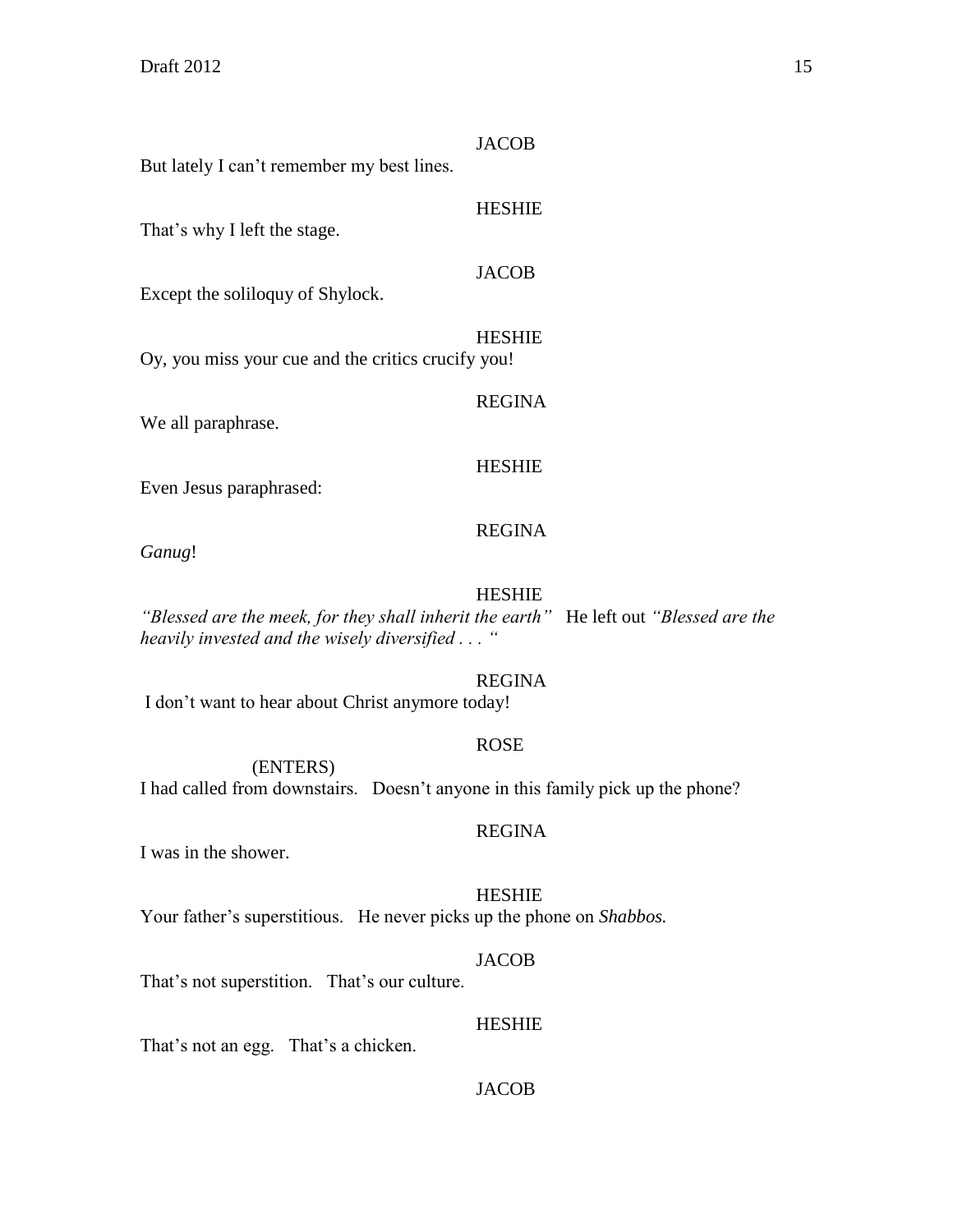Why are you so late?

| My husband's downstairs and he has a question.                                     | <b>ROSE</b>                     |
|------------------------------------------------------------------------------------|---------------------------------|
| And the answer is – That's not a chicken.                                          | <b>HESHIE</b><br>That's an egg. |
| Mama?                                                                              | <b>ROSE</b>                     |
| What Rose?                                                                         | <b>REGINA</b>                   |
| There's a funny smell in the room.                                                 | <b>ROSE</b>                     |
| Why do comics like rubber chickens?                                                | <b>HESHIE</b>                   |
| It's an old hotel room, mamala.                                                    | <b>REGINA</b>                   |
| So switch rooms. Smells like sardines.                                             | <b>ROSE</b>                     |
| I just opened a can an hour ago.                                                   | <b>JACOB</b>                    |
| You don't have to <i>boil</i> a rubber chicken!                                    | <b>HESHIE</b>                   |
| How long must you stay here?                                                       | <b>ROSE</b>                     |
| Until <i>all</i> the plumbing repairs are done.                                    | <b>REGINA</b>                   |
| Mama, I understand perfectly.                                                      | <b>ROSE</b>                     |
|                                                                                    | <b>REGINA</b>                   |
| Why is you husband downstairs?<br>Don't ask. Why is Uncle Heshie staying with you? | <b>ROSE</b>                     |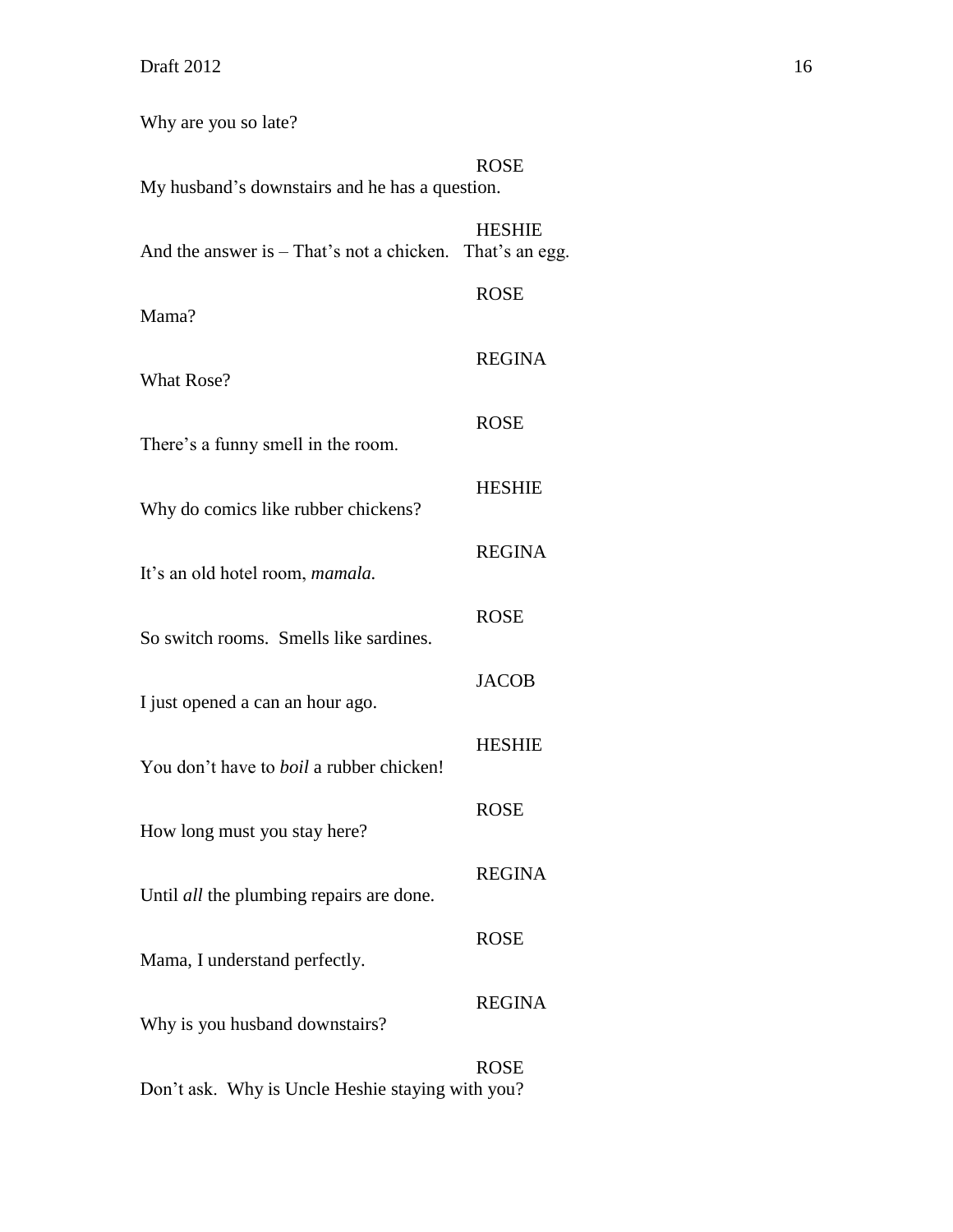HESHIE Someone stole my taxi cab. May the thief rot in hell for 99 years!

| I'm so sorry, Uncle.                       | <b>ROSE</b>                                                                                                |
|--------------------------------------------|------------------------------------------------------------------------------------------------------------|
| Heshie left the keys in the car.           | <b>JACOB</b>                                                                                               |
| I always do, otherwise I lose the keys.    | <b>HESHIE</b>                                                                                              |
| What can you expect in New York?           | <b>JACOB</b>                                                                                               |
| What are we going to do for dinner?        | <b>REGINA</b>                                                                                              |
| I can't stay for dinner, Mama.             | <b>ROSE</b>                                                                                                |
| You must. We have everyone coming tonight. | <b>REGINA</b>                                                                                              |
| Who?                                       | <b>ROSE</b>                                                                                                |
| Everyone. Who's everyone to you?           | <b>REGINA</b>                                                                                              |
|                                            | <b>HESHI</b><br>I also had three signed Al Hirschfield drawings in the trunk and a tin of imported caviar. |

It's Purim tonight, my little Rose.

# ROSE

JACOB

So?

# JACOB We celebrate all the holidays. And now, a little Yiddish vaudeville. (A CUE TO REGINA AS THEY PERFORM "DER SUFFEREGETSKY" A VERY BRIEF SUFFRAGE SKIT IN YIDDISH)

# REGINA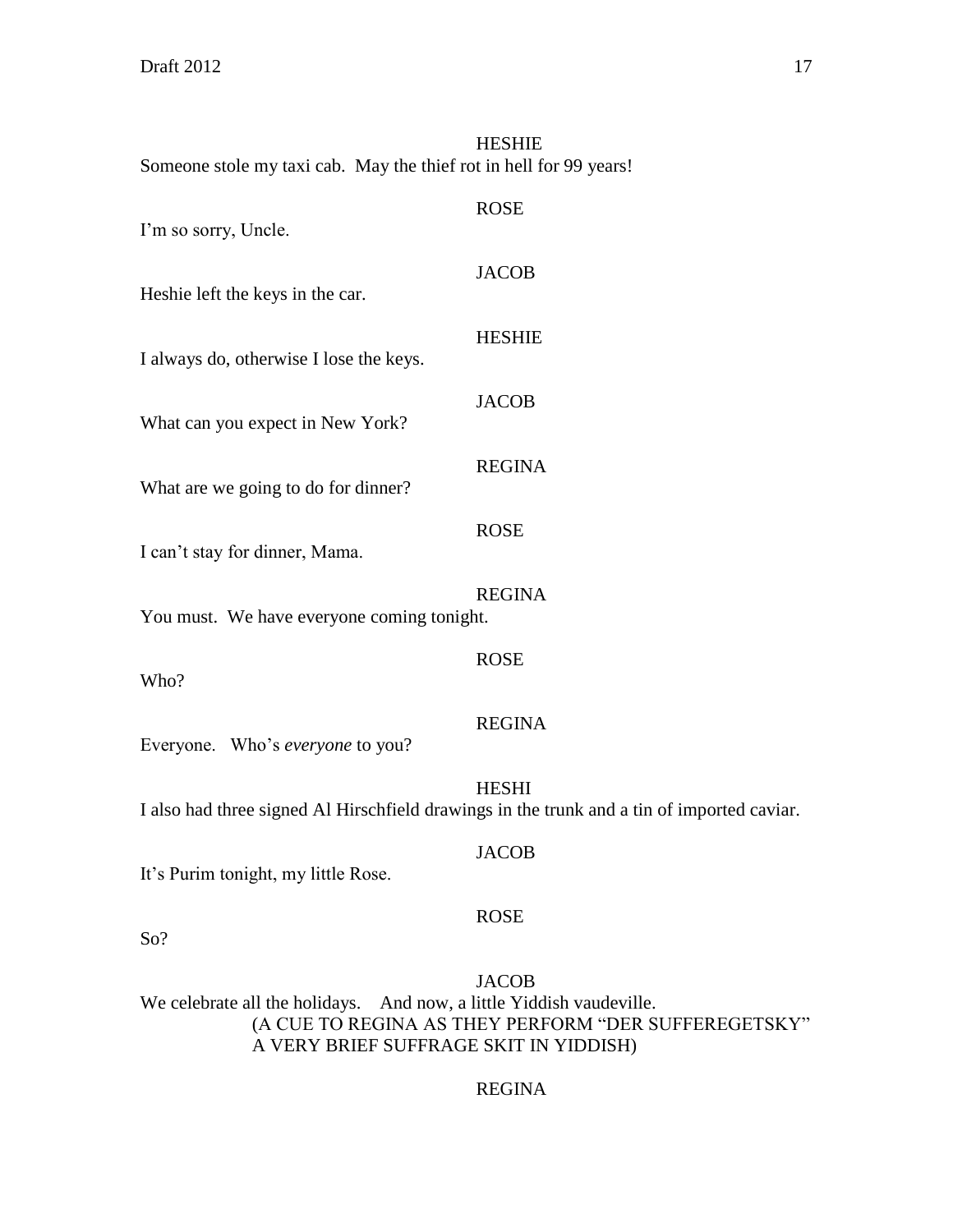*Hurey far ale vayber un strayk nider mit di mener. Vayber, es iz gekumen undzer tsayt, az mir zoln oykh vern mentshn un nisht mer zayn keyn tshatshkes. Ikn makh a forshpayz!*). (Hurray for all women and strike against the men. Women, our time has come. We are now human beings and no longer playthings. I am making an appetizer!)

#### JACOB

*Vos far a forshpayz? Vos bistu in kishn, makhst a forshpayz?* (What kind of appetizer? What are you doing in the kitchen, making an appetizer?)

#### REGINA

*Neyn, neyn, ney. Ikh meyn, ikh makh a farshlog. Azoy vi biz yetst hobn ale vayber gekokht far di mener, azoy zol fun yetst on ale mener opkokhn di vayber un oyb nit veln mir straykn mit di mener.* (No, no, no. I mean a proposal. Until now, all wives have cooked for men, so now all men should cook for women. If not, we'll shaft the men)

#### ROSE

"We'll shaft the men!"

#### **JACOB**

*Strayk mit di mener? Veln di mener poter vern fun zeyere alte, mise vayber un zikh araynnemen sheyne, yunge schiskas af zeyere pletser.* (Shaft the men? And the men will get rid of their old, ugly wives and get pretty young gentile chicks to replace them)

#### HESHIE

"Rid the ugly wives, and grab the gentile chicks!"

# REGINA

Oy gevalt!

# JACOB

*Ver vet regirn? A toes vos ir meynt. Regirn vet der foter in a bank mit shenk!* (Who will rule? You're screwed up. The father will rule from the tavern!)

#### REGINA

*Ven di tsayt vet kumen, veln mir bashtimen!* (When the time comes, we'll SHUPT UP!)

#### ROSE/HESHIE

Very funny!

#### HESHIE

I'll always take Regina's side in the skit.

# REGINA (PATTING HESHIE ON THE HEAD)

Good boy.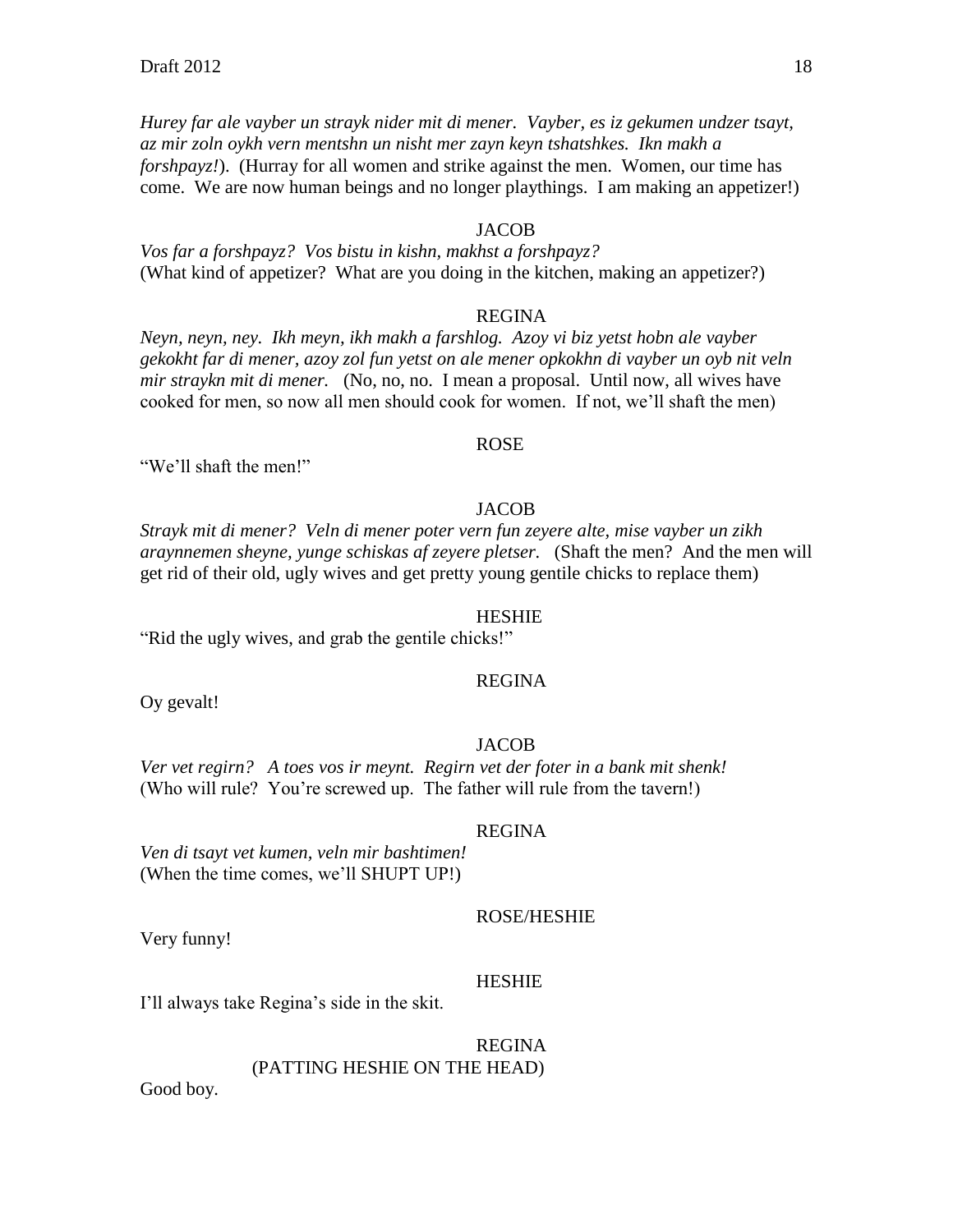Maybe our problem with women all comes down to jokes about the anatomy.

# Not my anatomy, please uncle.

# JACOB

ROSE

Pity the fool.

# **HESHIE**

Pity the *Shabbos goy*. They have yet to form a labor union.

ROSE It's strange to celebrate Purim in this sterile hotel, Mama.

# **JACOB**

There are four *mitzvoth* which are obligatory on Purim. The reading of *Megillat Esther*, festivity and

|                                                               | <b>HESHIE</b> |  |
|---------------------------------------------------------------|---------------|--|
| You know who I had in my cab last week? Rose, please. Ask me. |               |  |

*Whom*?

# JACOB

ROSE

. . . rejoicing, *Shalach Manot* - giving a present.

# HESHIE

Paul Robeson.

# **JACOB**

He drives a cab without car insurance! So who will read from the Book of Esther?

# HESHIE

The famous, very intelligent, colored actor. (ABOUT TO IMPERSONATE ROBESON) *"Every artist, every scientist must decide, now, where he stands. The battlefront is everywhere. There is no sheltered rear!"* (BACK TO NORMAL VOICE AND GESTURE) No cab would pick him up, but I stopped. *Epus*. In the pouring rain. I was parked in line by Grand Central and I watched him wait.

# JACOB

Lucky you.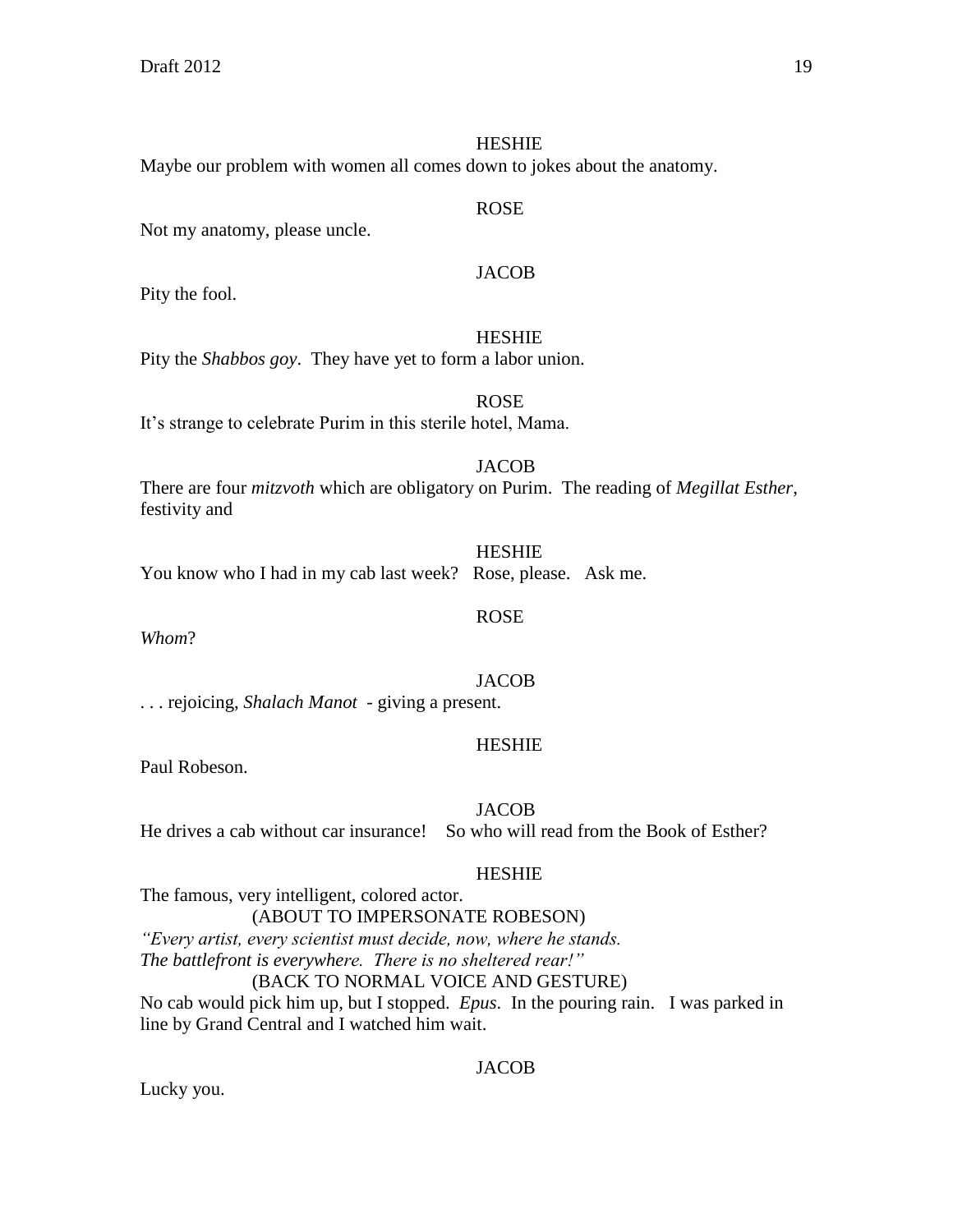I rolled down my window and said: "Dear Mr. Robeson, I would be so honored if you entered and dignified my cab. Please, you must." So he opened the door and climbed in like a sultan. I drove him cross-town. He talked about Communism, baseball, and O'Neill's EMPEROR JONES. He was surprised that I knew the script. He gave me a five dollar tip, but I asked only if he would shake my hand.

#### ROSE

Did he?

# HESHIE

Oh, indeed he did. This was the hand of a true hero.

**JACOB** You know, Heshela, you told a completely different story about Robeson yesterday.

# What?

# **JACOB**

HESHIE

You said you met Robeson at the public library.

Jacob, leave him be.

HESHIE

REGINA

That's where he wanted to go before we went to the theatre district.

# **JACOB**

And he gave you a two dollar tip.

# **HESHIE**

Yes, he started with two bucks and upped me.

# **JACOB**

You said he was with a young lady.

# HESHIE

Well, with Robeson there were *so many* young ladies. (MIMING ROBESON FLIRTING WITH A LADY PERHAPS TEN FEET AWAY)

# ROSE

Do you have a driver's license, Uncle?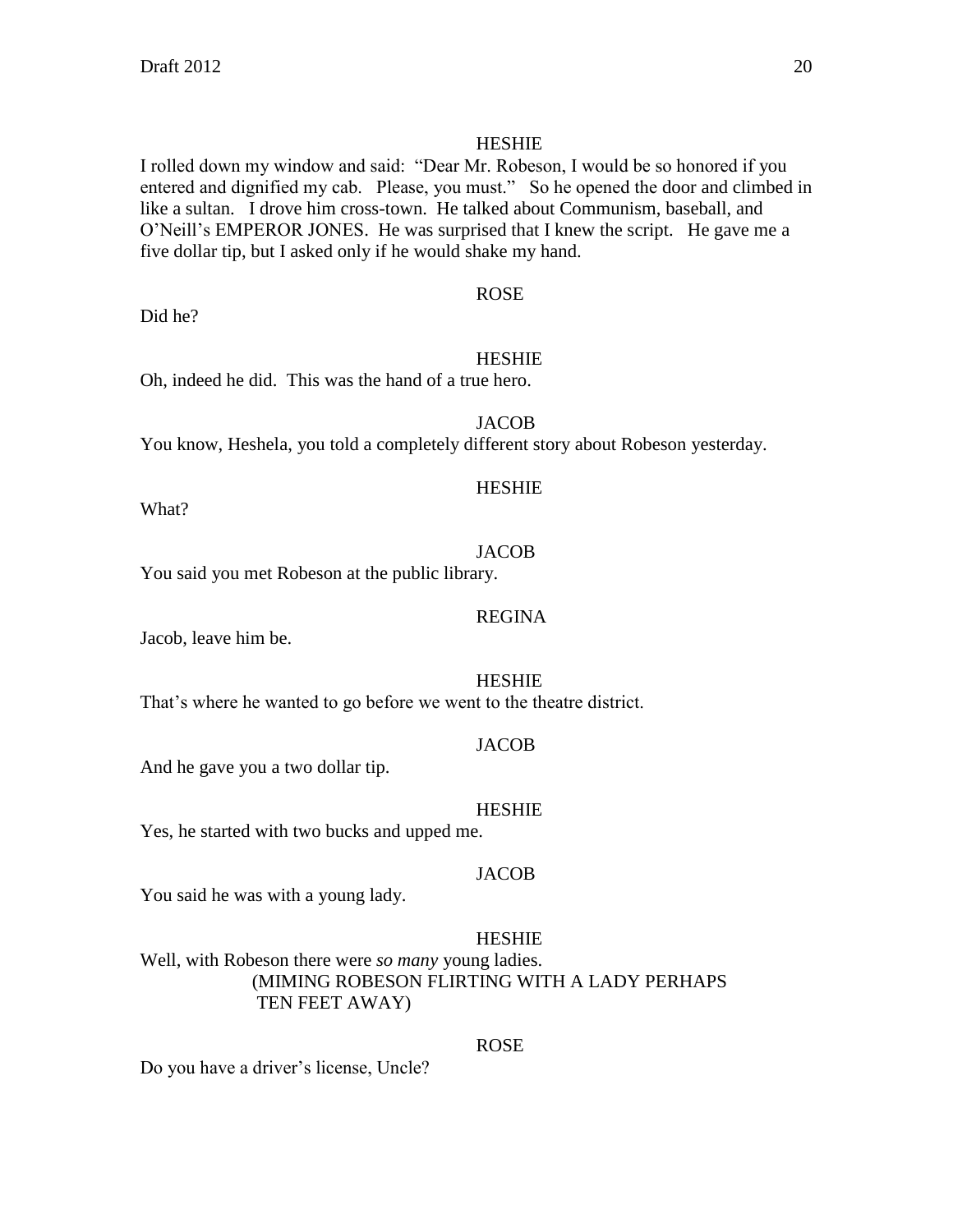It expired, but I'm taking the test next month. I carry my old license just in case. And I always tip the cops. You know he wrote down his signature, my dear Mr. Robeson. Here it's in my wallet.

# (OPENS HIS WALLET AND FINDS A SLIP OF PAPER WRAPPED IN SEE-THROUGH PLASTIC)

It says: "To Heshie Stern, from one fine actor to another. Thank you for a very safe car ride. Paul Robeson."

#### ROSE

Can I see the paper please?

#### HESHIE

Sure, Rosie.

# (HE GIVES HER THE SLIP OF PAPER) ROSE

It's nearly illegible.

#### HESHIE

Just a little runny ink. Can't you see the "Robe"?

#### REGINA

We can make a reservation for nine in the dining room, Jacob, for dinner.

#### **JACOB**

Whatever you want.

#### HESHIE

You realize that the miracle of Purim is through wine – and I don't make one sweet bottle of Manishevitz.

#### REGINA

We could try room service.

#### ROSE

No, no, not with this smell.

#### JACOB

Nonsense. Lily will be here soon. Call room service, Regina. If we can stay here, I can take off these horribly tight shoes.

#### REGINA

Yes, I'll call right now. (PICKS UP THE PHONE)

# JACOB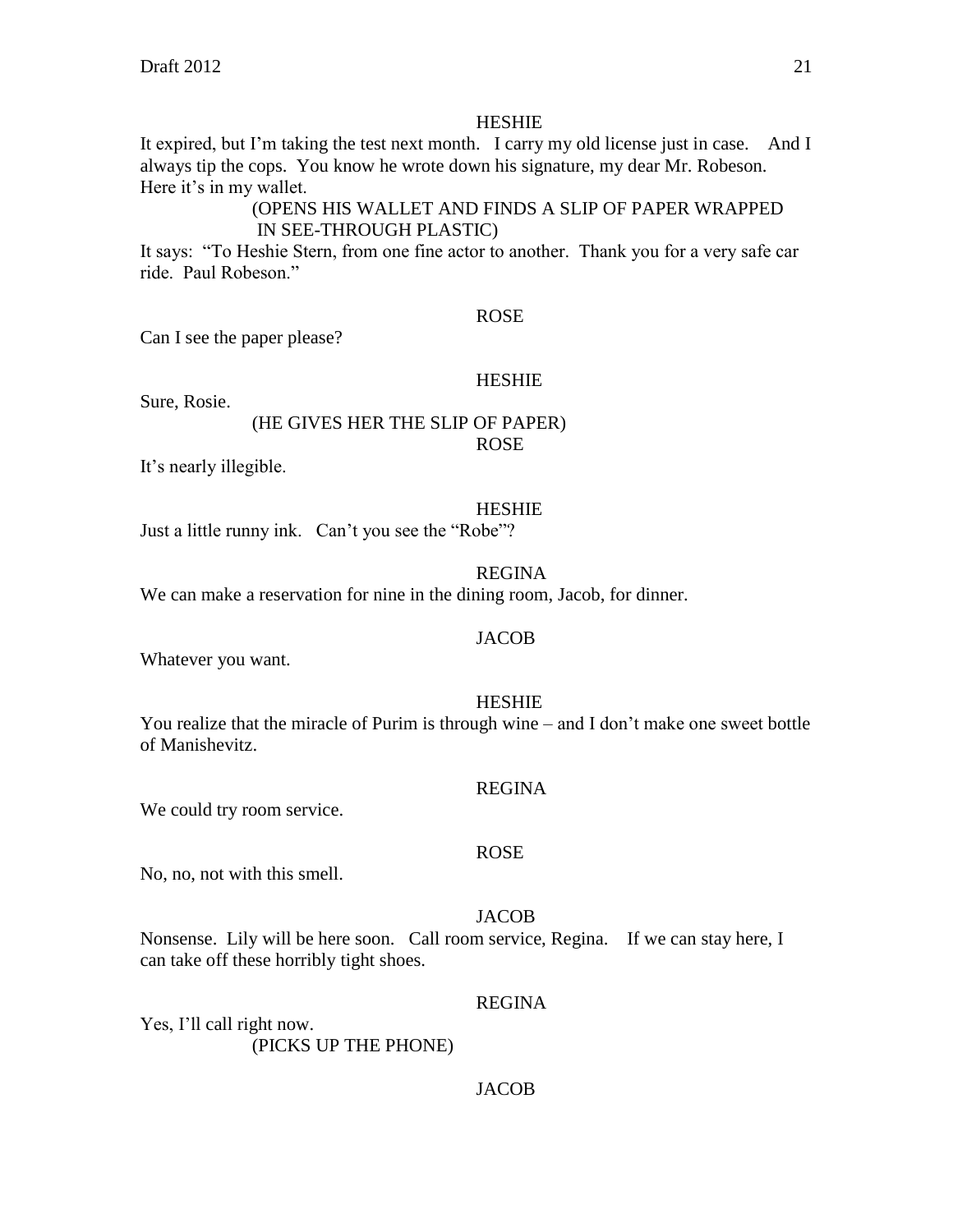And our youngest, Iris.

# REGINA

And their two "model" husbands.

# HESHIE

If I ever meet Paul Robeson again, I must ask for his photo.

ROSE My Daniel thinks that the stock market will crash again.

| Hello, room service?        | <b>REGINA</b> |
|-----------------------------|---------------|
| Is that right?              | <b>JACOB</b>  |
| Daniel is very smart, Papa. | <b>ROSE</b>   |
| He doesn't look smart.      | <b>JACOB</b>  |

# REGINA

Jacob . . . .

(BACK TO PHONE)

Please bring up nine complete *glatt kosher* chicken dinners, four bottles of seltzer, and two bottles of wine, thank you very much. And a small bottle of Pepto Bismol.

Does he own stock?

# ROSE

JACOB

No, but he invests for others.

# JACOB

All the boys you dated were so morose. Why is that, Rosie?

# ROSE

You just don't like Daniel because he's quite tall and a Republican and everyone's short and squat in this family.

# JACOB

That's absurd. Who's short in this family?

# REGINA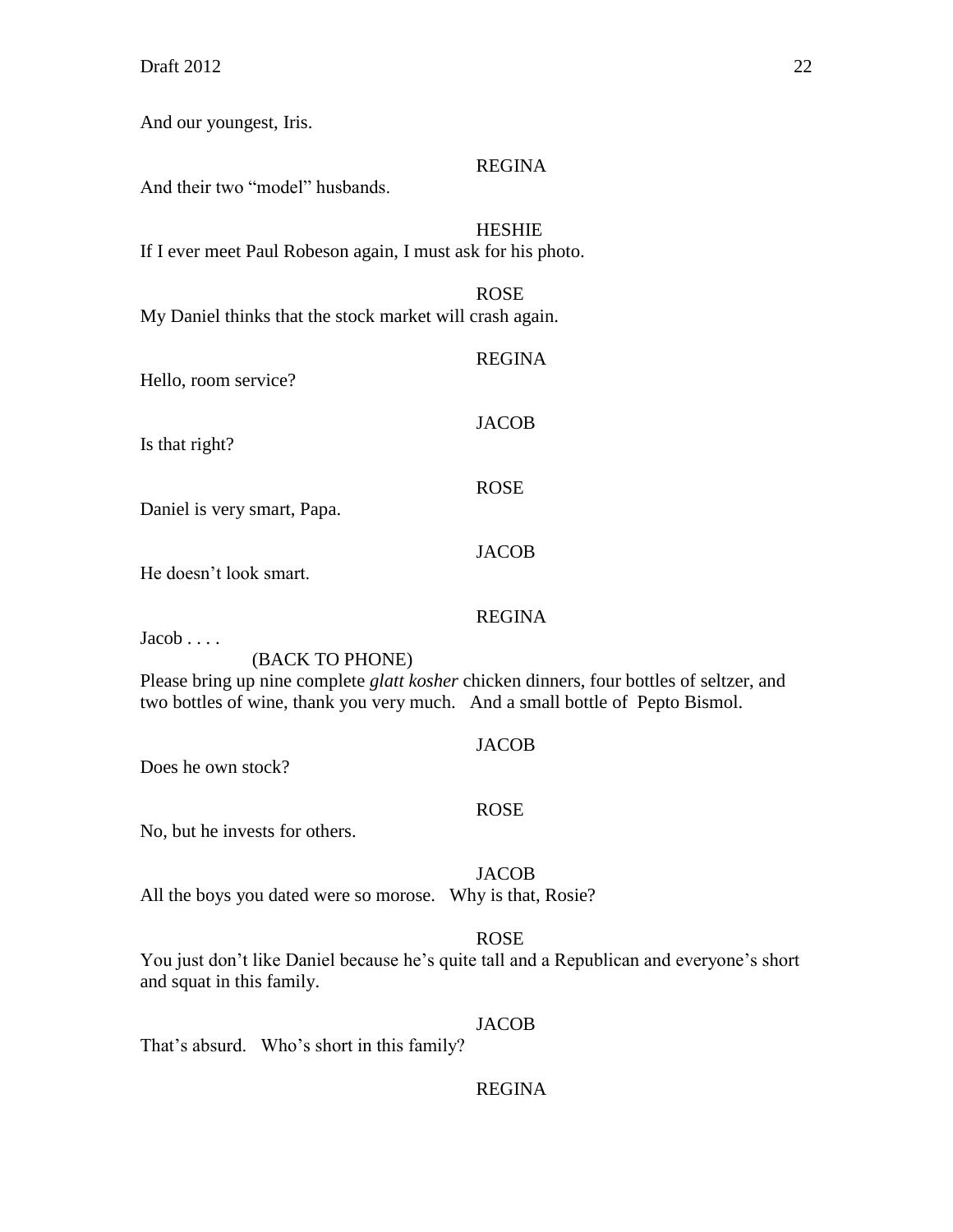Twenty minutes for room service.

#### **HESHIE**

Once I saved Stanislavski's life.

# **JACOB**

Don't *hock* me with Stanislavski!

#### HESHIE (A SUCCESSFUL IMPERSONATION OF SLANISLAVSKI) *"The actor's task, then, begins with the search for the play's artistic seed. All artistic action is organic action. For the actor, emotion rises in him with invention!"*

#### ROSE

(LAUGHING) That's very good, Uncle! How did you save his life?

#### HESHIE

I told Stanislvaski to avoid the subway.

(MOCK BOW)

When the Moscow Art Theater came to New York, Jacob Adler insisted on seeing Stanislavski. So his son Luther drove his father to the Russian's hotel.

#### REGINA

Rose, my darling, your belly's showing. Are you pregnant or just off your diet?

#### HESHIE

But when the car arrived, Adler was too sick to get out.

#### ROSE

Yes, I was going to tell you soon.

#### **JACOB**

Pregnant?

#### HESHIE

Luther Adler was about to drive off when Stanislavski came out of the hotel in his slippers and velvet bathrobe. Adler cried a fountain of tears.

#### REGINA

My God, my little *shaina maidel*.

#### ROSE

I'm married – what - four years now. What do you expect? Goldfish?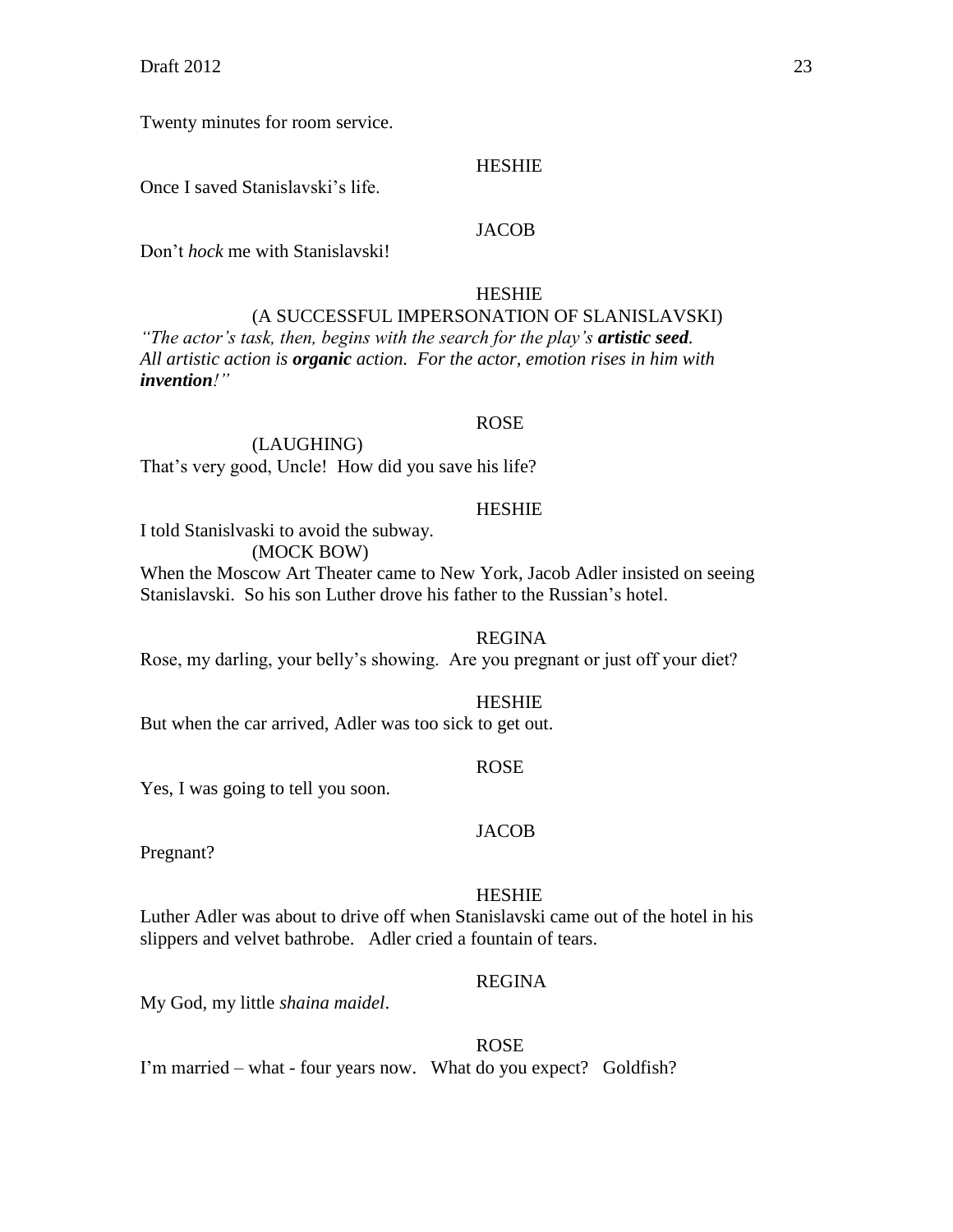So Stanislavski ordered caviar but wept all night. Who says Russians are sentimental idiots?

| So I won't audition for any more plays this year. | <b>ROSE</b>   |
|---------------------------------------------------|---------------|
| Why not!                                          | <b>JACOB</b>  |
| 1923. When giants walked the earth.               | <b>HESHIE</b> |
| My sisters will go on stage for me.               | <b>ROSE</b>   |
| Now pygmies gallivant.                            | <b>HESHIE</b> |
| I have to sit down.                               | <b>REGINA</b> |
|                                                   | JACOB         |

Rosie, you're the most talented of my girls.

ROSE Papa, what difference does it make? The Stern family name will go on. Lily and Iris have been doing wonderful work with Kaufman and Hart.

| I'll be the judge of that.        | <b>JACOB</b>                                                                                     |
|-----------------------------------|--------------------------------------------------------------------------------------------------|
| We excel at comedy, Papa.         | <b>ROSE</b>                                                                                      |
| The Jewish artist is a tragedian! | <b>JACOB</b>                                                                                     |
| hearts - a tragic communist.      | <b>HESHIE</b><br>He never did like George Kaufman. Why? Because Jacob Stern is - in his heart of |
| I'm a socialist, not a communist. | <b>JACOB</b>                                                                                     |

ROSE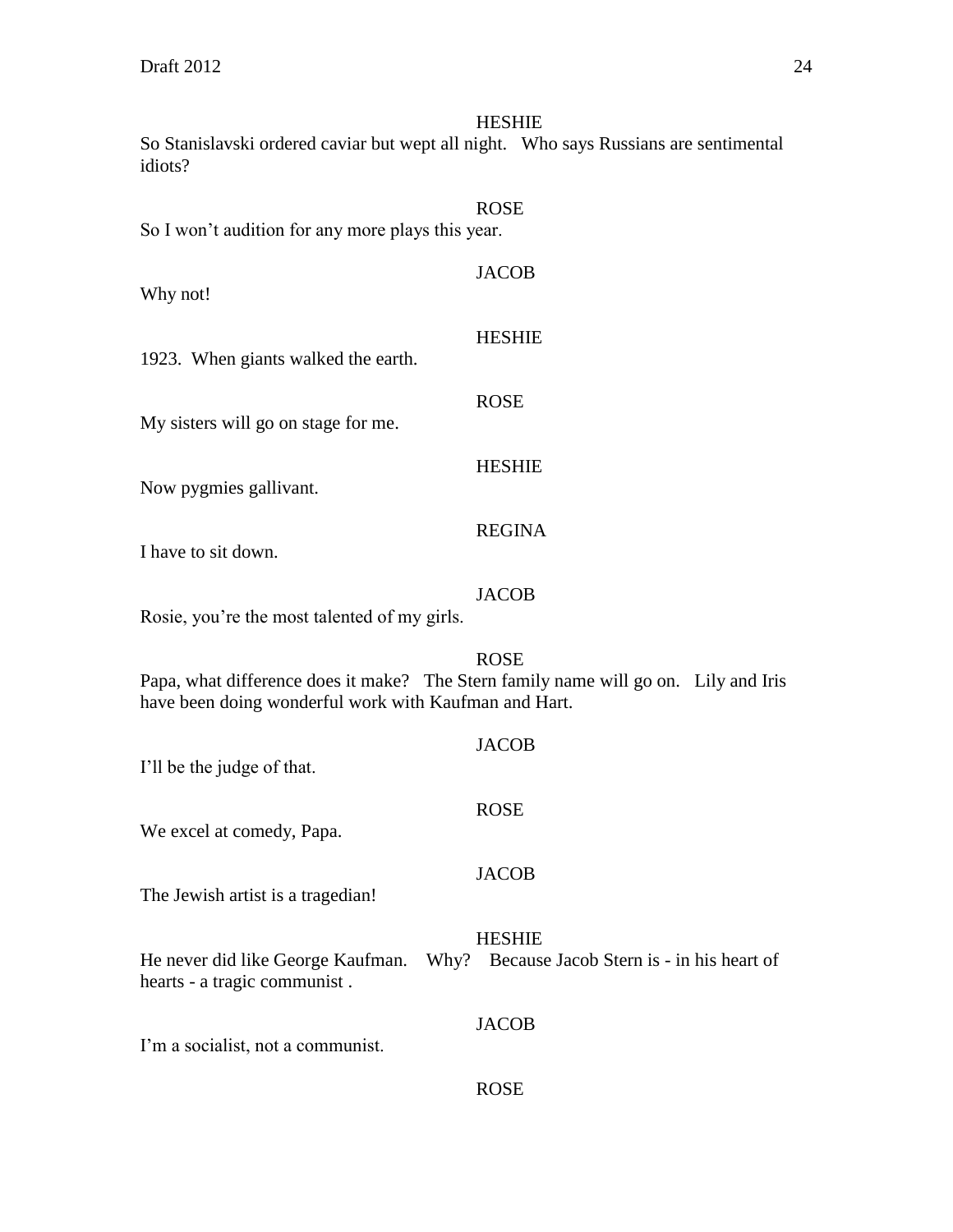You're the wealthiest socialist in the Yiddish theatre, Papa.

**JACOB** Look, it all comes down to the joke –who's a *schlemiel* and who's a *schlimazel?*

ROSE The *schlemiel* spills chicken soup and the *schlimazel* gets it on his lap?

HESHIE The rich capitalist is the *schlemiel* and the poor worker is the *schlimazel*.

JACOB *Tokhes afn tish!* Let's get down to business, please.

Business?

#### REGINA

ROSE

Papa's obsessed.

# **JACOB**

Tonight after dinner I have something extremely urgent to tell you all.

ROSE Papa, Daniel has an investment question so I have to ask you for him.

#### HESHIE

Robeson is a communist and he's not even Jewish!

ROSE Daniel has an idea that is absolutely brilliant. He needs cash to be able to go ahead.

#### JACOB

ROSE

Why doesn't he ask me himself?

Because when he's within five feet of you he stutters.

# JACOB

So he *fonfers*. That's not my fault.

# ROSE

He's so much better over the phone.

JACOB I don't talk about money or theatre over the phone. And never on *shabbos*.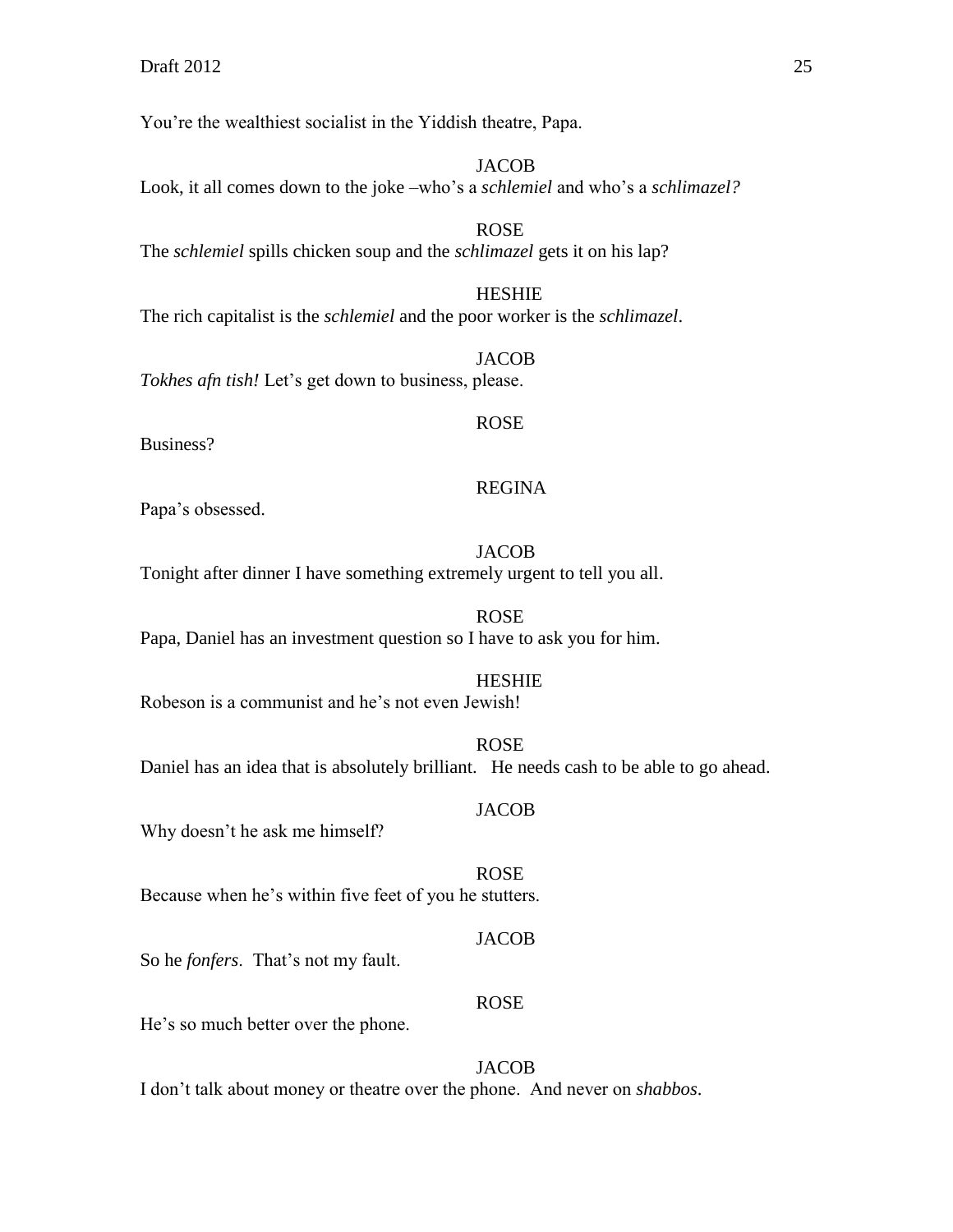| Papa                        | <b>ROSE</b>  |
|-----------------------------|--------------|
| What?                       | <b>JACOB</b> |
| Be nice.                    | <b>ROSE</b>  |
| I am nice.                  | <b>JACOB</b> |
| Be nicer.                   | <b>ROSE</b>  |
| What is his brilliant idea? | <b>JACOB</b> |

# ROSE

To buy a start-up hotel upstate and bring in Iris's husband to run things.

# HESHIE

*Oy gevult,* do you know what it costs a cab to drive to the Catskills!

# JACOB

A hotel? Is that Daniel's specialty. Have him come upstairs to talk to me. You tell him. *Now!* This is a *theatre family!* (LILY ENTERS)

# LILY

The hotel concierge won't let me bring up my poodle.

# REGINA

I told you not to bring that bag of bones with you.

# LILY

If I leave him in the apartment, he pees on everything but the ficus tree, Mama.

# (RABBI WEISS ENTERS)

# RABBI

And that is, of course, one way in which God speaks to all of us.

# JACOB

Good afternoon, Rabbi.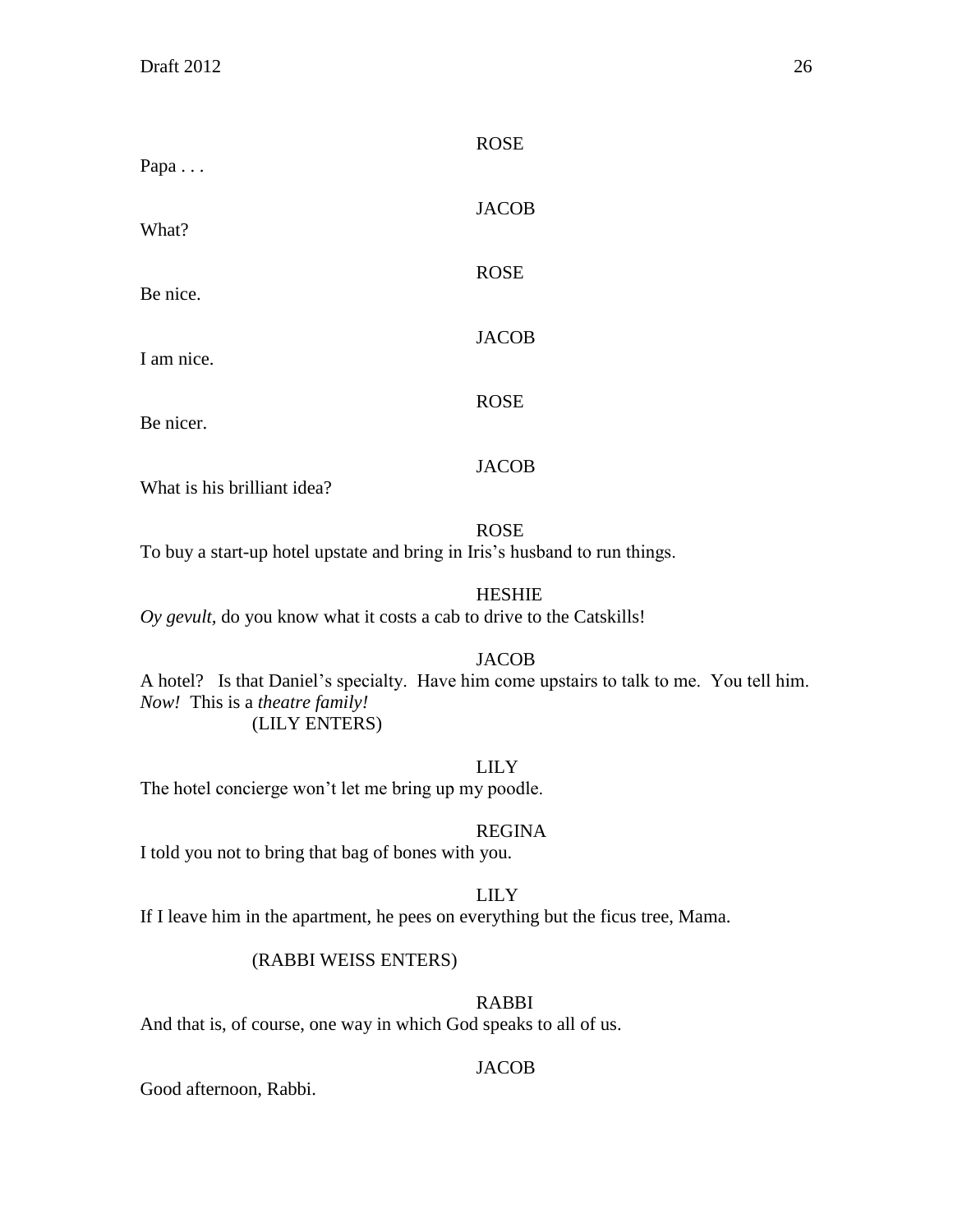#### RABBI

And to you, Jacob. The flow of water is the music of life!

LILY That's why I can't spend the night. Besides, my husband and I are fighting again.

#### **JACOB**

I told you Chaim was a chimpanzee.

# LILY

We're having problems, but it's not what you think, Papa. Chaim wanted to stay away from New York this week.

#### REGINA

(TO THE RABBI)

She lives in Boston now.

#### RABBI

Boston?

# JACOB

Lily's acting with the Boston Repertory, yes. A season of Shakespeare led by an arrogant young *fagela* who wears a beret.

# RABBI

Too far, young lady.

# LILY

Not far enough from my neurotic in-laws.

# JACOB

Lily, I never know when you're being ironic. (LILY SMILES SWEETLY TO JACOB)

# ROSE

She's not talking just about her in-laws, Papa.

# LILY

(STICKS HER TONGUE AT ROSE)

# Did I miss your birthday?

# ROSE

Yes, like last year.

# LILY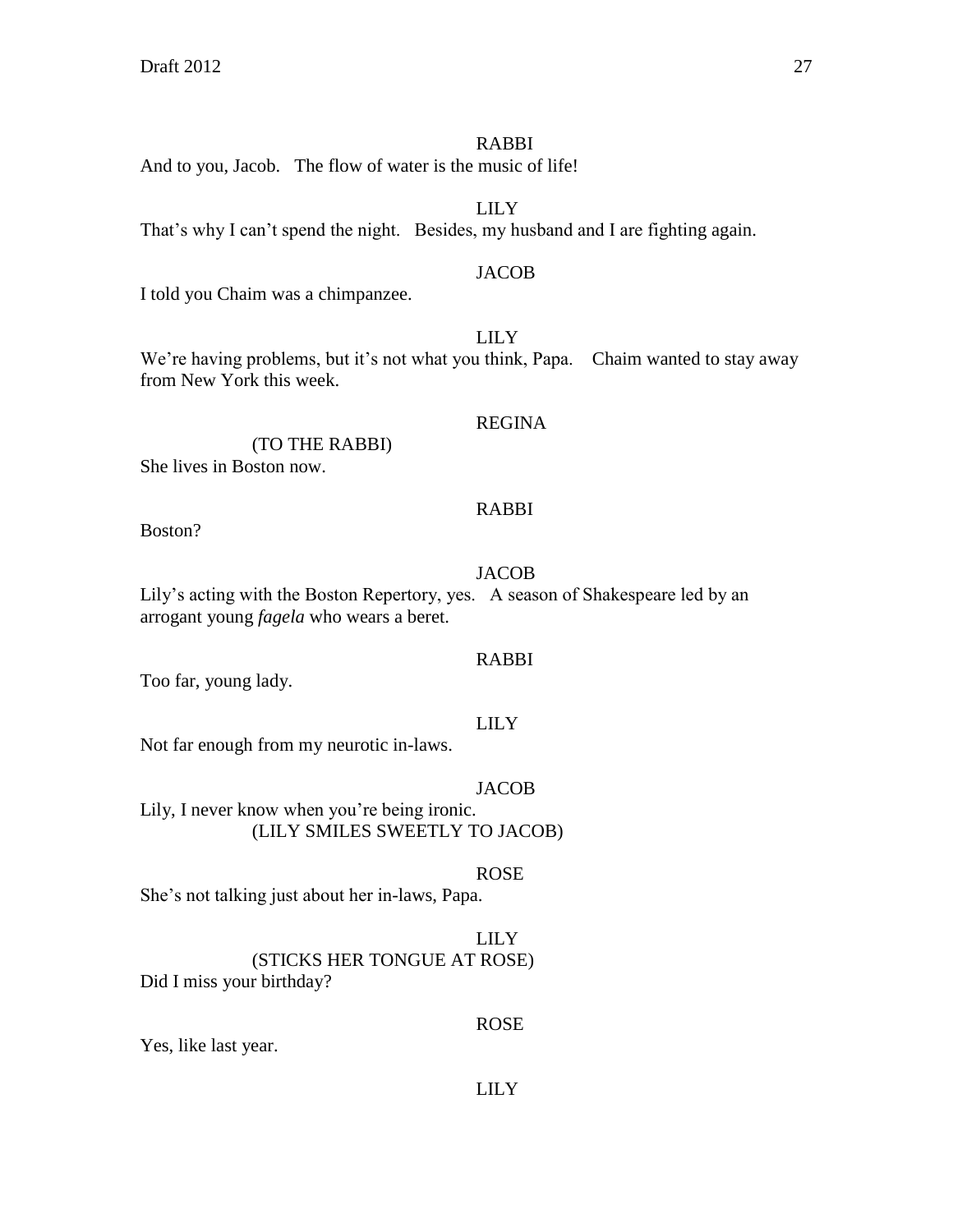Where's Iris?

| I don't know. She's usually the first to arrive.               | <b>REGINA</b> |
|----------------------------------------------------------------|---------------|
| Her husband's very sick.                                       | <b>LILY</b>   |
| Is that right?                                                 | <b>REGINA</b> |
| I think it's asthma or leukemia or psoriasis.                  | <b>LILY</b>   |
| Well, which is it?                                             | <b>JACOB</b>  |
| We shouldn't be gossiping about someone's illness.             | <b>REGINA</b> |
| Better to gossip about FDR.                                    | <b>RABBI</b>  |
| The President?                                                 | <b>ROSE</b>   |
| His name used to be Rosenfeld.                                 | <b>RABBI</b>  |
| That's patently untrue.                                        | <b>JACOB</b>  |
| I read it in the Jewish Forward.                               | <b>RABBI</b>  |
| I rest my case! Next you'll tell me that J.P. Morgan is a Jew. | <b>JACOB</b>  |
| Is he?                                                         | <b>RABBI</b>  |
| J.P. Jewish Philanthropist!                                    | <b>HESHIE</b> |
| FDR can't walk.                                                | <b>REGINA</b> |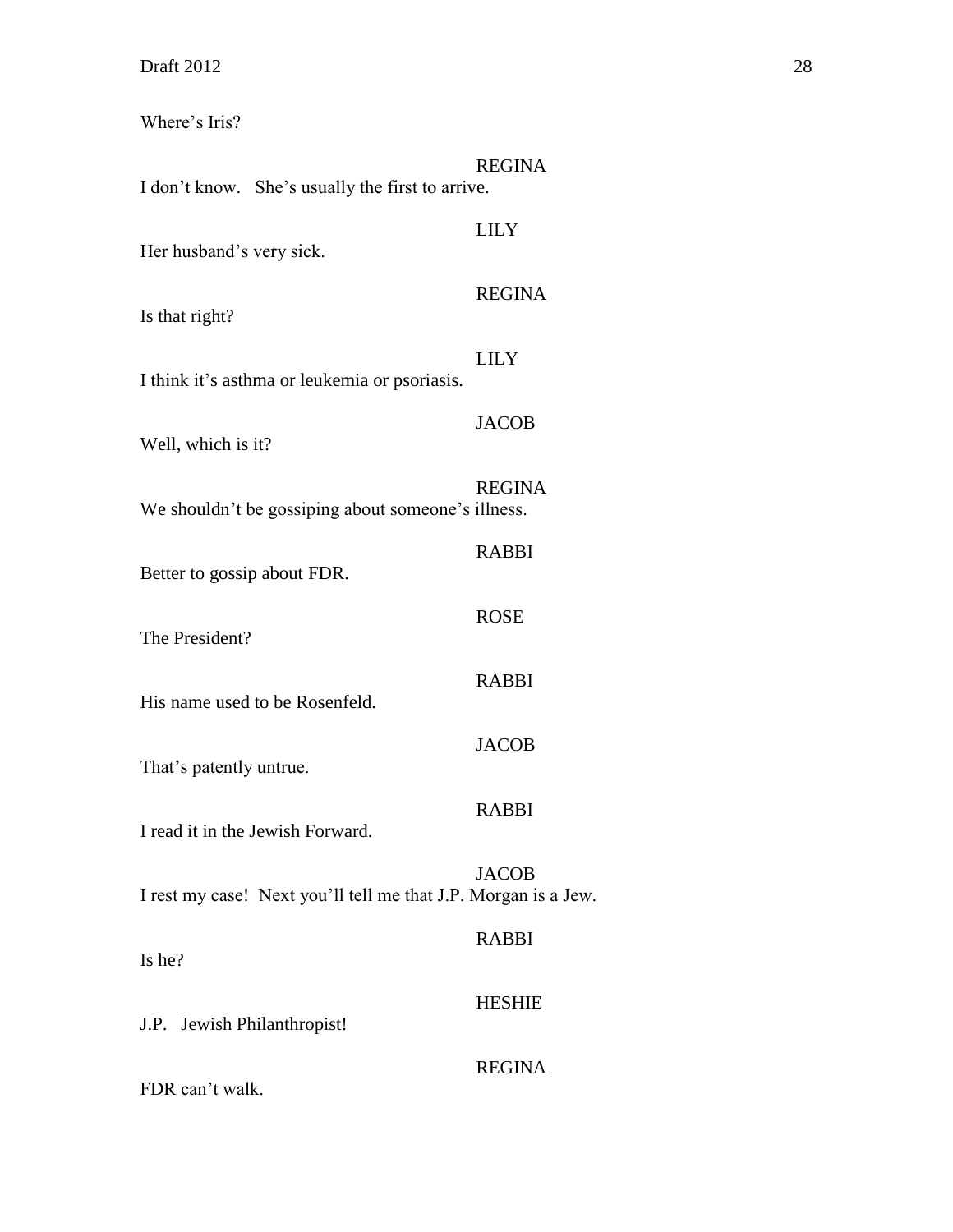| How do you know?                                                                    | <b>RABBI</b>  |
|-------------------------------------------------------------------------------------|---------------|
| I know. Believe me, I know.                                                         | <b>REGINA</b> |
| What, Roosevelt can dance but he can't walk?                                        | <b>RABBI</b>  |
| I can tell you something else.                                                      | <b>HESHIE</b> |
| Go ahead.                                                                           | <b>JACOB</b>  |
| He's not sleeping with Eleanor.                                                     | <b>HESHIE</b> |
| How do you know?                                                                    | <b>RABBI</b>  |
| Because Mrs. Roosevelt has that peculiar look. Regina knows what I'm talking about. | <b>HESHIE</b> |
| Mrs.Roosevelt is not happy.                                                         | <b>REGINA</b> |
| See? It's cold under the sheets.                                                    | <b>HESHIE</b> |
| So? He's cheating on Eleanor.                                                       | <b>ROSE</b>   |
| Ladies and gentlemen, the President has polio. He cannot schtup just any woman!     | <b>JACOB</b>  |
| Papa, he doesn't have polio.                                                        | <b>ROSE</b>   |
| Migraines?                                                                          | <b>RABBI</b>  |
| Maybe he does, maybe he doesn't. But does his "plumbing" work?                      | <b>HESHIE</b> |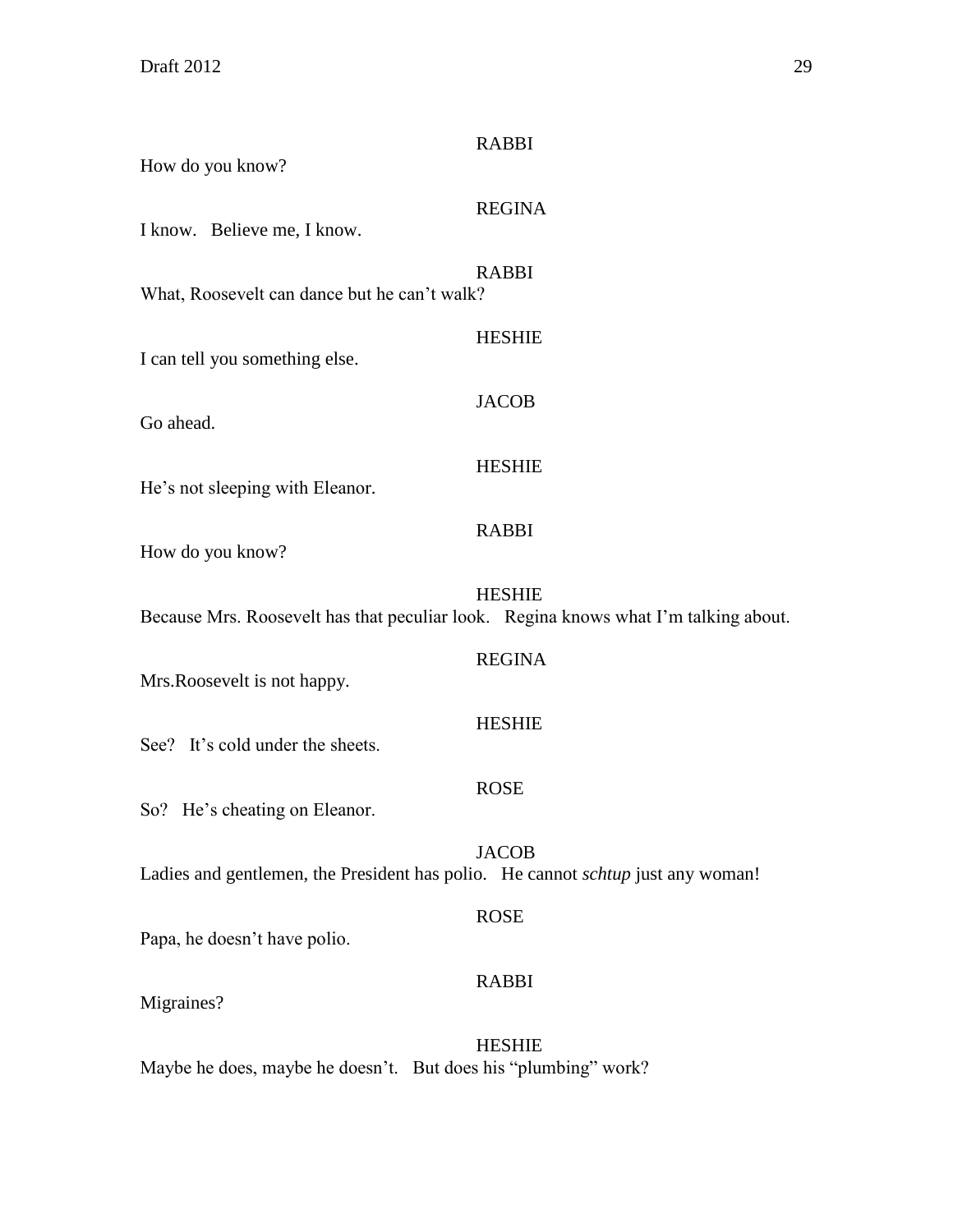# RABBI

RABBI

ROSE

There's indoor plumbing at the White House.

ROSE He couldn't be a wonderful President if he had polio.

Hush, Rose-ala*, ken ayin hora.*

Didn't Molly Picon have polio?

# LILY

I can't stand Molly Picon.

# RABBI

This was once a very fancy hotel, Jacob. But look at the *schmutz* and dust everywhere. You know I would complain to the management.

# REGINA

I've seen your office, Rabbi, and you shouldn't really complain about other people's *schmutz.* At least we don't have cockroaches.

# LILY

We have roaches in the theatre green room and they *love* opening night.

# (IRIS ENTERS, OUT OF BREATH AND LOOKS ILL)

# REGINA

Well, finally, all our daughters are present.

| I'm sorry to be late.                         | <b>IRIS</b>  |
|-----------------------------------------------|--------------|
| What's your opinion on <i>schmutz</i> , Iris? | <b>RABBI</b> |
| What, rabbi?                                  | <b>IRIS</b>  |
| Schmutz?                                      | <b>RABBI</b> |
| Why are you out of breath?                    | <b>JACOB</b> |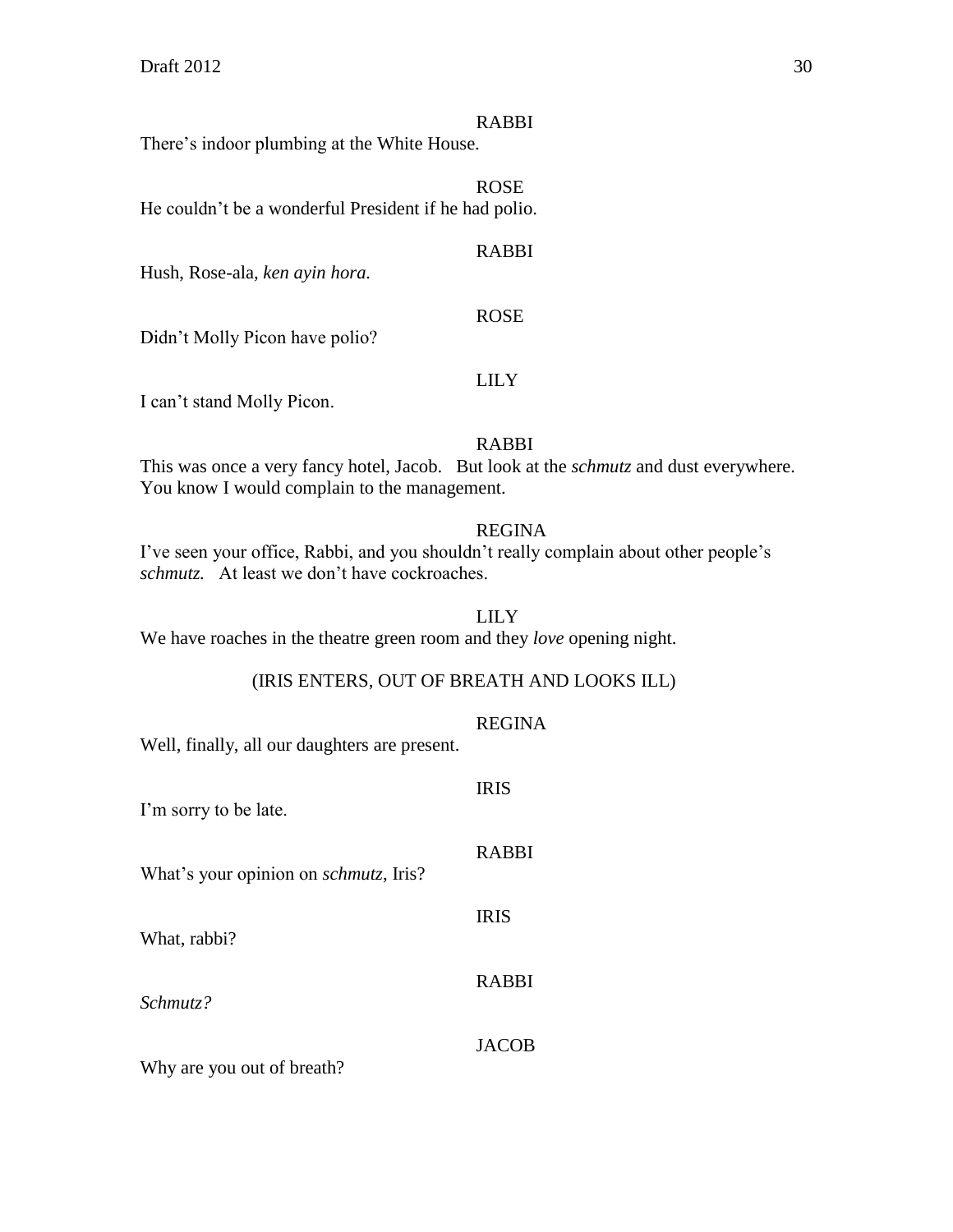| The elevator's not working.                                                                                                  | <b>IRIS</b>   |
|------------------------------------------------------------------------------------------------------------------------------|---------------|
| It was working ten minutes ago. What do you think about schmutz in the elevator?                                             | <b>RABBI</b>  |
| You're very late, young lady.                                                                                                | <b>JACOB</b>  |
| I wasn't going to come, Papa.                                                                                                | <b>IRIS</b>   |
| You look ill.                                                                                                                | <b>JACOB</b>  |
| I don't feel well, Papa.                                                                                                     | <b>IRIS</b>   |
| She doesn't eat. I told her a bagel a day!                                                                                   | <b>REGINA</b> |
| One day a magnificent Jewish President will come bless all the bagel stores.                                                 | <b>RABBI</b>  |
|                                                                                                                              | <b>HESHIE</b> |
| Better he bless the Brooklyn Dodgers!<br>Sit, sit. Regina, bring her something to drink please.<br>(PAUSE)<br>How is Yankel? | <b>JACOB</b>  |
| He's been hospitalized.                                                                                                      | <b>IRIS</b>   |
| What does he have?                                                                                                           | <b>LILY</b>   |
| Tuberculosis.                                                                                                                | <b>IRIS</b>   |
| That's very serious.                                                                                                         | <b>ROSE</b>   |
|                                                                                                                              | <b>IRIS</b>   |

He has a good doctor, Rose. They're running tests.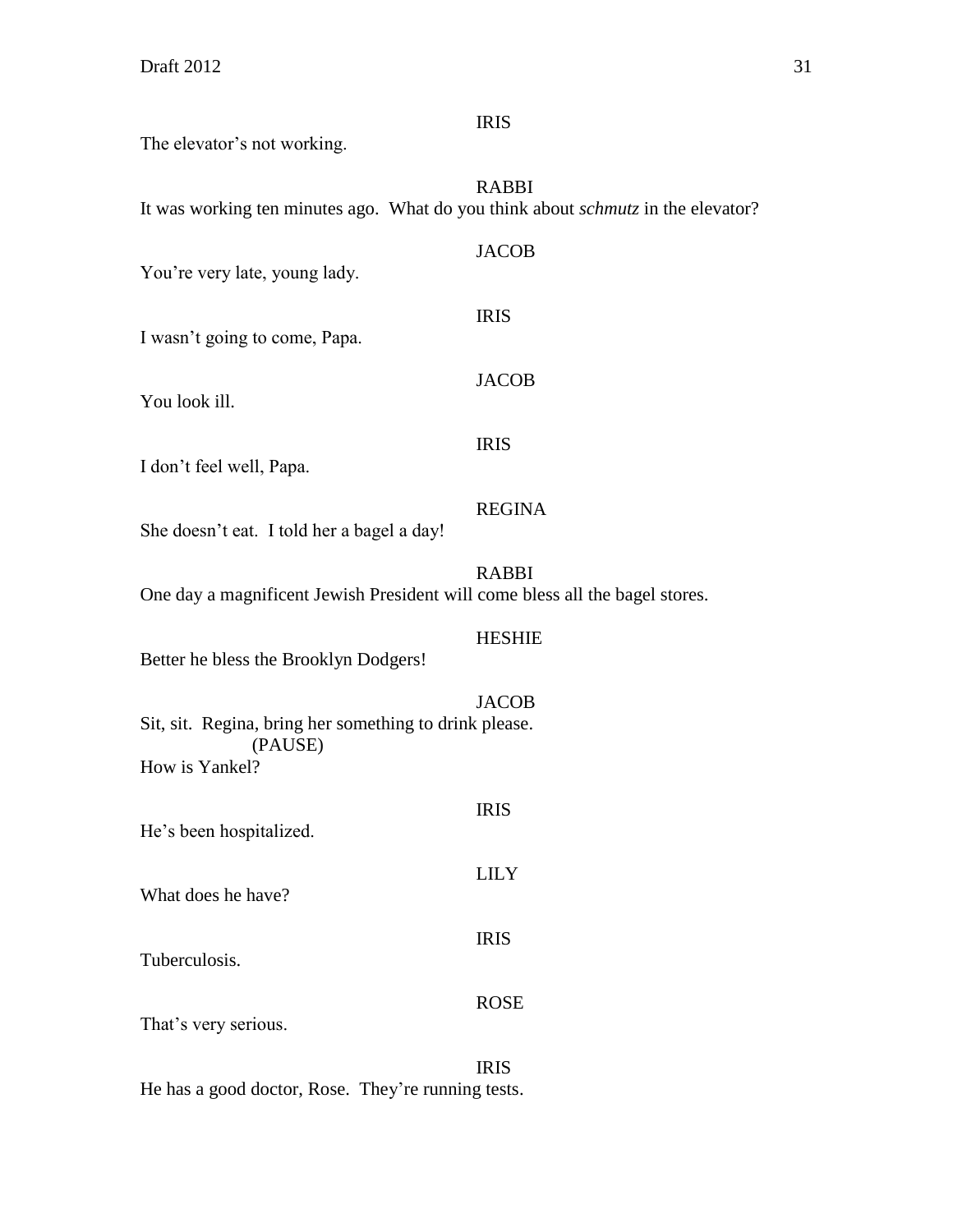| Yankel is not very orthodox.                                     | <b>RABBI</b>  |
|------------------------------------------------------------------|---------------|
| True, he reads Martin Buber.                                     | <b>IRIS</b>   |
| Buber? That Jewish Buddhist!<br>(HIS MOUTH SOURS)                | <b>RABBI</b>  |
| How did he get tuberculosis?                                     | <b>REGINA</b> |
| He's hotelier. Maybe from old hotel furniture.                   | <b>HESHIE</b> |
| We don't know, Mama.                                             | <b>IRIS</b>   |
| You never know. Does he drink?                                   | <b>REGINA</b> |
| No!                                                              | <b>IRIS</b>   |
| Loch Sheldrake and Ferndale are supposed to be wonderful for TB. | <b>ROSE</b>   |
| Where?                                                           | <b>RABBI</b>  |
| In the Catskills                                                 | <b>REGINA</b> |
| Excellent sanatoriums in the mountains                           | <b>ROSE</b>   |
| . where Rip Van Winkle lives.                                    | <b>REGINA</b> |
| Who?                                                             | <b>RABBI</b>  |
|                                                                  | <b>JACOB</b>  |

*Van Winkler* shares a palatial house with *Charles Lindbergh.*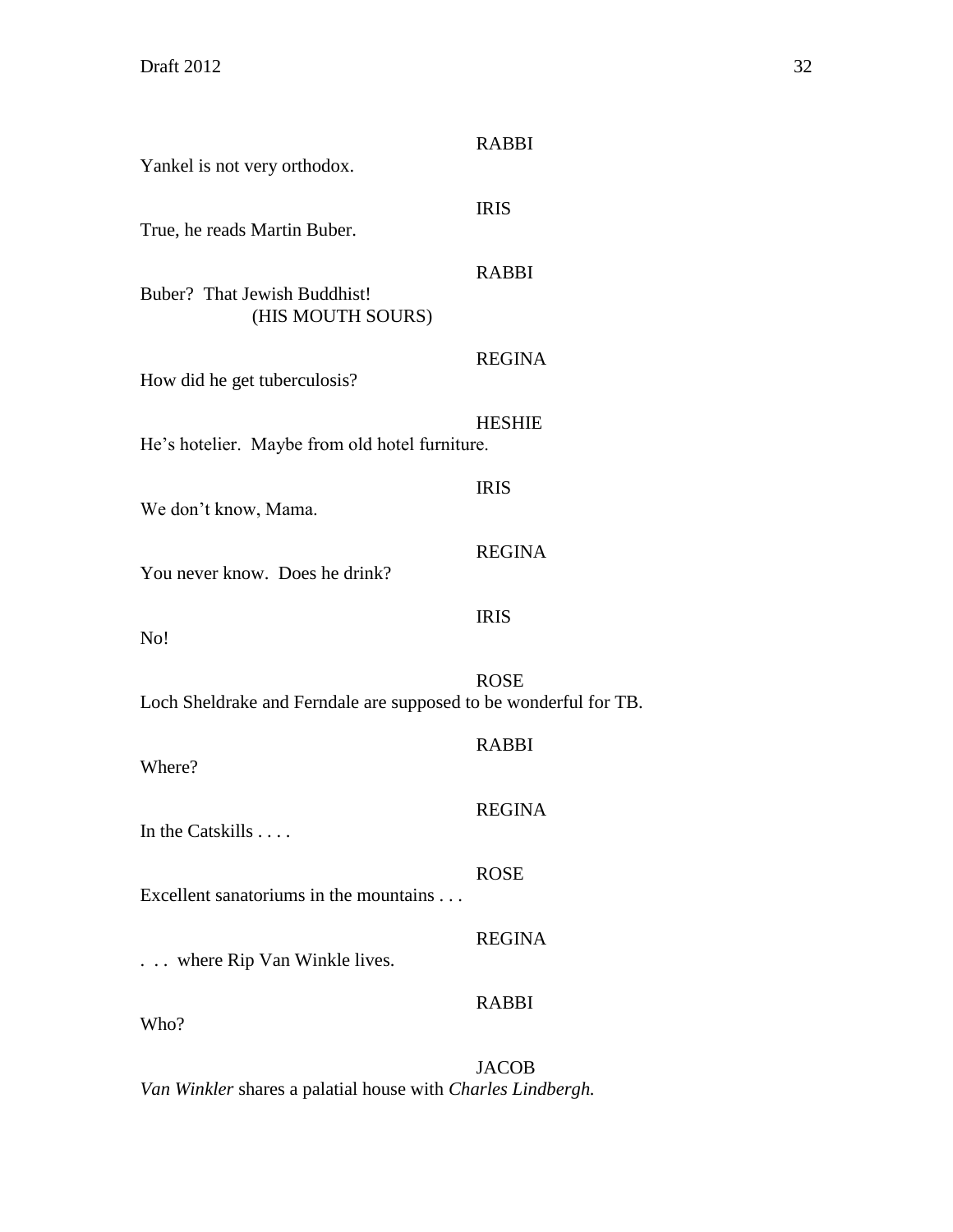| Not true.                                                   |               |
|-------------------------------------------------------------|---------------|
| One sleeps too much. The other wears goggles in bed.        | <b>HESHIE</b> |
| And both goys got German gold medals of Honor from Goering. | <b>JACOB</b>  |
| America's favorite pilot should go to Hell.                 | <b>RABBI</b>  |
| He suffered plenty after the kidnapping of his baby.        | <b>REGINA</b> |
| True.                                                       | <b>JACOB</b>  |
| Lindbergh's an anti-Semite.                                 | <b>RABBI</b>  |
| (TO IRIS)                                                   | <b>LILY</b>   |
| Rose is pregnant.                                           |               |
| Mazel tov!                                                  | <b>IRIS</b>   |
| Will you be next?                                           | <b>LILY</b>   |
| Next for what?                                              | <b>IRIS</b>   |
| A lobotomy.                                                 | <b>LILY</b>   |
| I'm the youngest, you should be next.                       | <b>IRIS</b>   |
| Very diplomatic, Iris. Have a baby!                         | <b>RABBI</b>  |
| Have a bris!                                                | <b>HESHIE</b> |

RABBI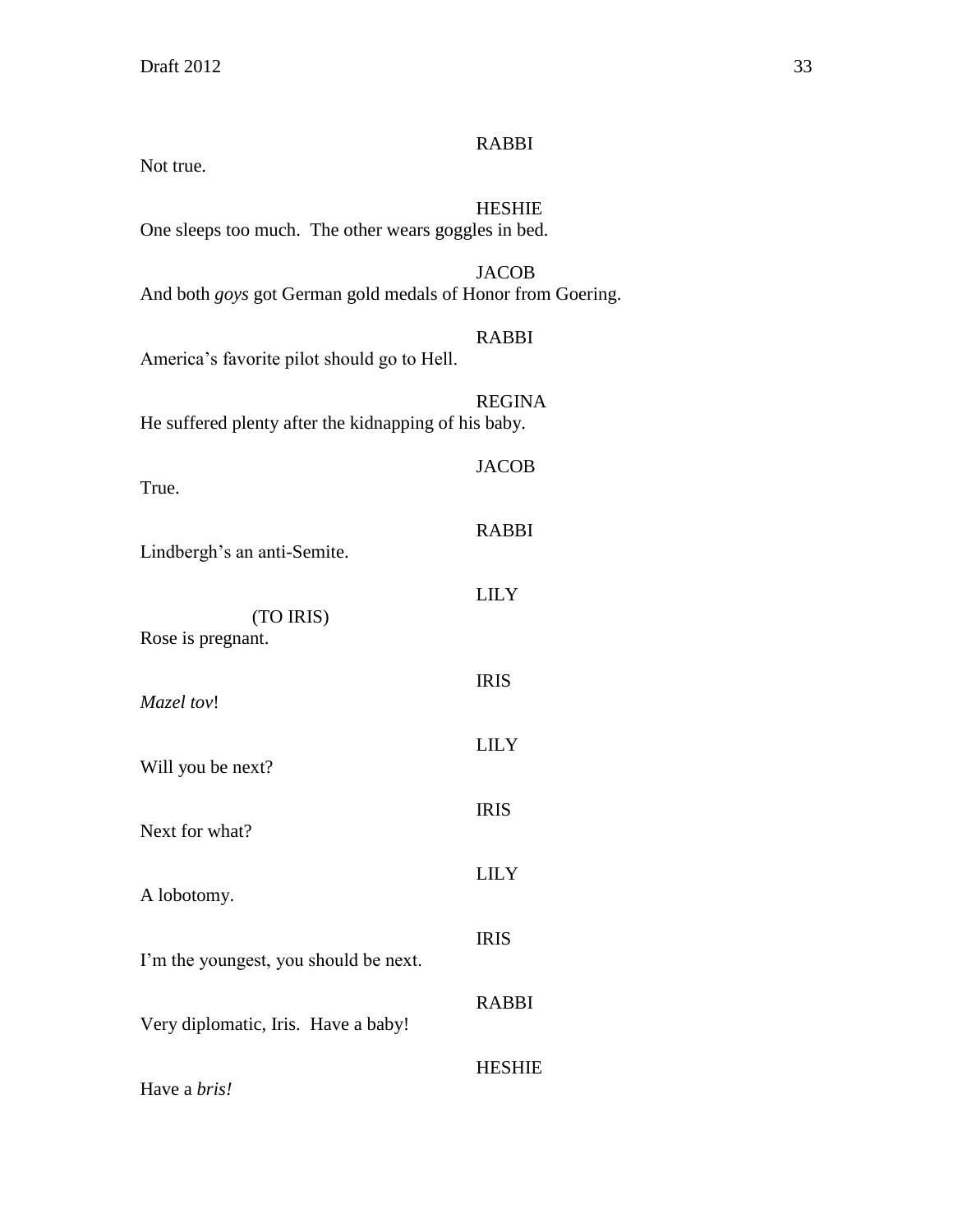| In this family, it pays to be diplomatic.  | <b>JACOB</b>                                                         |
|--------------------------------------------|----------------------------------------------------------------------|
| And hard of hearing.                       | <b>HESHIE</b>                                                        |
| Can you please say that in Yiddish, Jacob? | <b>RABBI</b>                                                         |
| Gey kakin ahfen yon.                       | <b>JACOB</b><br>(JACOB SAYS AN OBSCENITY IN YIDDISH ABOUT THE OCEAN) |
| "Go take a crap?"                          | <b>HESHIE</b>                                                        |
| Jacob.                                     | <b>REGINA</b>                                                        |
|                                            |                                                                      |

ROSE

"in the ocean?"

#### JACOB

Pardon me. Let us now elevate our thoughts.

(PAUSE)

Was Shylock the creation of an unkind Shakespeare? Was Shylock self-loathing? Are Wagner operas viable? Does Hitler admire Wagner? Why buy books by Hemmingway? Why care about O'Neill's plays? He's not a Jew. How Jewish are Gertrude Stein and Elmer Rice? Is Marc Chagall more French than Jewish? Why aren't there good, new Yiddish songs on the radio?

**HESHIE** 

And when will someone turn THE DYBBUK into a musical comedy?

# LILY

Papa, I thought you liked Chagall's paintings?

#### JACOB

I like his flying cows, Lily.

# RABBI

Cows should not fly. It's not photogenic.

#### HESHIE

It's certainly not hygienic.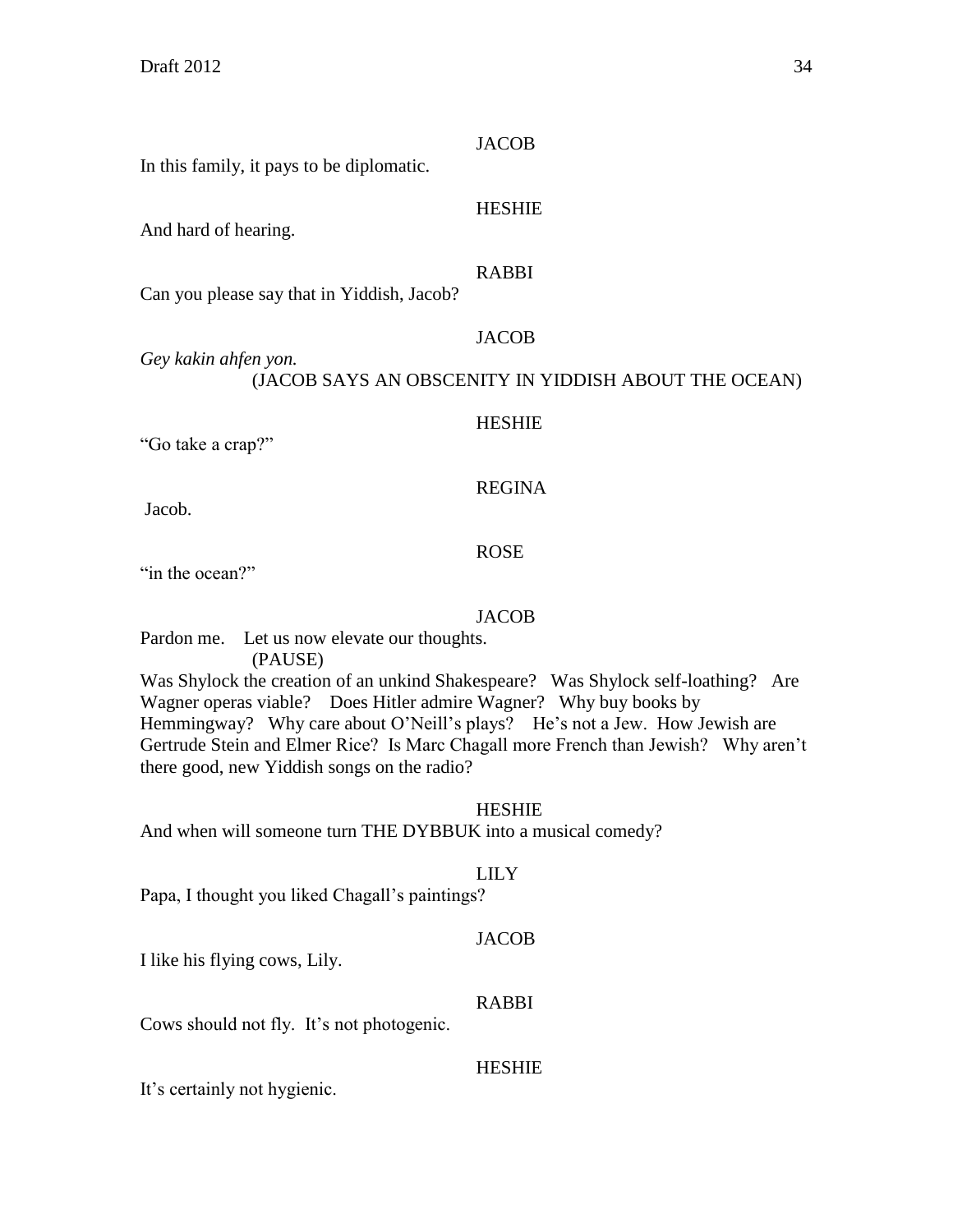#### REGINA What upsets your father, truly, is Sholom Asch's GOD OF VENGEANCE.

ROSE Because the plot has a Jewish brothel owner? IRIS And his daughter's a lesbian? LILY And the writing is awful? JACOB Everyone is so clever today. HESHIE Why are all the Brooklyn librarians lesbians? **JACOB** Are these questions central to Purim? REGINA Fifteen years since Sholom Asch died. HESHIE The only distinction of a Jewish brothel keeper over his *goyish* counterpart is the "two for one" coupons. RABBI Coupons work. Look at Macys! **JACOB** 

The Book of Esther tells us that she is unaffected by her rare beauty.

# ROSE

I doubt that she was.

#### JACOB

*Sha*, she is excessively modest.

(PAUSE)

The story of Esther is seeing her ability to discern truth in all the splendor of great palatial riches. What irony that she functions as the Queen of Persia. Could this every happen today?

#### EVERYONE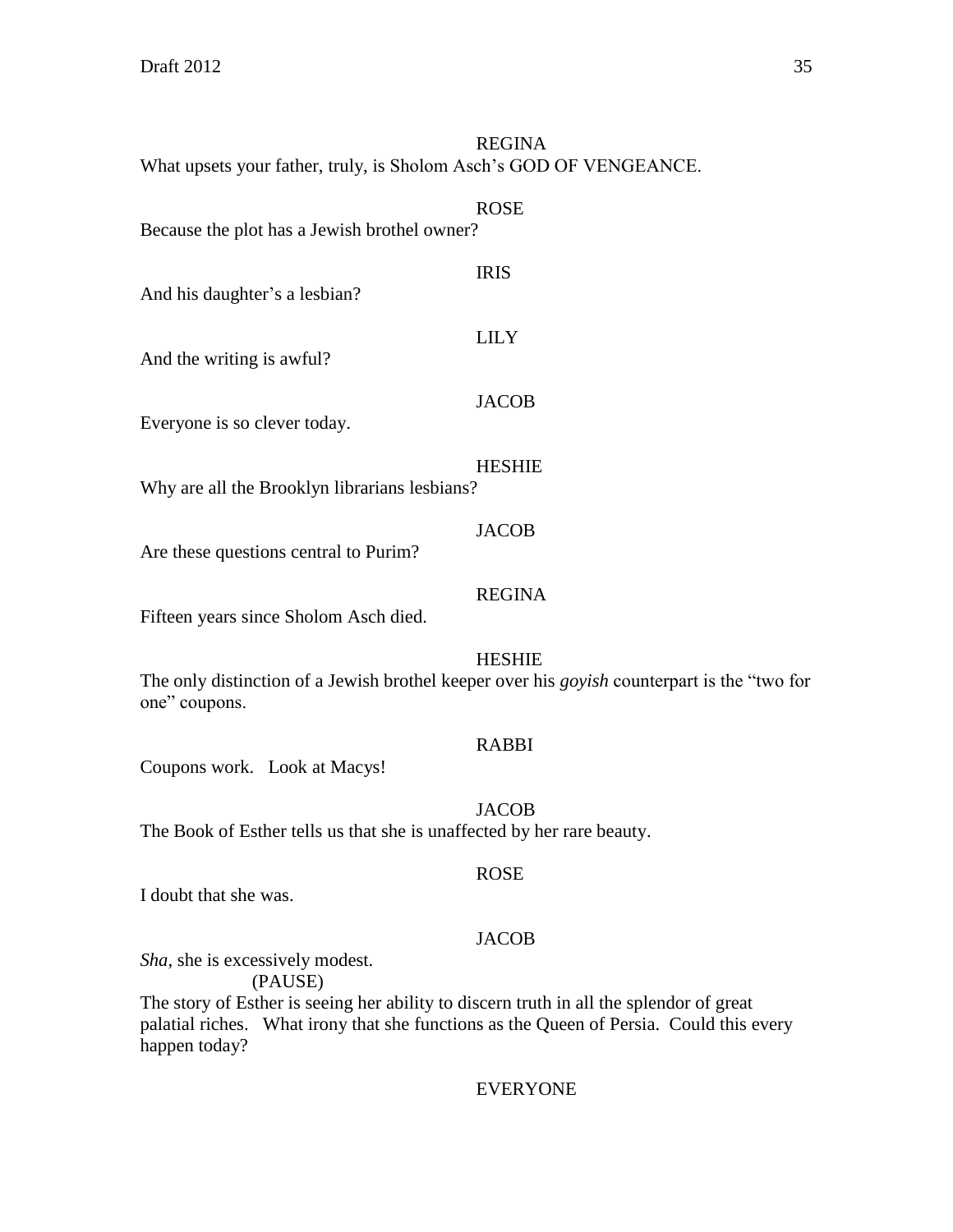No!

#### **JACOB**

She has a year to enjoy all the beauty treatments known to royalty. However, Esther declines and in secret she exploits the situation to save the Jewish people outside the Palace.

#### LILY

I'm just like her, Papa.

#### **JACOB**

She keeps kosher by claiming special health needs. She prays behind locked doors and manages to light *Shabbos* candles and bake *challah*. Esther risks her life to ensure her Judaism. She knows when to speak out and when to shut up. Can there be any finer models for a Jewish woman?

# (GOES OVER TO KISS REGINA)

Dear family, I have a lasting vision. In this cultured family, art is the reason we endure. But Judaism is the torch which guides our dreams. I never want to lose my dream. I want you to embrace my dream. Doing so we please the angels. I look out this window. What do I see? I see angels.

#### HESHIE

Is that what you see?

#### **JACOB**

Cherubic angels.

# HESHIE

Point me in the direction, please.

#### JACOB

They want to know our hearts. They want our secrets. They want my daughters. So before we should read from the *Megillat,* I have little scripts for each of you. (HE PRODUCES SEVERAL SCRIPTS AND DISTRIBUTES THEM)

#### REGINA

Are you mad, Jacob?

#### JACOB

I adapted a classic, *mamala*. LEAR. These are sections and we will be together on stage with a very Jewish King.

#### HESHIE

# (BEING THE LAST TO GET A SCRIPT)

You want me to play the Fool?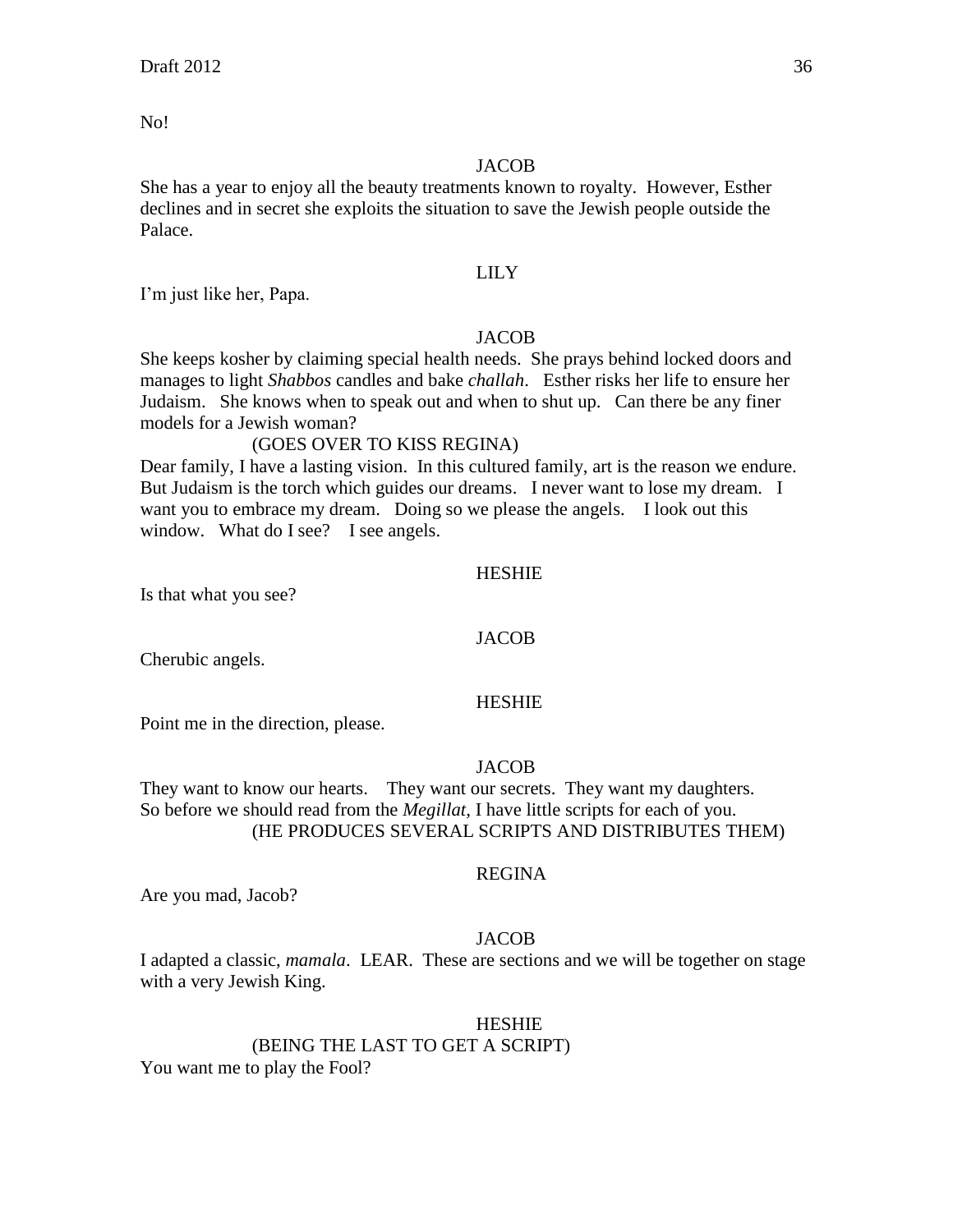We will perform at a charity benefit.

I'm Regan?

Cordelia?

LILY

Goneril?

#### ROSE

# (LOOKING AT THE PAGES)

This is not Shakespeare.

#### **JACOB**

Random casting. Just read the words, dear ones! And we thank God for letting us assemble today in love.

#### **HESHIE**

*"A fox, when one has caught her, And such a daughter Should sure to the slaughter, If my cap would buy a halter; So the fool follows after."* (PAUSE) Is this a Jewish script, *boychik?* A navel salute is not always from the *pupik.* (GESTURES WITH A SALUTE FROM HIS BELLY BUTTON)

#### JACOB

Please read, Rose.

#### ROSE

*"Sir, I do love you more than gold words can wield the matter. As much as a child ever loved, or a father has found in time. Love can trick the mind, but my significance falls to your gaze. Please reach for me when I do cry, in my pain and in my sadness."* (BREAKING CHARACTER)

Did you write this, Papa?

#### **JACOB**

Of course.

(TO LILY) I know you like the text. Go, my little flower.

**JACOB** 

IRIS

ROSE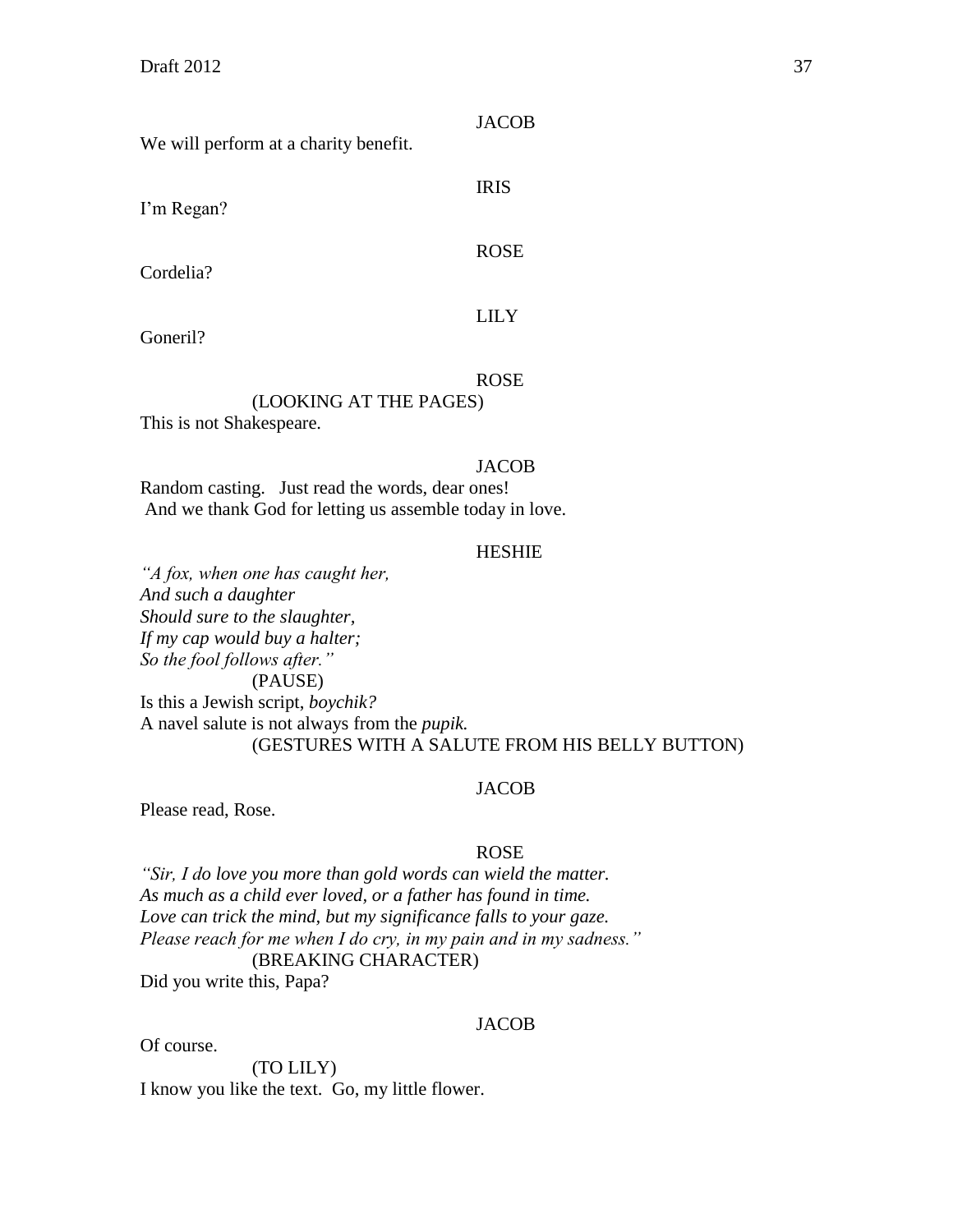#### LILY

*"I am made of that self metal as my sister, And prize me at her worth. You value that truly. The morning sparrows have their secrets too. Let me be clear as crystal and greet you anew."*

#### JACOB

Good, good. Your cadence, Lily, is perfect. Iris.

#### IRIS

*"The mysteries of Hecate, and the terrible plight; By all the operations of the orbs, From whom we do exist, and cease to be; Here I renew my filial claim and obligation I love you most, and will prove it each day."*

#### **JACOB**

Excellent. Now Regina please.

#### REGINA

*"Kill each physician, and the fee bestow upon the foul disease. Revoke this gift. It was never heaven sent, that I swear to you. Yet a still-soliciting eye, and such a broad tongue Can betray the foibles of a very Jewish King."*

#### **JACOB**

Splendid. We will have a complete script for rehearsal in time for our gala benefit at the Palace Theatre.

(LIGHTS SUGGEST A CHANGE IN TIME. KNOCKING AT THE DOOR)

#### **JACOB**

Yes?

Room service. Dinner for eight, sir.

#### JACOB

**VOICE** 

# (A LOW VOICE)

Regina, a few dollars for a tip maybe?

#### REGINA

Why not?

(SHE OPENS HER PURSE)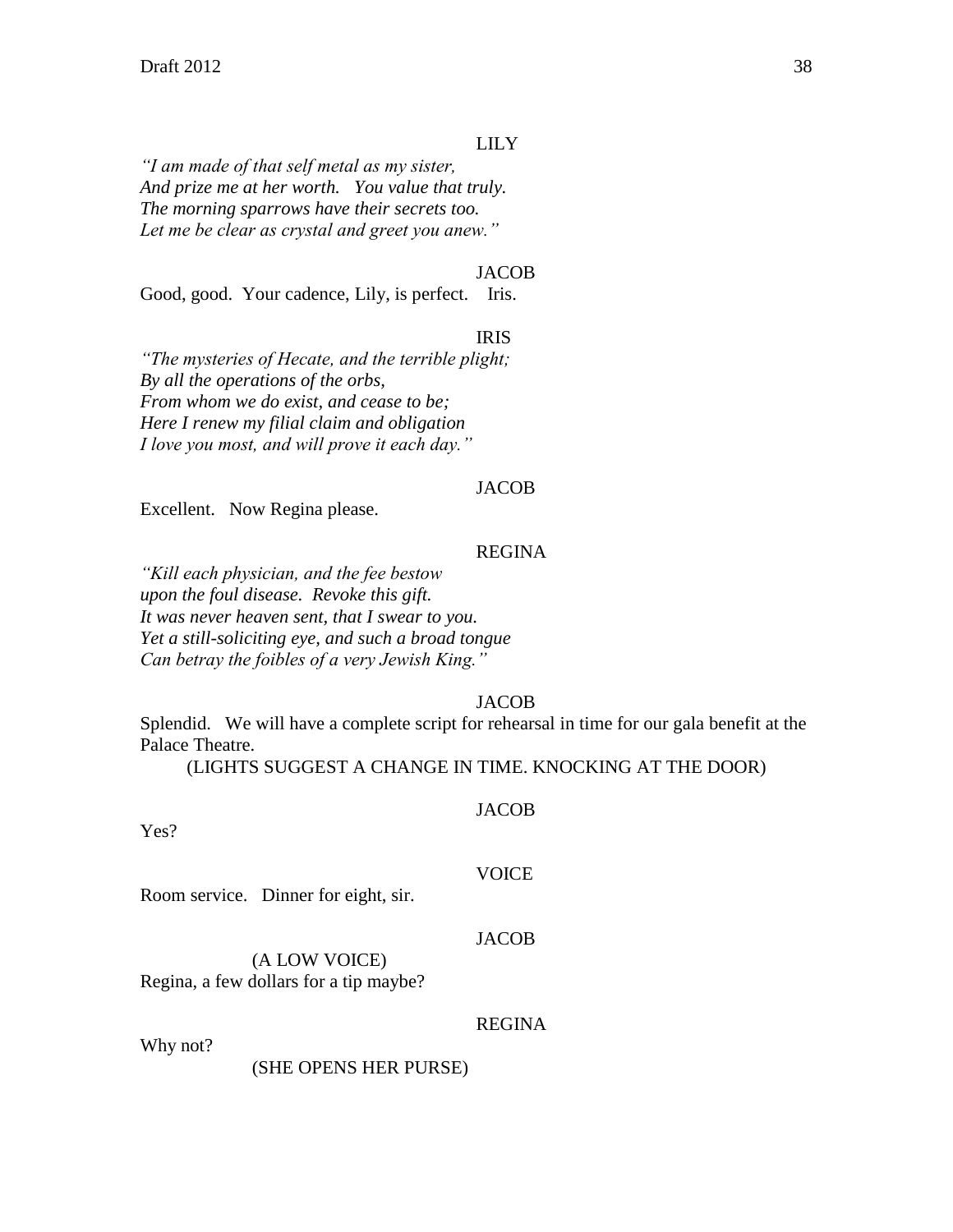#### **JACOB**

And please give liberally. Smile to this angel.

RABBI I'm starving like a cow from Hungary, you have no idea! (THE DOOR OPENS AND MAGICALLY AN EXTREMELY LONG TABLE ROLLS IN)

#### **END OF SCENE**

## **SCENE TWO (EARLY EVENING IN THE HOTEL SUITE)**

#### JACOB

#### (RECITING **KING LEAR act V, scene III**)

*"Howl, howl, howl, howl! – O, ye are men of stones: Had I your tongues and eyes, I'd use Them so That heaven's vault should crack: – O, she is gone for ever! – I know when one is dead, and when one lives: She's dead as earth: –Lend me a looking glass; If that her breath will mist or stain the stone, Why, then she lives."*

#### (PAUSE)

If Shakespeare's king were a man of true Jewish faith, the girl would certainly come back to life. Why? Because our faith demands us to cherish our children.

#### (PAUSE. DEEP SIGH)

The world spins faster than we can comprehend. That's science and that's poetry. We rely on family to weather life's storms. Our family has embraced the theatre for all the right reasons. We perform with an open heart and that is the Sterns legacy. And it's quite true that a new generation of art has taken hold of the public's imagination. The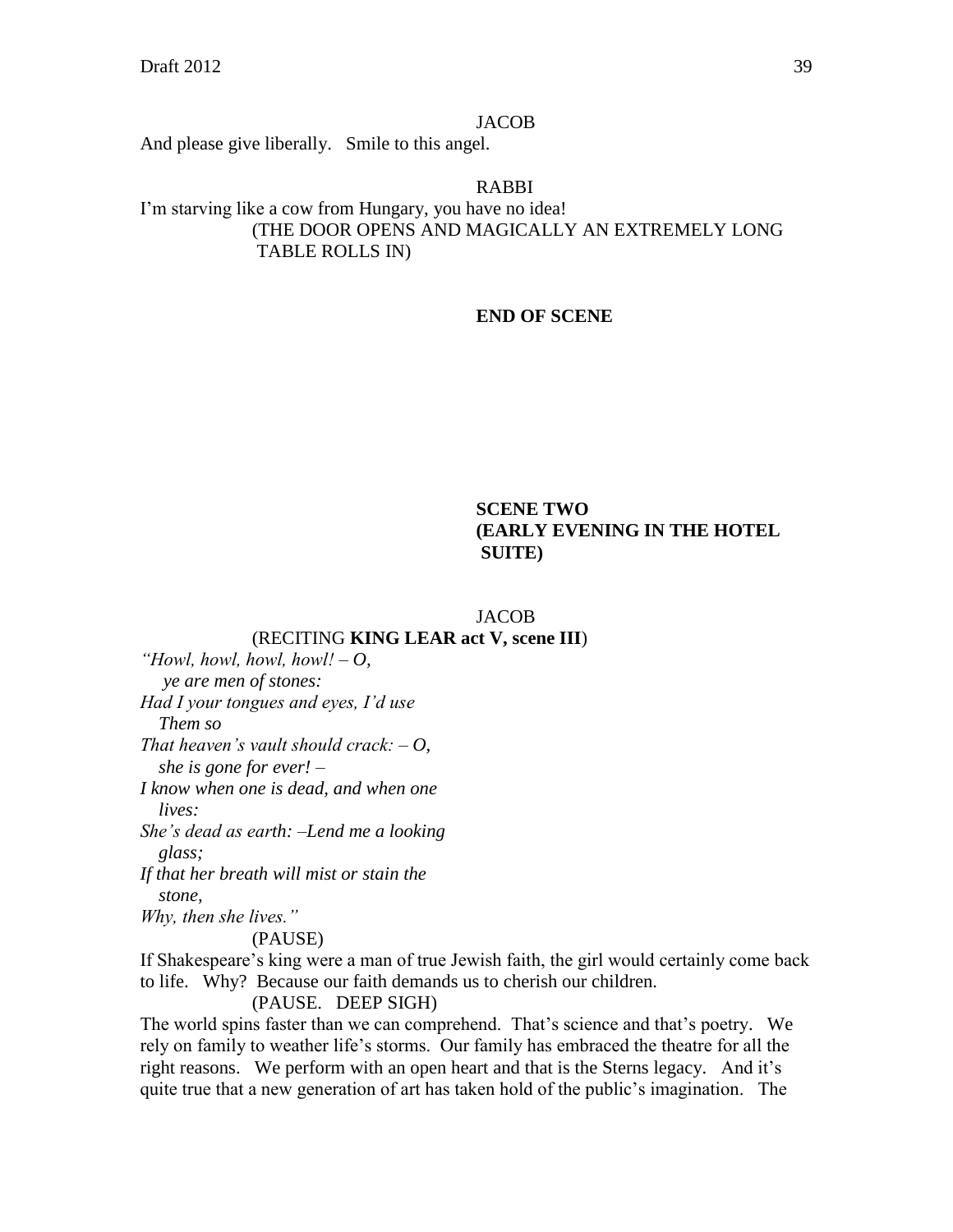stories are less sentimental. The critics are crying out for "relevance!" What's so wrong about a good cry? My daughters are thinking about the *goyisher* movies. I forbid the decision. Some families have no children. But we have *mazel*. Three marvelous daughters have defined my kingdom. My wife has given me treasures beyond description. She is my beacon of light, my Regina, and I have land to parcel out and money in the *pischka* too. Land and money because one is not good without the other for a wandering Jew. Since the destruction of the Temple and centuries of blood libel. (PAUSE)

So my elder daughter, Rose, talk to me.

| What?                                                           | <b>ROSE</b>  |
|-----------------------------------------------------------------|--------------|
| Entertain us. What sort of father have I been to you?           | <b>JACOB</b> |
| You have been my tower of illumination.                         | <b>ROSE</b>  |
| Is that a good thing, darling?                                  | <b>JACOB</b> |
| Yes, Papa.                                                      | <b>ROSE</b>  |
| When you kiss me, what do you feel?                             | <b>JACOB</b> |
| I feel lasting sunshine and I feel my truest ancestry.          | <b>ROSE</b>  |
| What lessons have I taught you?                                 | <b>JACOB</b> |
| You've taught me that goodness prevails in light and in shadow. | <b>ROSE</b>  |
| And with regard to the stage?                                   | <b>JACOB</b> |
| You've taught me to always study my lines before breakfast.     | <b>ROSE</b>  |
|                                                                 | <b>JACOB</b> |

And what lessons in tragedy?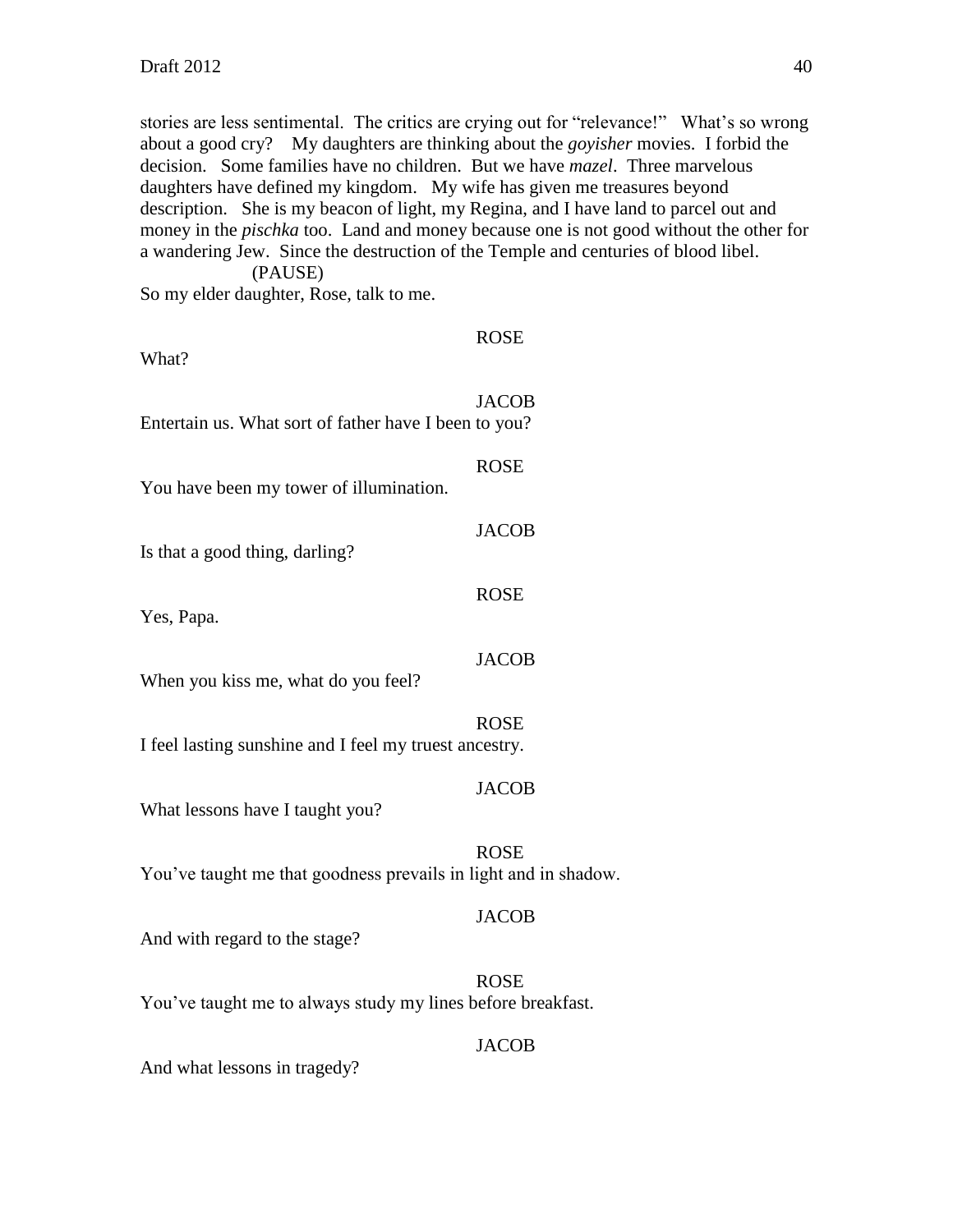#### ROSE

Never to cry aloud, never shed a tear, never upstage my scene partner – unless they were not in the union.

#### **JACOB**

Dear Rose, it is time for me to divide all the things I do possess with Mama. You're a beautiful, urban woman and your world is tied closely to this fine city.

Papa, I love New York.

#### **JACOB**

ROSE

Therefore, I want you to take possession of our Brooklyn house.

ROSE But where will you and Mama go? How can that be? Mama?

# REGINA

I will hold my tongue, Rose.

#### ROSE

Why now?

# **JACOB**

Because I'm nearly eighty years old and God is speaking testing me.

RABBI

Every gift from an aged parent to a child is precious, Rose. And you must simply accept things as they are.

#### **JACOB**

You must address me, *mamala.*

#### ROSE

You are the greatest and most handsome actor of your generation. From roles as challenging as DAVID AND GOLIATH and Shakespeare's MERCHANT.

#### **JACOB**

Thank you.

#### ROSE

The times you shared the great stage with Jacob Adler were unforgettable . . . and I was only a small child . . .

#### JACOB

But you were *my* child.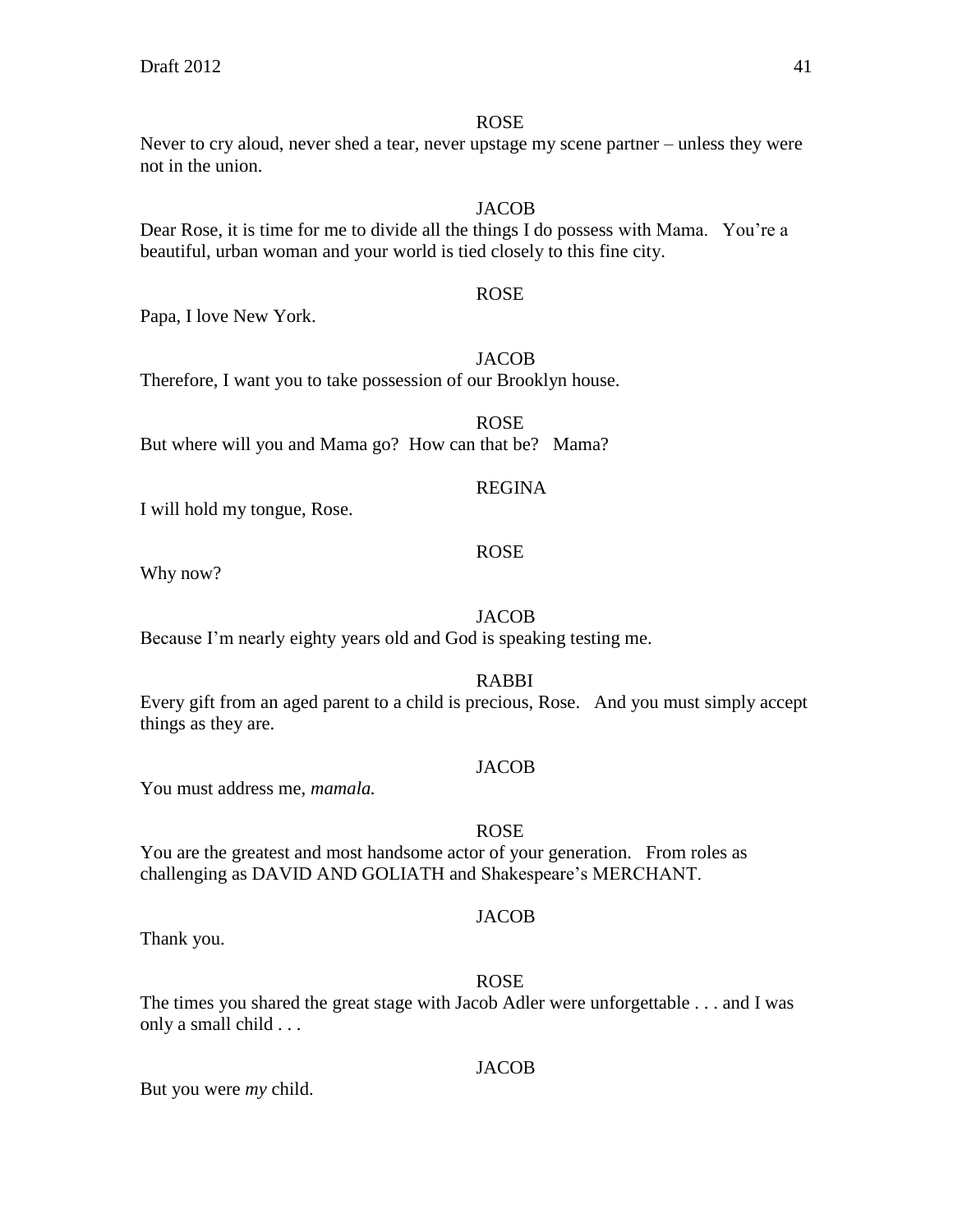#### ROSE

Your hands tender. Your eyes so poetic. Your smile compassionate and wise. You have made me free of a lifetime of worry. You have taught me how to see right from wrong. You have given me moral compass. You handed me the best of Jewish culture. You gave me a sweet sense of humor.

#### JACOB

*Ganugg*. I can see how much you love me. To you and your husband, I bestow a third of my estate.

| And, of course, I am your humble witness.          | <b>RABBI</b> |
|----------------------------------------------------|--------------|
| My middle daughter, if you please?                 | <b>JACOB</b> |
| I cannot repeat Rose's performance.                | <b>LILY</b>  |
| I didn't ask you to.                               | <b>JACOB</b> |
| This audition feels like a "call back".            | <b>LILY</b>  |
| Sing for your supper, <i>shaina maidel</i> .       | <b>JACOB</b> |
| (TO REGINA)<br>She will always be Papa's favorite. | <b>LILY</b>  |
| Not true. I adore you all equally.                 | <b>JACOB</b> |
| I love you, Papa. Let it be that and only that.    | <b>LILY</b>  |
| Come now. Indulge a Jewish father.                 | <b>JACOB</b> |
|                                                    | LILY.        |

It's Purim. We celebrate the skill and beauty of Esther who defeated the Persian king. How I want to be like subtle Esther.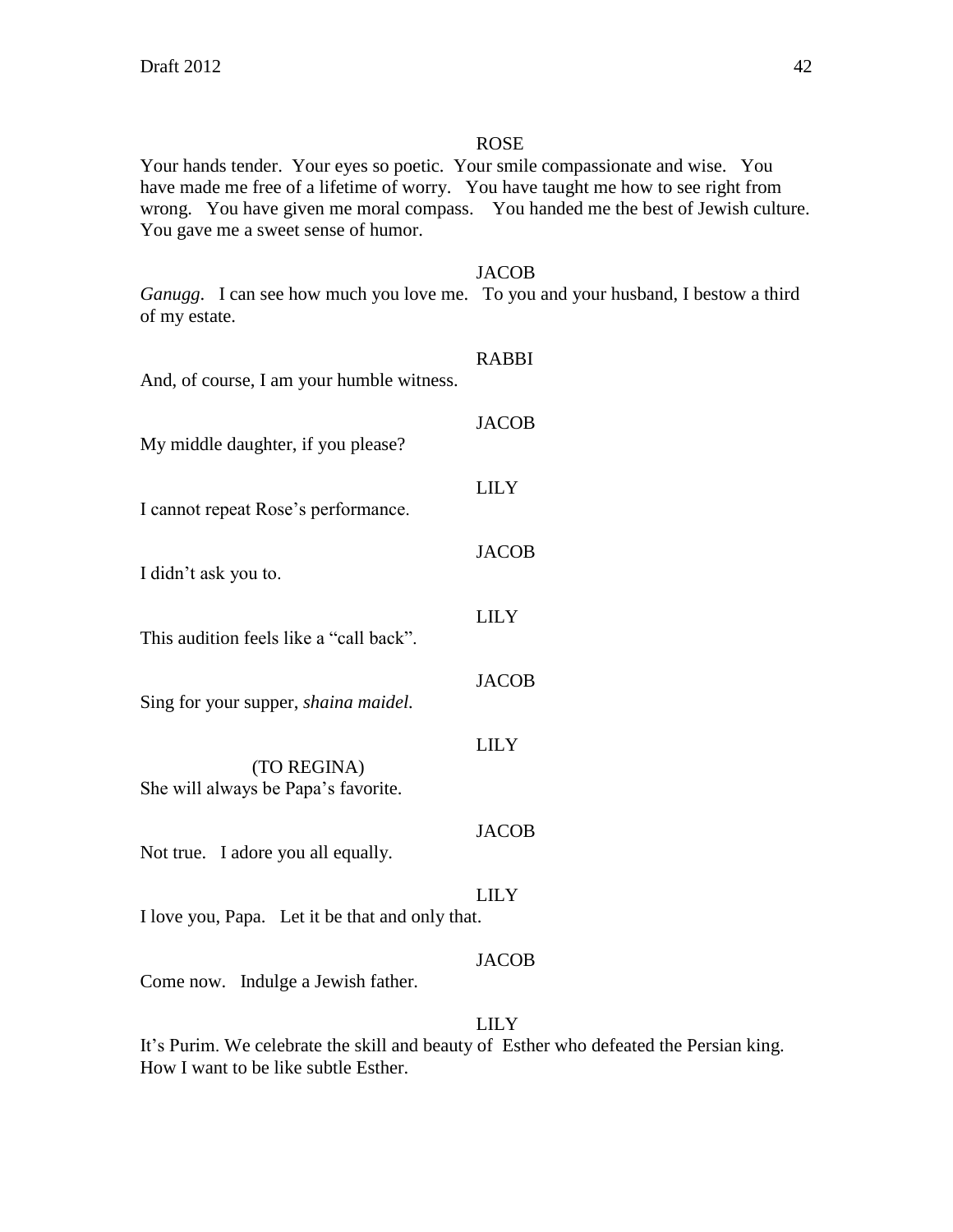#### **JACOB**

What is her other name, Lily?

#### LILY

*Haddasah* which symbolizes knowledge of Torah. (SILENCE)

#### JACOB

Are you finished?

#### LILY

No, Papa. There's more to say.

# HESHIE

*Oy vey*.

#### LILY

I was too young to see you share the stage with Jacob Adler, but I did see the many beautiful photographs. The power of your dark eyes in SCHULAMITH. I can imagine your long dramatic walk through the upstage door. These things I do see with my eyes closed. My fingers touch your goodness. My hands know the profound weight of your love. I will visit your grave in *B'nai Jeshurun* and my children will know the indescribable importance of their famous grandfather – *zader* Jacob.

(DEMURE)

Now I am finished and I will smile for Iris.

#### JACOB

Dear Lily, you will take a cruise and journey to Palestine. See the estate I have chosen to give you. You will consecrate the land, knowing that when you retire from acting you have Israel. I'm not requiring you to end your career, for you have more energy than all of us together.

#### LILY

Yes, Papa.

#### **JACOB**

Good.

#### REGINA

But she's contracted to finish her three more years with the Boston Repertory.

#### JACOB

My lawyer will talk to their lawyer. Come, Iris. It is your turn to shine.

#### IRIS

I cannot shine, darling Papa.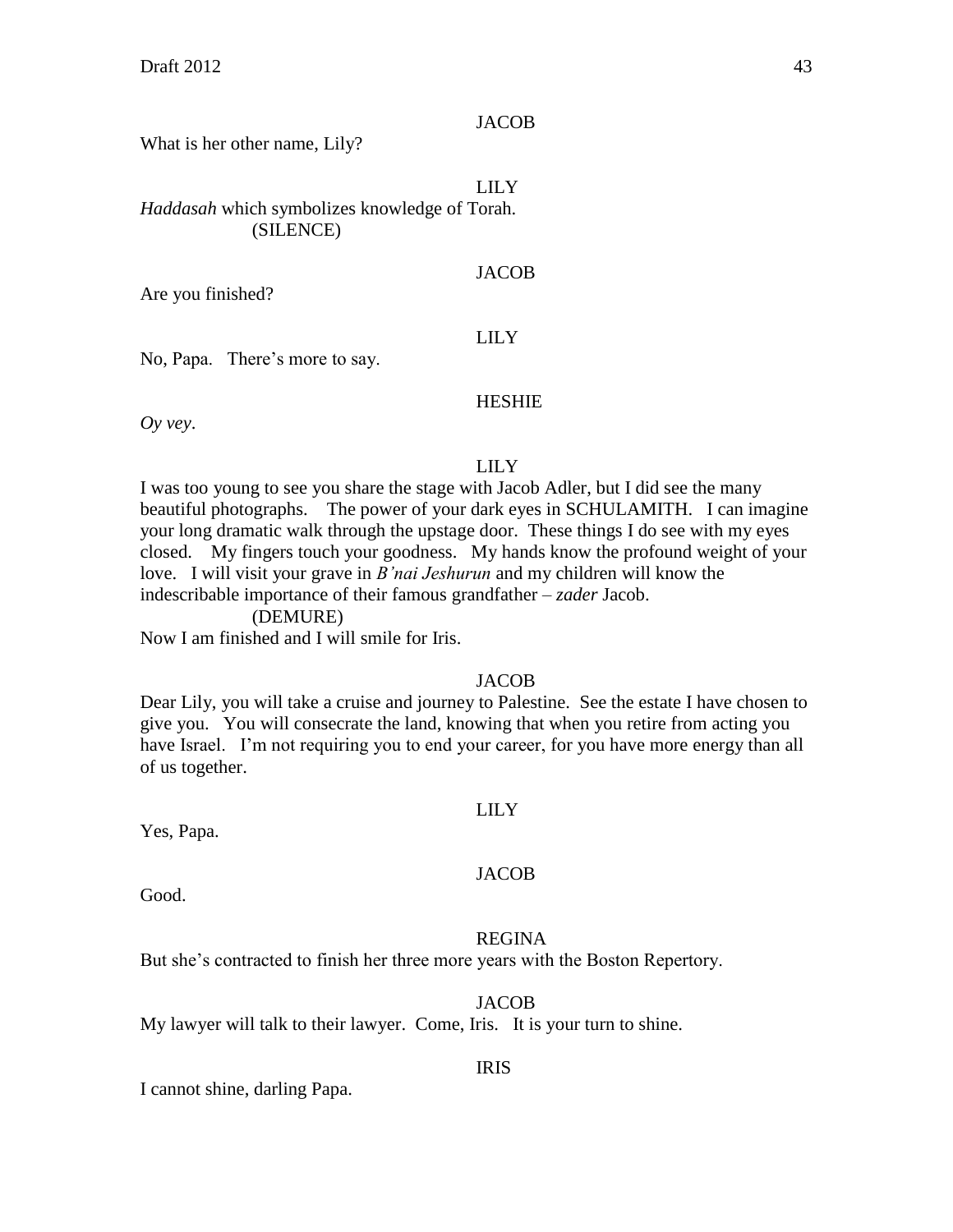**JACOB** You are my flesh and blood, so how can you not shine?

# IRIS

My husband is sick and my mind scattered.

REGINA (TO JACOB IN A QUIET VOICE)

Leave her be.

#### JACOB

Rabbi, what do you think?

RABBI I thought the chicken was very well cooked today.

## **JACOB**

I'm not asking about the chicken.

RABBI I think your youngest daughter has something else to tell you.

# JACOB

So do I.

# IRIS

Papa, you named your three daughters after lovely bouquets. I hope we have pleased you as only nature would allow.

## **JACOB**

That remains to be seen.

# IRIS

I appear redundant as the third flower at the botanist's.

# RABBI

A life in the theatre has a degree of repetition.

# IRIS

Yes, I accept that. Papa, you've performed in Shakespeare's LEAR and Gordin's version.

**JACOB** 

With dignity, yes.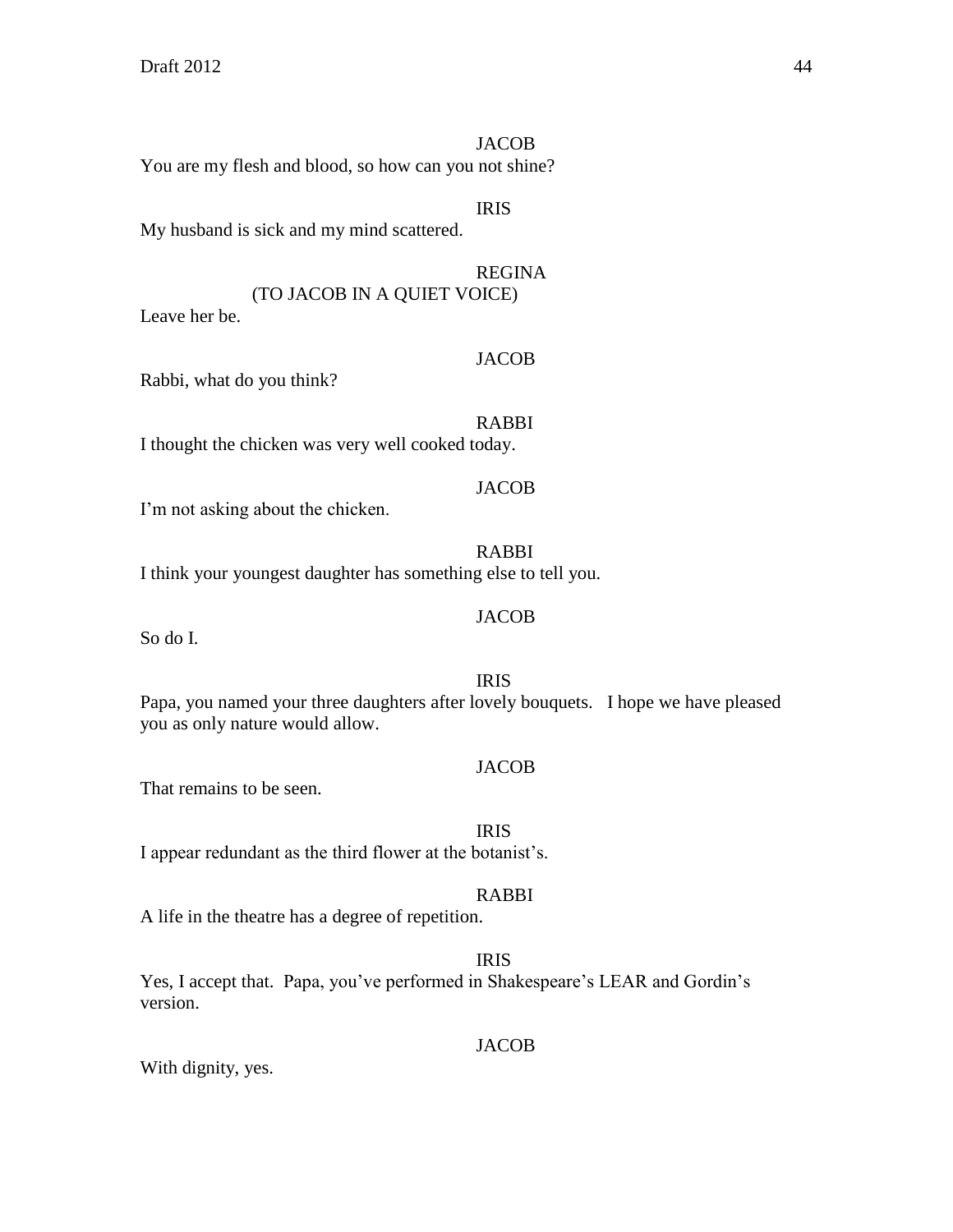I apologize.

IRIS But you haven't learned anything from these plays. JACOB On the contrary. IRIS Then should a loving father bait his offspring? JACOB That is a parent's prerogative. IRIS Mama is free of this device. **JACOB** I am unlike Mama, Iris. IRIS You've made me read so many writers on the theatre: Diderot, Meyerholdt. I understand the vexing problem of stage glamour. The fake curtain calls. I want nothing of the sort. **JACOB** There is glamour and there is vanity. IRIS One and the same thing. Experts strive to define what is stage truth. To me, truth and life are equal. Flashy acting has no truth. JACOB And you see me as that sort? IRIS Sincerity is free of design. JACOB Darling daughter, always know that my heart is sincere. IRIS Then why test me? **JACOB** Iris, you've always been feistier than your sisters, but this tone today is wrong.

IRIS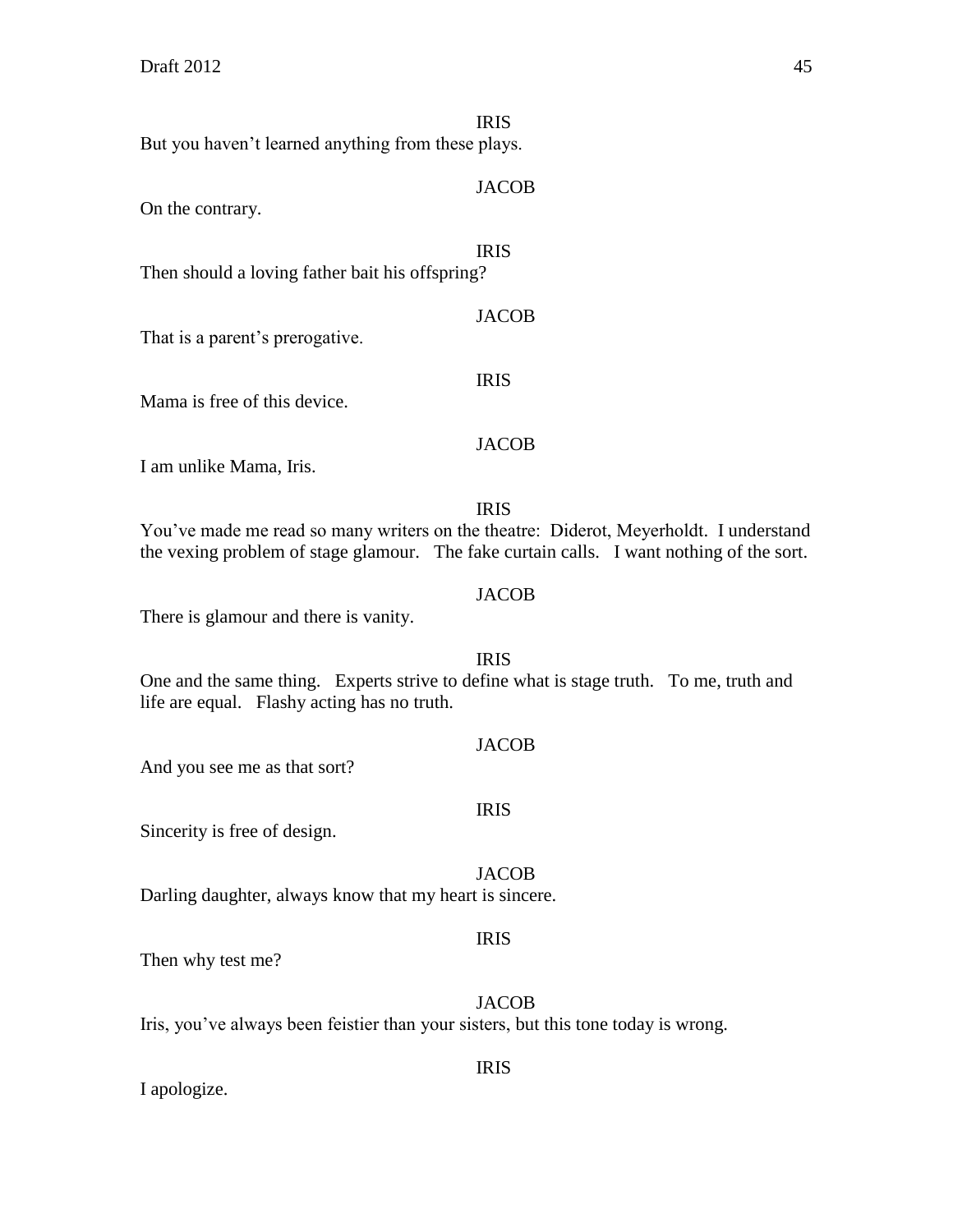| Isn't it time that we sing some Yiddish songs? A little <i>mamaloshen</i> ?                          | <b>REGINA</b>                                                                                           |
|------------------------------------------------------------------------------------------------------|---------------------------------------------------------------------------------------------------------|
| I love you, Papa.                                                                                    | <b>IRIS</b>                                                                                             |
| And I love you, little kitten.                                                                       | <b>JACOB</b>                                                                                            |
| I can't pretend any more.                                                                            | <b>IRIS</b>                                                                                             |
| Be yourself, what more could a father ask?                                                           | <b>JACOB</b>                                                                                            |
| I want absolutely nothing from you.                                                                  | <b>IRIS</b>                                                                                             |
| Because you don't respect my art?                                                                    | <b>JACOB</b>                                                                                            |
| Papa, look in the mirror.                                                                            | <b>IRIS</b>                                                                                             |
| I hold the deed of a large 50 acre Catskills farm intended for you and your husband.<br>poor health. | <b>JACOB</b><br>Yankel requires time in a mountain sanatorium. This is more than a prescription for his |
| Thank you.                                                                                           | <b>IRIS</b>                                                                                             |
| Good, good. She said thank you, Jacob.                                                               | <b>RABBI</b>                                                                                            |
| I think there is more to say.                                                                        | <b>JACOB</b>                                                                                            |
| Papa, do we have to torment ourselves in private?                                                    | <b>IRIS</b><br>We are becoming absurd. We know LEAR. You played him and I Cordelia. So why,             |
|                                                                                                      | <b>JACOB</b>                                                                                            |

My child, Lear was not a Yid, so we are not playing Shakespeare.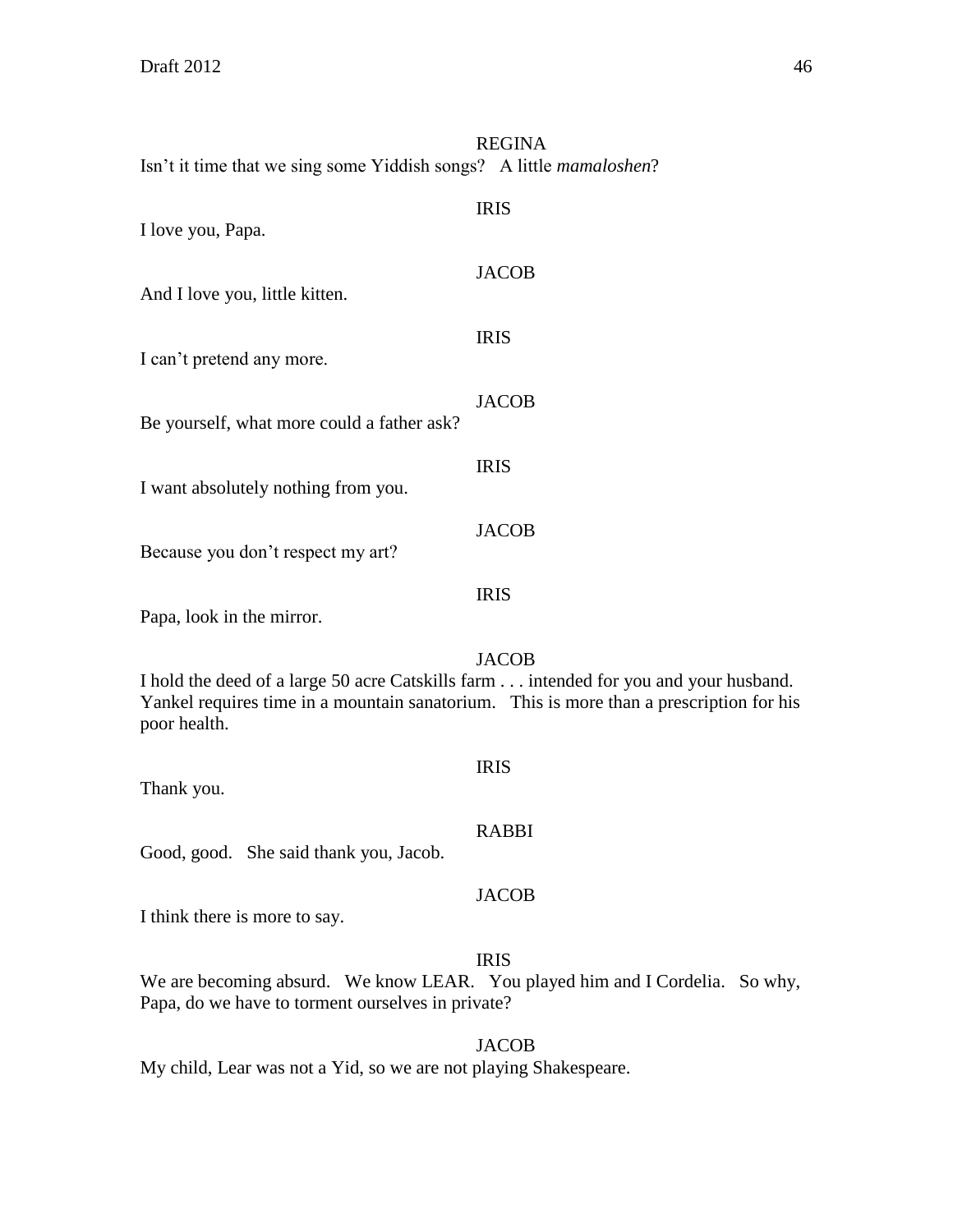No.

She's right, Jacob. Enough already.

JACOB You'd rather go to Palestine? Is that what you're telling me? IRIS JACOB You'd rather deny me this gift giving on Purim? Your sisters have married very Jewish men and your sisters show grace today. But Yankel is a free-thinker. A fact is a fact . He doesn't put a *tephilin* on each day. REGINA Let God judge Yankel. Rabbi? RABBI

I like Yankel.

IRIS You can either be a Jewish father or a Jewish tyrant.

Tyrant?

Look in the mirror, Papa.

(HE DOES)

All right. I see myself.

The Devil has you in His Hands.

**JACOB** 

IRIS

Yes, he does. Yes, Iris. Now I see everything clearly. (RISING VOICE)

I'm giving you nothing, kitten. And that is a good decision. I'm giving you nothing. No land. No money. Not even a torn *schmata* . You want to be independent. Different from your sisters. Shakespeare wrote a tragedy, this is true. But I never blamed Lear for being blind. Lear will always be Lear. Do you understand that? I never blamed Othello for being a Moor. Never faulted Shylock for being a Jew. You may have greater talents than me, but I am the slender figure of sympathy in this room.

(PAUSE)

#### REGINA

JACOB

IRIS

JACOB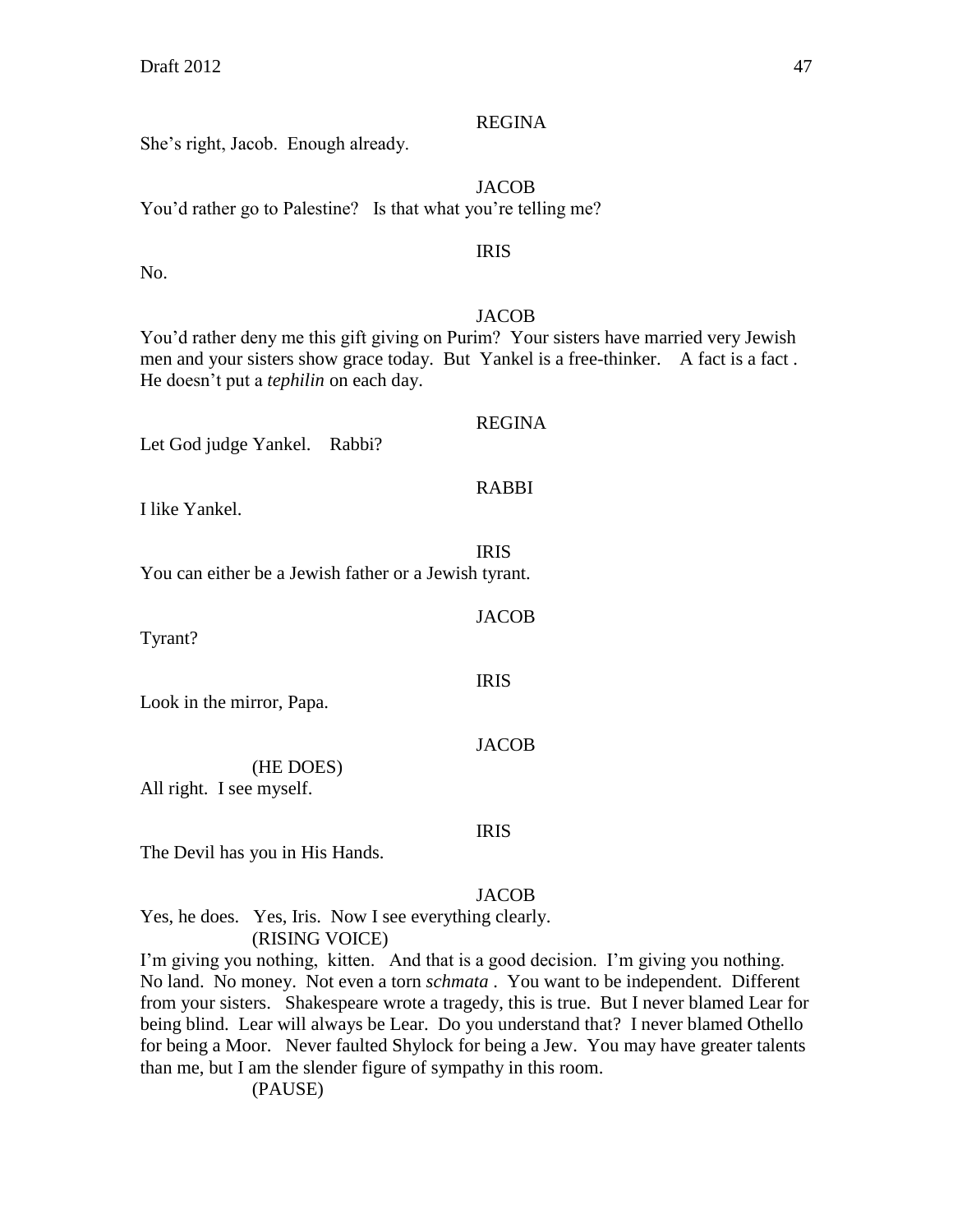So I will ask you one last time to make a proper overture.

IRIS

Papa, I love Yankal more than life itself.

Therefore you love him more than me?

Naturally.

#### RABBI

IRIS

**JACOB** 

Jacob, you know a daughter transfers her heart after a sound Jewish marriage. Let me tell you that I have my own *tsoris* with my oldest who loves money. I'll take your Iris over my boy any day. Iris has a pure soul. Give her a proper inheritance. Do it for me, Jacob, or I'll *hock* you until you bleed from the ears.

#### **JACOB**

No.

#### ROSE

Papa, the evening is turning unpleasant.

#### LILY

Our husbands should have been invited, Papa.

#### JACOB

What did they need – embossed invitations?

#### ROSE

Lily is right, Papa. You signaled them to stay away today.

#### **JACOB**

(TO THE RABBI)

I have to blame you for all of this discord today.

#### RABBI

Me?

#### **JACOB**

You have filled Iris's head with irresponsible ideas. You married my three daughters before I gave my consent.

#### RABBI

*Oy*, this is ancient history, Jacob!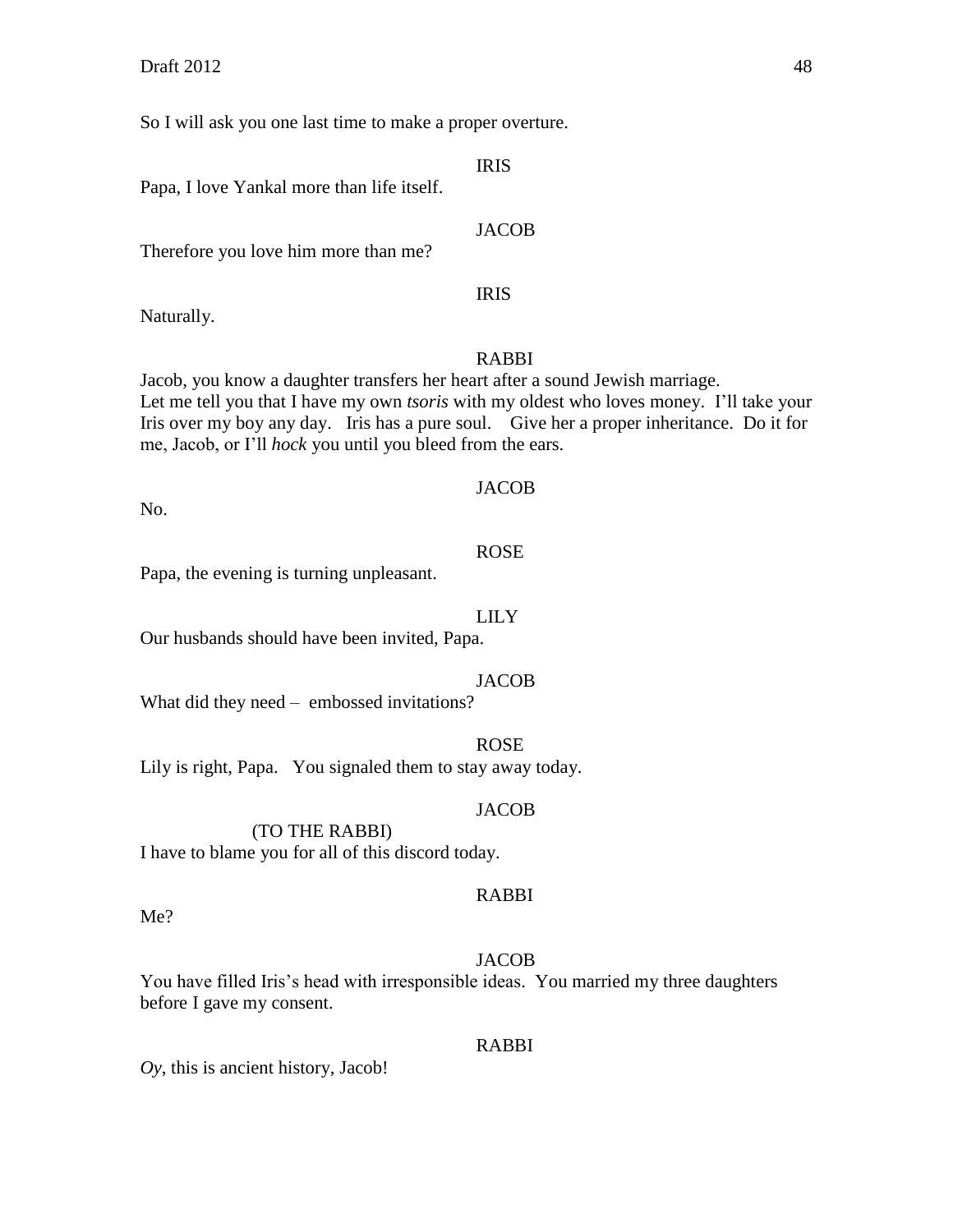#### **JACOB**

And maybe you feel closer to my children than to your own.

RABBI

All I say to you, Jacob, is we can no longer control children.

#### **JACOB**

That's not what you're saying.

#### RABBI

Then you think nothing of our long friendship.

**JACOB** As far as I'm concerned, our friendship might as well end tonight.

#### IRIS

Papa, be reasonable.

#### JACOB

No.

#### IRIS

Please, Papa.

(PAUSE)

Papa, please know how some feelings are impossible to express.

Are you speaking as my daughter Iris or as her surrogate - Cordelia?

IRIS

JACOB

I am Iris. Your Iris. Your little girl. Who loved you so. The Iris who had rheumatic fever and who used to cut your hair. Iris Stern from Brooklyn, New York.

#### **END OF SCENE**

**SCENE THREE (THREE MONTHS LATER. JUNE 1937. IN THE HOTEL SUITE, REGINA IS IN A WHEEL CHAIR, A BLANKET OVER**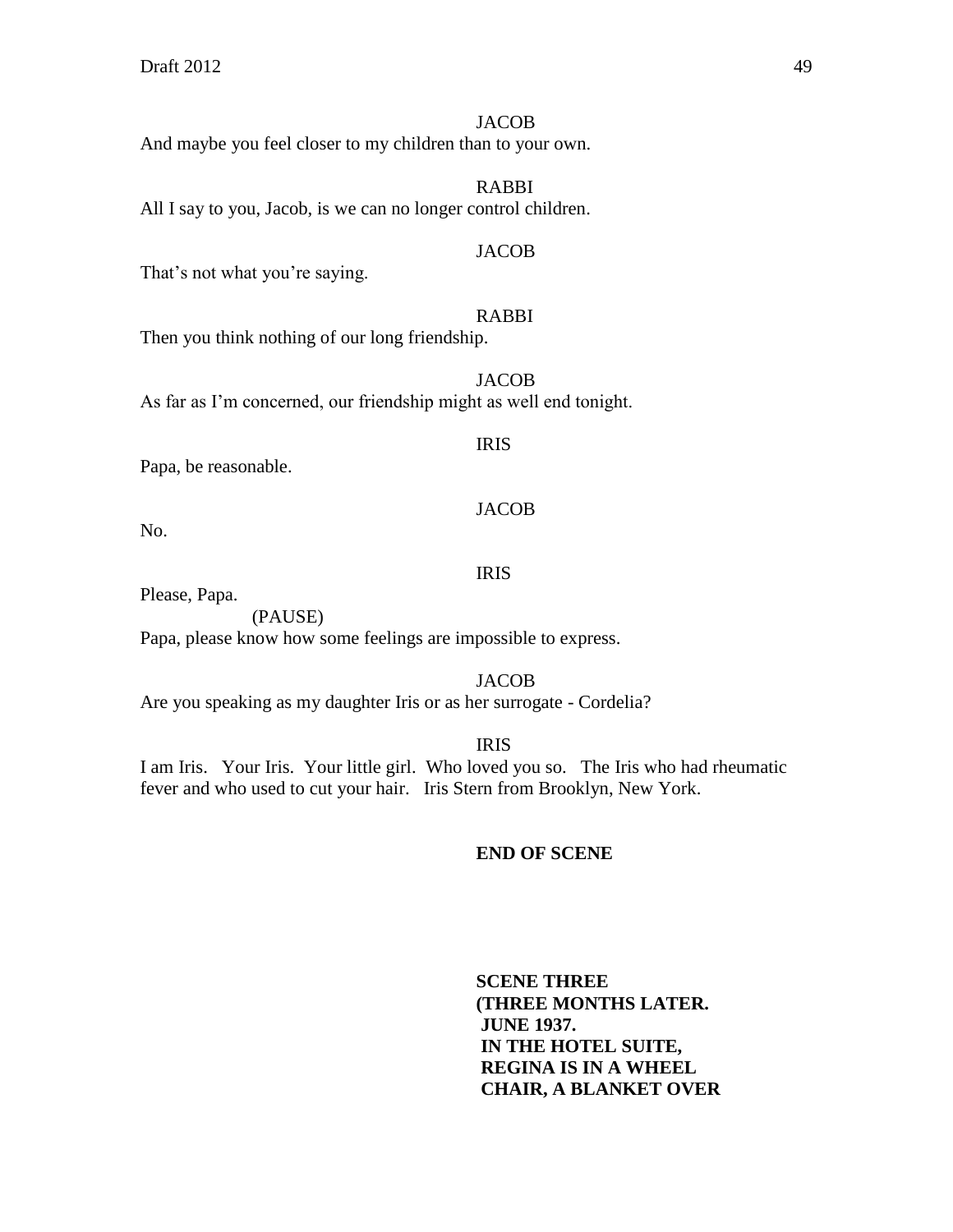# **HER LAP. SHE IS IN THE MIDDLE OF A PHONE CALL)**

#### REGINA

Miriam, if you really knew what you were talking about . . . I would buy you a dozen long stem roses. But you're sounding like the village idiot. That's right, darling. And an idiot is worse than a moron. And that is not a compliment, Miriam. My husband is not your husband, my *tsoris* is not your *tsoris*.

(PAUSE)

That's right, *mamala*. And I am happy because I'm practical and I know I have good choices and wonderful daughters. And, thank God, I am not on a diet. Yes, my clothes still fits my wonderful *derriere.* And my orthopedic shoes always shine.

(LILY ENTERS. REGINA ACKNOWLEDGES HER BY HAND) Miriam, all good things must end and so must I hang up. The newspapers are wrong. And you're worse than the newspapers. Goodbye. Goodbye. *Goodbye!*

(PAUSE)

*Nu*?

#### LILY

I just stepped outside to have a cigarette.

#### REGINA

You were going to the bakery, sweetheart.

#### LILY

Walking three blocks in these killer heels, Mama?

I didn't buy those stilettos for you.

# LILY

Daddy left you cash?

# REGINA

Of course. Millions and millions of dollars!

Where?

In my brassiere. Look at my bust line!

Where does he put his money?

REGINA

LILY

LILY

REGINA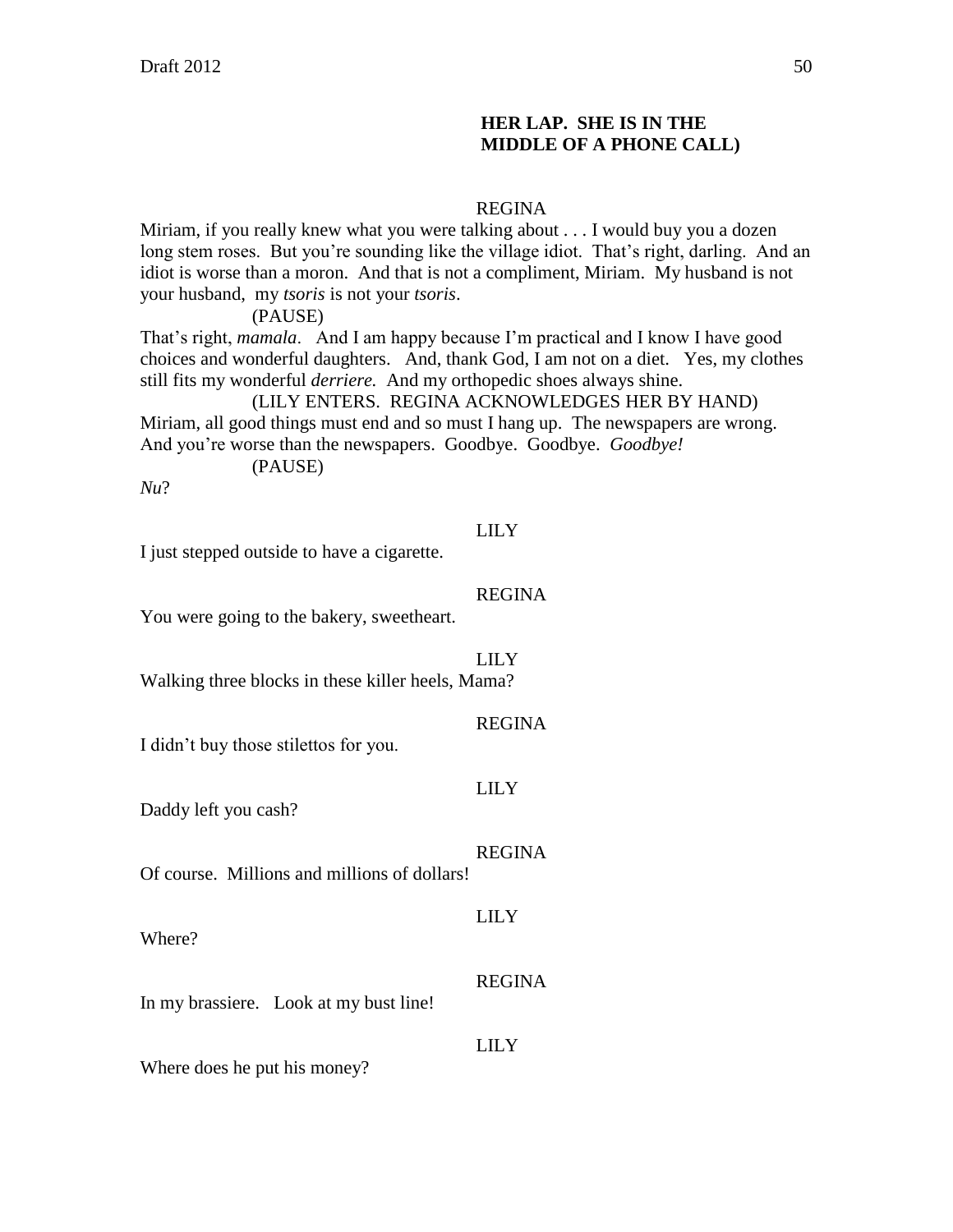REGINA Inside old books and then he forgets. And then there are the gambling debts LILY He's not providing enough for you. REGINA So? LILY I can see how tight you have to be each week he's away. Why is Papa doing this awful tour? REGINA So we don't have to fight each night. LILY He's too sick to be doing this. REGINA I told him so. LILY Still, you let him go. REGINA Of course. LILY And of all plays, *The Golem?* REGINA (IRONIC) He's always identified strongly with the *undead!* LILY He might as well play Frankenstein. Yiddish Theatre is dying. He needs to attend to you these days. REGINA It's a short tour and I know the food will be lousy. LILY Mama, you look very sick today.

REGINA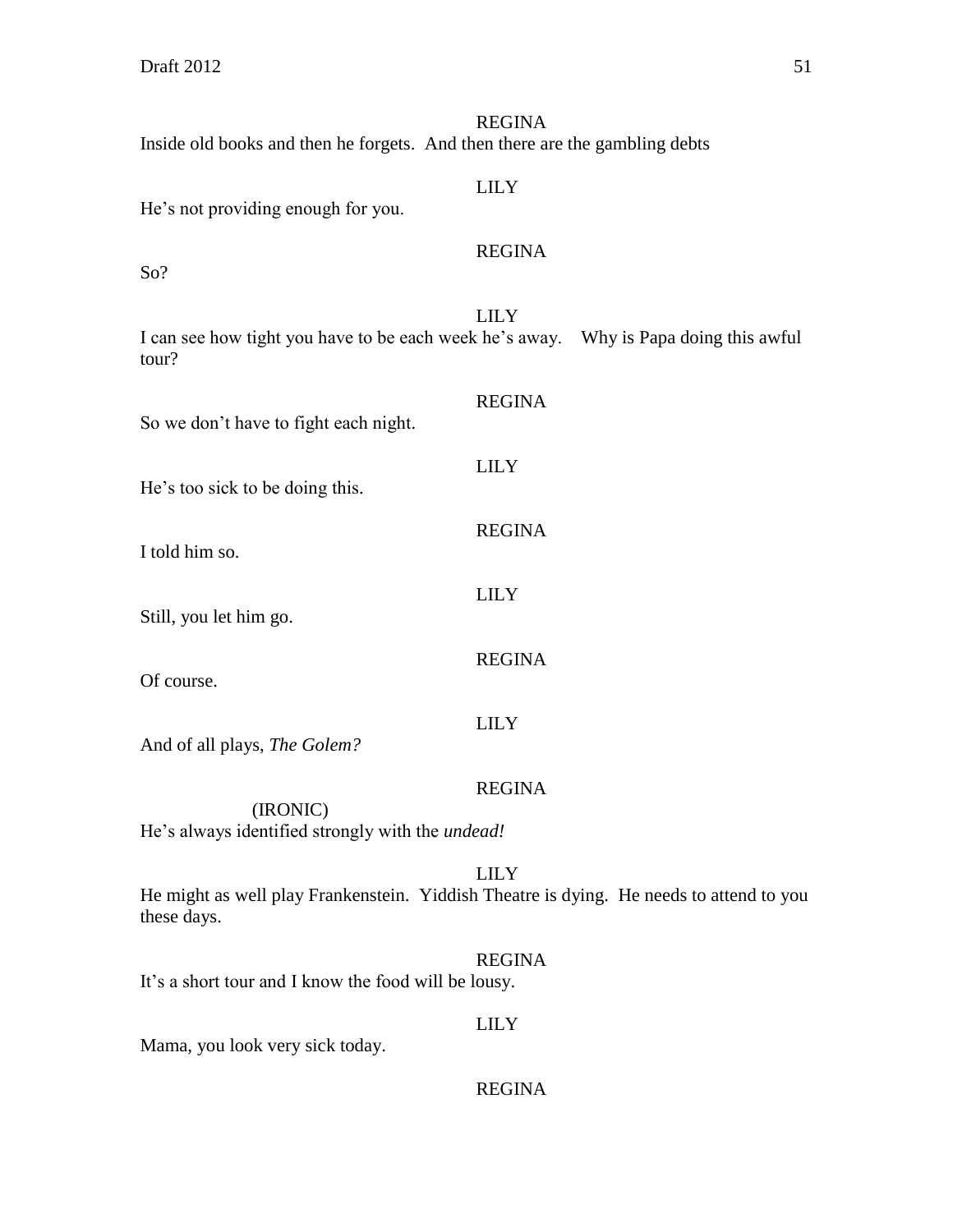The renovations in Brooklyn are taking forever and now our miserable neighbor is suing us for damages to our common wall. Marriages are not made in Heaven.

LILY Certainly not yours, Mama. REGINA And is your marriage a pocket full of miracles? Of my three little girls, you are the hardest on Papa. LILY You had a stroke. REGINA No. LILY The doctor said so. REGINA *Oy*, this doctor is melodramatic. LILY The doctor is your cousin. Sometimes I think Papa is insane and he scares me. REGINA He's not insane, he's just *moody.* LILY Right . . . I'm going to be in a Hollywood film and I think I have a big agent. REGINA Don't tell, Papa, Lily. LILY I will as soon as I see him. Did you approve these money arrangements? REGINA What? LILY Please stop playing dumb. REGINA We're not leaving our Brooklyn home. That was empty talk He can promise all of you

the moon, but reality is in my hands. He cannot cut out Iris from the family estate, not as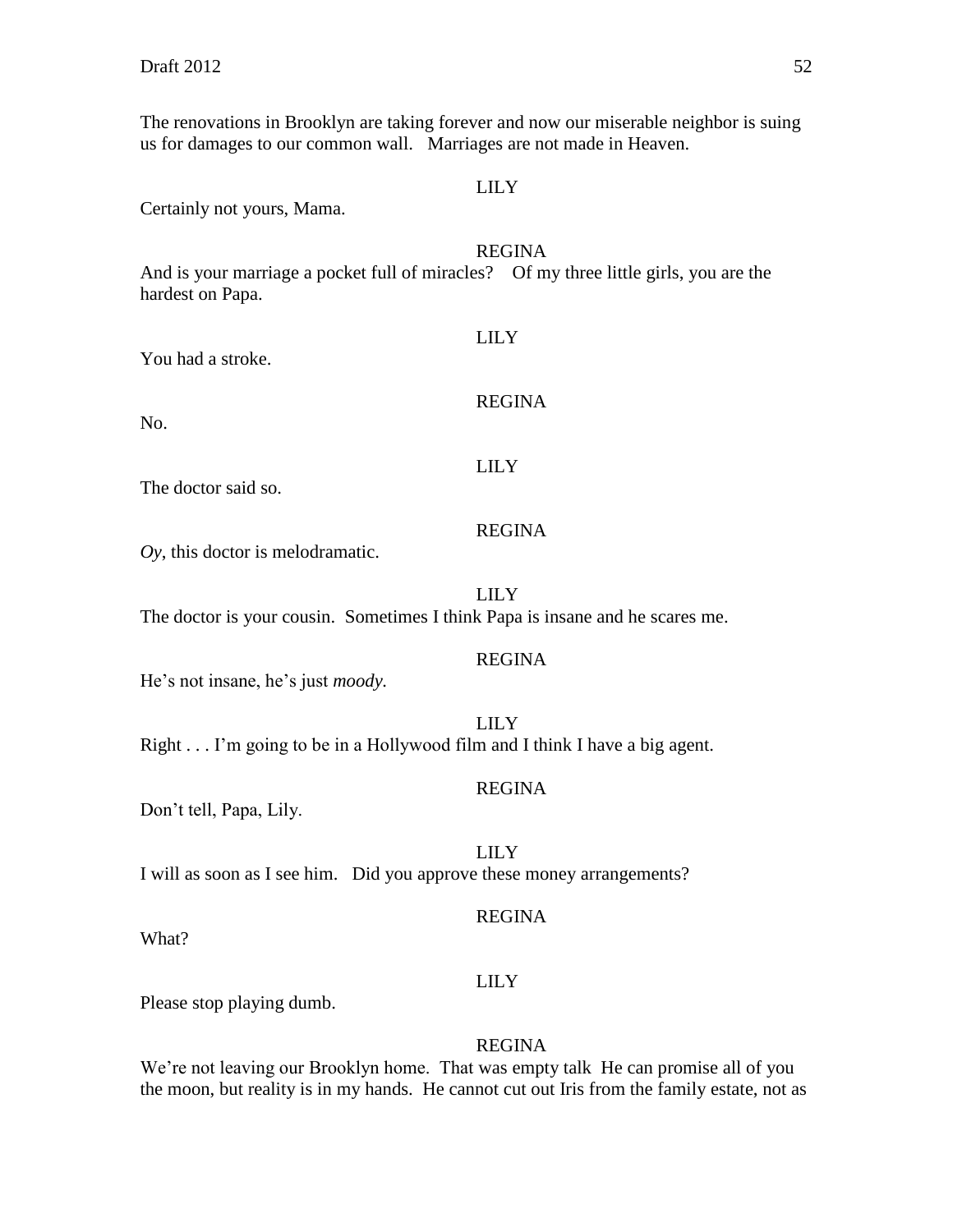long as I'm alive. Or I'll kill him! Lily, Papa is a vulnerable man. He gets depressed. His memory is slipping. So out of human kindness, we bend like a willow.

| Rose told me how Papa used to hit you.  | LILY          |
|-----------------------------------------|---------------|
| Your father never once raised a finger. | <b>REGINA</b> |
| He threw dishes.                        | LILY          |
| I threw pots.                           | <b>REGINA</b> |
| Rose wouldn't lie.                      | LILY          |
|                                         | <b>REGINA</b> |

Pots don't break

#### LILY

She said Papa had a drinking problem for years.

#### REGINA

He did and the rabbi helped him. All actors love *schnapps.*

#### LILY

Why do you keep protecting him?

## REGINA

Because life has been good to me. I am a Jewish mother. Because I love my family. And *I am* the strong one. Do you understand? I had good years on the stage. I had wonderful years with my little girls. I have been loved and I have been honored. Papa's vanity is no worse for wear.

#### (ROSE, FIVE MONTHS PREGNANT, ENTERS)

#### ROSE

I just spoke with the doctor. You shouldn't be out of bed! I'm very worried, Mama.

#### REGINA

Use it on stage like an artist.

#### ROSE

You had a stroke. And the hospital is concerned about your heart.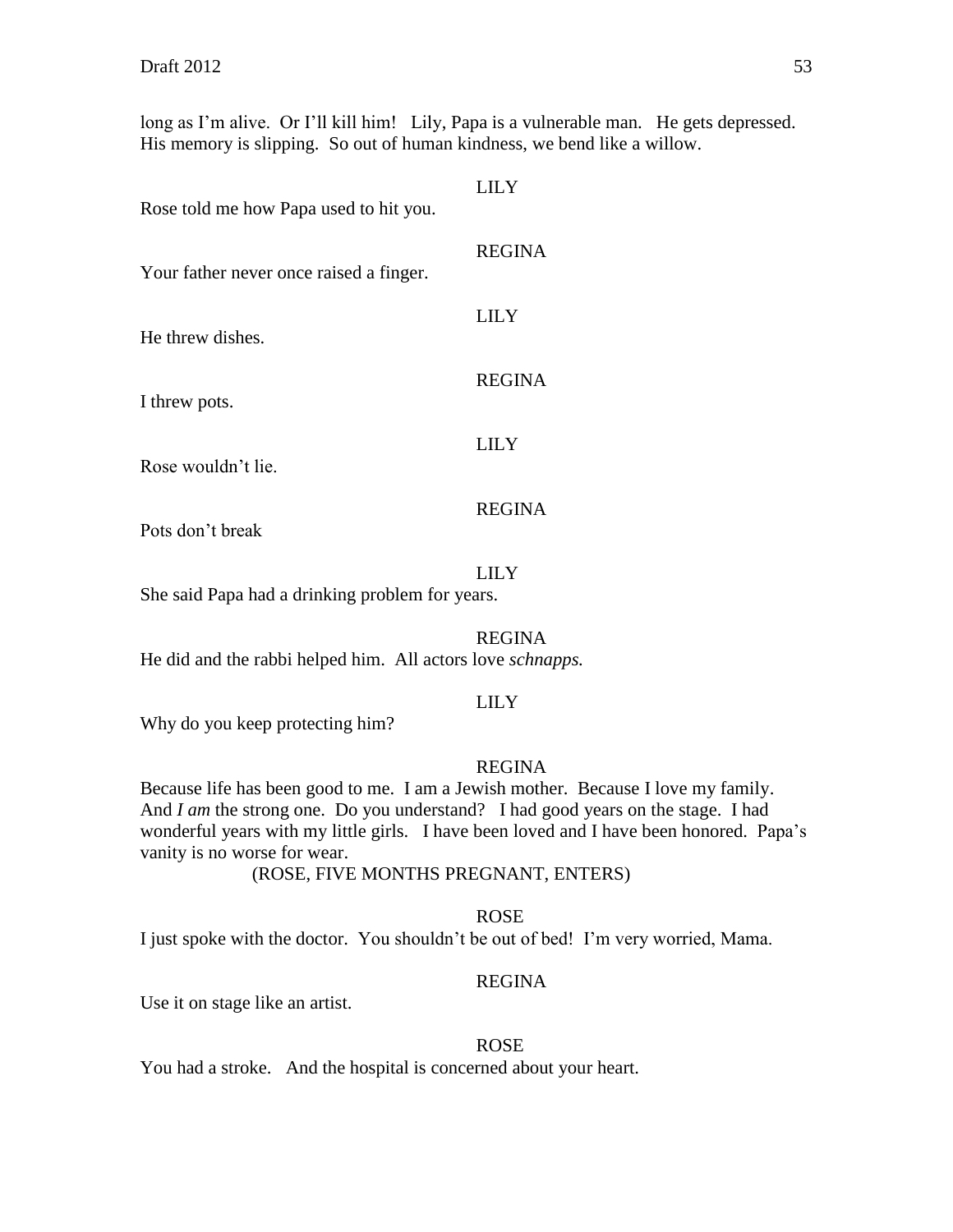| And you believed the hospital?                                  | <b>REGINA</b>                                                                                        |
|-----------------------------------------------------------------|------------------------------------------------------------------------------------------------------|
| Stop, Mama!                                                     | <b>ROSE</b>                                                                                          |
| My heart is fine. And my speech is better than the doctor.      | <b>REGINA</b>                                                                                        |
| You can't smile.                                                | <b>ROSE</b>                                                                                          |
| You can't walk.                                                 | <b>LILY</b>                                                                                          |
| Not true. When I'm alone, I get up, stroll, dance, laugh        | <b>REGINA</b>                                                                                        |
| How could Papa leave the city!                                  | <b>ROSE</b>                                                                                          |
| Papa is not magic, my dear daughters. Why are you crying, Rose? | <b>REGINA</b>                                                                                        |
| to help you now.                                                | <b>ROSE</b><br>Because I had a nightmare about our family. And I don't think Lily knows the best way |
| And you do???                                                   | <b>LILY</b>                                                                                          |
| Women dream and men scheme, my Mama used to say that to me.     | <b>REGINA</b>                                                                                        |
| I think that's only half true.                                  | <b>LILY</b>                                                                                          |
| We know you love us more than Papa.                             | <b>ROSE</b>                                                                                          |

Jewish love cannot be measured.

# ROSE

REGINA

You've made incredible sacrifices for us. But Papa simply does what he pleases.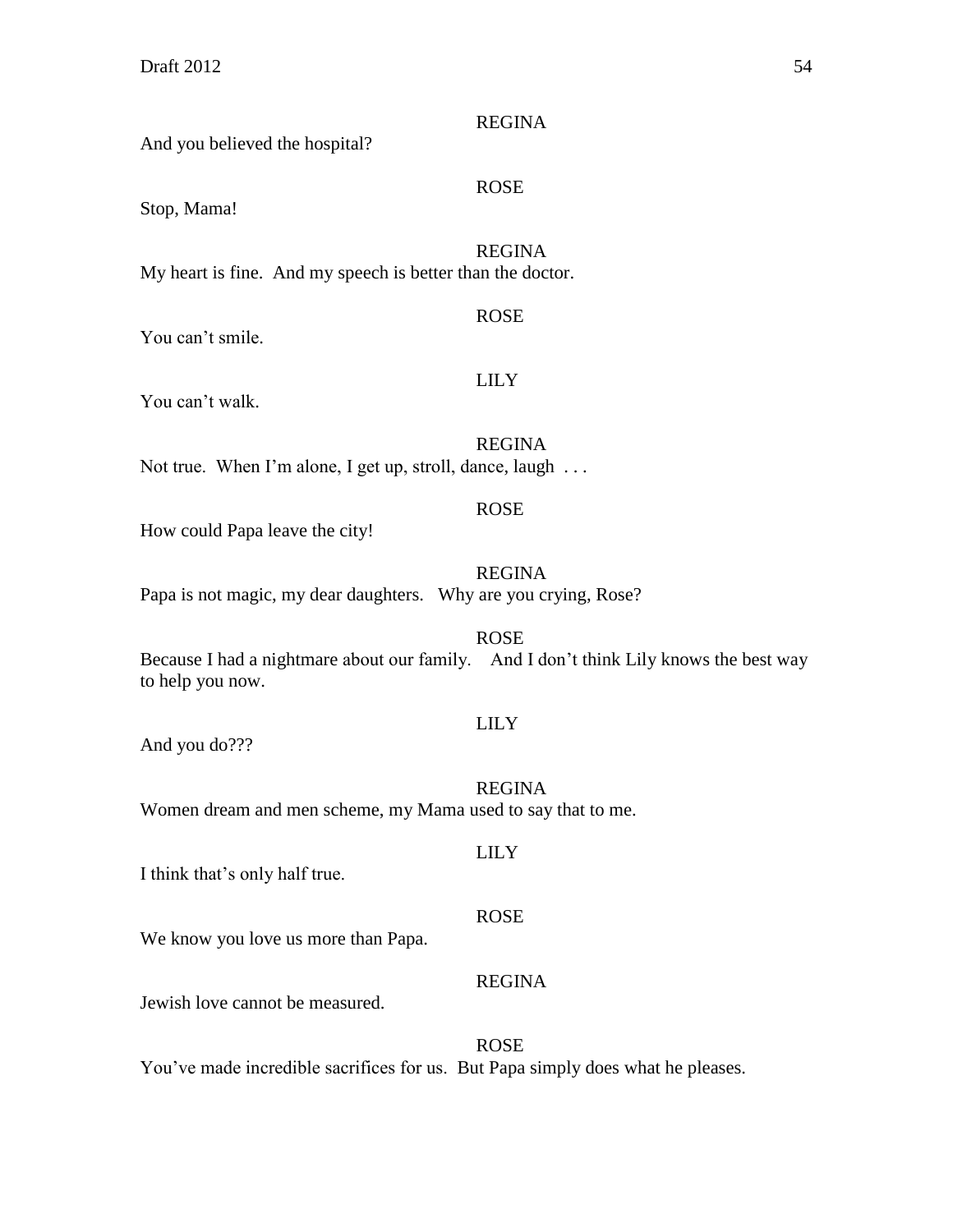| Because he is a product of Russia.                                             | <b>REGINA</b>                                                                                                                                                                                                                                                                               |
|--------------------------------------------------------------------------------|---------------------------------------------------------------------------------------------------------------------------------------------------------------------------------------------------------------------------------------------------------------------------------------------|
| (SCOFFING)<br>And American men are better?                                     | <b>LILY</b>                                                                                                                                                                                                                                                                                 |
| My husband is.                                                                 | <b>ROSE</b>                                                                                                                                                                                                                                                                                 |
| American men have better hygiene.                                              | <b>REGINA</b>                                                                                                                                                                                                                                                                               |
| That's no consolation.                                                         | <b>LILY</b>                                                                                                                                                                                                                                                                                 |
| You don't know it, but Papa was married before.                                | <b>REGINA</b>                                                                                                                                                                                                                                                                               |
| What??                                                                         | <b>ROSE/LILY</b>                                                                                                                                                                                                                                                                            |
| In Latvia, of all places.                                                      | <b>REGINA</b>                                                                                                                                                                                                                                                                               |
| You can't be serious, Mama?                                                    | <b>ROSE</b>                                                                                                                                                                                                                                                                                 |
| He was only a boy. No older than 17. The marriage was arranged by the parents. | <b>REGINA</b>                                                                                                                                                                                                                                                                               |
| What happened?                                                                 | <b>LILY</b>                                                                                                                                                                                                                                                                                 |
|                                                                                | <b>REGINA</b><br>The girl was 15. Rifka. She died from pneumonia after three winters. Papa won't talk<br>about it. They weren't in love, but they had a baby boy. Your father was traveling when<br>Rifka took sick and was pregnant. Because of pogroms, it wasn't safe for him to return. |
| Why are you telling us this now?                                               | <b>ROSE</b>                                                                                                                                                                                                                                                                                 |
| $Rose \dots$                                                                   | <b>REGINA</b>                                                                                                                                                                                                                                                                               |

ROSE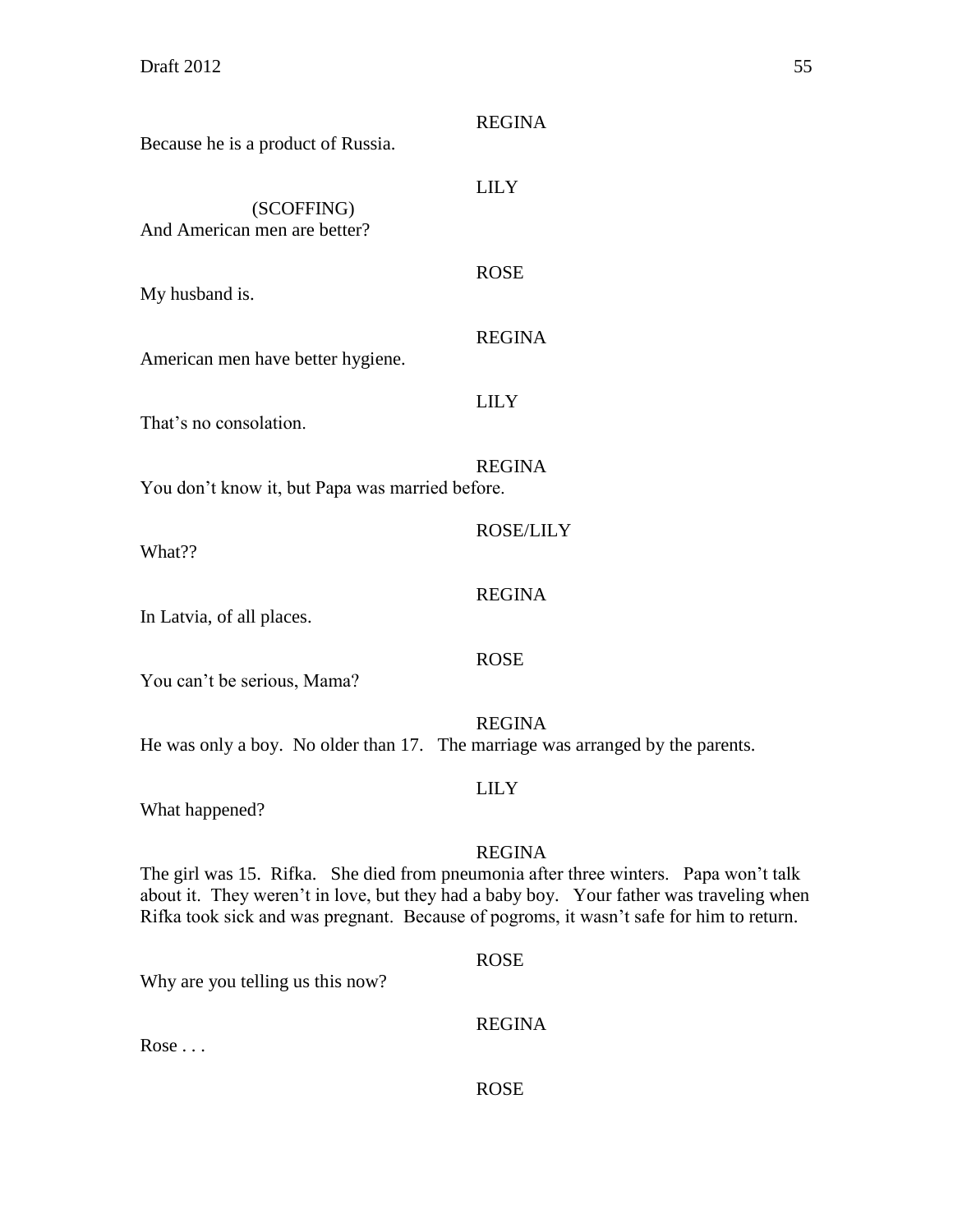You're tormenting us.

## REGINA

It's the truth and you may understand your father better.

#### LILY

LILY

Now I understand him even less!

REGINA He feels guilty when he's idle. That's why he likes to tour.

Do you really think he left a son in Latvia?

REGINA God knows? The child would not be a *mamzer* (illegitimate).

#### ROSE

In that case we would have a mystery brother.

#### LILY

Unbelievable.

# ROSE

You mean I'm not the first born!

REGINA Keep quiet, girls. Understand? That's all Papa needs to hear.

# LILY

I'm not quitting Boston Shakespeare, Mama.

ROSE It's just a job. You can help Mama, until Papa returns.

#### LILY

I beg your pardon! This is my career!

#### ROSE

Lily, you're absolutely wrong. You have to try.

# LILY

No. Just because you gave up acting . . .

ROSE We can't trust Papa now that Mama is sick. Iris has said this about Papa too.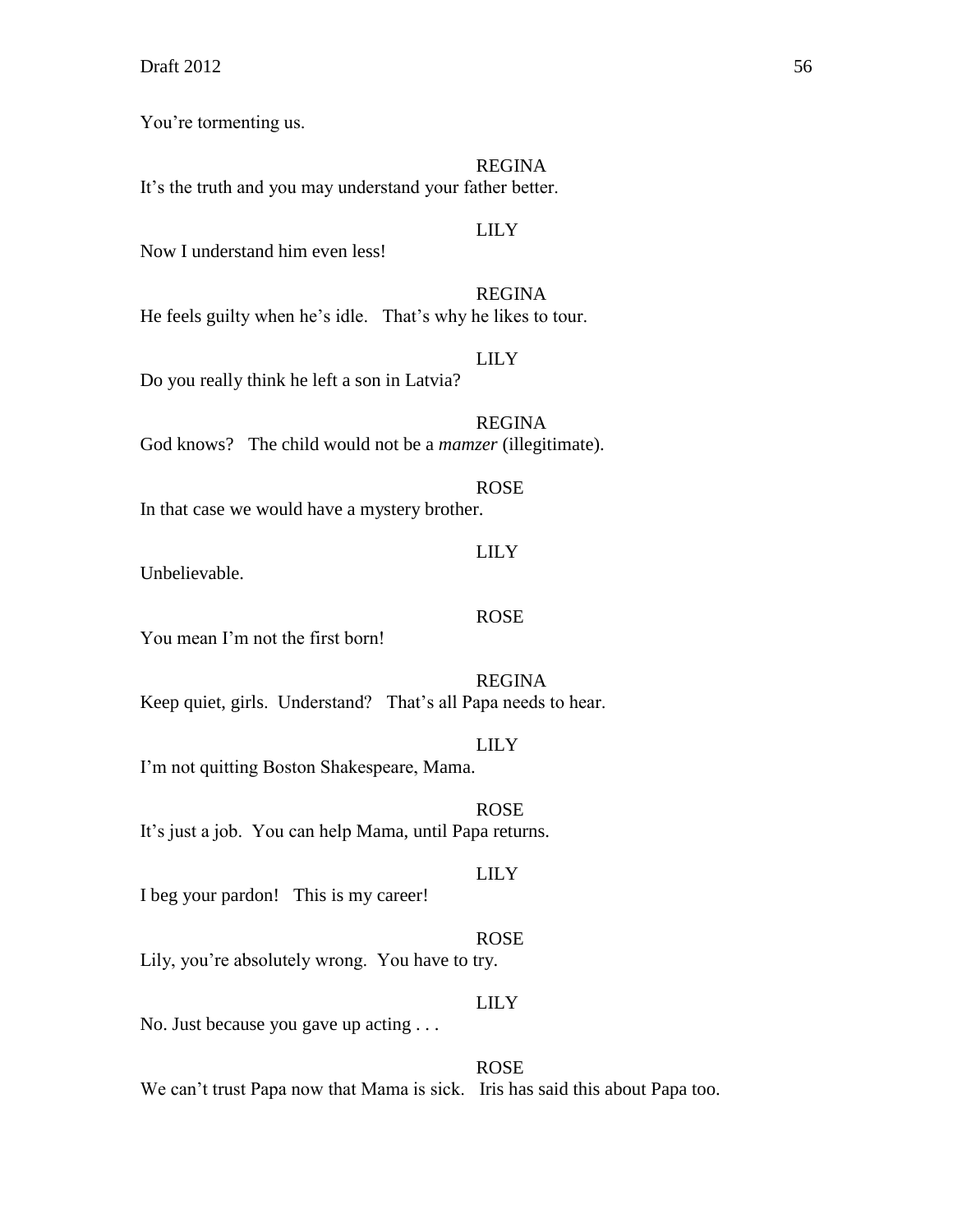| Iris is falling into a severe depression.                                          | <b>LILY</b>                                                                                              |
|------------------------------------------------------------------------------------|----------------------------------------------------------------------------------------------------------|
| I'm alive. Stop talking like I'm in the ground.                                    | <b>REGINA</b>                                                                                            |
| Where's Iris, Mama?                                                                | <b>LILY</b>                                                                                              |
| She was here this morning.                                                         | <b>REGINA</b>                                                                                            |
| Why didn't she stay around?                                                        | <b>ROSE</b>                                                                                              |
| Can't she handle family responsibility?                                            | <b>LILY</b>                                                                                              |
| I haven't seen her in weeks.                                                       | <b>ROSE</b>                                                                                              |
| She's envious, Rose, about the baby.                                               | <b>REGINA</b>                                                                                            |
| That's crazy, Mama.                                                                | <b>ROSE</b>                                                                                              |
| a year ago. Smoking doesn't help.                                                  | <b>REGINA</b><br>She's having trouble getting pregnant. She told me. This all began with her miscarriage |
| You have to have sex every day to make a baby. Her Yankel is not that kind of guy. | <b>LILY</b>                                                                                              |
| (SARCASTIC AND SHARP)<br>Every day, Lily?                                          | <b>ROSE</b>                                                                                              |
| Sha.                                                                               | <b>REGINA</b>                                                                                            |
|                                                                                    | <b>LILY</b>                                                                                              |

And it has to be real hot sex. (ROSE GROANS TO MOCK LILY) The bed has to shake and the chandelier has to chime.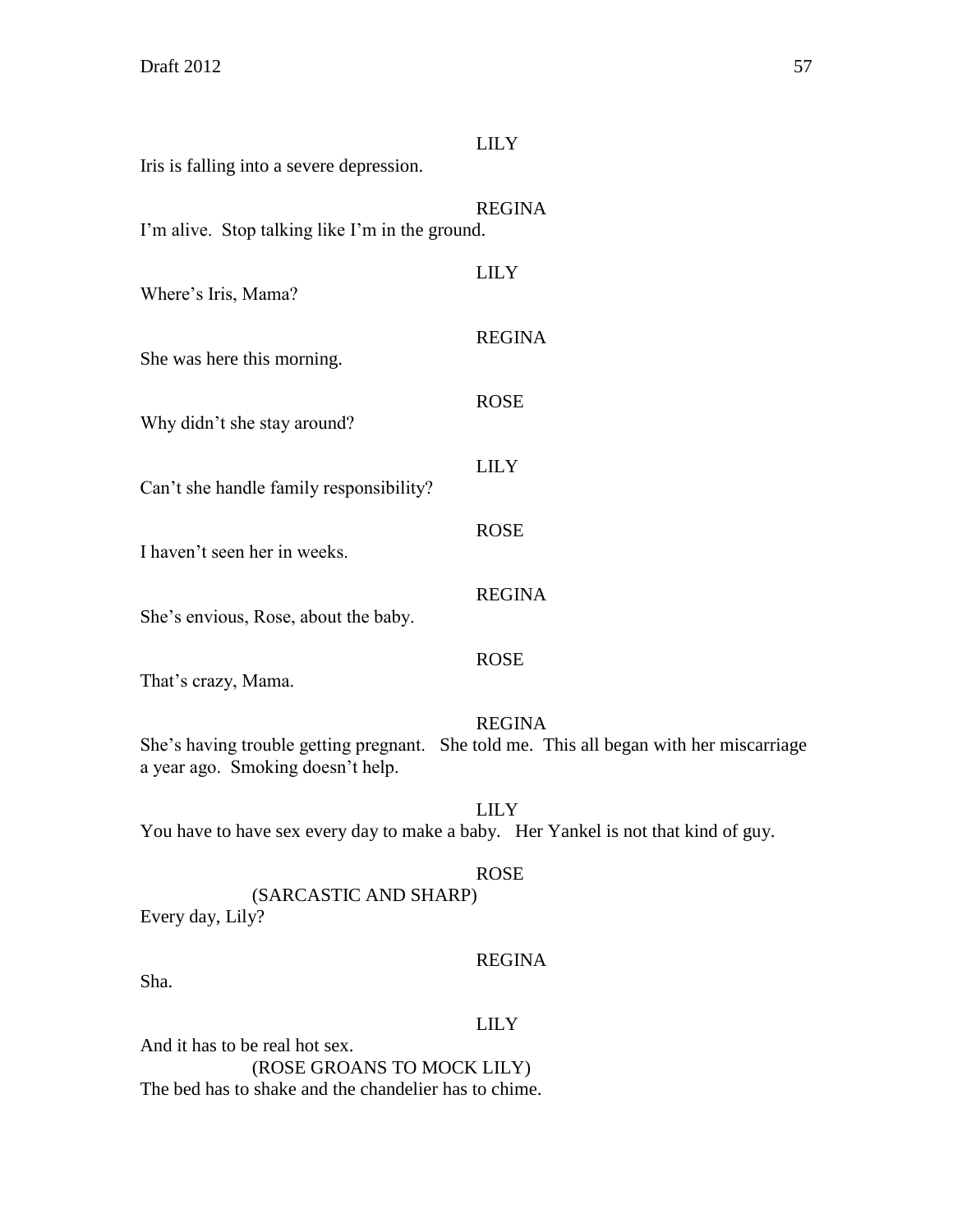#### REGINA

In all my years the chandelier has *never chimed.* (THE PHONE RINGS) Don't answer it.

#### ROSE

Why not?

#### REGINA

It's going to be bad news. I feel it in my bones.

# (LILY IGNORES REGINA'S REQUEST AND PICKS UP PHONE)

#### LILY

Hello?

(PAUSE) It's Papa and he sounds strange and very scared.

**END OF SCENE**

**SCENE FOUR (NOVEMBER 1937. IN SILHOUETTE WE SEE THE ENTIRE STERN FAMILY HOLDING UMBRELLAS – EVERYONE BUT REGINA. THE SOUND OF A**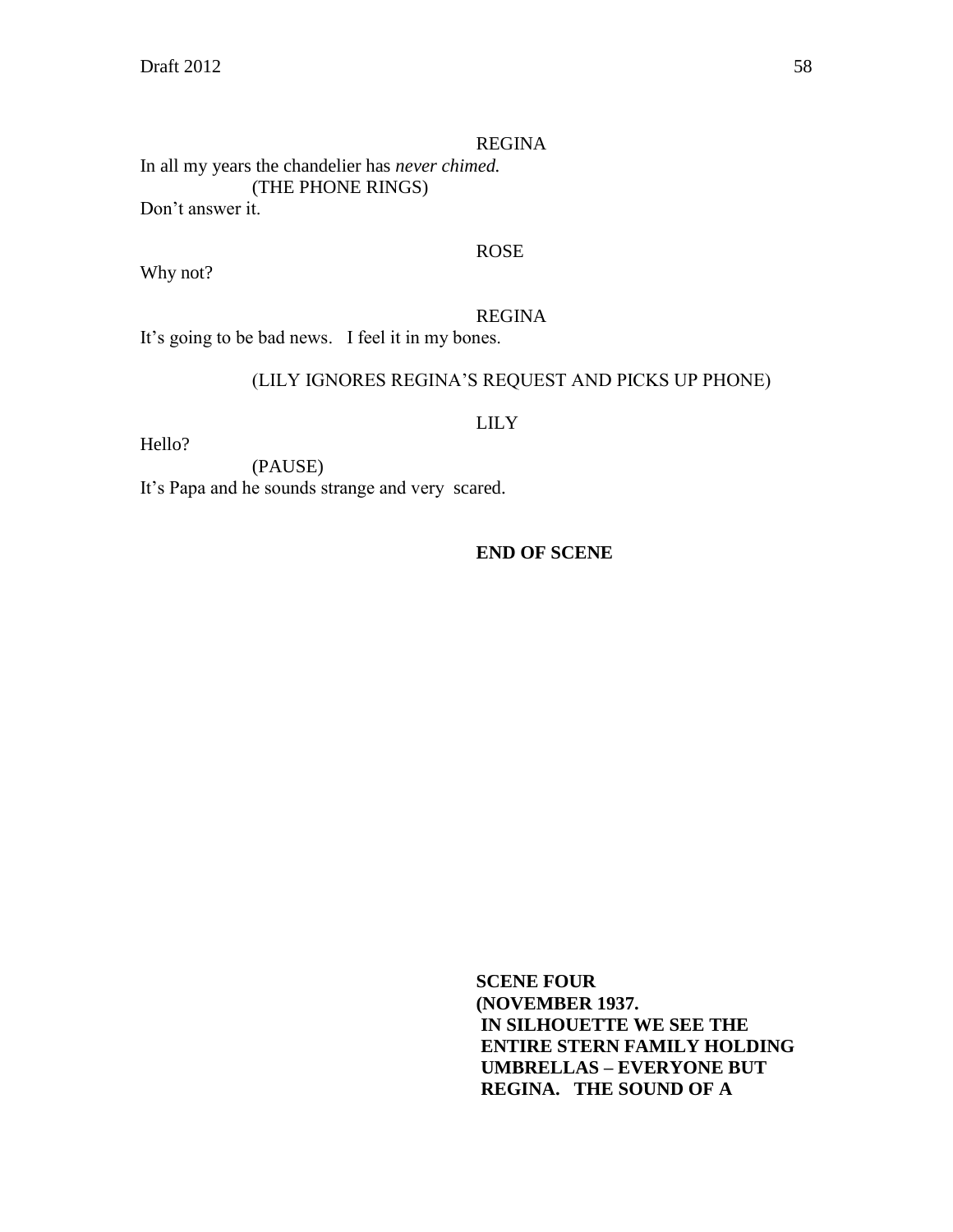**STEADY RAIN FILLS THE SPACE. THE RABBI'S VOICE RACES THROUGH THE HEBREW PRAYERS. WE SEE A SHOVEL IN HESHIE'S HAND AS HANDS IT TO JACOB. JACOB PICKS UP SOIL WITH THE SHOVEL AND GENTLY DROPS IT OVER THE OPEN GRAVE.)** 

**END OF SCENE**

# **SCENE FIVE (ONE YEAR LATER. WINTER 1939. JACOB, IN WHEELCHAIR AND BLANKETS, MISTAKES THE RABBI AS ONE OF THE CUSTODIANS OF SOLOMON SENIORS NURSING HOME)**

JACOB

I dislike strangers. But your voice is as warm as a mother's breast.

### RABBI

Every man should begin life breast fed. (PAUSE) You look very *fartshadet.*

#### JACOB

And you look very *ferklempt*. Are you the manager or the janitor?

#### RABBI

Neither.

JACOB I'm the resident crank. The other residents are all imbeciles. You will help me?

#### RABBI

How?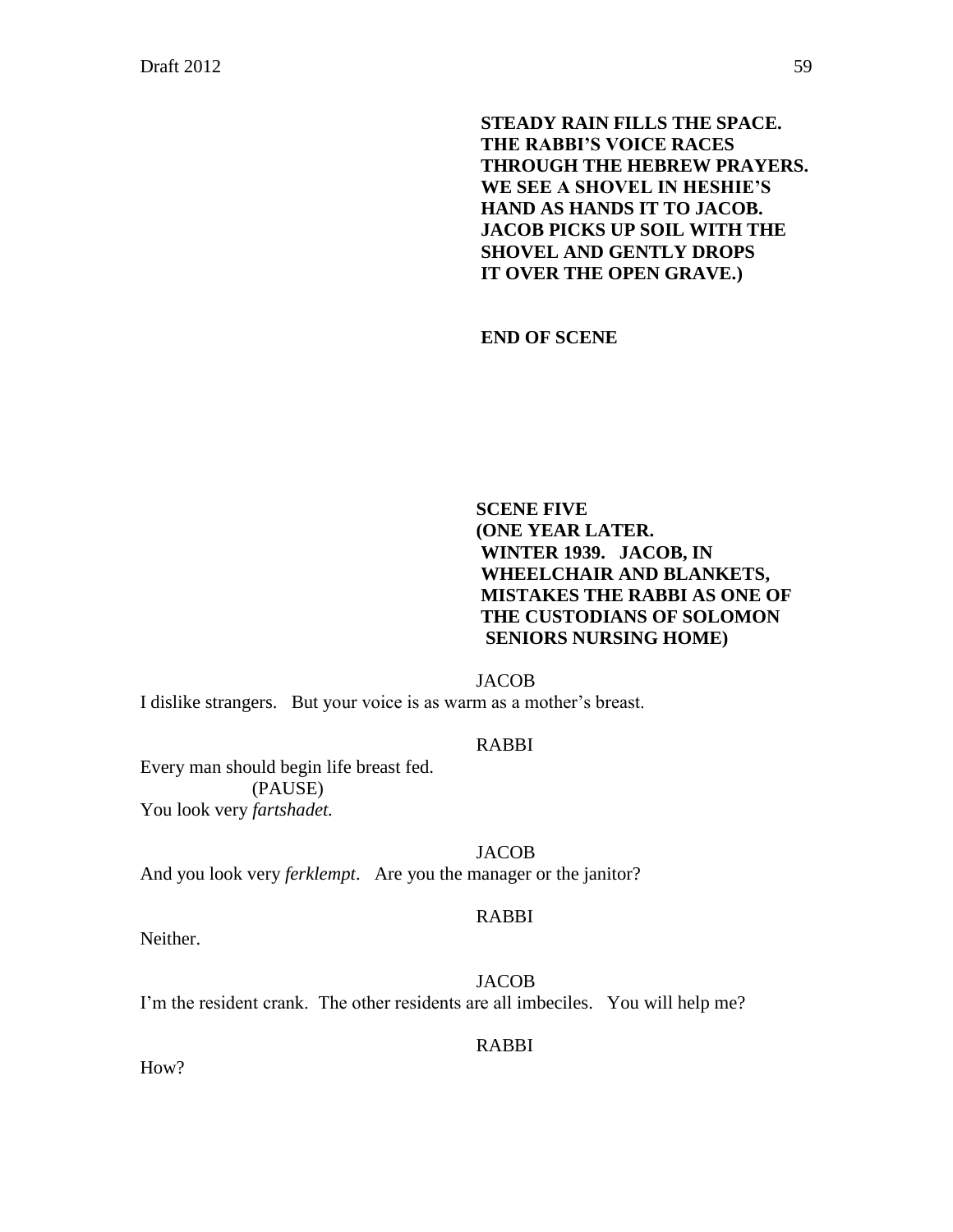Escape.

# RABBI

**JACOB** 

You ask a stranger such a favor?

# JACOB

You have a warm accent. (PAUSE)

I had this dream. I am wearing dirty work clothes. I am all skin and bones. My teeth have fallen out. I have lice. I am standing in a long line of lost souls. Roll call. I hear my name and answer in a low voice. The commandant points his riding crop. I am forced to step out of line. A rifle hits me in. I fall hard to my knees.

#### RABBI

Knees are very fragile, old man.

#### JACOB

I cry for my wife.

#### RABBI

In the Torah, we hear much about the dreams of Joseph.

That's true.

# RABBI

JACOB

And you have had so many dreams about Regina.

#### JACOB

I cannot see her face. How do you know her name? Who are you?

#### RABBI

She is with God, Jacob. Accept that. It's been two very difficult years. For you and for me.

#### JACOB

I used to go to her grave weekly. I am a little boy without her.

#### RABBI

And you were a little boy with her. Let me please help you.

#### JACOB

Did Stanislavski die?

#### RABBI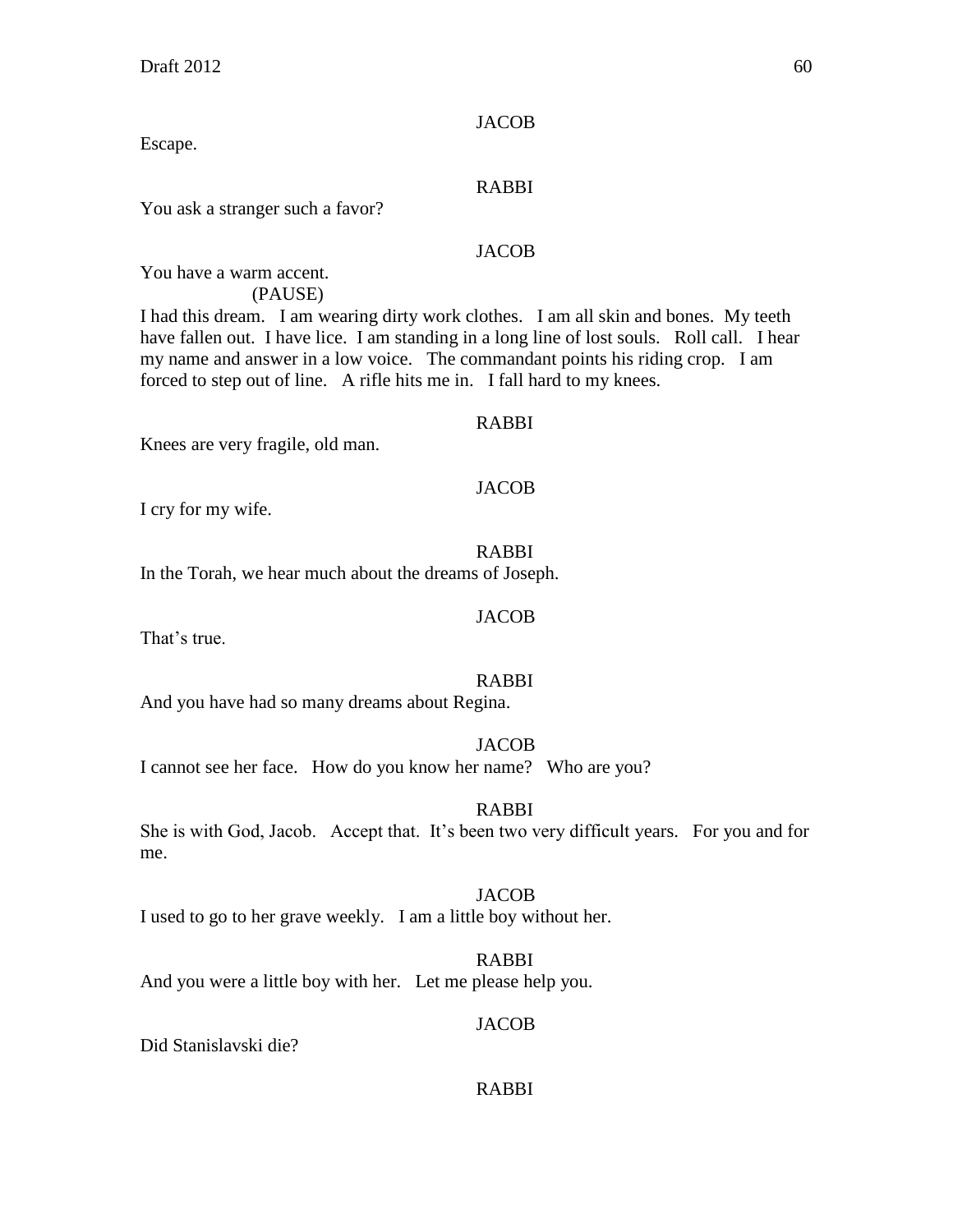He died last year.

#### **JACOB**

Hitler invaded Poland?

# RABBI

War has begun.

**JACOB** There's cancer throughout Europe. My crazy Heshie went overseas.

# RABBI

He's your only sibling.

# JACOB

Something happened to him. (STILL UNCLEAR ABOUT THE RABBI'S IDENTIY) In another dream, the Germans kill Heshie. I know you.

# RABBI

Hershel is alive and back in New York.

# JACOB

Thank God it was just a dream. (PAUSE) I can't stand it here. You must help me get away!

# RABBI

**JACOB** 

RABBI

**JACOB** 

RABBI

**JACOB** 

You chose the Solomon Geriatric Residence . . .

(SARDONIC) Fit for King Solomon!

Don't look at me that way.

It's a filthy jail. Who put me here!

Your daughters.

How could they!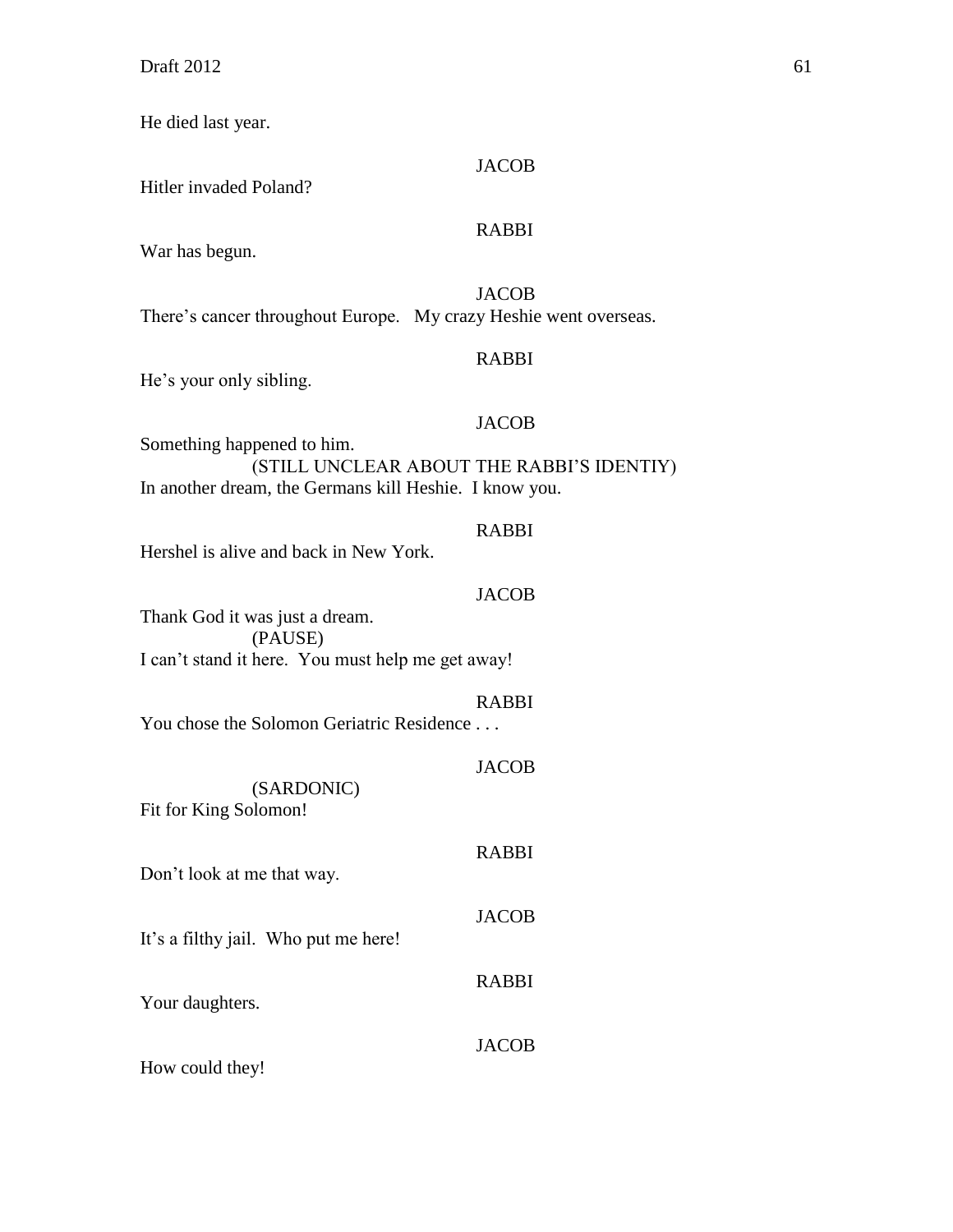#### RABBI

This place wasn't their first choice. You were in newer facilities, but money became a factor and you had undisclosed debts. Gambling debts, Jacob. And you were pretty tough with the previous nursing staff, Jacob, so they evicted you. (THE LIGHTS FLICKER AND DIM)

#### **JACOB**

Where are my children?

#### RABBI

In the city. You know that. One is on Broadway.

#### **JACOB**

For a janitor, you know quite a lot. (LONG SILENCE) You're not a janitor.

## RABBI

You know me, Jacob.

#### **JACOB**

You've disguised your voice.

#### RABBI

I have a chest cold and I am coughing up a lot of phlegm. I drink more tea than a boat of Chinamen.

(PAUSE)

I'm the sagacious rabbi you threw out of your life.

#### **JACOB**

And you dare to show your face! You're a *mamzer*!

#### RABBI

Give me your hand. (RABBI CUPS HIS HANDS OVER JACOB'S HAND) I let a year go by. I let another year by.

#### **JACOB**

That's two years too many.

#### RABBI

Let us heal our injury before we both die. You want to remain a boarder in this flophouse?

#### JACOB

No.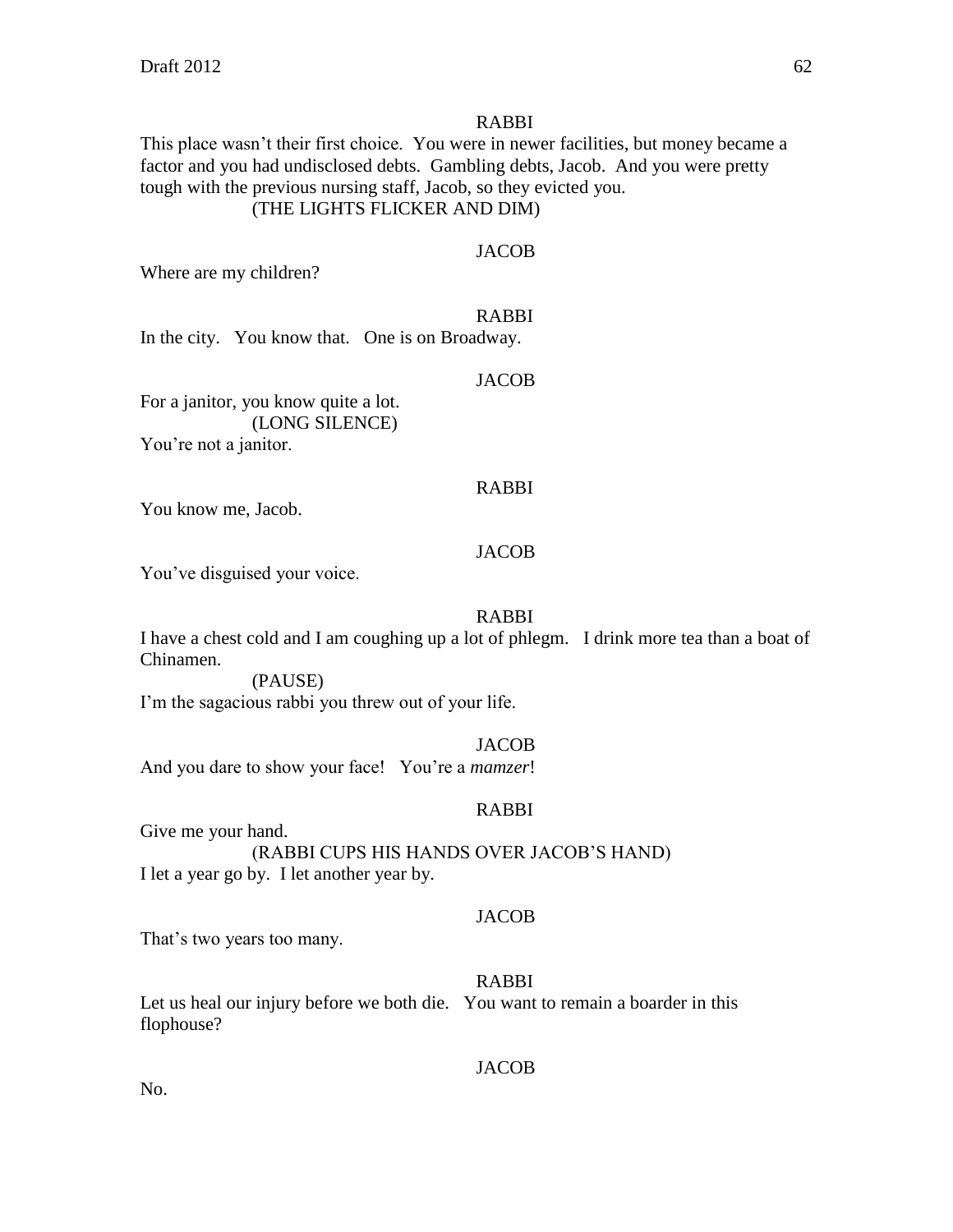#### RABBI

You love your daughters?

# **JACOB**

Yes.

# RABBI

Rose and Lily have positioned themselves and their husbands. You made these young men very suspicious of your behavior.

JACOB

My behavior? My girls don't visit. They send no money. I left them a significant fortune..

(THE RABBI LOOKS AWAY) And where is my favorite, my Iris?

# RABBI

I don't know.

#### JACOB

I don't see her these days.

# RABBI

Is she well?

#### JACOB

Your guess is as good as mine. I know the Talmud tells us not to have favorites among our children.

| The Talmud says many things.                       | <b>RABBI</b> |
|----------------------------------------------------|--------------|
| I don't hear her name in the news.                 | <b>JACOB</b> |
| I know.                                            | <b>RABBI</b> |
| Iris must not be acting.                           | <b>JACOB</b> |
| I did hear that her husband's condition got worse. | <b>RABBI</b> |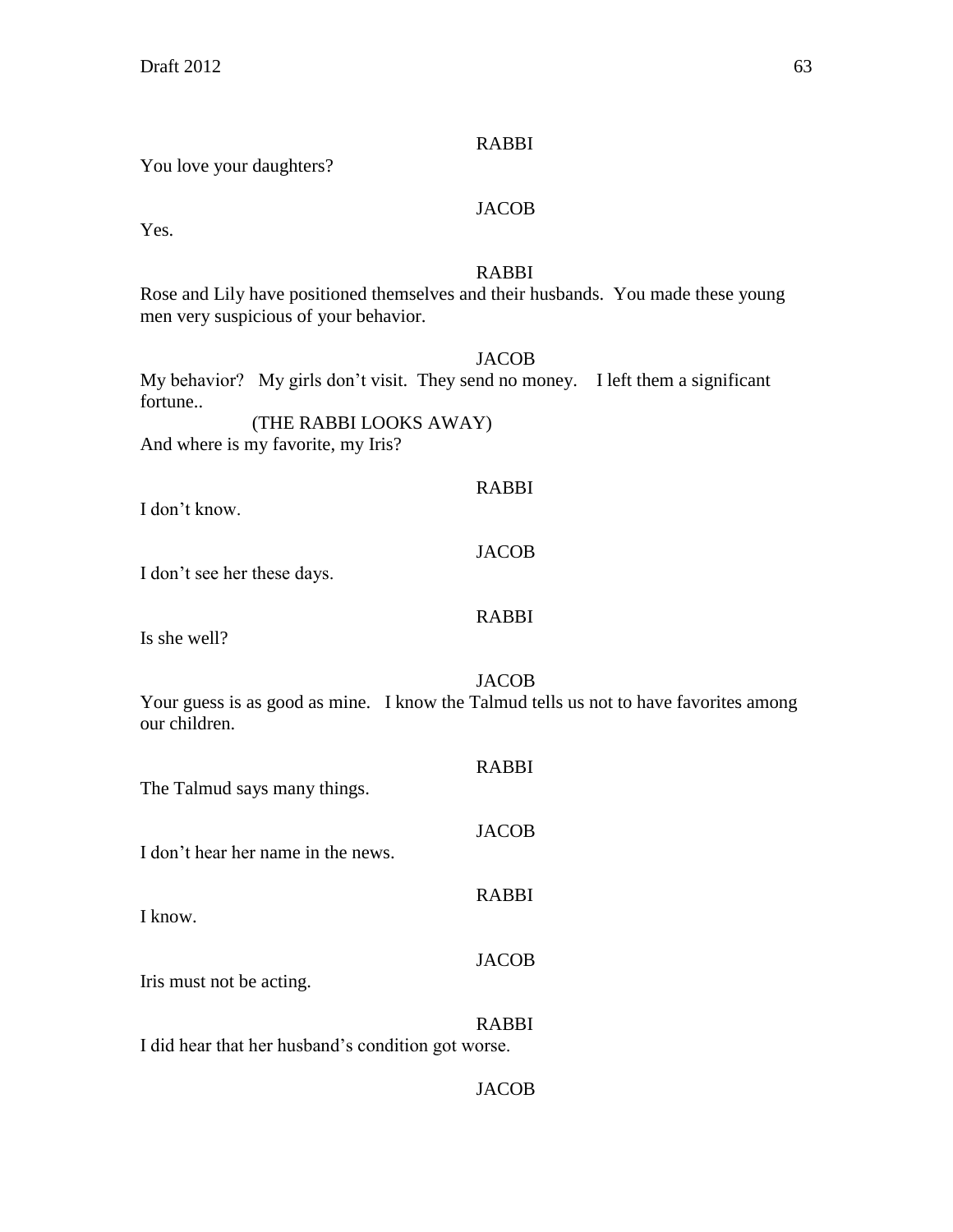If God is loving, how do you explain human illness?

#### RABBI

I *davin*. I cannot explain.

# JACOB

How can you give comfort in a world that coddles Adolf Hitler?

# RABBI

By praying, by maintaining a strong congregation at my *schul*, by collecting funds for the war effort ....

| What if Hitler wins?               | <b>JACOB</b> |
|------------------------------------|--------------|
| He will not win.                   | <b>RABBI</b> |
| Can you be so sure?                | <b>JACOB</b> |
| No one is sure. Don't forsake God. | <b>RABBI</b> |
| My eyesight is going. Your face    | <b>JACOB</b> |
| <b>TA</b>                          | <b>RABBI</b> |

I have an unseemly face, Jacob. Consider yourself lucky.

## JACOB

I'm going blind. I need a good attorney.

# RABBI

You need a good doctor. I will try to find Iris and her sisters. We'll get you a good doctor, and a nicer residence.

#### JACOB

And "power of attorney" from my children.

# RABBI

I understand.

JACOB I have to reverse time! The food here is unfit for a dog. (PULLS OUT CRUMPLED NEWSPAPER FROM HIS SEAT))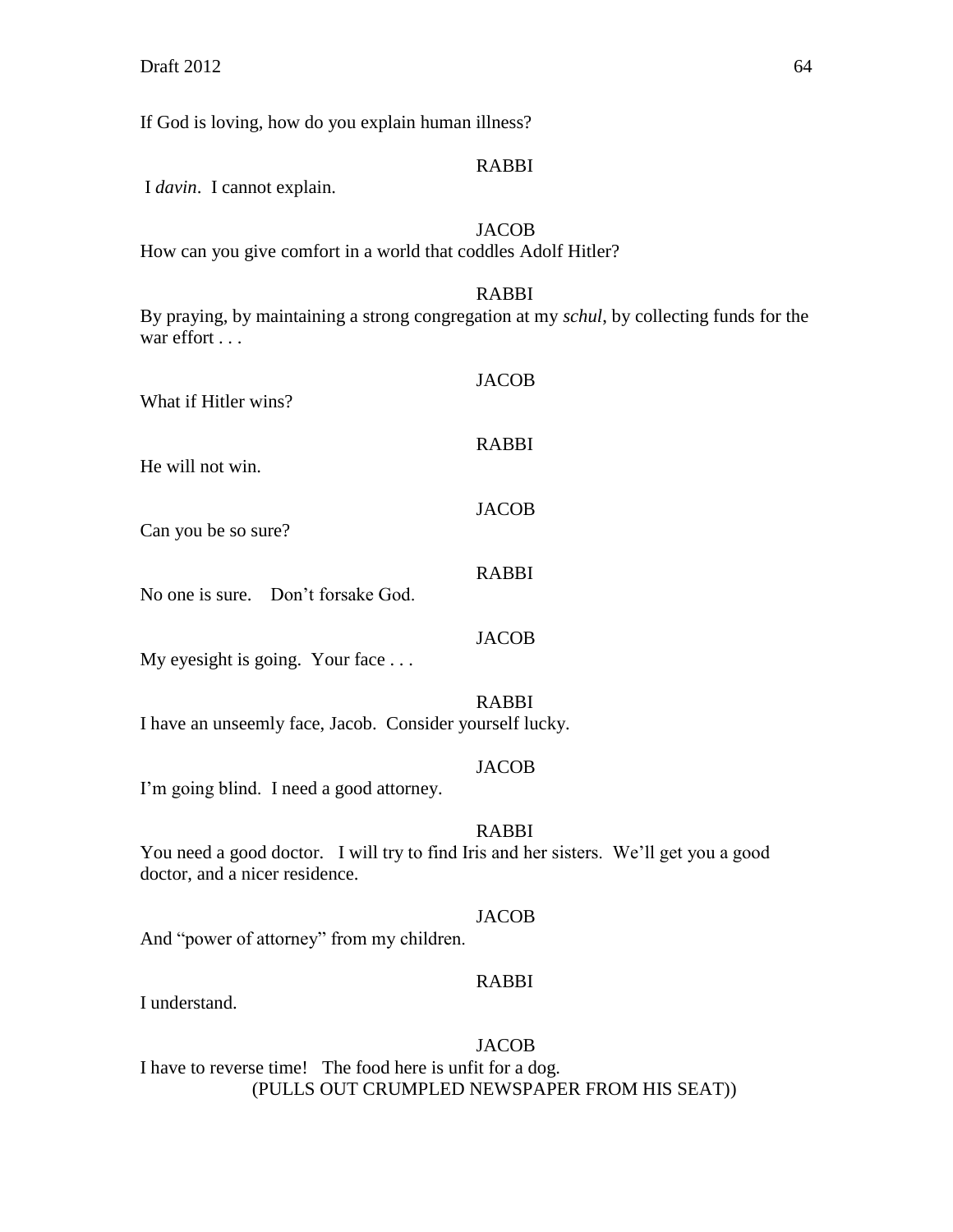In the Times back page, May  $12<sup>th</sup>$ , a London bulletin -The Polock Jew Shmuel Ziegelboim, a Jewish Workers representative in the exiled Polish cabinet was found dead in his London home. His wife and child were killed by Germans and he left a suicide letter to the president of Poland.

(PAUSE) We have choices, Rabbi?

#### RABBI

We always have other choices, Jacob. (CHECKS HIS POCKET WATCH) *Oy*, it's very late. I have to go.

#### JACOB

How is it with your son?

#### RABBI

The same and often worse. He won't get married. I see him every couple of months.

#### JACOB

He's good looking.

#### RABBI

He takes after his mother. One day he will have the privilege of burying me in a new suit of clothes.

#### **JACOB**

And what do you want him to inscribe on your gravestone?

#### RABBI

Anything but a poem by T. S. Eliot.

#### JACOB

You know what I would like on my stone?

#### RABBI

You're an actor. Top billing!

#### **JACOB**

"King of the Subtle Jewish Actors"

#### RABBI

Jacob, in our little Jewish world, there are no kings and there are no thrones. Let's not tempt fate. The gifts of evolution often skip one generation and take root in our grandchildren.

#### JACOB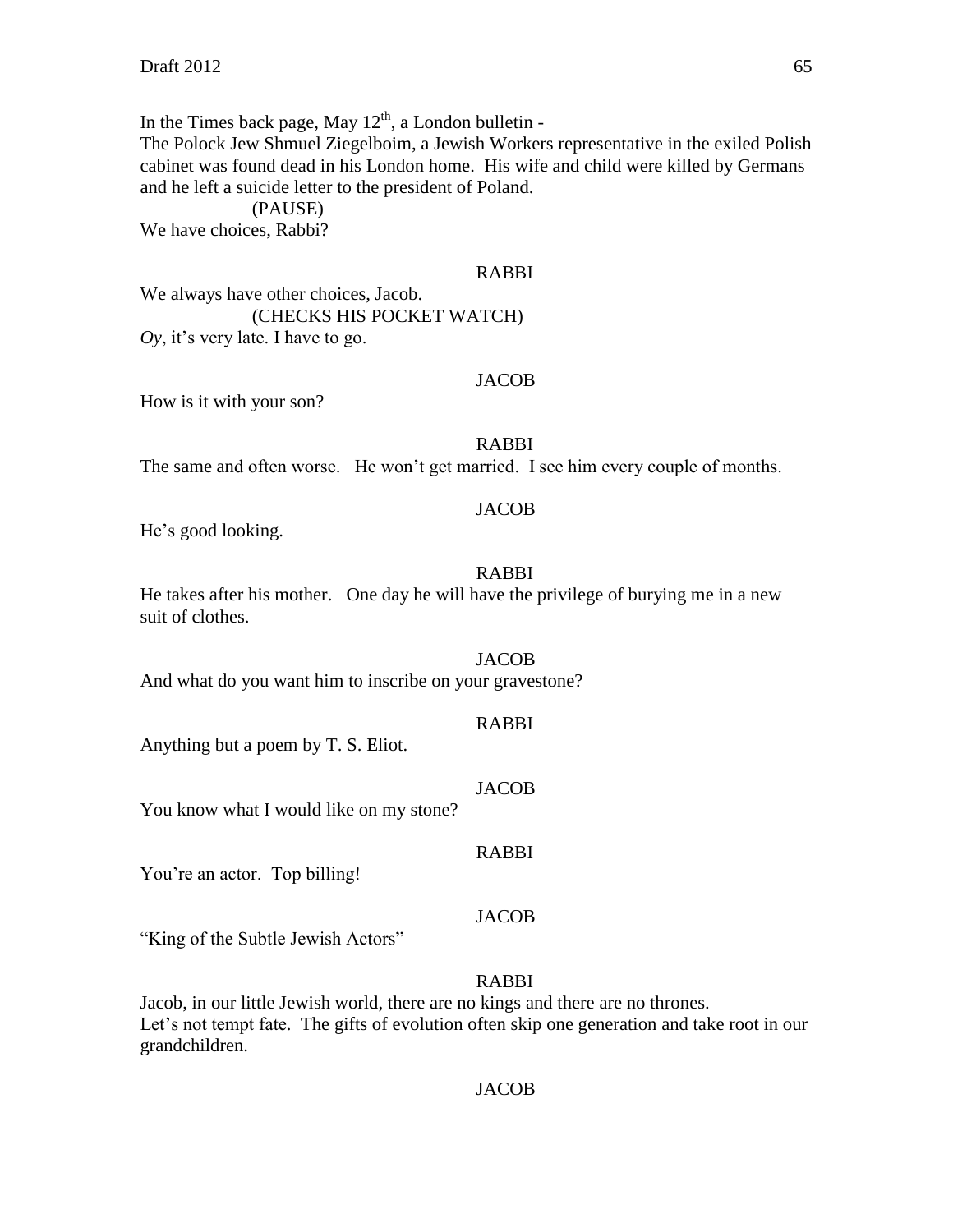Will I to go to hell for my behavior?

#### RABBI

You're not going to hell.

# **JACOB**

I had ruined life. I caused my wife's death.

# RABBI

Regina died because her body had failed.

# JACOB

I took away her health and her happiness, Rabbi. I will live in hell.

# RABBI

There is no hell in Jewish eschatology, Jacob. There are just *people from hell* and *bad caterers*.

#### JACOB

My gut says otherwise.

# RABBI

You have to make yourself a well rounded Christian to evoke hell. And then you're stuck with a *ferkakdah* Christmas tree and other *chozzerai*. There's only *this short life* before God's open hands.

# (LILY ENTERS)

| I know that perfume.              | <b>JACOB</b> |
|-----------------------------------|--------------|
| It's very strong, yes.            | <b>RABBI</b> |
| A botanical garden on two feet.   | <b>JACOB</b> |
| Papa, you have scared me so much. | LILY         |
| Stop. Say no more!                | <b>JACOB</b> |
| I am upset with you, dear Papa.   | LILY         |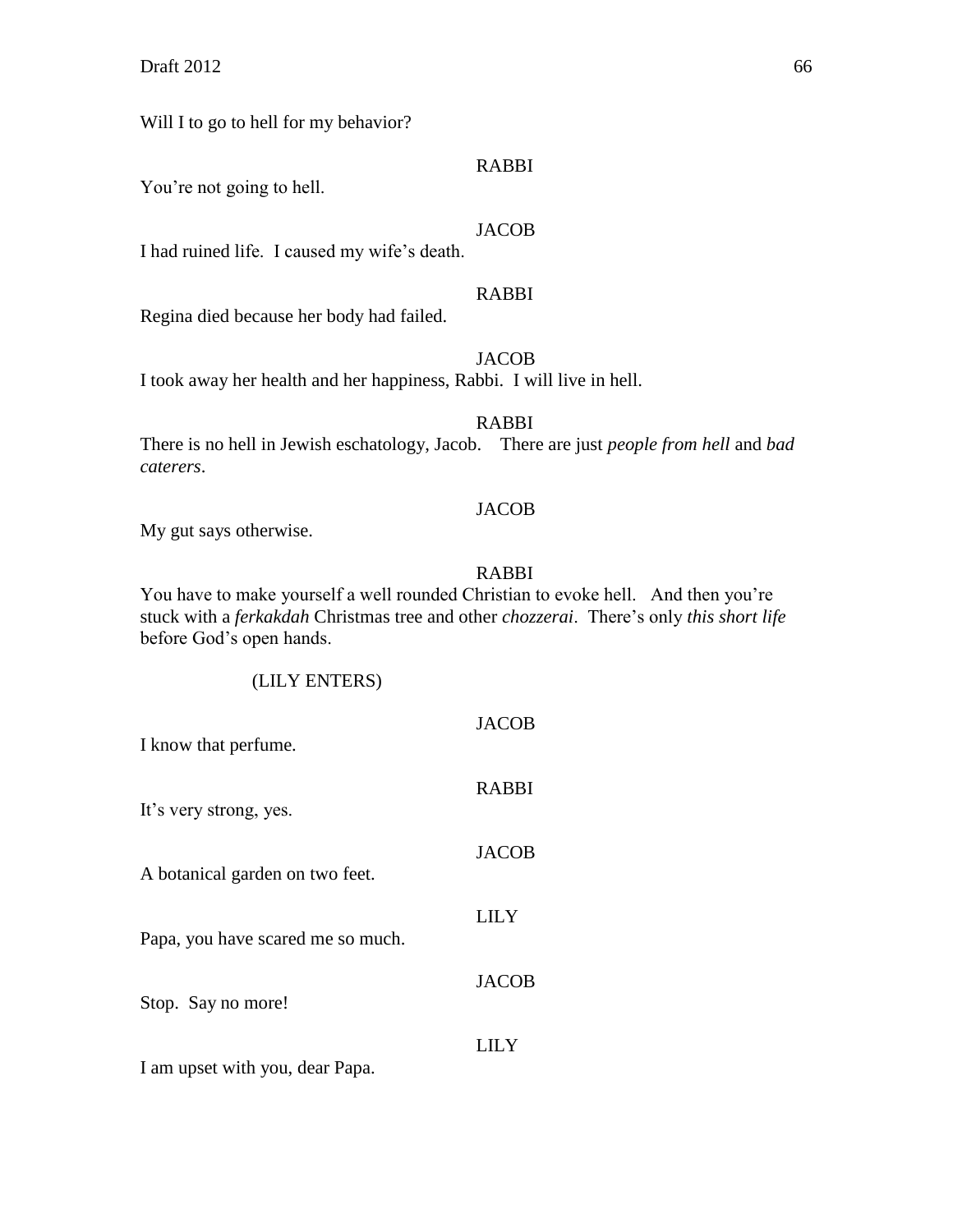| Don't come any closer, daughter.                                                                                                                                                                                                                                                                                                                                                                                                                                                        | <b>JACOB</b>                                                                                         |  |
|-----------------------------------------------------------------------------------------------------------------------------------------------------------------------------------------------------------------------------------------------------------------------------------------------------------------------------------------------------------------------------------------------------------------------------------------------------------------------------------------|------------------------------------------------------------------------------------------------------|--|
|                                                                                                                                                                                                                                                                                                                                                                                                                                                                                         | <b>LILY</b><br>Mama made everything easy for you. When she died, Rose and I have tried to take over. |  |
| What do you need?                                                                                                                                                                                                                                                                                                                                                                                                                                                                       | <b>JACOB</b>                                                                                         |  |
| Your love. Your trust.                                                                                                                                                                                                                                                                                                                                                                                                                                                                  | <b>LILY</b>                                                                                          |  |
| I can't hear you.                                                                                                                                                                                                                                                                                                                                                                                                                                                                       | <b>JACOB</b>                                                                                         |  |
| You can kiss me on the cheek.                                                                                                                                                                                                                                                                                                                                                                                                                                                           | <b>LILY</b>                                                                                          |  |
| I should kiss you?                                                                                                                                                                                                                                                                                                                                                                                                                                                                      | <b>JACOB</b>                                                                                         |  |
| <b>LILY</b><br>Then I will kiss you.<br>(SHE ATTEMPTS TO GET CLOSER, BUT HE RECOILS)<br>I know you don't like this residence. We will move you soon. This was temporary.<br>Rose found a nice place near her home which won't ask for references because of your<br>fame. But you must obey the rules, Papa. You are physically dependent now. You can't<br>swear at and humiliate the nursing staff. You have to use the bed pans. You need a<br>walker or a wheel chair at all times. |                                                                                                      |  |
| (FEIGNING DEAFNESS)<br>I can't hear you.                                                                                                                                                                                                                                                                                                                                                                                                                                                | <b>JACOB</b>                                                                                         |  |
| Are you pretending to be senile, Papa?                                                                                                                                                                                                                                                                                                                                                                                                                                                  | <b>LILY</b>                                                                                          |  |
| No.                                                                                                                                                                                                                                                                                                                                                                                                                                                                                     | <b>JACOB</b>                                                                                         |  |
| Do you want to be part of our family, Papa?                                                                                                                                                                                                                                                                                                                                                                                                                                             | <b>LILY</b>                                                                                          |  |
|                                                                                                                                                                                                                                                                                                                                                                                                                                                                                         | <b>JACOB</b>                                                                                         |  |

Yes.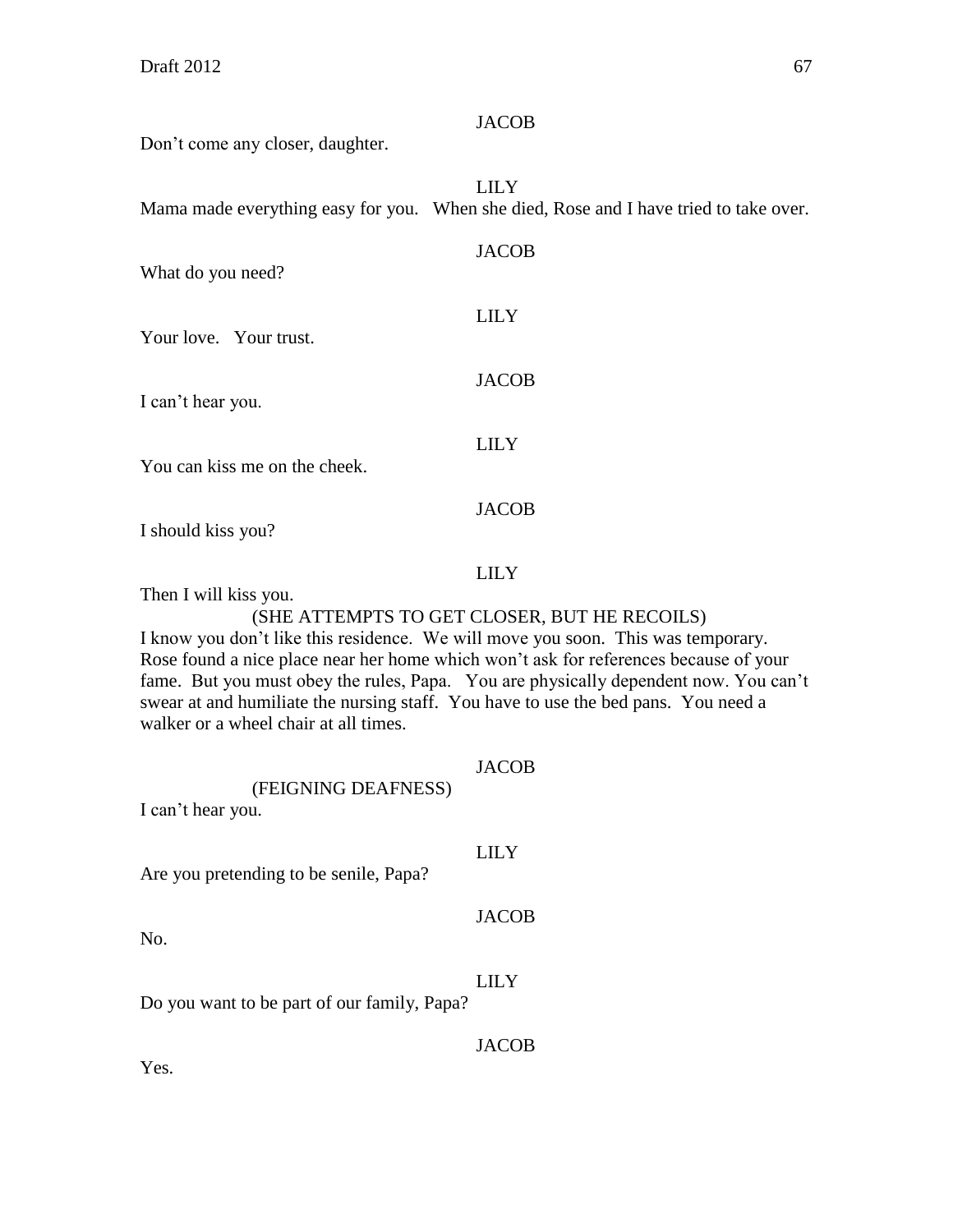| Should I believe you?                                                                                                                   | <b>LILY</b>  |
|-----------------------------------------------------------------------------------------------------------------------------------------|--------------|
| Yes. Damn it.                                                                                                                           | <b>JACOB</b> |
| All right. I need some information. Please help. What is the name of the Jerusalem<br>attorney who prepared your deed and title report? | <b>LILY</b>  |
| I don't remember.                                                                                                                       | <b>JACOB</b> |
| Papa.                                                                                                                                   | <b>LILY</b>  |
| Isn't his name in the folder?                                                                                                           | <b>JACOB</b> |
| No. There's little in the folder you gave us.                                                                                           | <b>LILY</b>  |
| Well, then. Go talk to the glorious people at the bank.                                                                                 | <b>JACOB</b> |
| Which bank?                                                                                                                             | <b>LILY</b>  |
| Any bank in Jerusalem <i>I'm not signing any more damn papers</i> .                                                                     | <b>JACOB</b> |
| Please! I'm running out of patience.                                                                                                    | <b>LILY</b>  |
| I'm going to disappear, Lily. And I can make your life miserable.                                                                       | <b>JACOB</b> |
| God damn it, Papa!                                                                                                                      | <b>LILY</b>  |
| Rabbi, did you hear that?                                                                                                               | <b>JACOB</b> |
| I am off duty.                                                                                                                          | <b>RABBI</b> |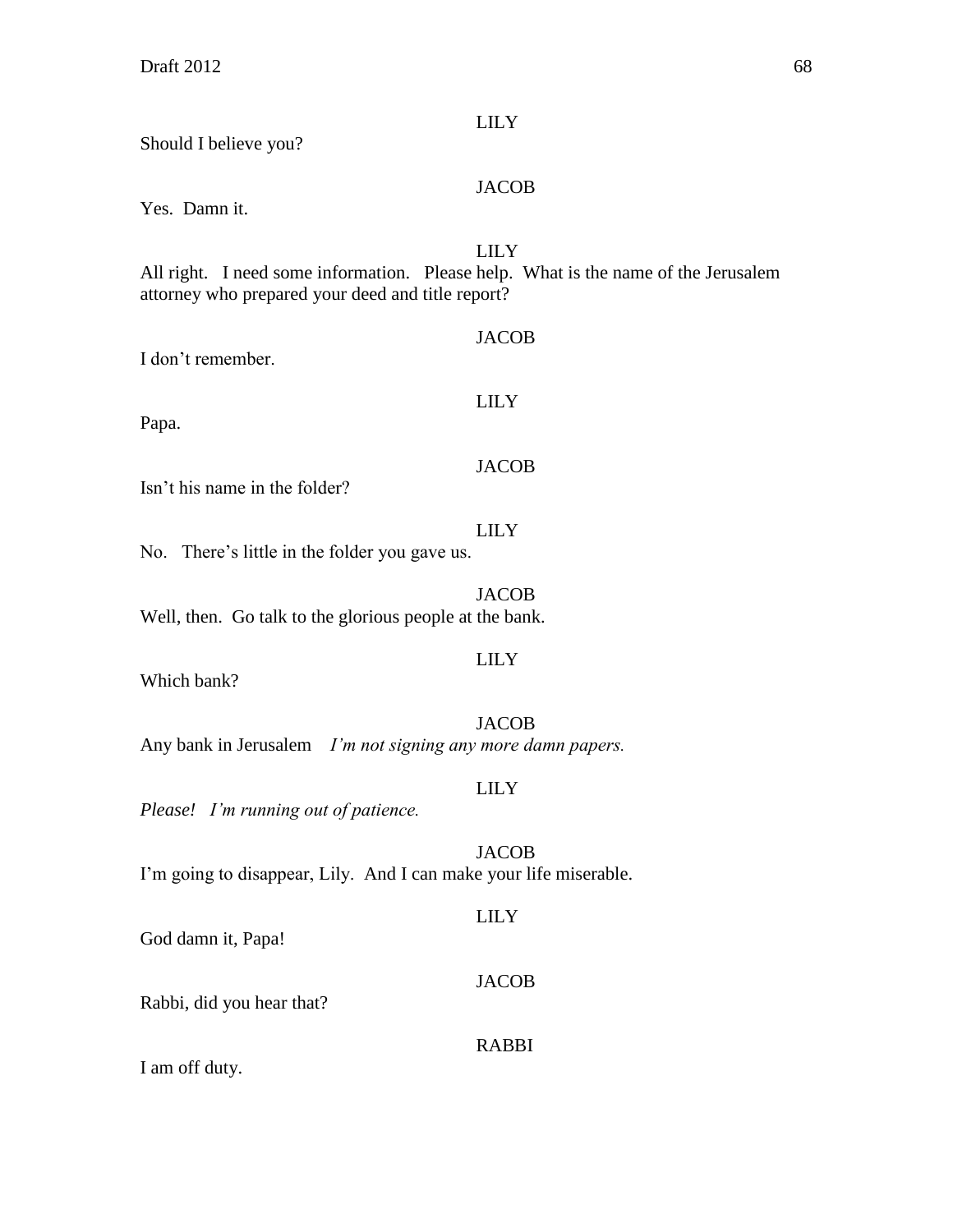# LILY

I had so many good plans for you, Papa. But things never go right with you and me.

#### JACOB

I can't see your face, Lily. Come closer.

#### RABBI

His eyesight is failing.

#### LILY

Papa has glasses. Why isn't he wearing them?

#### RABBI

(HE ATTEMPTS TO EXIT) I don't know, Lily.

#### **JACOB**

I look at you, but only see the bare outline of a daughter. Iris told me that you took money that was due her. You've become a *hazar* of miserable deeds.

#### LILY

How dare you say such a thing?

#### JACOB

Because you stripped me of my stature and wealth after Mama died. You found how to be cruel and not be caught. You knew I was weak. Now in Europe each Jewish family suffers . What you and Rose are doing is equally monstrous.

#### LILY

You're becoming delusional.

#### **JACOB**

Is it delusional to say you're not spending enough dollars on me?

#### LILY

Rose and I are budgeting out of necessity.

#### **JACOB**

Of course I deserve extravagance. *I am Jacob Stern*. (ODD SHIFT)

I get loving letters from my loyal fans. Letters in Yiddish, in English. Do you know what they say, Lily? They miss me greatly. They miss my fabulous entrances and grand sweeps. My human sadness and idiosyncratic cadences. Yiddish theatre was better than *schul. I am the fabulous Jacob Stern!* No matter what happens, there will never be another *Jacob Stern*.

(ODD SHIFT AGAIN)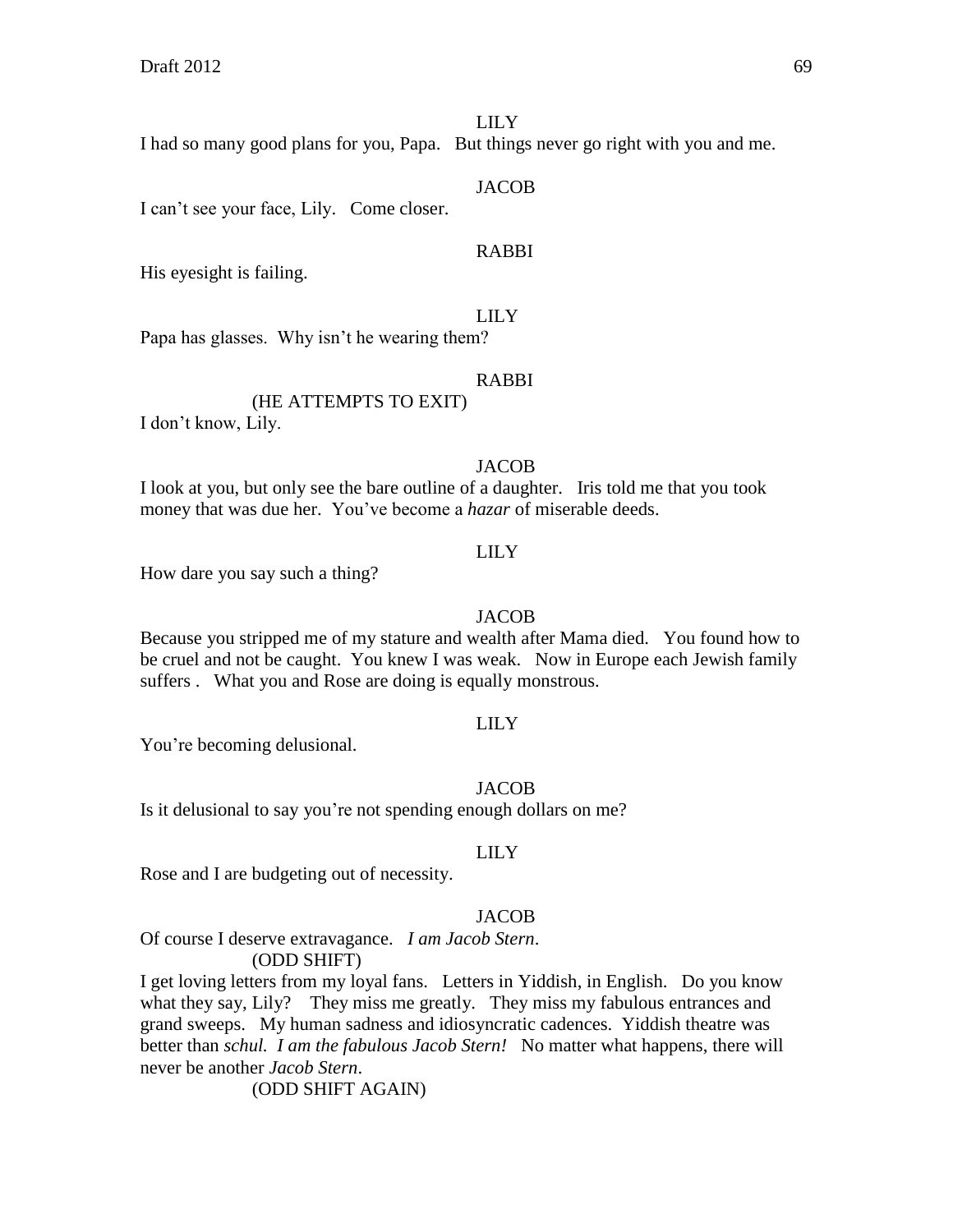So I look at your sparkling, crocodile teeth and I think: is she conspiring alone? Can any Jewish father have daughters so wicked?

LILY

You think it's only Rose and me? You don't mention Iris.

#### **JACOB**

I could mention Fanny Brice!

LILY

You make me crazy! Papa, I am not wicked. I have never been unkind.

**JACOB** 

Then kiss me right now. Kiss the Bright Star of Exile! (SILENCE)

You cannot?

# (SHE APPROACHES AND KISSES HIM)

#### LILY

I cannot speak for Rose, but it must be your mental health which triggered so much unhappiness.

#### **JACOB**

My mental health, daughter!

LILY

You had a breakdown, Papa. The doctors have said so! Ask the rabbi!

#### JACOB

**JACOB** 

I will fight you in court.

LILY And you will lose. Look how you are dressed. You're incoherent and filthy.

I will fight you, Lily.

LILY

You drove Mama into an early grave.

Liar!

# LILY

JACOB

You misunderstood all the Stern women. You withheld support. We were props for the photographers.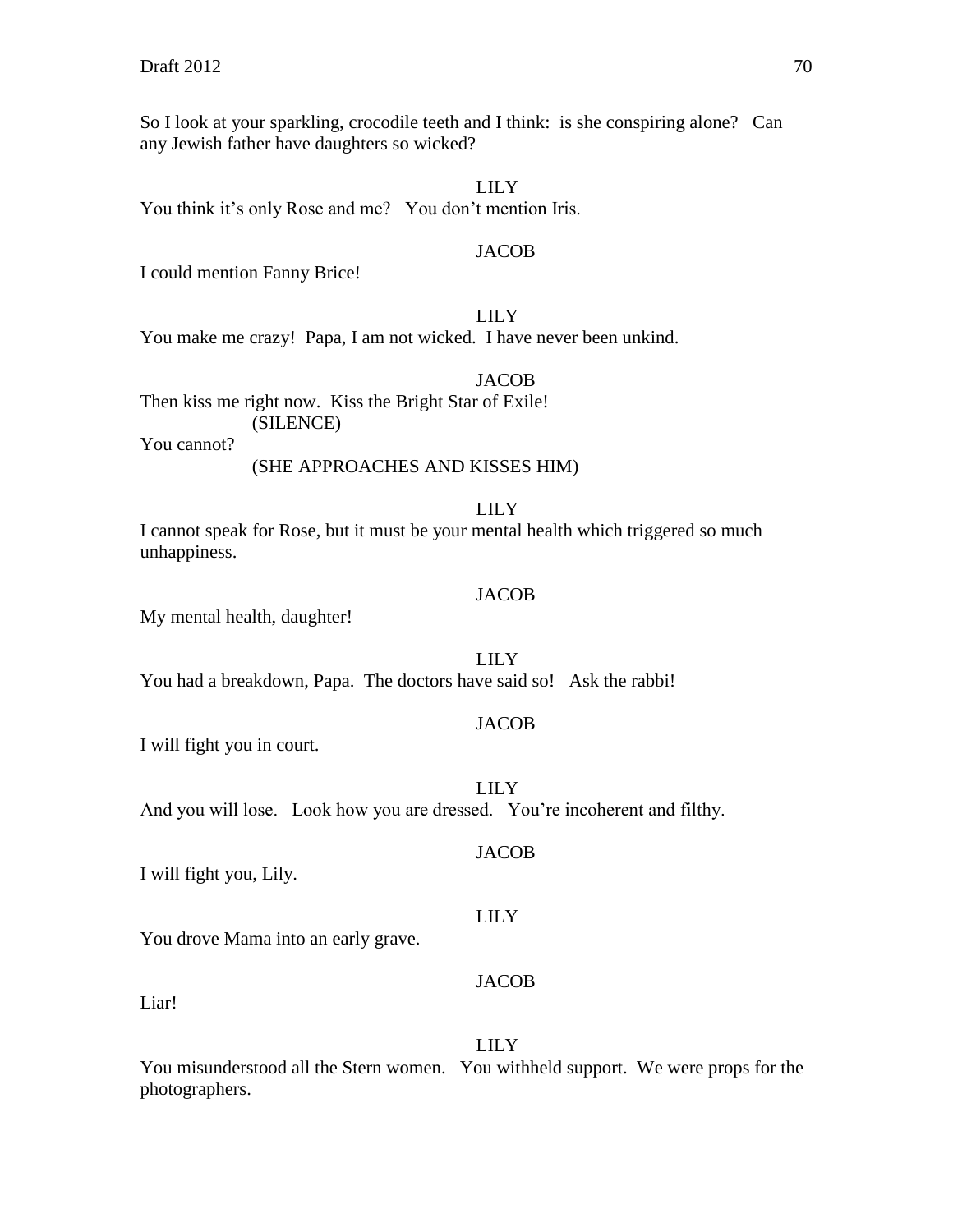# (JACOB BEGINS TO COUGH UNCONTROLLABLY)

I had to wear Rose's clothes half the time and her shoes never fit.

# JACOB

I bought you beautiful clothes, Lily. Come to my knee and apologize.

#### LILY

Papa. If you just sign these last papers, I will transfer you to a good hotel on Times Square. No nursing homes. I will pay all your bills. We don't need to consult Rose. And we certainly don't need to talk to a dozen new lawyers.

(JACOB COUGHS UP BLOOD INTO HIS HANKERCHIEF) I don't want you to die. I do love you in my heart.

#### **JACOB**

(HOLDING UP HIS RED STAINED HANKERCHIEF TO THE RABBI) Look. Look. This is my life now.

#### **END OF SCENE**

**SCENE SIX (HESHIE AND JACOB ARE INSIDE A POOR NEW YORK SYNAGOGUE. TWO WEEKS LATER. THE BUILDING HAS NO HEAT AND IT'S FREEZING**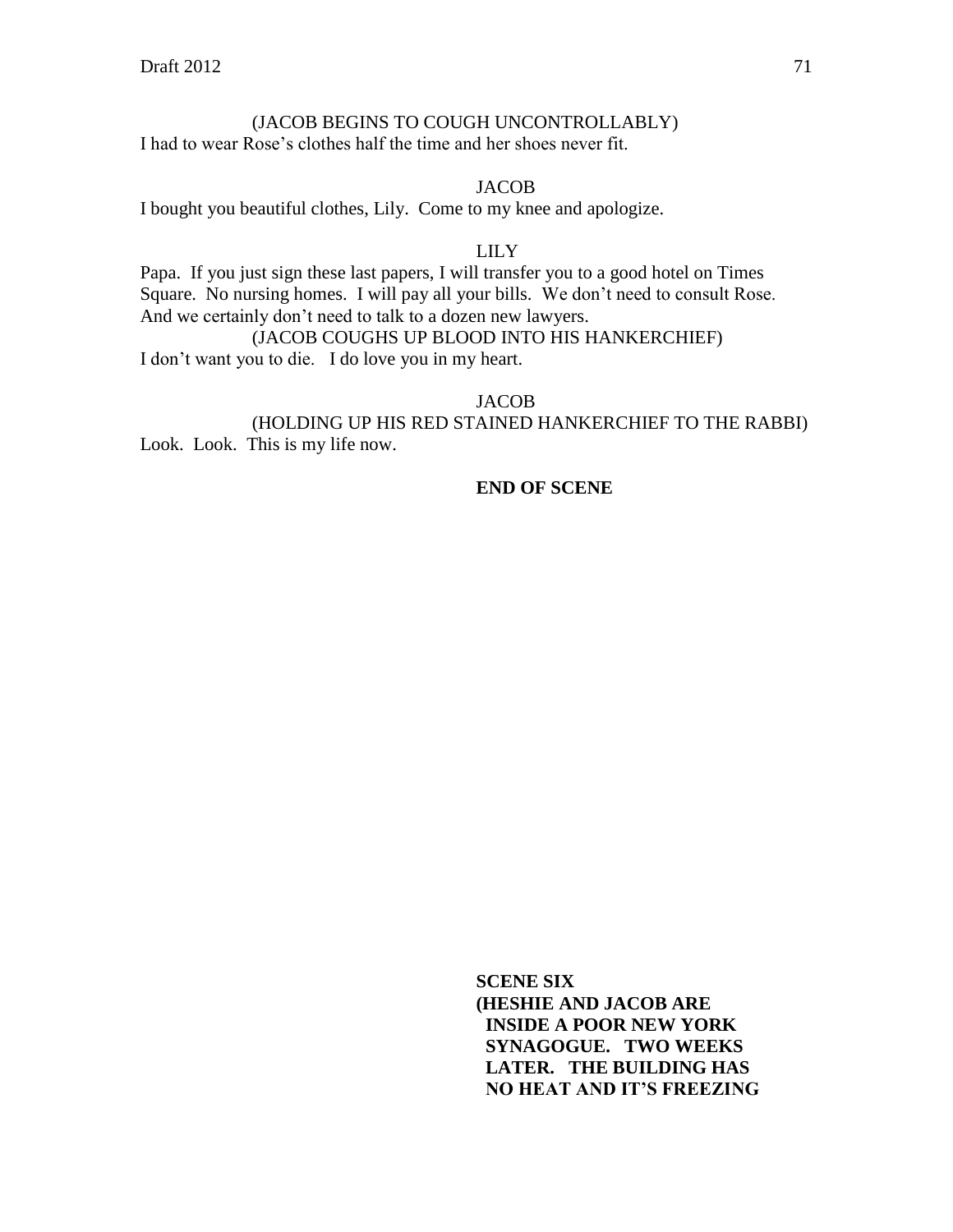# **INSIDE)**

| We can't sleep here.                                  | <b>JACOB</b>  |
|-------------------------------------------------------|---------------|
| Why?                                                  | <b>HESHIE</b> |
| This is a synagogue.                                  | <b>JACOB</b>  |
| I'm an insomniac. I can sleep anywhere.               | <b>HESHIE</b> |
| The <i>shamos</i> will kick us out onto the streets.  | <b>JACOB</b>  |
| I know the janitor. We'll give him a dollar.          | <b>HESHIE</b> |
| How much money do you have?                           | <b>JACOB</b>  |
| I sing on the streets, Jacob. Coins fall into my cup. | <b>HESHIE</b> |
| I thought you were dead.                              | <b>JACOB</b>  |
| Like a cat, I have nine lives.                        | <b>HESHIE</b> |
| Iris said she would meet us here.                     | <b>JACOB</b>  |
| You heard from her?                                   | <b>HESHIE</b> |
| Yes, I found her phone number.                        | <b>JACOB</b>  |
|                                                       | <b>HESHIE</b> |

Iris is your prettiest daughter. She will come even in the snow.

# JACOB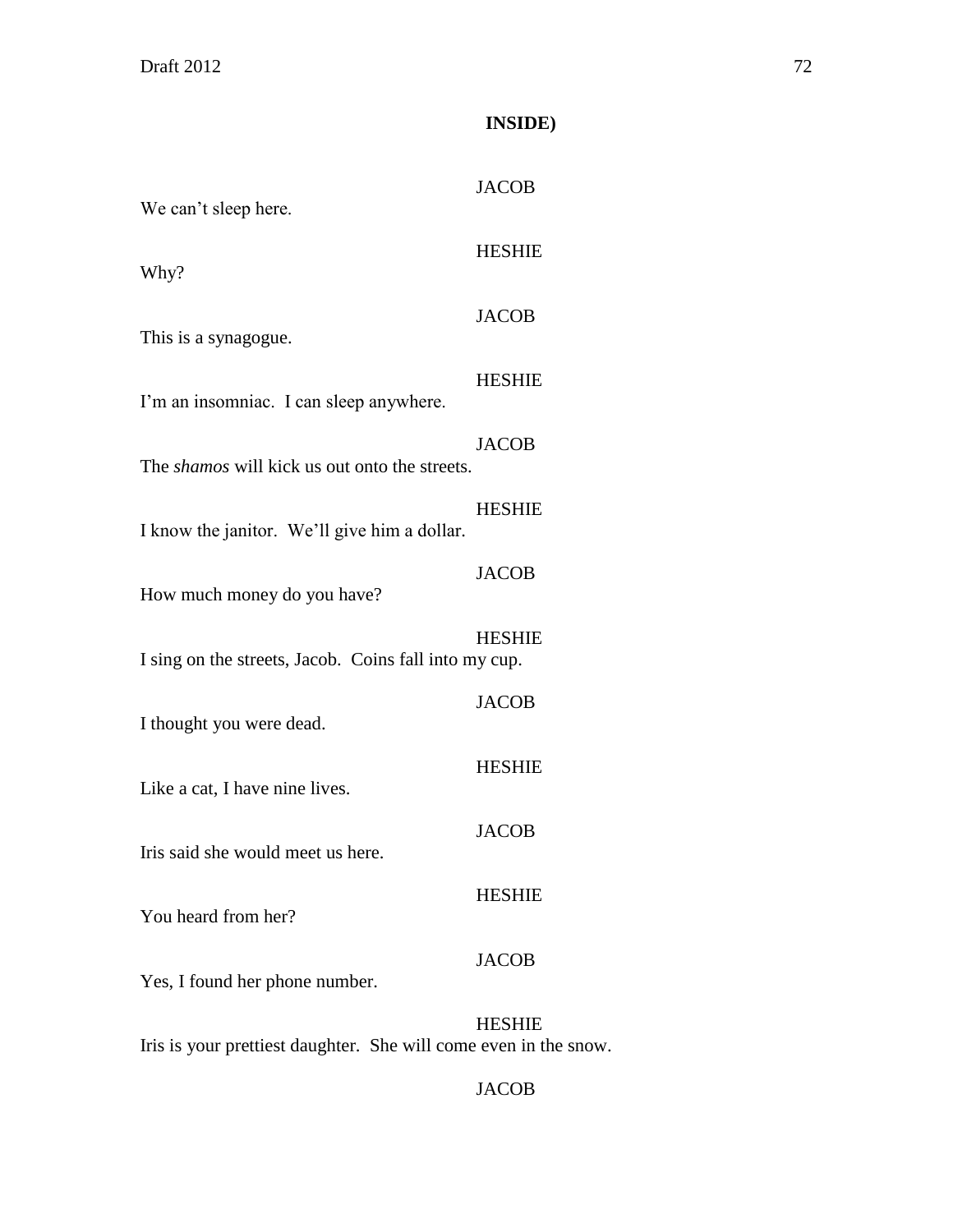She must come.

#### **HESHIE**

Maybe? (PAUSE) An actor enters from the wings. An angel exits displaying wings. One has grand feathers The other has deep *tsoris* A wretched pigeon in New York has Attributes of both actor and angel. He's perched on a stool.

# JACOB

A stool pigeon?

### HESHIE

That's right. Break it in two. Pigeon . . . and . . . stool. Bird eats an olive and passes a stool. Still want fame, *bubbie*?

# JACOB

HESHIE

Want your name up in lights?

Yes!

Yes.

# HESHIE

JACOB

Change your name to *Exit*. You'll be lit in every theatre. All successful Jews change their names eventually.

#### **JACOB**

You mock me, brother.

#### HESHIE

This is love, brother. (PAUSE) Broken light bulbs – look! The ceiling leaks rusty water. This is the poorest *schul* The rancid toilet doesn't flush The congregational books are dusty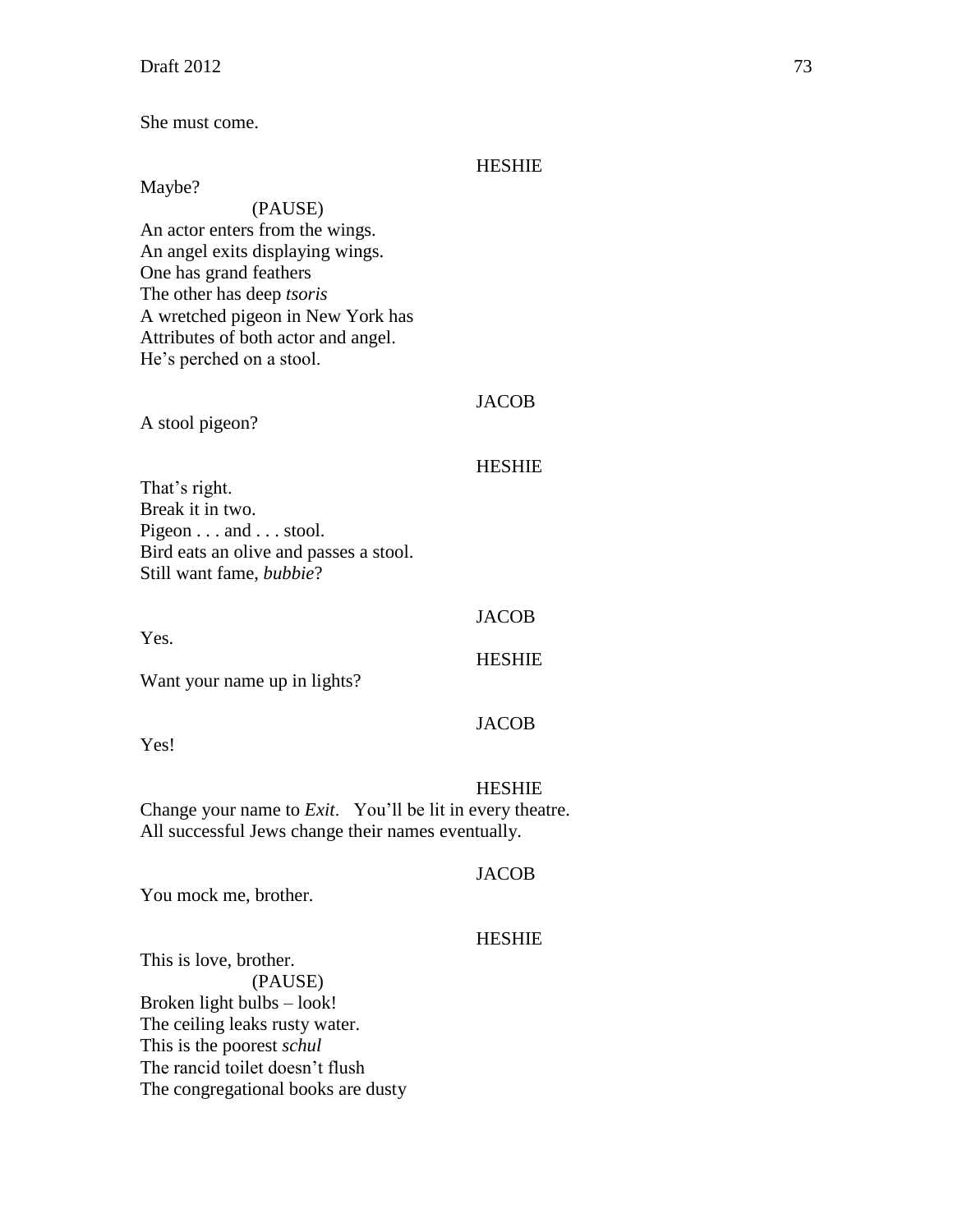How can an old man pray? When all he can do is sneeze? A box of Kleenex, please. In all of Brooklyn In all of Staten Island In all of Queens In all of the Bronx In all of Manhattan We are free to *davin* here Each and every dumb *schlub* The poorest of the poor. The lowest of the low. And the world trembles. Witness Adolph Hitler So the question must be  $-$ Does God really like Jews? Or was it just a moment's infatuation?

#### JACOB

God killed our theatre and laid waste to our temple.

#### HESHIE

Then why are all the Hollywood moguls Jewish?

| A paradox.                            | <b>JACOB</b>  |
|---------------------------------------|---------------|
| Winston Churchill will save the Jews. | <b>HESHIE</b> |
| Why should he?                        | <b>JACOB</b>  |
|                                       | <b>HESHIE</b> |
| Because Disraeli died in 1881.        | <b>JACOB</b>  |
| You're crazy, Heshie.                 |               |
| And you're not?                       | <b>HESHIE</b> |
| My wife is talking to me.             | <b>JACOB</b>  |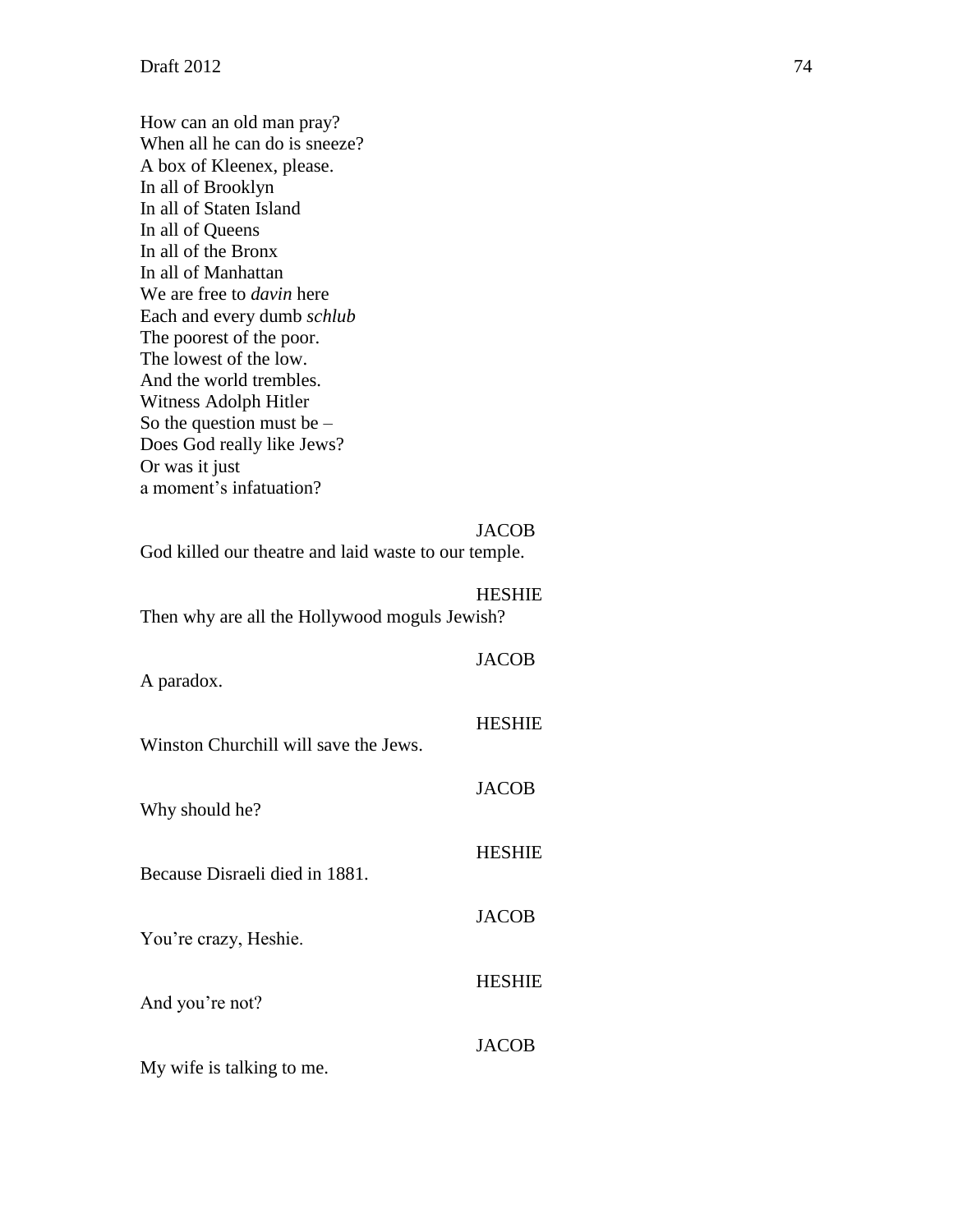# I don't hear her.

# **HESHIE**

# JACOB

She's whispering. When your eyes fail, other senses take hold.

HESHIE It's colder inside this *schul* than outside. Look at the holes in the wall. I'm freezing my *kishkas.*

## **JACOB**

Take my coat. I had dreams about you, Heshie.

# HESHIE

I know.

**JACOB** 

You were dying in a concentration camp and it hadn't rained in 100 days.

### HESHIE

At least it wasn't a wet dream.

### JACOB

Auschwitz.

# HESHIE

Treblinka. Take your pick. (PAUSE) They say the violin is comparable to a human voice. So when I die I want to be buried inside a violin case. You've become King Lear, Jacob.

#### **JACOB**

This is the Dover cliffs.

# HESHIE

# (BANGING THE PODIUM)

This?

# **JACOB**

When Lear finds himself atop the cliffs, he is no worse than a modern Jew.

#### HESHIE

A French Jew might as well be Alfred Dreyfus. Let me be the first to accuse you of your guilt, Jacob.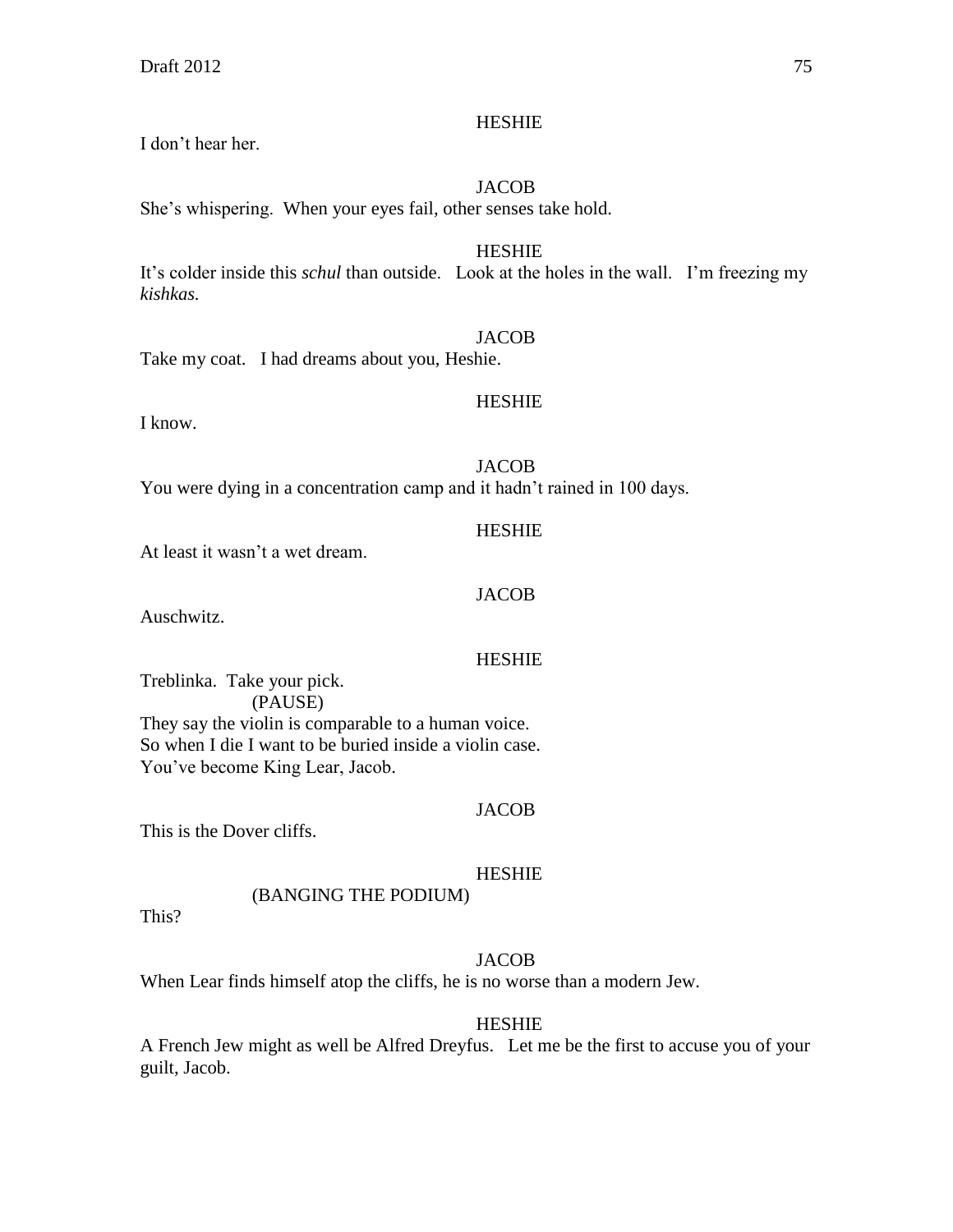|                                                           | <b>JACOB</b>  |
|-----------------------------------------------------------|---------------|
| For fifty years you have railed against me.               |               |
| Nonsense, I hate trains.                                  | <b>HESHIE</b> |
| (PAUSE)                                                   |               |
| They say the French oboe is comparable to a baby dolphin. |               |
| You never had children                                    | <b>JACOB</b>  |
|                                                           | <b>HESHIE</b> |
| True.                                                     |               |
| and you don't know the pain.                              | <b>JACOB</b>  |
| You could have given each daughter a jar of dill pickles. | <b>HESHIE</b> |
| Pickles, you say?                                         | <b>JACOB</b>  |
| Shhh someone's coming.                                    | <b>HESHIE</b> |
| Can you see who it is?                                    | <b>JACOB</b>  |
|                                                           | <b>HESHIE</b> |
| Of course I can see who it is.                            |               |
| Who!                                                      | JACOB         |
| It's your baby, Jacob.                                    | <b>HESHIE</b> |
| Iris?                                                     | <b>JACOB</b>  |
|                                                           | <b>HESHIE</b> |
| She's here.                                               |               |
| God is merciful!                                          | <b>JACOB</b>  |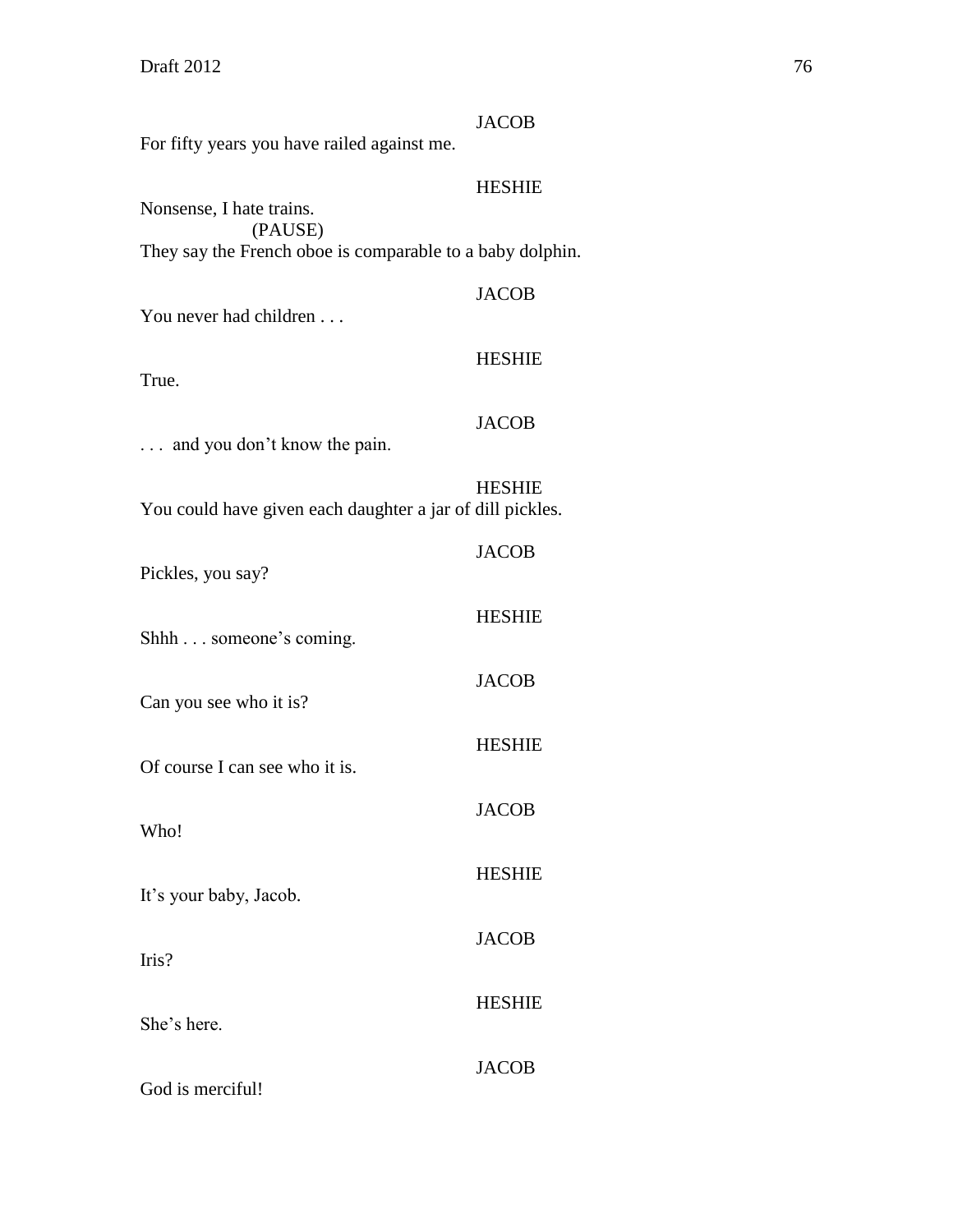## HESHIE

God is full of tricks!

# JACOB

Iris!

# HESHIE

Give her time. It's a long *finster* walk down that corridor. (WE HEAR FOOTSTEP) She's wearing a brown coat over a brown dress and her shoes look very brown. And I look like a *faygeleh* in this red house coat (WE SEE IRIS COMING OUT OF THE DARKNESS)

| Papa.                                                                | <b>IRIS</b>   |
|----------------------------------------------------------------------|---------------|
| I'm here.                                                            | <b>JACOB</b>  |
| He can't see.                                                        | <b>HESHIE</b> |
| Is he blind?                                                         | <b>IRIS</b>   |
|                                                                      | <b>JACOB</b>  |
| Give me your hand.<br>(SHE IS CLOSE TO JACOB)<br>I feel your breath. |               |
| I don't want your hatred, Papa.                                      | <b>IRIS</b>   |
|                                                                      | <b>JACOB</b>  |
| Why was it so hard to contact you?                                   | <b>IRIS</b>   |
| Don't ask that question.                                             |               |
| Tell me!                                                             | <b>JACOB</b>  |
| I don't know.                                                        | <b>IRIS</b>   |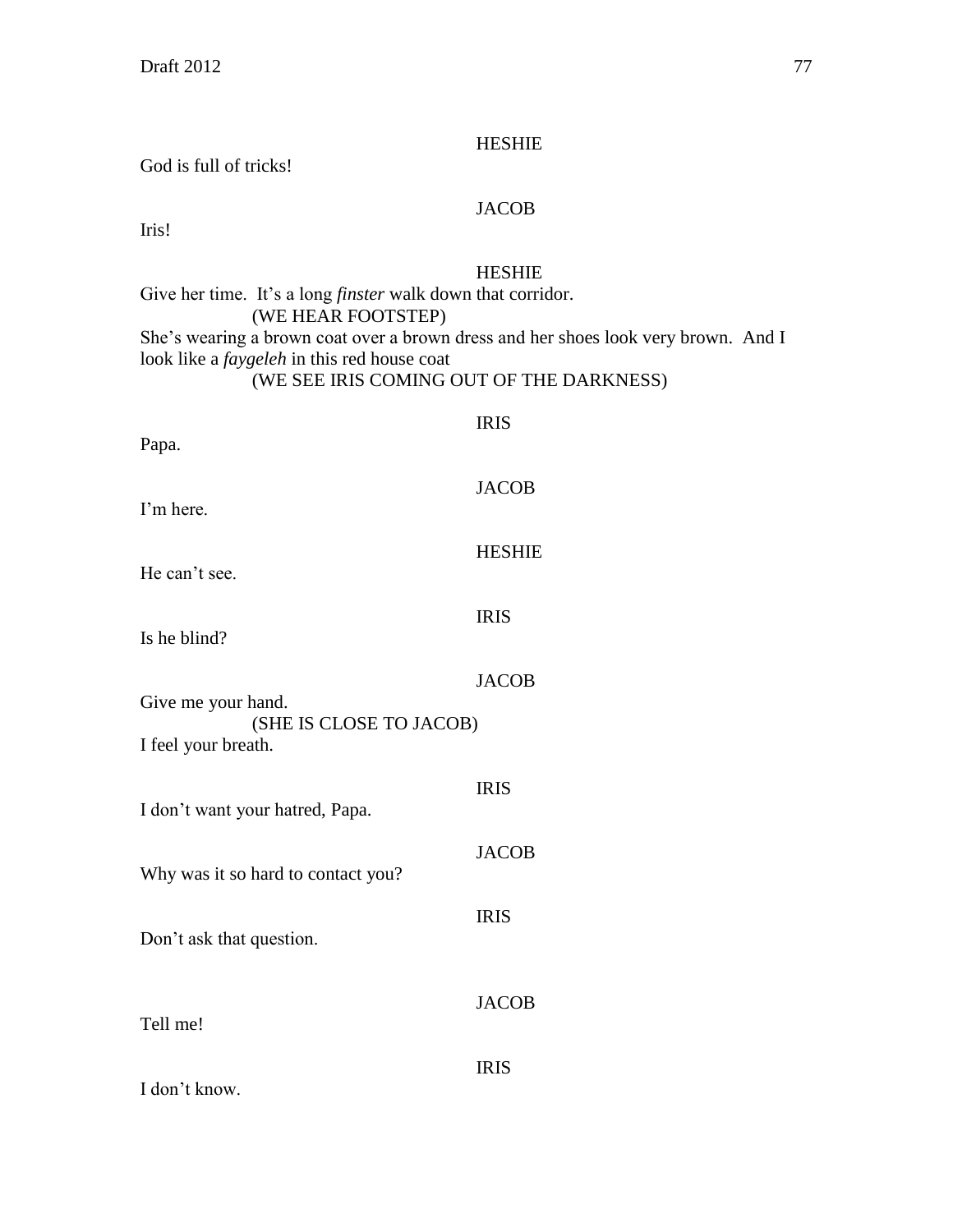| I tried many times.                             | <b>JACOB</b>  |
|-------------------------------------------------|---------------|
| The rabbi found me. How sick and weak you seem. | <b>IRIS</b>   |
| There are holes in my pocket.                   | <b>JACOB</b>  |
| But not in his head.                            | <b>HESHIE</b> |
| Where are you living, Papa?                     | <b>IRIS</b>   |
| On streets and in poor synagogues.              | <b>JACOB</b>  |
| You're coming home with me today.               | <b>IRIS</b>   |
| Yes?                                            | <b>JACOB</b>  |
| Why did you threaten Lily and Rose?             | <b>IRIS</b>   |
| They punished me for Mama's death.              | <b>JACOB</b>  |
| We can forgive you for Mama.                    | <b>IRIS</b>   |
| Yes?                                            | <b>JACOB</b>  |
| Yes.                                            | <b>IRIS</b>   |
| I won't sign any more documents.                | <b>JACOB</b>  |
| Krich arein in di bayner.                       | <b>HESHIE</b> |
|                                                 |               |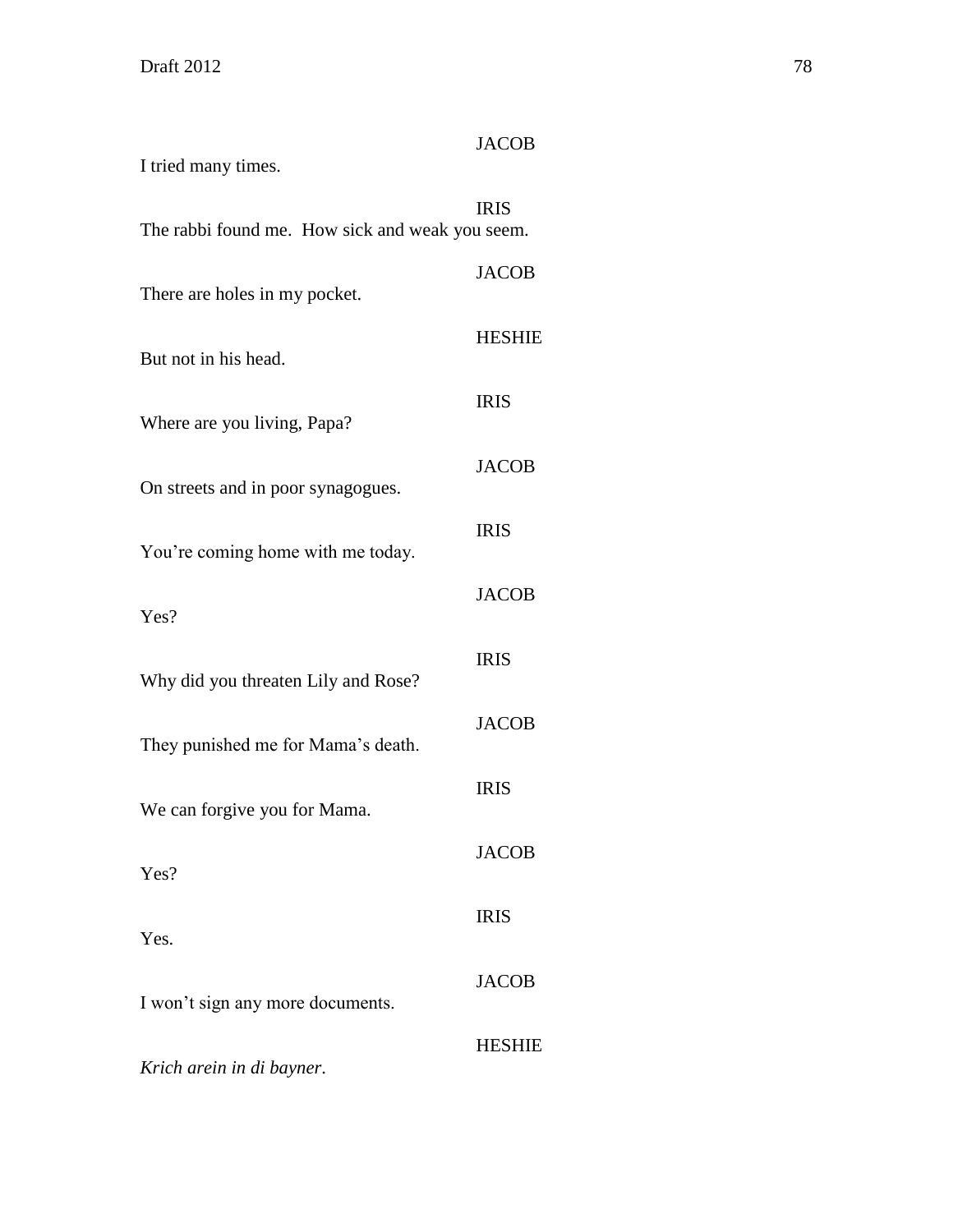| "To crawl into one's bones."                                                                   | <b>IRIS</b>   |
|------------------------------------------------------------------------------------------------|---------------|
| He will quiet his rage for you.                                                                | <b>HESHIE</b> |
| How long have you been with Papa?                                                              | <b>IRIS</b>   |
| A couple of weeks.                                                                             | <b>HESHIE</b> |
| Talk to me, Papa.                                                                              | <b>IRIS</b>   |
| I'm afraid to die.                                                                             | <b>JACOB</b>  |
| You're not going to die. It's Purim tonight.                                                   | <b>IRIS</b>   |
| Iris, I can hear the night owl over city roofs. That is the final sign. I will perish in Hell. | <b>JACOB</b>  |
| You have my love, Papa.                                                                        | <b>IRIS</b>   |
| (TO HESHIE)<br>Is she sincere?                                                                 | <b>JACOB</b>  |
| Are you?                                                                                       | <b>HESHIE</b> |
| I am.                                                                                          | <b>JACOB</b>  |
| (TO IRIS)<br>Where are you living?                                                             |               |

# IRIS

We sold the land in the Catskills. Rose and Lily gave title to us. Mama made them do this before she died. We sold everything but the books and the artwork. We could not live so far from the city. There were many good people working for us, Papa. And the air was so clean. It was healthy. God knows, it was a place where we could have children. And the children could milk the cows.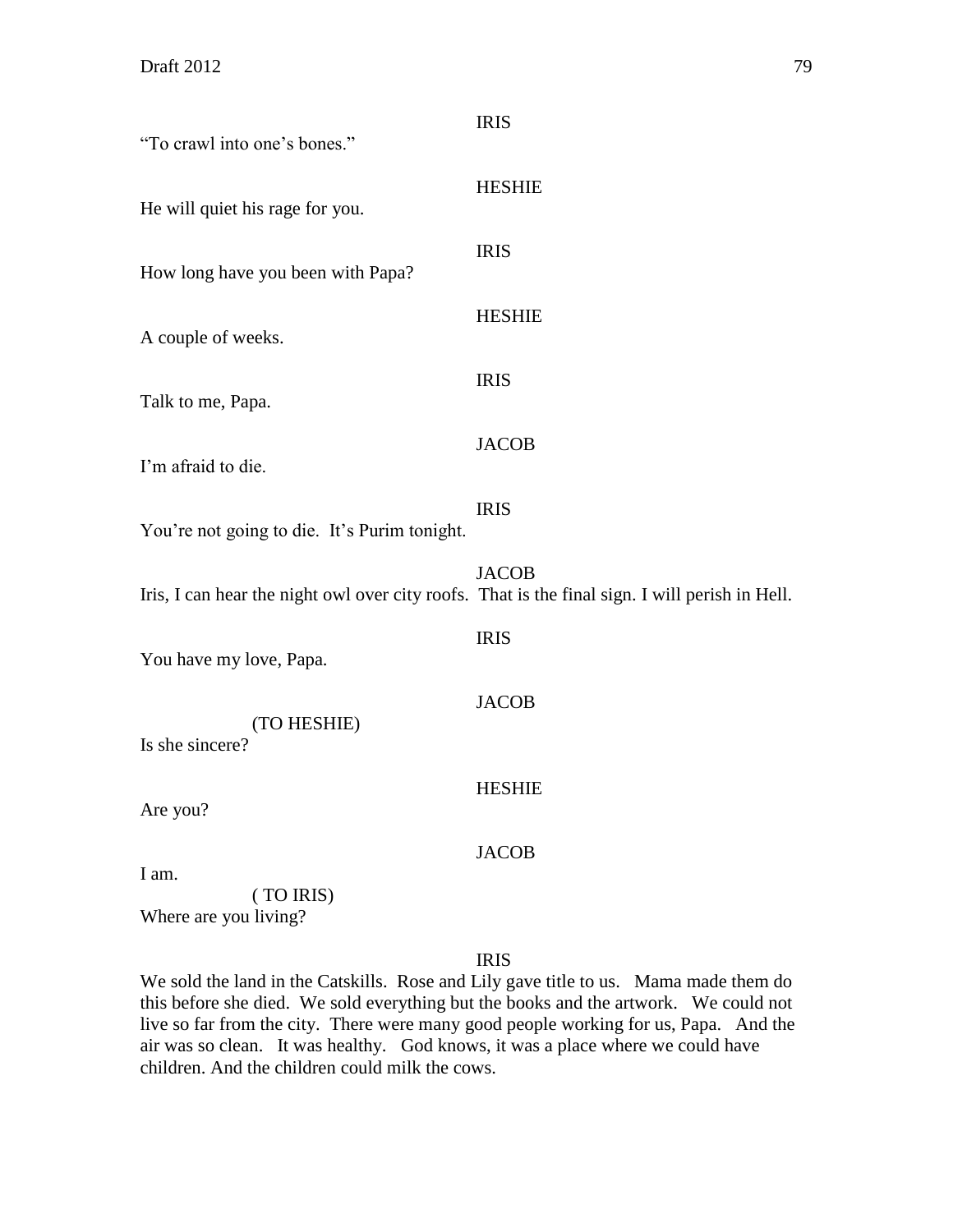|                                                                                     | <b>HESHIE</b> |
|-------------------------------------------------------------------------------------|---------------|
| You can kvell or you can kvetch.                                                    |               |
| I don't hear from Lily. I don't hear from Rose.                                     | <b>IRIS</b>   |
|                                                                                     |               |
| And you don't contact them?                                                         | <b>JACOB</b>  |
| Now I fear them, Papa.                                                              | <b>IRIS</b>   |
| Why should you fear them?                                                           | <b>JACOB</b>  |
| I'm ashamed to say.                                                                 | <b>IRIS</b>   |
| Speak.                                                                              | <b>JACOB</b>  |
| My sisters are possessed. I don't want harm to come to you.                         | <b>IRIS</b>   |
| You fear that your sisters want to harm me more than they have?                     | <b>JACOB</b>  |
| Yes.                                                                                | <b>IRIS</b>   |
| I am already ruined.                                                                | <b>JACOB</b>  |
| They made it difficult for me to find you. They say they don't fear you any longer. | <b>IRIS</b>   |
| What have they told you about me?                                                   | <b>JACOB</b>  |
| That your mind, Papa, has turned to mush.                                           | <b>IRIS</b>   |
| Nonsense. I have great verses.<br>(PAUSE)<br>" Thus ye live on high, and then       | <b>JACOB</b>  |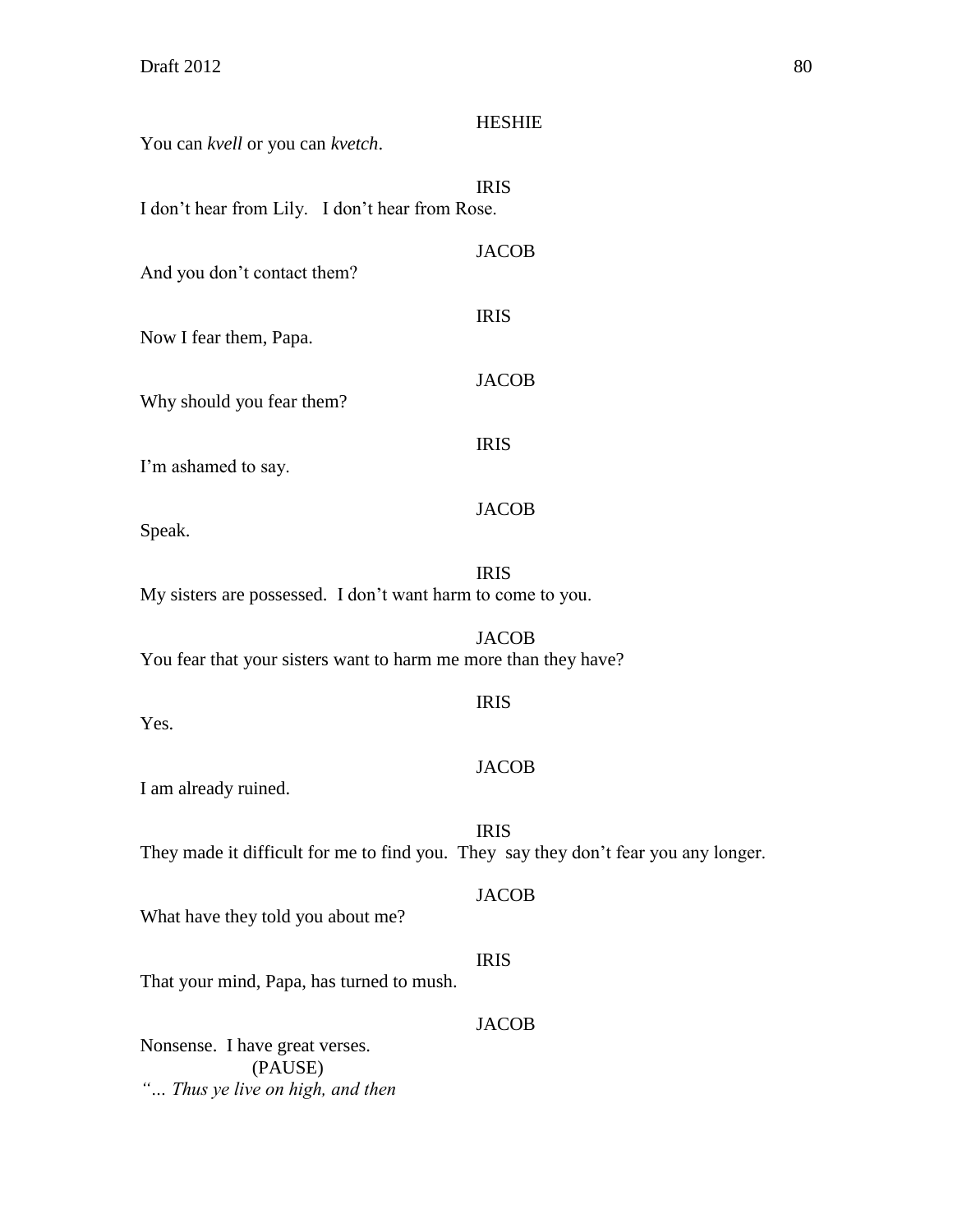| on the earth ye live again;             |
|-----------------------------------------|
| And the souls ye left behind you        |
| Teach us, here, the way to find you,    |
| Where your other souls are joying,      |
| Never slumber'd, never cloying.         |
| Here, your earth-born souls still speak |
| To mortal, of their little week         |
|                                         |

| Keats?                                              | <b>IRIS</b>                                      |
|-----------------------------------------------------|--------------------------------------------------|
| Very good!                                          | <b>HESHIE</b>                                    |
| They had to make you pitiful.                       | <b>IRIS</b>                                      |
| Why?                                                | <b>JACOB</b>                                     |
| The art of remorse.                                 | <b>IRIS</b>                                      |
| There is no such art in our family.                 | <b>JACOB</b>                                     |
| You must save yourself before they come to get you. | <b>IRIS</b>                                      |
| Give me your hands, daughter.                       | <b>JACOB</b>                                     |
| My hands are cold, Papa.                            | <b>IRIS</b>                                      |
| Do as I say.                                        | <b>JACOB</b>                                     |
| How I have missed you!                              | (SHE EXTENDS HER HANDS AND HE HOLDS THEM DEARLY) |
|                                                     | <b>IRIS</b>                                      |

I know.

JACOB

When you were just three years old, I knew exactly the young woman you would become.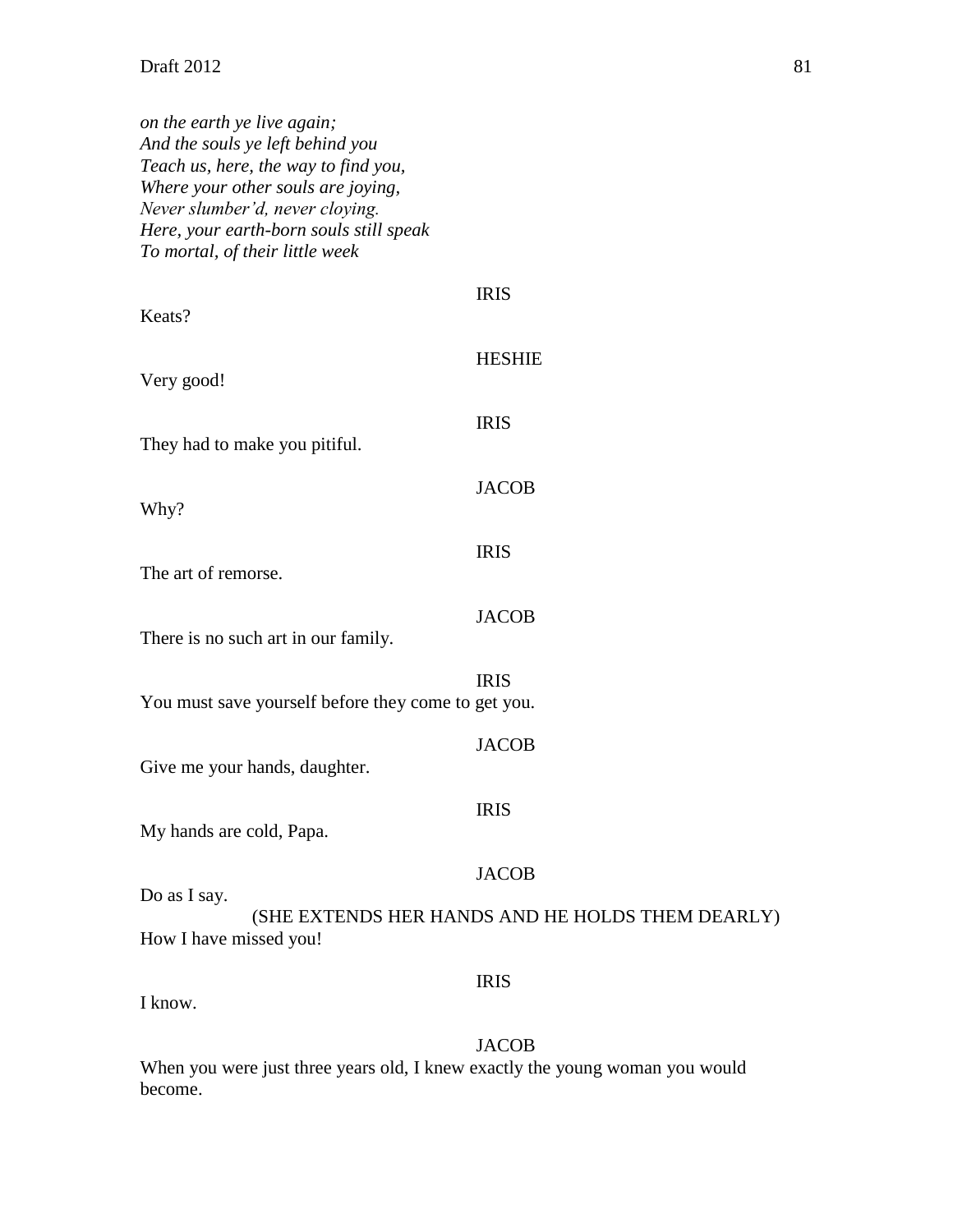|                                                                                                                                | <b>IRIS</b>   |
|--------------------------------------------------------------------------------------------------------------------------------|---------------|
| I love you as much now as I have ever loved you, Papa.                                                                         |               |
| Please.                                                                                                                        | <b>JACOB</b>  |
| What?                                                                                                                          | <b>IRIS</b>   |
| Say you forgive me.                                                                                                            | <b>JACOB</b>  |
| If Mama can forgive you                                                                                                        | <b>IRIS</b>   |
| (AS THOUGH NOT HEARING HER)<br>I'm a twisted man inside, Iris.                                                                 | <b>JACOB</b>  |
| A twisted man twists in the wind.                                                                                              | <b>HESHIE</b> |
| What do you expect me to do?                                                                                                   | <b>JACOB</b>  |
| Three things from the heart:<br>Dem emmes - Tell the truth.<br>Gib tzedakh - Give charity.<br>Hab rachmonus - Have compassion. | <b>HESHIE</b> |
| All right, Hershel, all right.                                                                                                 | <b>JACOB</b>  |
| I forgive you, Papa.<br>(SILENCE)<br>Can't you hear me?                                                                        | <b>IRIS</b>   |
| Yes. My heart is lighter.                                                                                                      | <b>JACOB</b>  |
|                                                                                                                                | <b>IRIS</b>   |

Rose knows that you are here in this building. The Rabbi said she'll be here to capture you.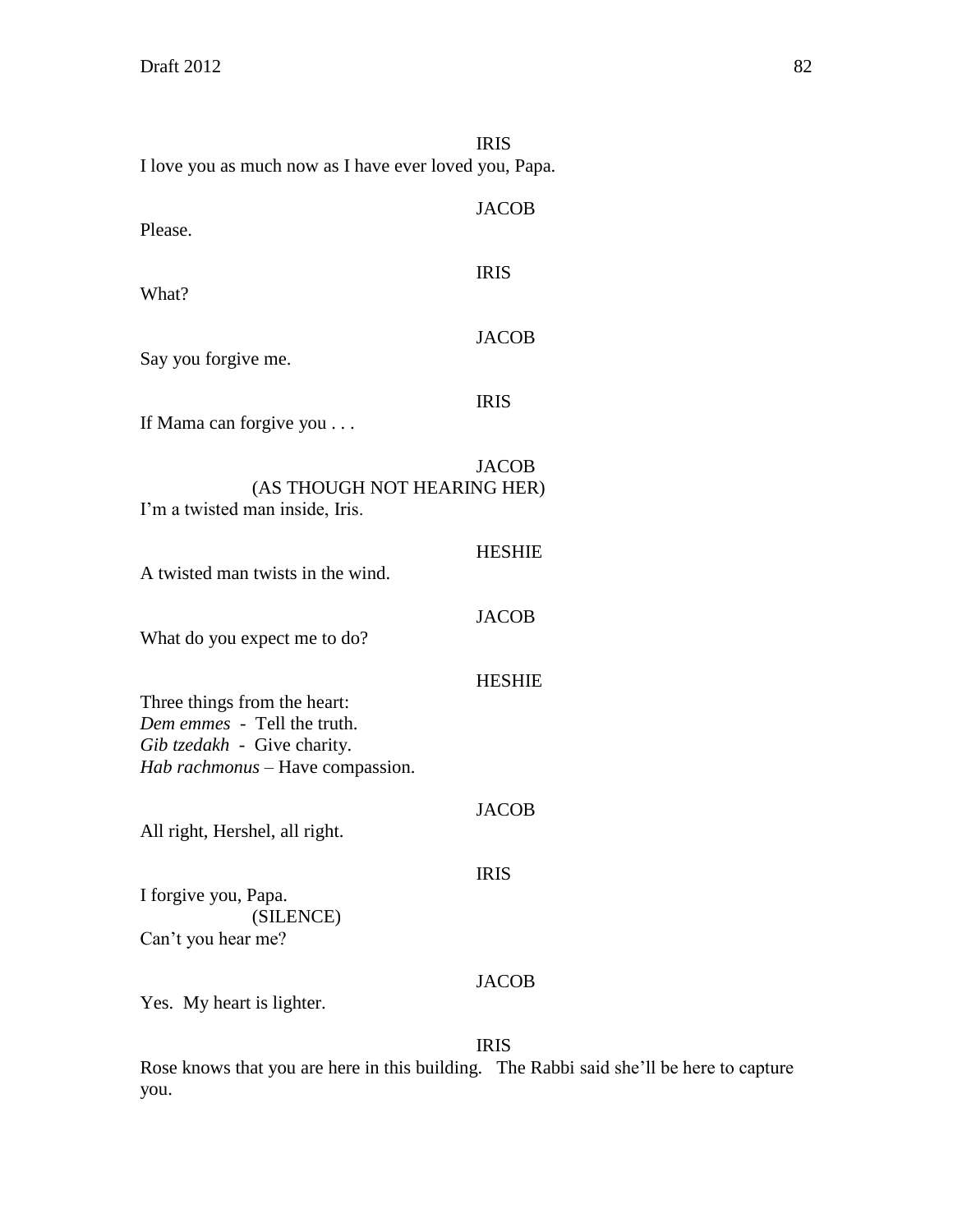| Am I chess piece?                                                                                                                         | <b>JACOB</b>  |
|-------------------------------------------------------------------------------------------------------------------------------------------|---------------|
| A rook or a <i>snook</i> ?                                                                                                                | <b>HESHIE</b> |
| How is your husband?                                                                                                                      | <b>JACOB</b>  |
| Don't you know?<br>(PAUSE)                                                                                                                | <b>IRIS</b>   |
| He died.                                                                                                                                  |               |
| Gottenyu!                                                                                                                                 | <b>JACOB</b>  |
| The rabbi told you.                                                                                                                       | <b>IRIS</b>   |
| Maybe he did tell me. When did he die?                                                                                                    | <b>JACOB</b>  |
| Two months ago. Yankel was very sick. The doctors gave up.                                                                                | <b>IRIS</b>   |
| We are both married to ghosts.                                                                                                            | <b>JACOB</b>  |
| Yes.                                                                                                                                      | <b>IRIS</b>   |
| Mama is a ghost. I see her housecoat inside my eyes. I hear her late at night. Her<br>hands are ice cold.                                 | <b>JACOB</b>  |
| No, Papa. She cannot be perceived like that.                                                                                              | <b>IRIS</b>   |
| I am telling the truth. I have my wits. The World Fair just opened!<br>(PAUSE)                                                            | <b>JACOB</b>  |
| Iris, your mother is here as we speak. She's standing like a perfect stature and you can<br>smell her bath oils. Say something, daughter. |               |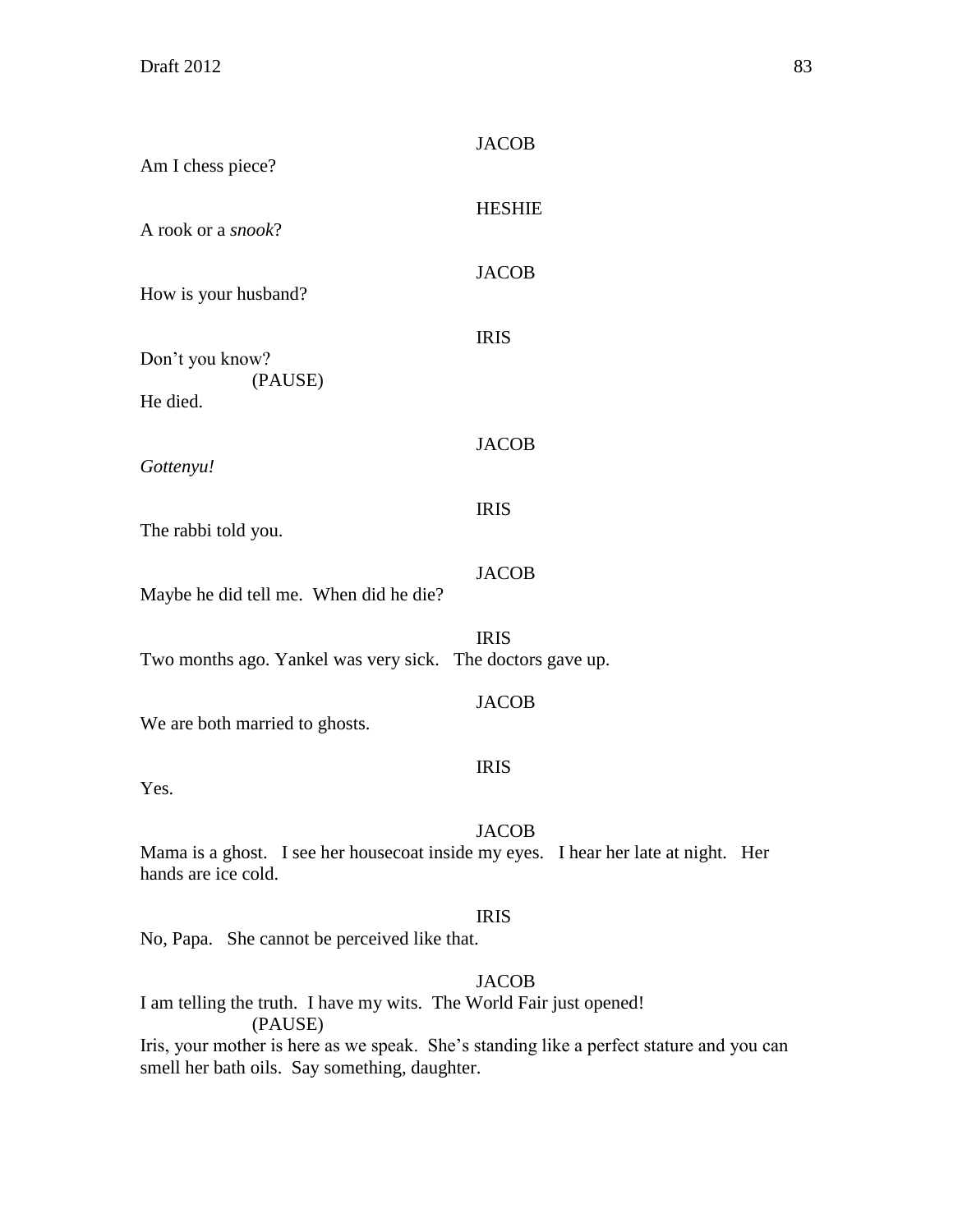| Yes, I smell her sweet ointment.                                      | <b>IRIS</b>                                                                                         |
|-----------------------------------------------------------------------|-----------------------------------------------------------------------------------------------------|
| Good.                                                                 | <b>JACOB</b>                                                                                        |
| (PAUSE)<br>Go over and touch her soft hand.                           |                                                                                                     |
| Uncle doesn't see her.                                                | <b>IRIS</b>                                                                                         |
| He does but he pretends many things.                                  | <b>JACOB</b>                                                                                        |
| When will you get well, Papa?                                         | <b>IRIS</b>                                                                                         |
| Soon.                                                                 | <b>JACOB</b>                                                                                        |
| bed. You will live with me.                                           | <b>IRIS</b><br>I want you to be well. You need clean clothes and a roof over your head and a proper |
| I'm crying inside. You are keeping a big secret from me.              | <b>JACOB</b>                                                                                        |
| Don't be suspicious.                                                  | <b>IRIS</b>                                                                                         |
| Strindberg said that the human race created language to keep secrets. | <b>JACOB</b>                                                                                        |
| You never liked Strindberg, Papa.                                     | <b>IRIS</b>                                                                                         |
| Mise meshina! (An ugly fate or curse!)                                | <b>JACOB</b>                                                                                        |
| There is no curse on you.                                             | <b>IRIS</b>                                                                                         |
| Tell me!                                                              | <b>JACOB</b>                                                                                        |
|                                                                       | <b>IRIS</b>                                                                                         |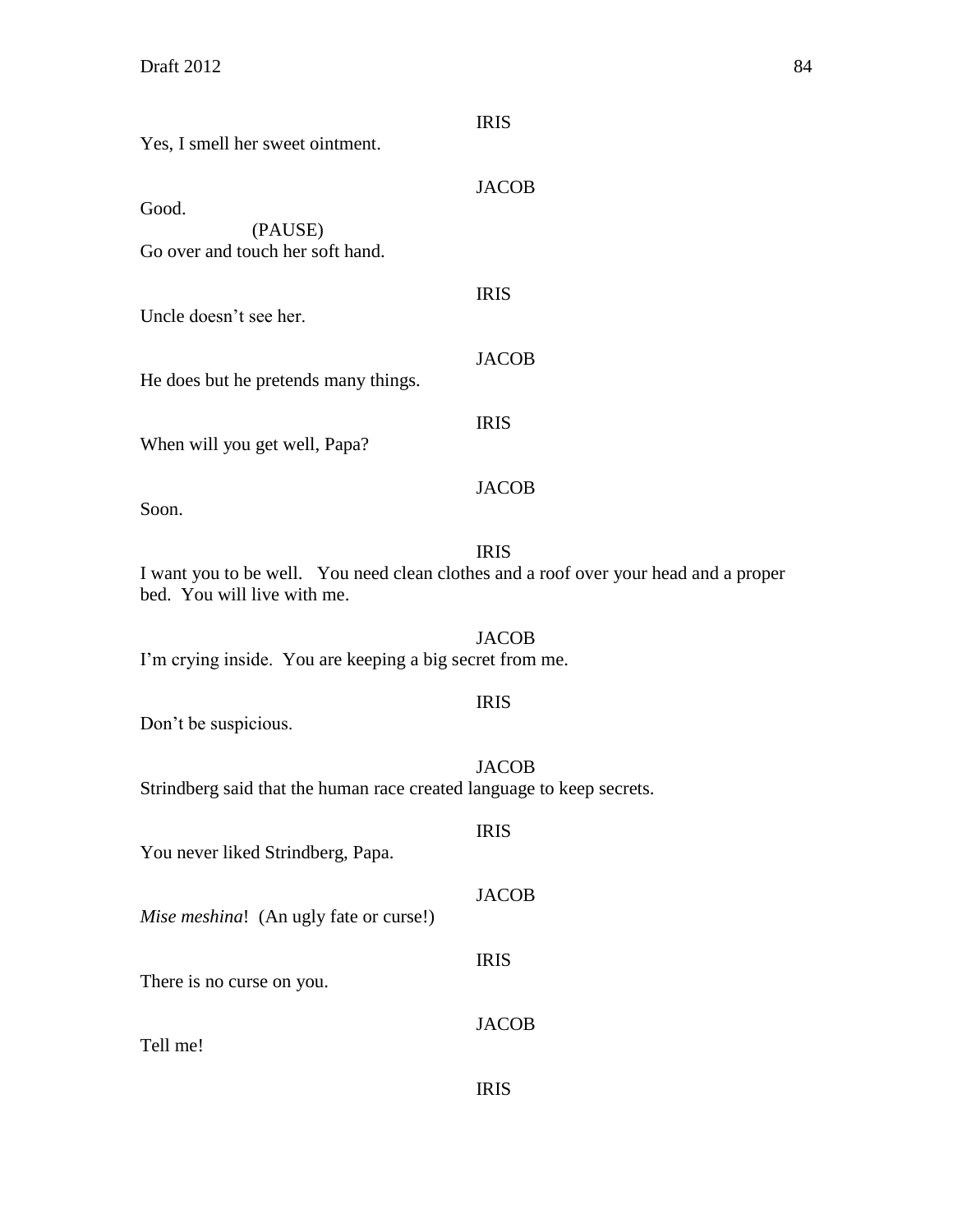You knew?

I knew you were on the streets and I didn't come quick enough.

| <b>JACOB</b> |
|--------------|
|              |
|              |

I was scared to find you. (PAUSE) I am carrying a child inside.

A child?

(SHE NODS)

You are rail thin.

#### IRIS

**JACOB** 

IRIS

God took away my career. Marriage had to have priority, Papa. You were no longer my priority. Maybe we are suffering from a family curse. So I pray each day. Each night. God took away my husband but a mother I will become. There is warm life stirring inside of me. Maybe a boy, maybe he will look just like you. Everything has a reason, Papa. Mama always said this to me. Everything dies. And yet, life comes back. The newspapers have followed your sickness. Reporters have asked: "What has happened to the great Jacob Stern?" We are all ashamed by our behavior.

#### JACOB

And?

#### IRIS

The Devil has swallowed all of Europe.

# **JACOB**

And Yiddish theatre is in a coffin.

# IRIS

Your prediction came true. Your eyes are shining. Is that a good shine? (RECITING FROM **KING LEAR, act IV scene VII**)

*"Had you not been their father, these white flakes Had challeng'd pity of them. Was this a face To be expos'd against the warring winds?*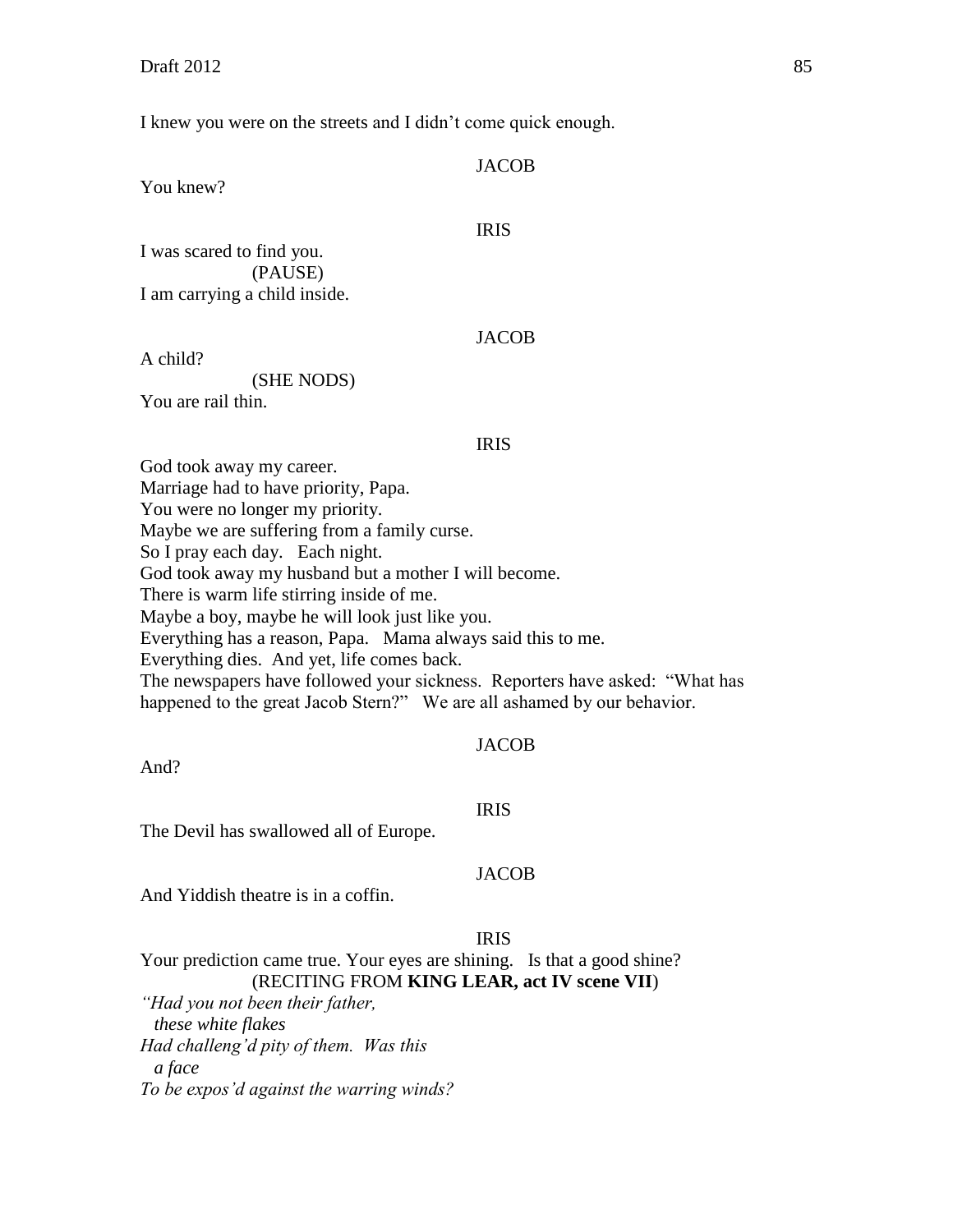*To stand against the deep dread-bolted thunder? In the most terrible and nimble stroke Of quick, cross lightning? To watch (poor perdu!) With this thin helm? Mine enemy's dog, Though he had bit me, should have stood that night Against my fire; And wast thou fain, poor Father,"*

#### JACOB

I'm ready to die.

IRIS

I know. There's more to tell. This child is not Yankel's.

# **JACOB**

You had deceived your husband.

### IRIS

No.

# JACOB

(IRONIC) Are you saying that he deceived you?

IRIS

Yankel could not make me pregnant. We tried for a long time. God knows, his illness made things worse. I tried to make him so happy, Papa. I knew that his days were few. When Yankel heard that I was expecting, his face grew so bright and alive. He thought the baby was his. And that made him happy again. So happy, Papa. I created a white lie. I loving lie. I can try to live with that guilt.

| Who is the father?    | <b>JACOB</b> |
|-----------------------|--------------|
| Please, Papa          | <b>IRIS</b>  |
| Who is the father?    | <b>JACOB</b> |
| Yankel is the father. | <b>IRIS</b>  |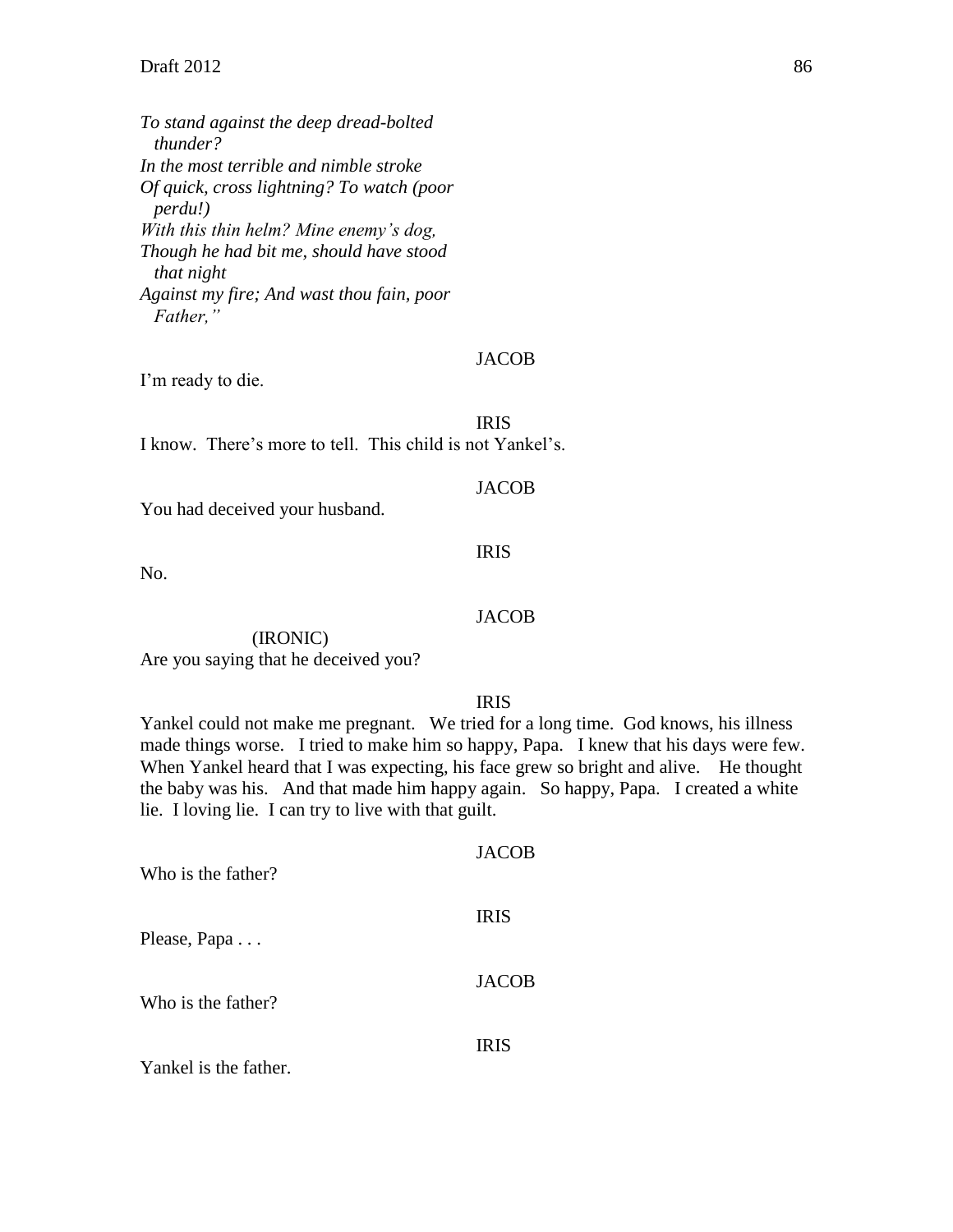**JACOB** 

IRIS

Who did you sleep with?

It doesn't matter.

### JACOB

*Khaloshes* . . . (loathsome)

IRIS Please feel things from inside me, Papa. It's very different if you're a woman.

### **JACOB**

Am I the only person who knows?

### IRIS

(ACKNOWLEDING HESHIE IN THE DISTANCE)

You and uncle.

# (LONG SILENCE)

# **JACOB**

What do you want me to say?

## IRIS

Say you will live with me. You can't live in this claptrap. There are no beds in a *schul*. I won't let you stay here another minute.

# (PAUSE)

Lily is after me. Can I tell you this? Her husband left her, Papa. They were fighting over money. She tried to kill herself with a razor to her wrists. The ambulance got to her in time. She sold the lot in Palestine. She needs more money. She thinks I am in control of your bank accounts. She thinks you have more cash squirreled away. Crazy. Rose is not crazy. But Rose is another problem altogether.

(JACOB WANDERS OFF AND IMAGINES THAT HE IS SEES REGINA'S GHOST)

# JACOB

Why did you do this to me, *mamala*? My hands are arthritic and I cannot touch another human being. I talk to you day after day after day and I know you fault me for my selfishness. But here stands our youngest daughter. Look, Regina! She lost her darling Yankel. Widow and widower. We have a new bond. How can God do such things?

#### REGINA

God doesn't care about such things.

# JACOB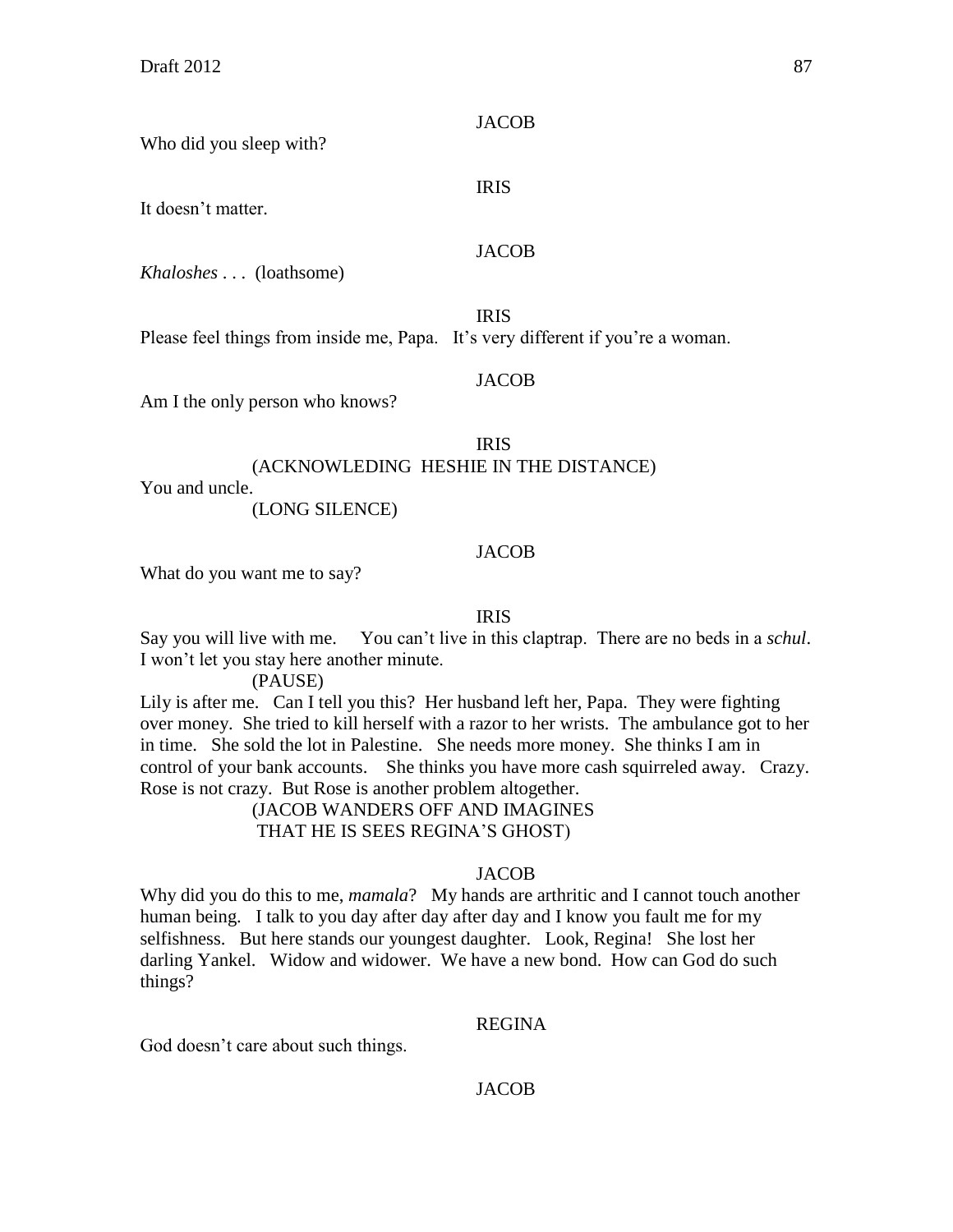How do you know?

| God is confused, Jacob.                                       | <b>REGINA</b> |
|---------------------------------------------------------------|---------------|
| More confused than me?                                        | <b>JACOB</b>  |
| God is distracted, Jacob. God sees what He wants to see.      | <b>REGINA</b> |
| Who has ruined our daughters?                                 | <b>JACOB</b>  |
| I don't like that question.                                   | <b>REGINA</b> |
| This is a form of torture.                                    | <b>JACOB</b>  |
| You loved them by day and you were tortuous to them by night. | <b>REGINA</b> |
| One can't be both, Regina.                                    | <b>JACOB</b>  |
| Maybe God should have warned you.                             | <b>REGINA</b> |
| I had to work.                                                | <b>JACOB</b>  |
| (SARDONIC)                                                    | <b>REGINA</b> |
| I know.                                                       | <b>JACOB</b>  |
| I began to drink heavily, Regina. Are you listening?          |               |
| Be respectful of Rose.                                        | <b>REGINA</b> |
| Why?                                                          | <b>JACOB</b>  |
|                                                               | <b>REGINA</b> |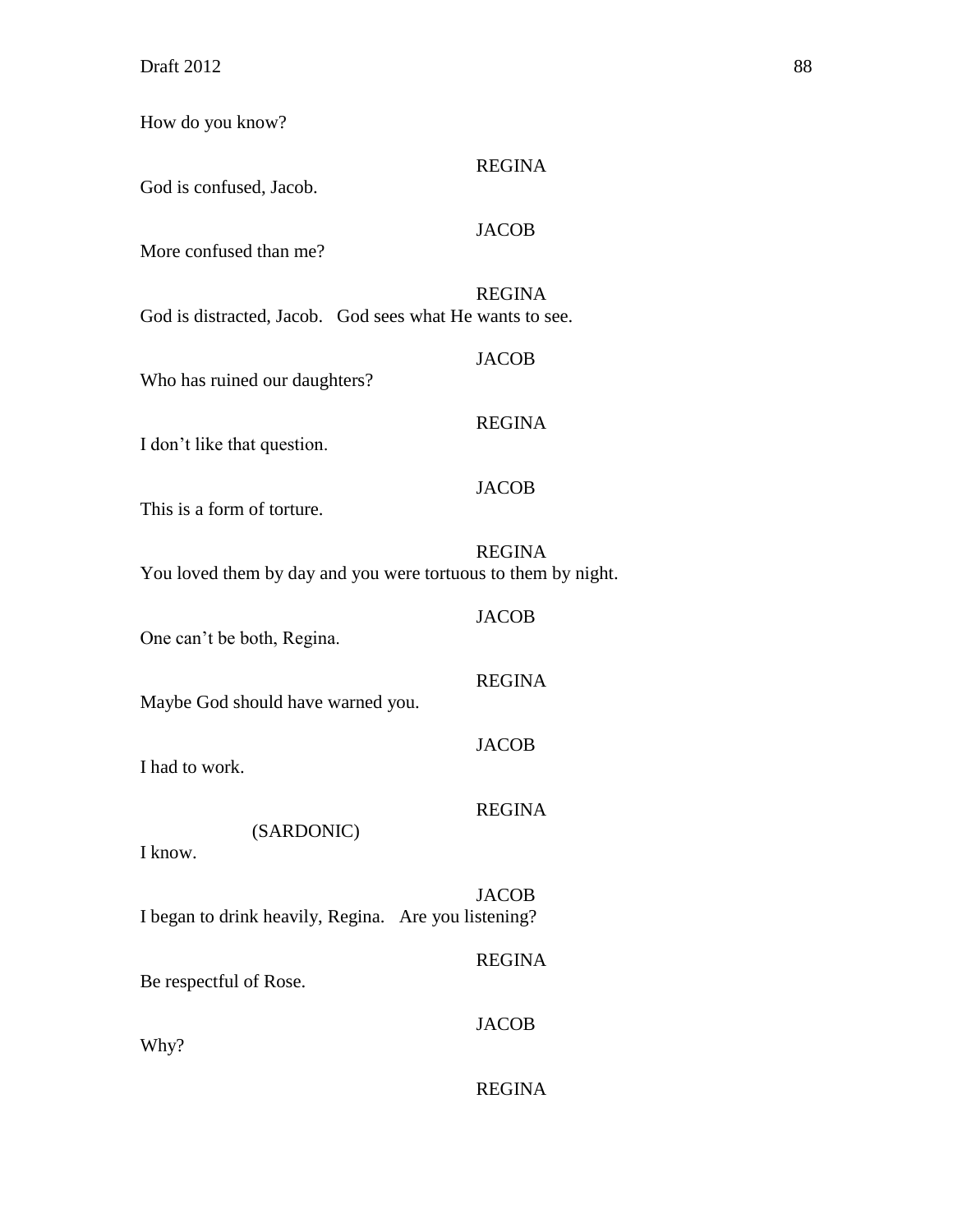She remembers everything from the crib.

| When I die, will I be with you?         | <b>JACOB</b>  |
|-----------------------------------------|---------------|
| I cannot answer that.                   | <b>REGINA</b> |
| You cannot or you will not?             | JACOB         |
| You have more years left.               | <b>REGINA</b> |
| I don't believe you.                    | <b>JACOB</b>  |
|                                         | <b>REGINA</b> |
| Fix things, Jacob.<br>I don't know how. | JACOB         |
|                                         |               |

REGINA

Our daughters are upset with themselves. They remember your absences. Each daughter is different, my Jacob. They married men very much from you. So? Rose and Lily love to compete with each other. When they were very little, they fought over you. The newspapers enjoy their fights. Gossip feeds gossip. I have a few moments left, Jacob.

| What else do you know?                                | <b>JACOB</b>  |
|-------------------------------------------------------|---------------|
| I'm afraid to say. Iris cannot always tell the truth. | <b>REGINA</b> |
| What?                                                 | <b>JACOB</b>  |
| Goodbye, Jacob.                                       | <b>REGINA</b> |
| $Regina \ldots$                                       | <b>JACOB</b>  |
|                                                       | <b>REGINA</b> |

It's a warm kiss on the cheek. Can you feel me?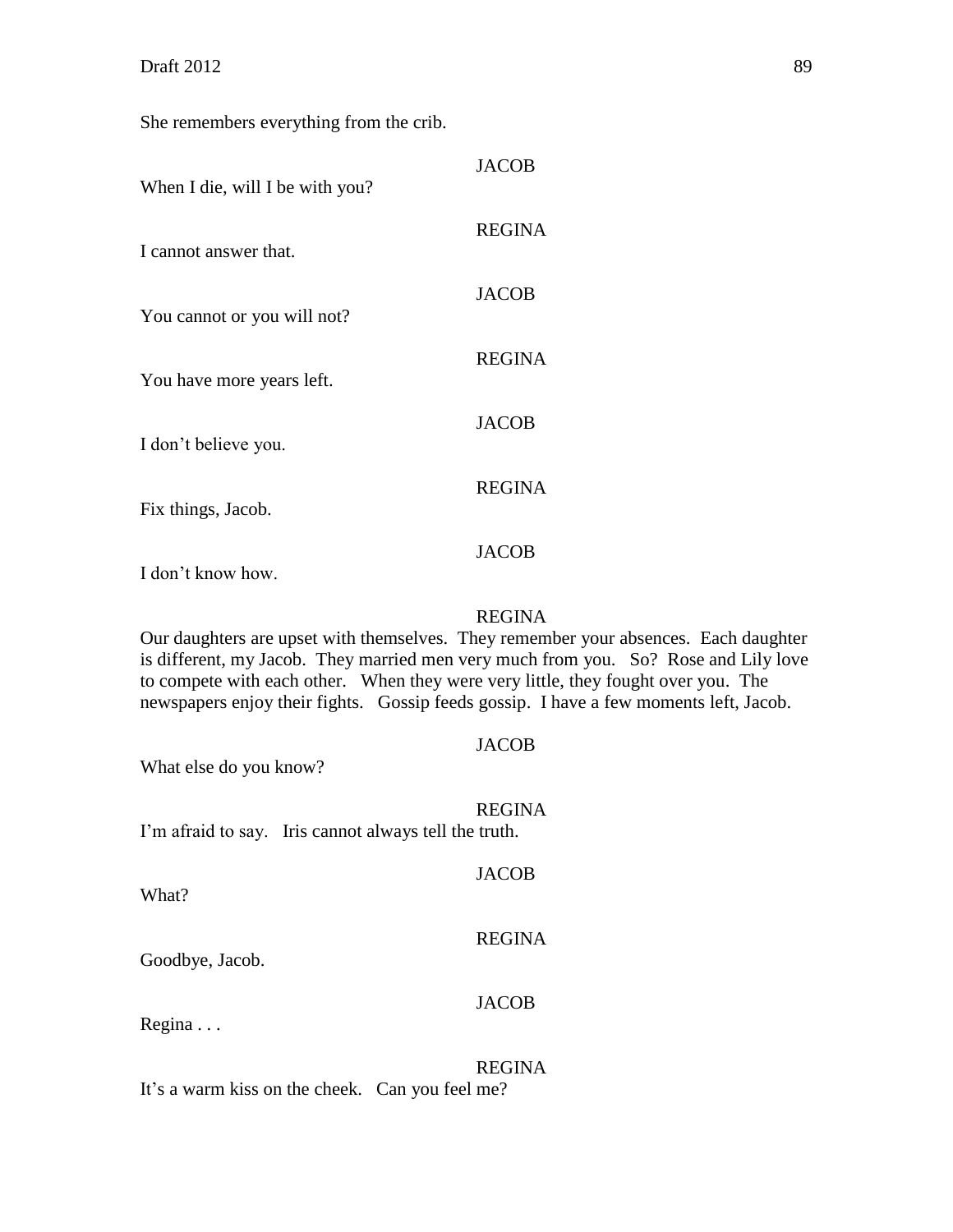| A little.                                                            | <b>JACOB</b>  |
|----------------------------------------------------------------------|---------------|
| That's the best that I can do.<br>(REGINA WALKS AWAY SLOWLY, SADLY.) | <b>REGINA</b> |
| Papa                                                                 | <b>IRIS</b>   |
| Yes.                                                                 | <b>JACOB</b>  |
| She's here.                                                          | <b>IRIS</b>   |
| Who is here?                                                         | <b>JACOB</b>  |
| Rose. Her words will harm you.                                       | <b>IRIS</b>   |
| Let her approach.<br>(ROSE APPROACHES)                               | <b>JACOB</b>  |
| Hello Papa.                                                          | <b>ROSE</b>   |
| Hello Rose.                                                          | <b>JACOB</b>  |
| Are you feeling all right?                                           | <b>ROSE</b>   |
| No.                                                                  | <b>JACOB</b>  |
|                                                                      | <b>ROSE</b>   |
| You abandoned the Solomon Residence.                                 | <b>JACOB</b>  |
| Why this hatred?                                                     | <b>ROSE</b>   |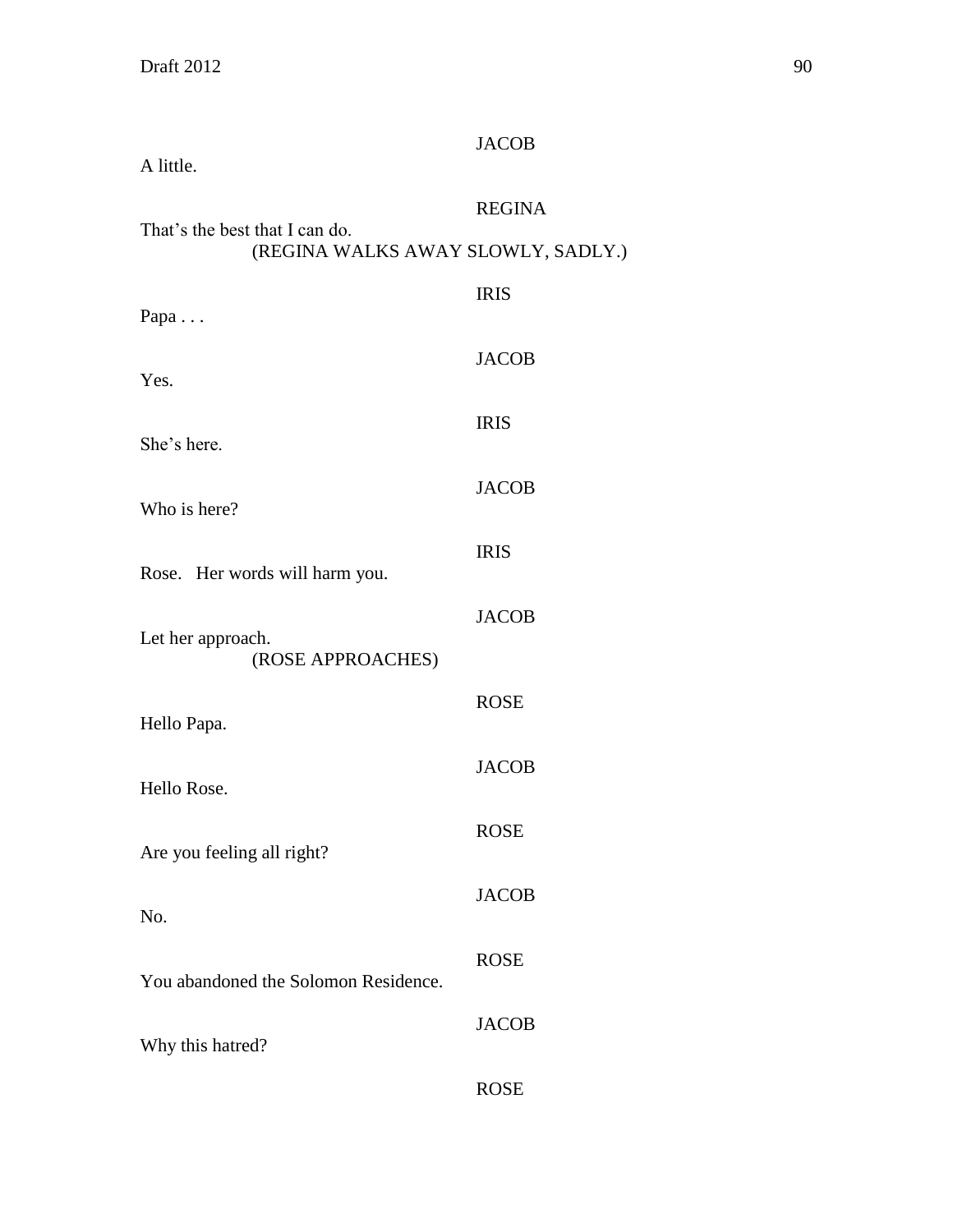I don't know what you're talking about, Papa.

| Look at me.                                                               | <b>JACOB</b> |
|---------------------------------------------------------------------------|--------------|
| I know hatred.                                                            | <b>ROSE</b>  |
| Did you encourage Lily to be vicious?                                     | <b>JACOB</b> |
| No.                                                                       | <b>ROSE</b>  |
| Did she encourage you? Is this how you honor your mother and your father? | <b>JACOB</b> |
| I honor and love you both.                                                | <b>ROSE</b>  |
| Your mother told me to respect you.                                       | <b>JACOB</b> |
| Good.                                                                     | <b>ROSE</b>  |
| How did you know I was here?                                              | <b>JACOB</b> |
| The police contacted me. You broke into this building illegally.          | <b>ROSE</b>  |
| I'll go home with Iris.                                                   | <b>JACOB</b> |
|                                                                           |              |
|                                                                           | <b>ROSE</b>  |
| Fine. Iris lives, at times, in fantasy.                                   |              |
| Why does Iris fear you and your sister?                                   | <b>JACOB</b> |
|                                                                           | <b>ROSE</b>  |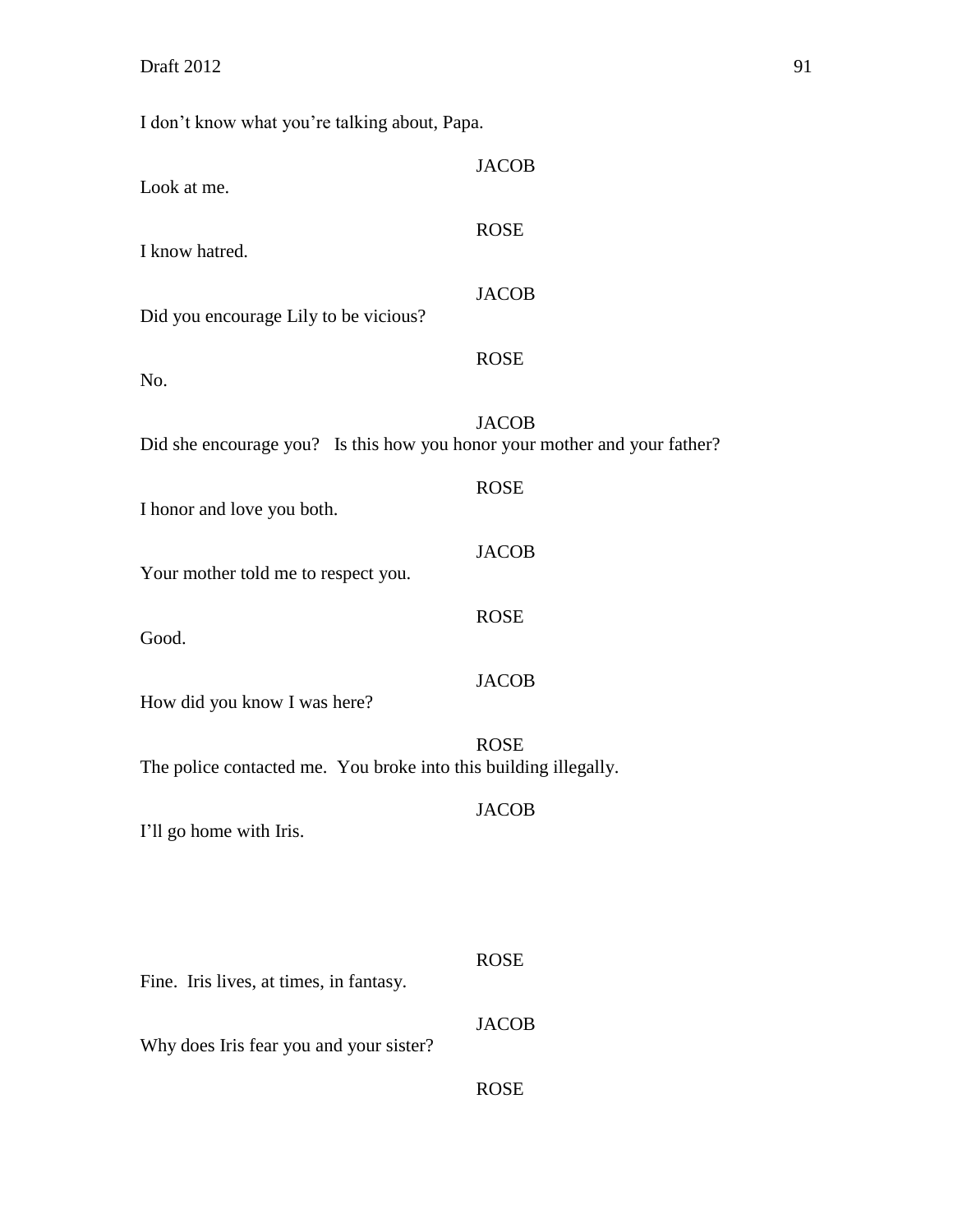I don't know, Papa.

| I'll talk to an attorney.                                                                                        | <b>JACOB</b> |
|------------------------------------------------------------------------------------------------------------------|--------------|
| Fine.                                                                                                            | <b>ROSE</b>  |
| What do you want?                                                                                                | <b>JACOB</b> |
| I just want you in a safe place with a bed, Papa.                                                                | <b>ROSE</b>  |
| You want my money.                                                                                               | <b>JACOB</b> |
| You have no money. You've squandered your money after Mama had her stroke.                                       | <b>ROSE</b>  |
| We had a little bad luck.                                                                                        | <b>JACOB</b> |
| And we've searched high and low for you. Remember when we were in Maurice<br>Schwartz's SHYLOCK AND HIS DAUGHER? | <b>ROSE</b>  |
| I do.                                                                                                            | <b>JACOB</b> |
| We had a better relationship on stage than in real life.                                                         | <b>ROSE</b>  |
| That's the magic of theatre.                                                                                     | <b>JACOB</b> |

ROSE

Sense the pain in my soul, Papa. I think there are insidious demons in our world I had a healthy baby boy, Papa. I named him Chaim – your father's name. I have charity in my heart, Papa, and I need you to come back to your senses. My anger has subsided. Tell Iris that she is delusional. Please. Neither Lily nor I have ever threatened her. I swear on Mama's grave.

# JACOB

I need you all and that's my pain.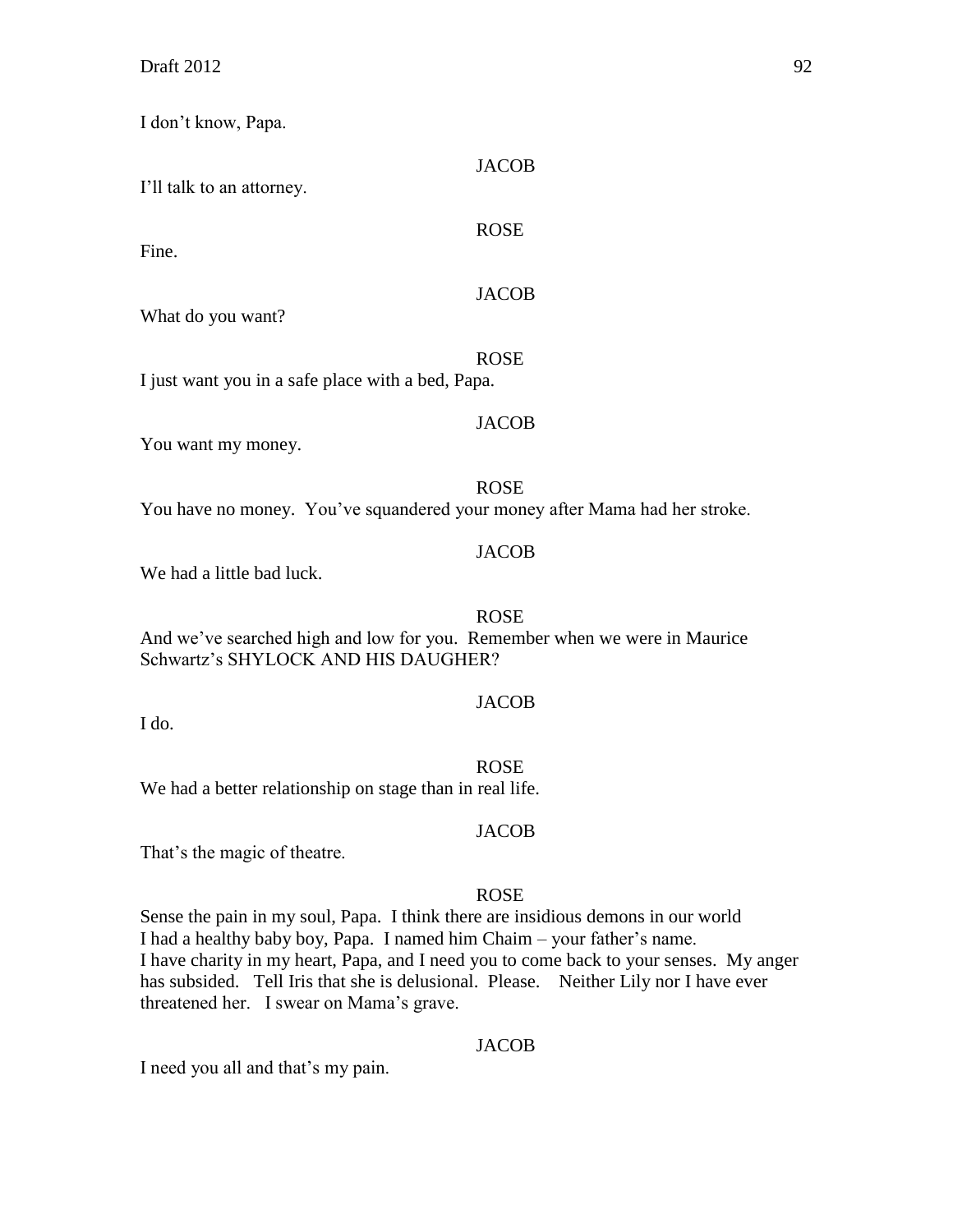**END OF SCENE**

# **SCENE SEVEN (ONE MONTH LATER. AN UNDISCLOSED LOCATION, TWO PIN SPOTS ARE ON JACOB AND HESHIE. BOTH MEN ARE SITTING IN WHEELCHAIRS)**

# JACOB

I have nothing else to say.

When Jacob Adler died – it was *Pasach* – March 31, 1926

You and I were not talking back then.

There were eulogies from all the big newspapers, Heshie.

The Times stated that with Adler's death, the golden age of Yiddish theatre had perished.

His body lay in state at the Hebrew Actors Club on East Seventh Street.

There were fancy portraits here and there, but God dressed this fallen actor.

A plain *yarmulke* on his skull and *tallith tefillim* over his white body.

The next day, the procession of mourners overtook the building.

By April 2, fifty thousand people filled the streets of the Lower East Side.

From Fourth Street to Houston, from the Bowery to Grand Street,

And thousands more watched from the tenement roofs along Delancey.

The Williamsburg Bridge was a human sculpture of desperate onlookers as the hearse

rode by to the burial grounds at Mount Carmel. There are kings, but there are no kings of kings. No *Melekh Ham'lokhim.*

(PAUSE. JACOB PUTS HIS HAND OVER HESHIE'S)

Heshie?

# (HESHIE DOES NOT RESPOND. HE HAS DIED)

Heshie?

(JACOB SEES THAT THE VERY BREATH HAS LEFT HIS BROTHER)

*Oy, Gotenyu!*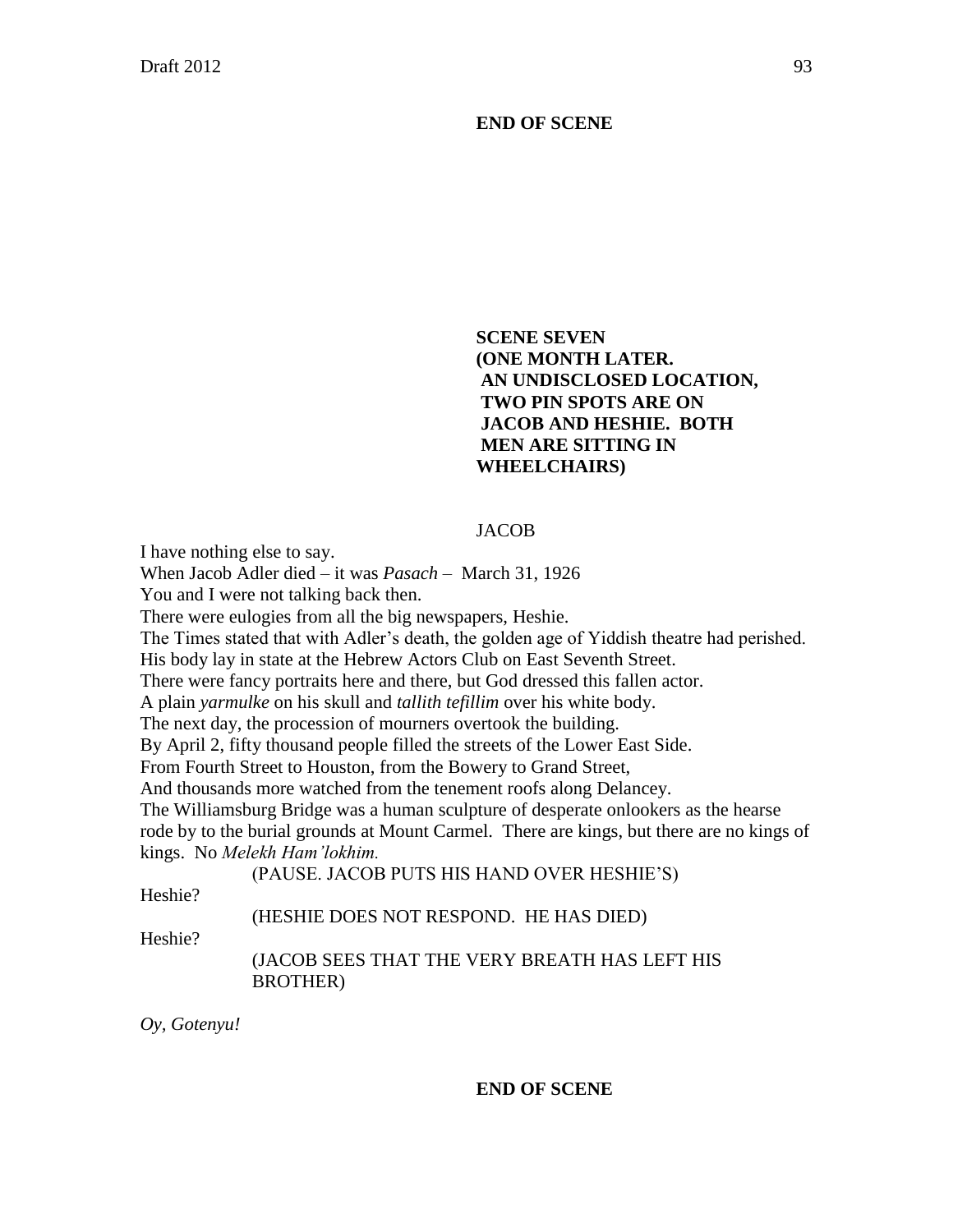**SCENE EIGHT (SIX MONTHS LATER. JACOB AND IRIS ARE ON THE DECK OF THE STATEN ISLAND FERRY. WE HEAR A A FOG HORN AND SEAGULLS. EVENING STARS ARE OUT. )**

IRIS

Yankal loved ferries. He felt freedom on the water and he said the price made him feel wonderful too.

## (PAUSE)

I talk to him just after we leave Staten Island. I imagine that he's flying with the seagulls.

#### (PAUSE)

He said that I would marry again. He liked to tease me, Papa. He had a sense of humor that became sharper after his illness.

## (PAUSE)

He was a good *eydem.* He should have been your favorite son-in-law.

(PAUSE)

Are you cold?

| No.                | <b>JACOB</b> |
|--------------------|--------------|
| I brought a shawl. | <b>IRIS</b>  |
| That's for you.    | <b>JACOB</b> |
| No, Papa.          | <b>IRIS</b>  |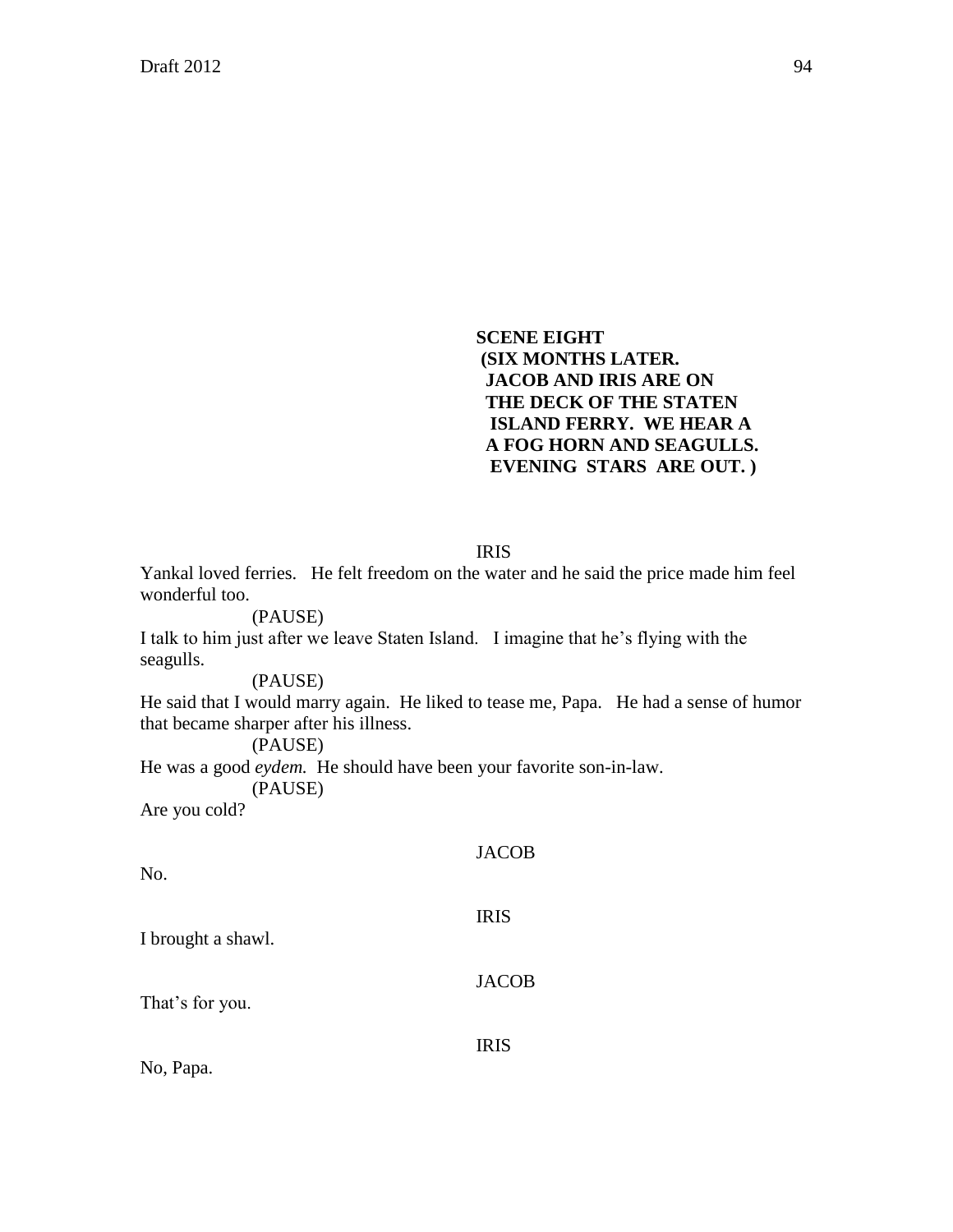**Draft 2012** 95

|                                                                          | <b>JACOB</b> |  |  |
|--------------------------------------------------------------------------|--------------|--|--|
| I have peanuts in my pocket.<br>(PRODUCES LITTLE PAPER BAG WITH PEANUTS) |              |  |  |
|                                                                          | <b>IRIS</b>  |  |  |
| Thank you.                                                               |              |  |  |
| Your welcome.                                                            | <b>JACOB</b> |  |  |
| Do you miss Uncle Heshie?                                                | <b>IRIS</b>  |  |  |
| I do.                                                                    | <b>JACOB</b> |  |  |
| It's just the two of us, Papa.                                           | <b>IRIS</b>  |  |  |
|                                                                          | <b>JACOB</b> |  |  |
| And the baby.                                                            |              |  |  |
| When the baby is born.                                                   | <b>IRIS</b>  |  |  |
| I think that is as it should be.                                         | <b>JACOB</b> |  |  |
| Good.                                                                    | <b>IRIS</b>  |  |  |
| I cry in the morning.                                                    | <b>JACOB</b> |  |  |
|                                                                          | <b>IRIS</b>  |  |  |
| Do you?                                                                  |              |  |  |
| Heavy chest. I cry. You don't hear.                                      | <b>JACOB</b> |  |  |
| Do you believe in reincarnation?                                         | <b>IRIS</b>  |  |  |
| Gilgul?                                                                  | <b>JACOB</b> |  |  |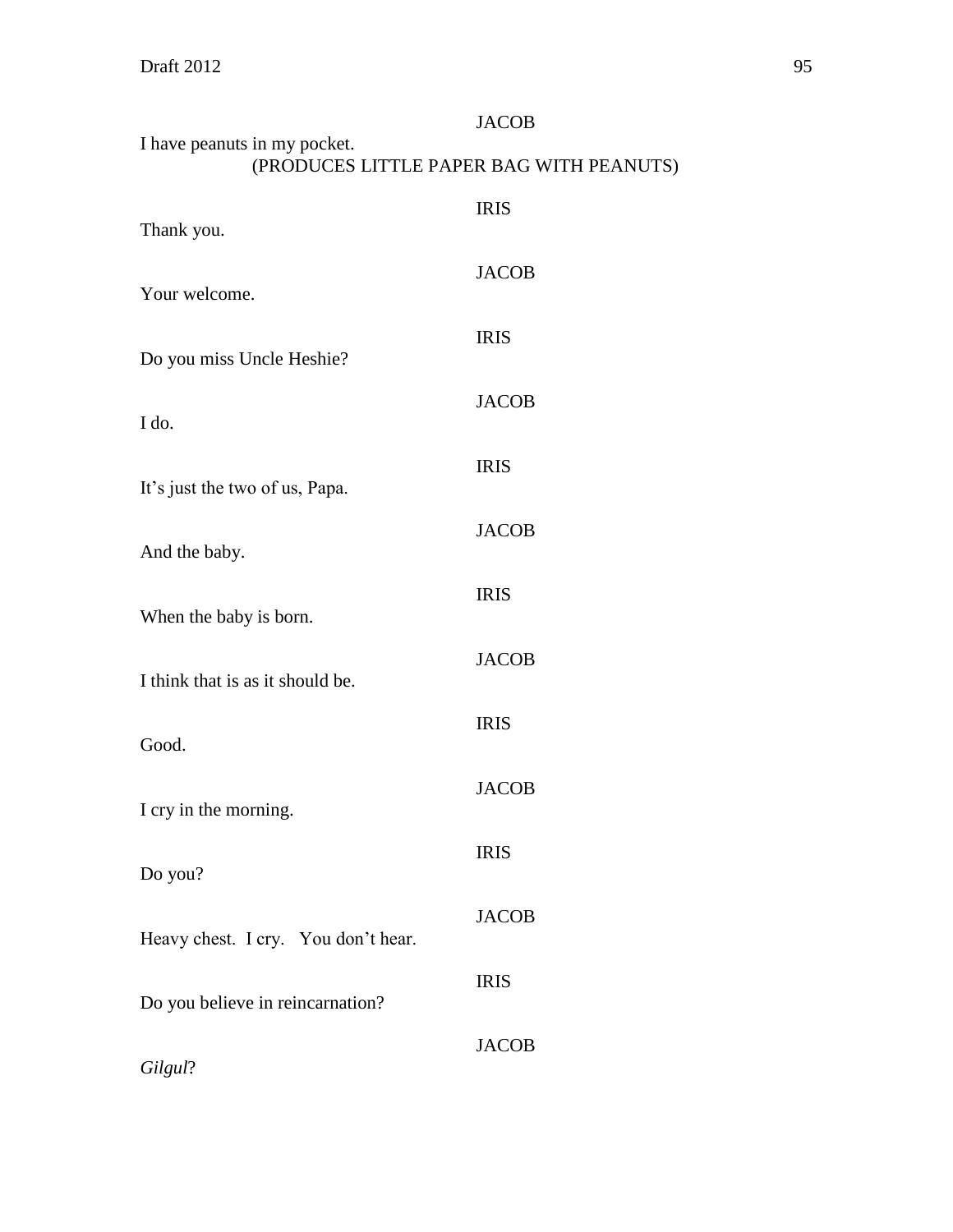# IRIS

Is that how you say it?

# JACOB

I just see the ocean. We come from the ocean. And the ocean is never the same. All life from there. If I had the courage to violate law, I would have not laid your mother's body to rest in the ground. Her spirit should have turned to ash. And on the sea, we could have tossed the ashes to the wind. I would have played the violin on this boat.

| You never played music for me.          | <b>IRIS</b>  |
|-----------------------------------------|--------------|
| My fingers are knotted but I will play. | <b>JACOB</b> |
| You can see a little more, can't you?   | <b>IRIS</b>  |
| Outdoors, yes. My eyes are better.      | <b>JACOB</b> |
| Is it a good feeling?                   | <b>IRIS</b>  |
| Yes.                                    | <b>JACOB</b> |
|                                         | <b>IRIS</b>  |
| Do you still like New York, Papa?       | <b>JACOB</b> |
| Yes.                                    | <b>IRIS</b>  |
| I do too.                               |              |

# **JACOB**

The theatre will always live. All big emotions come from the Yiddish stage. And the Yiddish tongue. And between the two is the timeless Yiddish soul. This is why the Jewish people carry such sorrow and such ecstasy. Yiddish character is human contradiction. In my old age, I am that impossibility. (PAUSE) When your mother deems it so, she talks to me now. I still carry her favorite jewelry. (FINGERS A NECKLACE )

I mourn her more each day.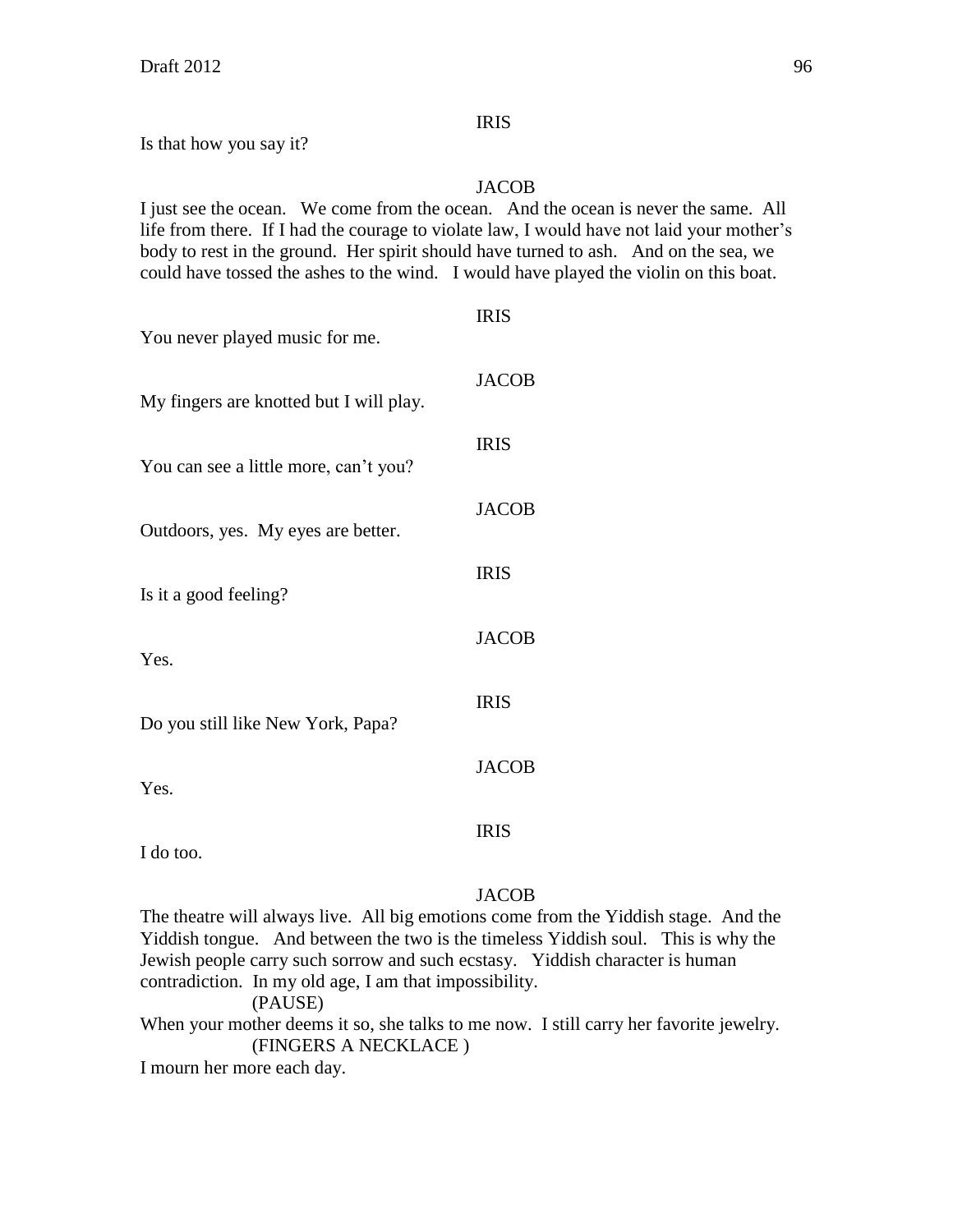# IRIS

Papa.

# JACOB

I paid dearly for this vision. It's no sin to me. She's by my side.

(SILENCE)

My childhood and my dotage. I'm now your dependent, Iris. I excelled in my childishness. A diaper on my bottom and a diaper on my head. I see a red balloon and I call it mine.

| I'll buy you a red balloon, Papa. |  |  |  |  |  |  |
|-----------------------------------|--|--|--|--|--|--|
|-----------------------------------|--|--|--|--|--|--|

With a very long string perhaps?

IRIS

IRIS

JACOB

Yes.

# JACOB

I ask for nothing more.

(PAUSE)

Iris.

# (SHE TURNS TO LOOK AT HIM)

You were good to my brother and you made his life sweeter. You know that he passed away in his sleep.

# IRIS

I know.

# JACOB

He feared death. This is his handkerchief. I told him I would say *Kaddish*. And always light the *yahrzeit* candles for him.

# IRIS

"The spirit of man is the candle of the Lord . . . "

# **JACOB**

From the book of Proverbs. You know, the Zoroastrian beliefs included a special veneration for fire. The dead were thought to cross a bridge spanning hell, which narrowed for the truly evil until they fell into the burning chasm.

# (THROWS THE HANKERCHIEF INTO THE SEA)

The bridge, however, would widen for the righteous ones as they headed to the welcoming light from above. All of our loved ones will make the journey, my darling I Iris.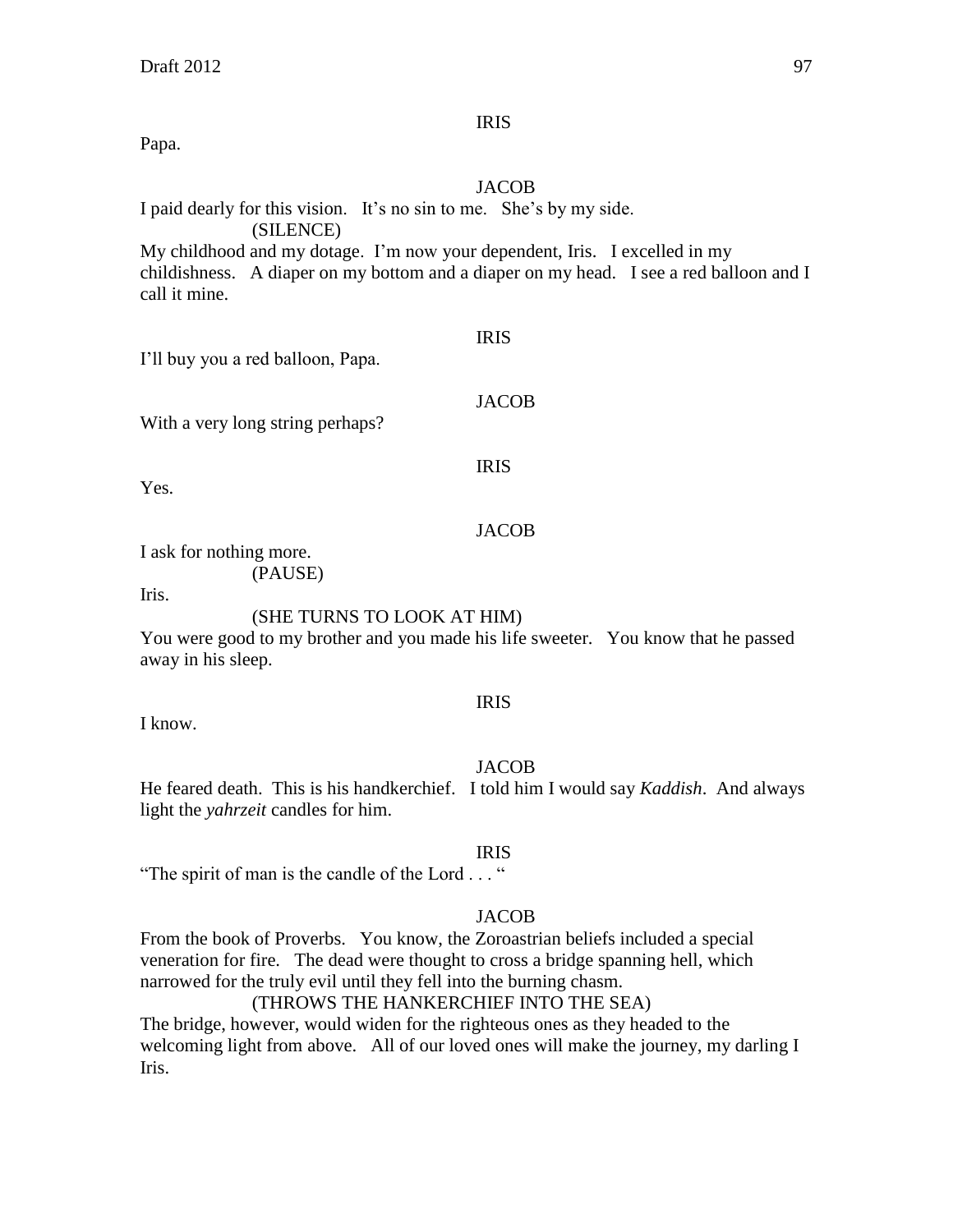# (PAUSE)

And soon when it comes my turn, I will walk in trepidation. But I will walk knowing that you are my remaining light.

**END OF PLAY**

# **YIDDISH (AND HEBREW) GLOSSARY**

Alta Kaker . . . old fart, literally old crapper Bubkes . . . nose snot, worthless goods or payment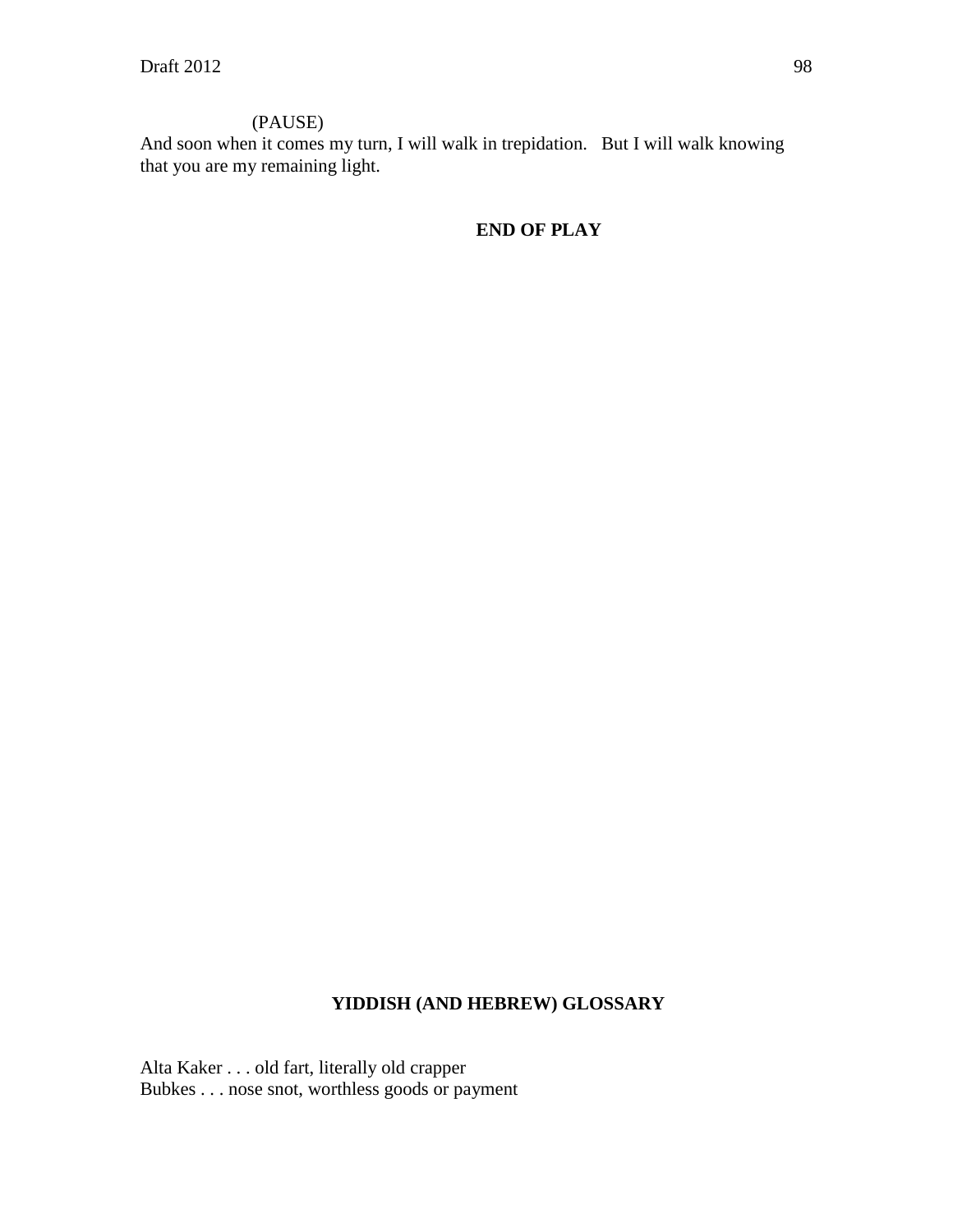Bubbie . . . affectionate boon companion Bentshn . . . to bless Challah . . . special fluffy bread with a knotty roll exterior Davin . . . to pray with body and soul Eretz Yisrael . . . Land of Israel Epes . . . the everything word – "something, a little, a somebody, perhaps, debatable" Eydem . . . son-in-law Farshtinkener . . . stinky, malodorous Farthshadet . . . dopey, punchy, in a daze Ferkakdah . . . crappy, junk-like Ferklempt . . .choked up, overwhelmed Finster . . . dark, dimly lit Fonfers . . . stammers (speech) Ganugg . . . enough! Glatt Kosher . . . strict Jewish dietary laws Gilgul . . . a reincarnation Gonif . . . thief, clever schemer, shady businessman Gottenyu . . . an exclamation and an appeal to God Goy (goyem). . . non-Jew, Christian (Christians) Goyisher . . . gentile-like Haddasah . . . charity Haimisher . . . in the manner of something Jewish and comforting Hock . . . to bother and harass Kaddish . . . Hebrew prayer for the dead in the immediate family Khaloshes . . . revolting, disgusting thing Ken ayin hora . . . without the evil eye, not to jinx something just complimented Kishkas . . . inners, guts Kvell . . . a parent's relishing act for something brilliant from their offspring Kvetch . . . to complain, to bitch Luftmentsh . . . impractical fellow, head in the clouds Mamala . . . "mother" said dearly Mamaloshen . . . Yiddish language (mother tongue) Mamzer . . . illegitimate child Mazel tov . . . good luck Megillat . . . Hebrew religious scroll Mise meshina . . . ugly or unfortunate fate or death Mise meshune . . . ugly or unfortunate fate or death Mishugunah . . . crazy person Mitzvoth . . . commandment Moishe Kopoyr . . . a person (an act) who (which) does everything upside down Narishkayt . . . nonsense Nu? .... Yes? So? What's new? Well? Oy gevult . . . a cry of help, fear, astonishment Oy vey . . . woe is me Pesach . . . Passover holiday Pisha paysha . . . a card game played by two, one of whom is usually a child